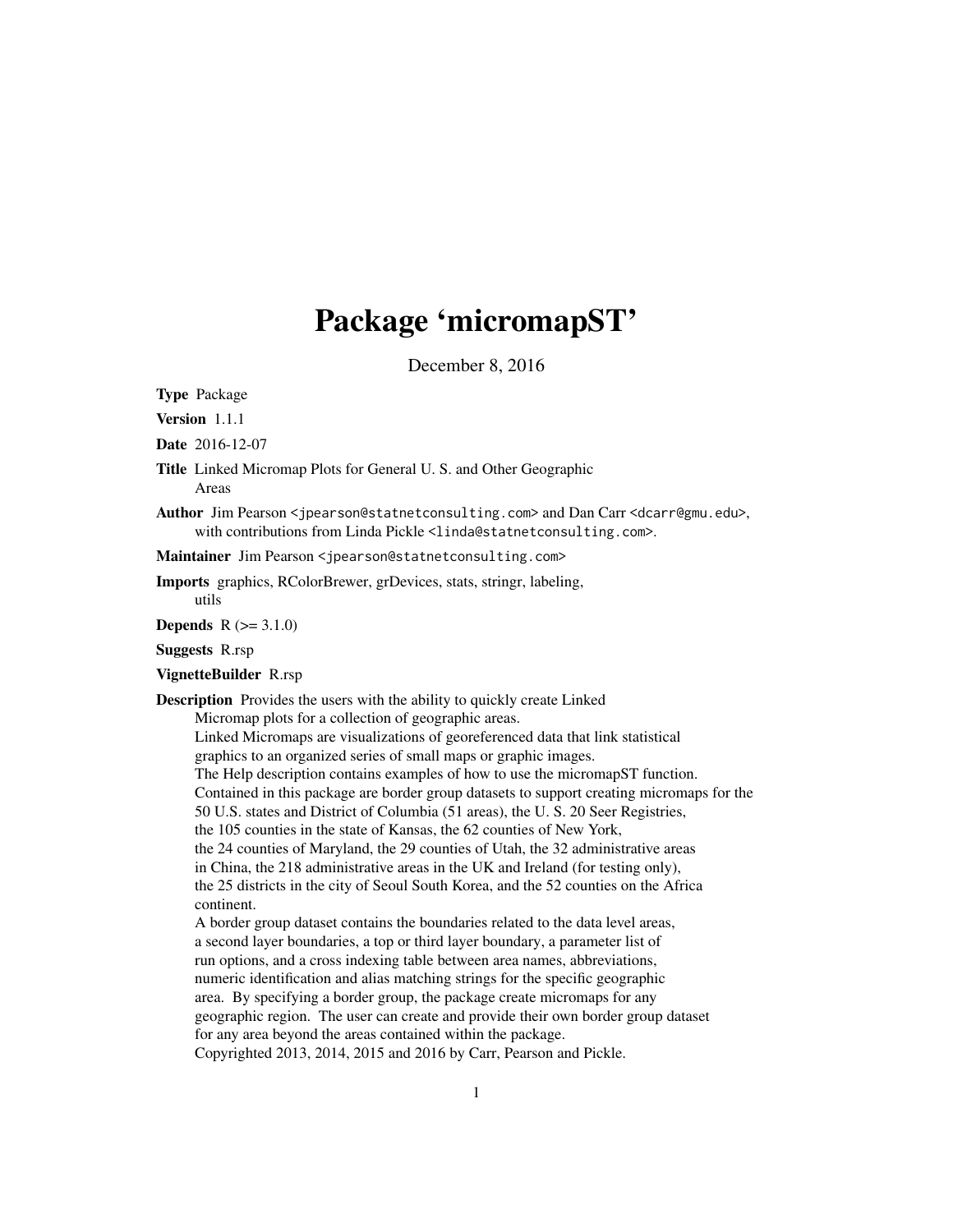License GPL  $(>= 2)$ LazyData no LazyLoad no BuildResaveData best ByteCompile yes NeedsCompilation no Repository CRAN Date/Publication 2016-12-08 01:17:59

# R topics documented:

| $\overline{3}$ |
|----------------|
| $\overline{7}$ |
| $\overline{9}$ |
| 10             |
| 15             |
| 17             |
| 18             |
| 19             |
| 20             |
| 23             |
| 24             |
| 25             |
| 26             |
| 47             |
| 57             |
| 58             |
| 59             |
| 60             |
| 79             |
| 81             |
| 82             |
| 90             |
| 91             |
| 92             |
| - 94           |
|                |
|                |
|                |
|                |
|                |
|                |
|                |
|                |
|                |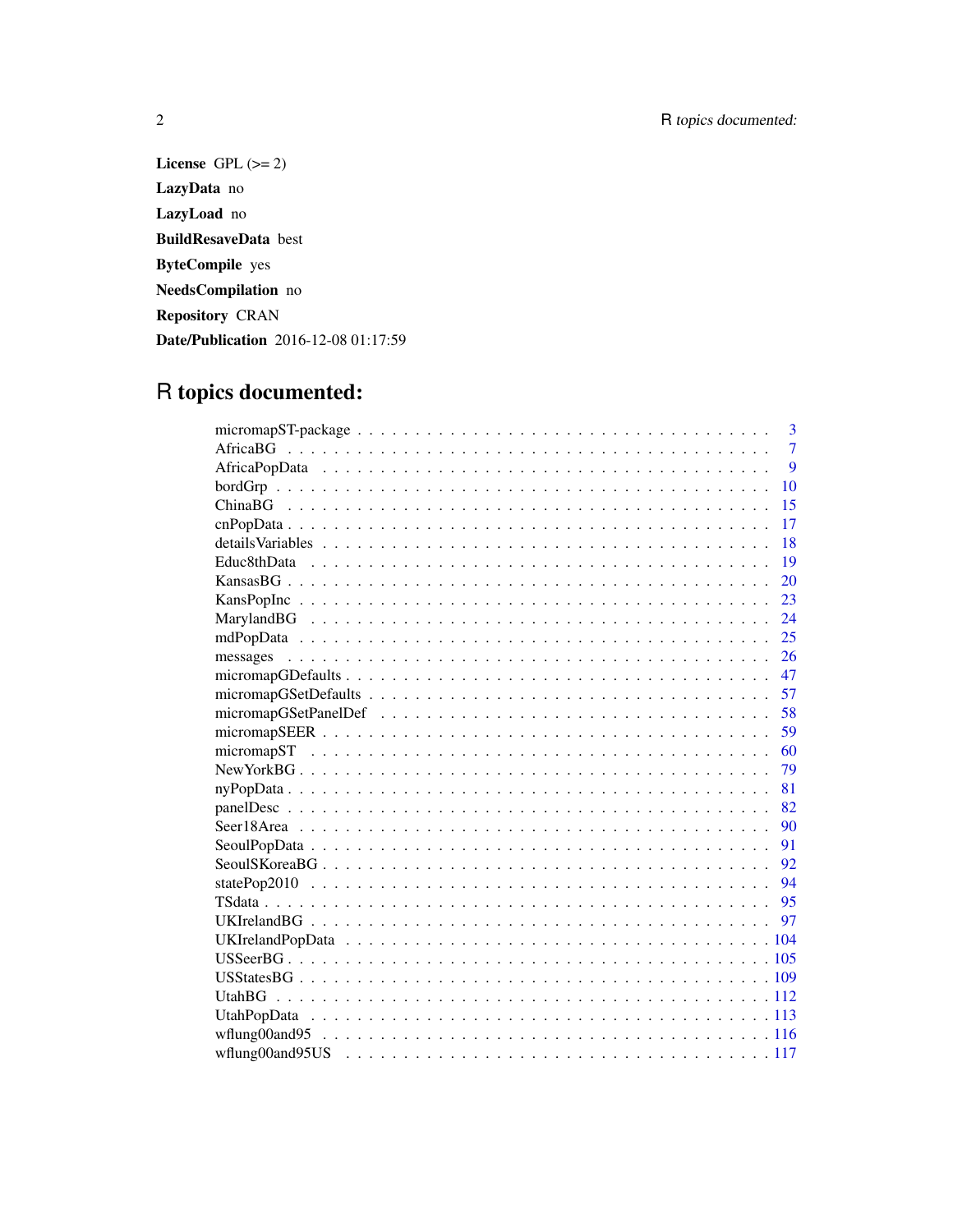# <span id="page-2-0"></span>micromapST-package 3

micromapST-package *A graphics package to easily and quickly create linked micromaps for a specified geographic collection of areas.*

#### Description

The micromapST package provides a means of creating multiple column graphics representing data for a collection of geographic areas. The originally micromapST was limited to creating linked micromaps for each US 50 state and the District of Columbia. With this release, the package has been updated to be able to create linked micromaps for any collection of areas that is defined in a border group dataset (see details). Each area's graphical element is linked to a small map by means of color.

# Details

| Package:  | micromapST |
|-----------|------------|
| Type:     | Package    |
| Version:  | 1.1.1      |
| Date:     | 2016-12-07 |
| License:  | $GPL-2$    |
| LazyLoad: | no         |

The package uses the following R released packages: stringr, RColorBrewer, graphics, stats, grDevices, and labeling. When the package is download, these support packages should also be loaded. If not, please install these packages before loading micromapST.

Linked micromap plots link statistical graphs to an organized set of small maps, thus adding geographical context to the graphs and data. The micromapST package has been expanded to be able to use boundary data from any collection of geographic areas through the use of border group datasets. Each border group dataset contains five R objects that define the boundaries, run parameters and name, abbreviation, and ID relationships for a geographic region. When a border group is specified in the function call, the associated dataset is loaded and the five R objects become the key data structures used by micromapST to create the linked micromaps. The five R objects are:

- areaParms run parameters for this border group
- areaNamesAbbrsIDs the area name, abbreviation and numeric ID associates for each area.
- areaVisBorders the boundary data for each area, indexed by the area abbreviation
- L2VisBorders the boundary data for overlaying boundaries within the areas.
- RegVisBorders the boundary data for a region of areas.
- L3VisBorders the boundary data for the entire collection of areas.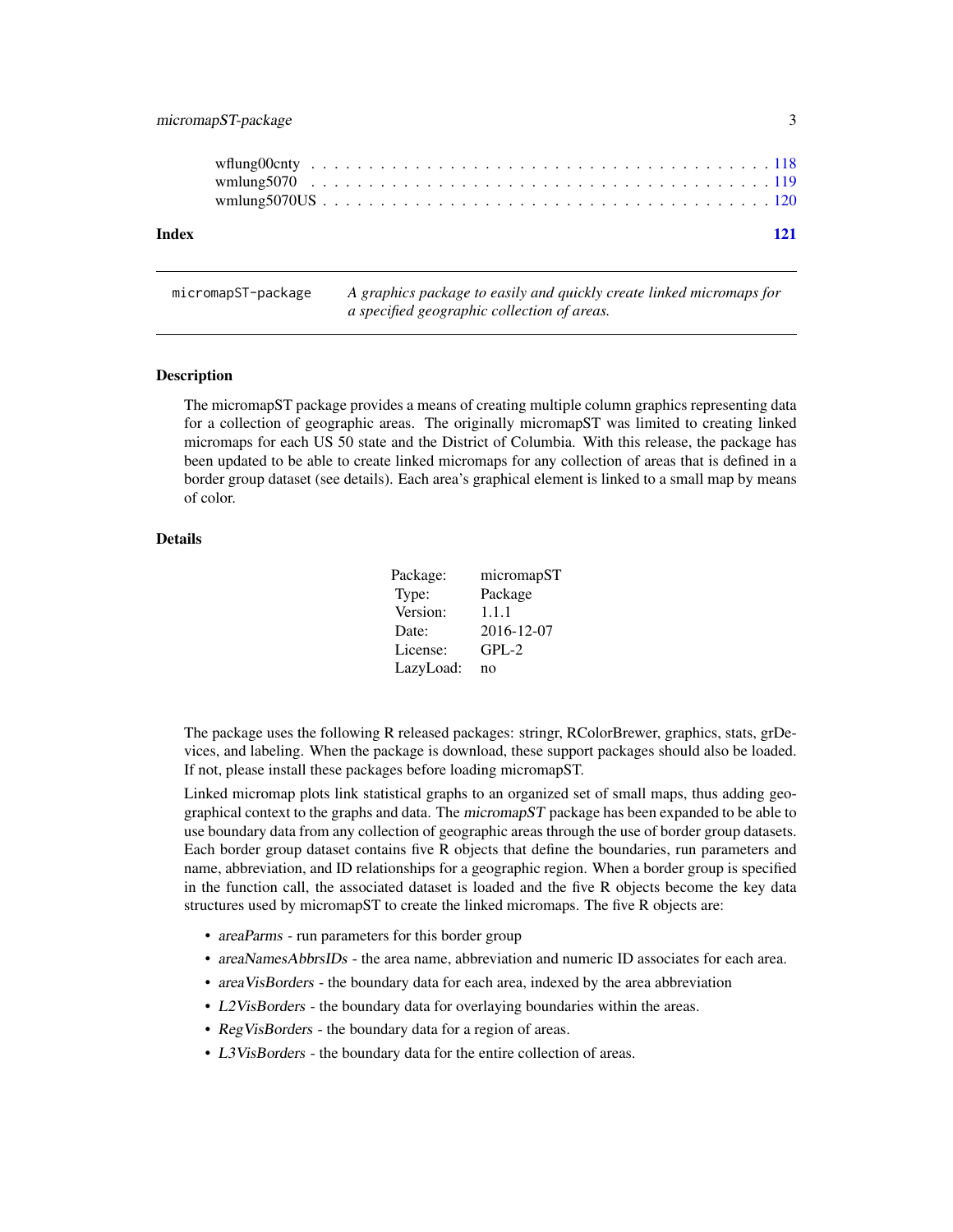The currently the supported sets of border groups contain in this package are:

- USStatesBG The 50 U.S. states and the District of Columbia
- USSeerBG The 20 U.S. Seer Areas within the U.S.
- KansasBG The 105 counties in the state of Kansas
- MarylandBG The 24 counties of Maryland
- New York BG The 62 counties in the state of New York
- UtahBG The 29 counties of Utah
- SeoulSKoreaBG The 25 districts in the city of Seoul.
- UKIrelandBG The 218 counties in UK and Ireland, for testing only.
- ChinaBG The 32 provinces, municipalities, autonomous regions, and Special Administrative divisions of China.
- AfricaBG The 52 countries of the African continent.

The default border group is USStatesBG to allow users of previous releases of micromapST to run without changes to their code. To support users of the test release of micromapSEER, a function micromapSEER is included. The function micromapSEER sets up required parameters and then calls micromapST with the border group set to USSeerBG to create the same linked micromaps as the micromapSEER package created. All of the call parameters are the same. The two packages were merged to allow micromapSEER users to benefit from new features and fixes are released under micromapST.

Additional border groups will be added over time. The user may also create their own border group for use with *micromapST* (see paper on creating *micromapST* border groups.)

The entire micromap is created to fits on a single page. The page may be portrait or landscape and can range from an 8.5 x 11 up to a 11 to 17 page. Areas are grouped into panels from 3 to 5 areas each based on the sort variable, with the median-valued area set off in a separate panel in the middle of the page. If the median panel contains more than 1 area, a full link micromap panel is generated. Otherwise a single line representing the area is drawn and the median area is highlighted in the panels above and below the median. In the case of the U.S. Map and 51 states, there are 5 panels of 5 areas (states) above the median and 5 panels of 5 areas (states) below the median row.

The U.S. Seer Registry data may be groups of 9, 11, 13, 17 or 18 registries. Number of registries per panel and number of panels are dynamically setup based on the number of registries involved in the micromap. There are a variety of glyphs the caller can specify for each column of the micromap: the US map with areas colored, a list of registry names or abbreviations (the default) and one or more statistical graphics. The order of these panels is specified by the caller.

The statistical glyphs implemented in this version are plots of dots, dots with significant, dots with confidence intervals, dots and intervals based on Standard Error, horizontal bars, arrows, time series with or without confidence bands, horizontal stacked (segmented (SEGBAR), normalized (NORM-BAR) or centered (CTRBAR)) bar charts, scatter plots and boxplots.

If the micromap cannot fit on one page, warnings are generated and the function is stopped. It is suggested the caller increase the size of the page (graphic space) being used to compensate.

The U.S. map of states and areas used by the USStates BG and USSeerBG border groups are generalized boundary map, based on Mark Monmonier's visibility map. These maps are simplified to maximize the color areas shown for each state and to minimize the length of the boundary lines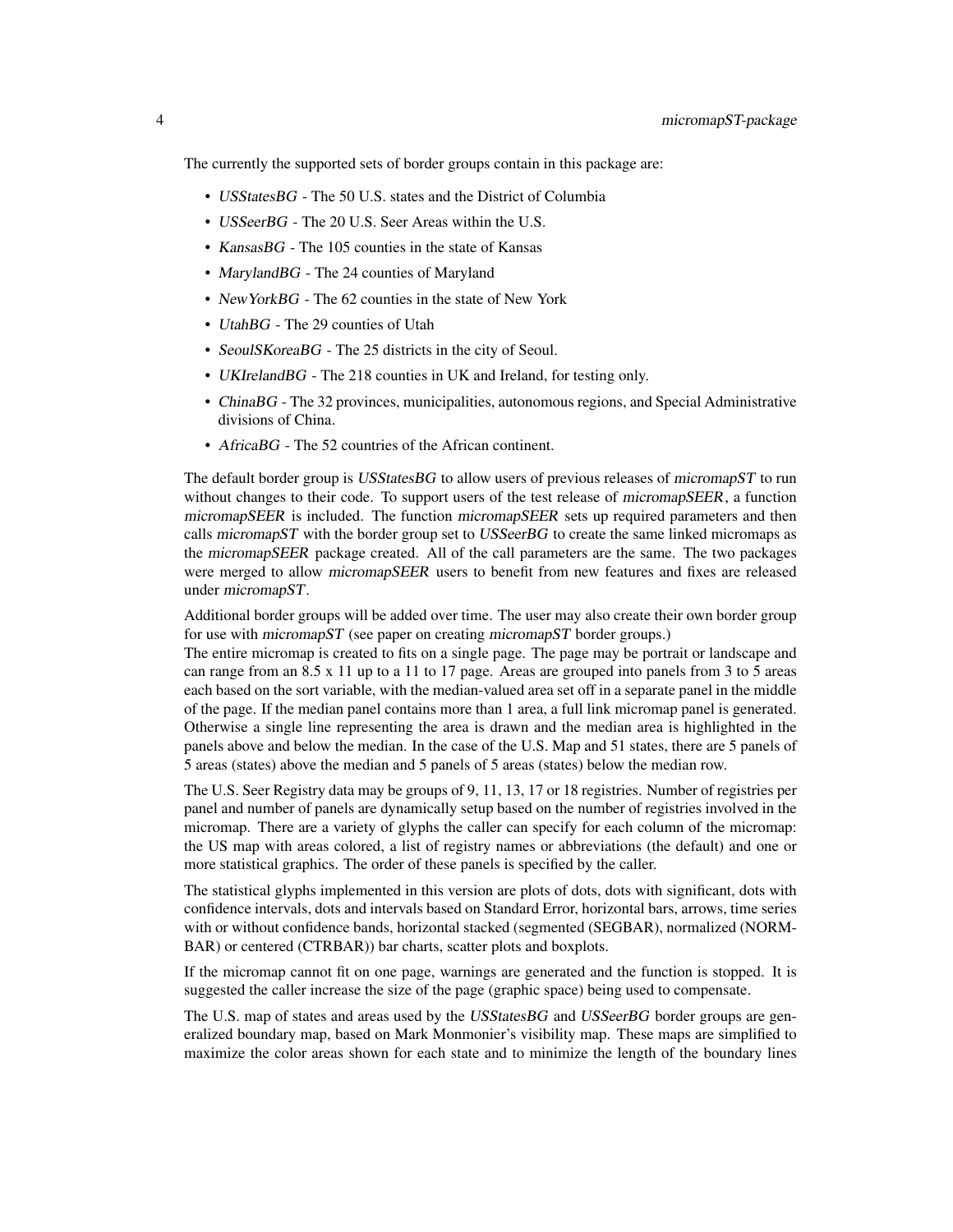while still allowing identification of each area. At some future time, all border groups should have their boundaries characterized to enhance the linked micromap's readability.

One of the biggest enhancements in this version of micromapST, is support for other geographic areas. This has been added using border groups. Each border group data set contains the unique collection of information, run parameters, names, abbreviations, and boundary information for the geographic region. The package contains some pre-made border groups and the package user is encourage gather the required information and create their own border group. This is not a small task and required boundary file manipulation to reduce the complexity of the boundaries and researching to identify a suitable list of names, abbreviations and ID for each sub-area within the desired geographical area. The author is working on a guideline and a step by step procedure to help the user create their own border groups. This release includes border group to re-create the original link micromaps in earlier versions of micromapST for the 50 U. S. States and DC and micromapSEER for the 20 NCI Seer Registries. Several other test versions of border groups have been included in this release. The complete list of border groups included are:

- USStatesBG the default border group to continue generating the original linked micromaps in earlier versions of micromapST.
- USSeerBG a border group to support creating linked micromaps for NCI. A function micromapSEER is included to support earlier coding. This function automatically pulls in the USSeerBG border group.
- KansasBG a border group to support the generation of linked micromaps for the 105 counties in the state of Kansas.
- MarylandBG a border group to support the generation of linked micromaps for the 23 counties and the city of Baltimore in the state of Maryland.
- New YorkBG a border group to support the generation of linked micromaps for the 62 counties in the state of New York.
- UtahBG a border group to support the generation of linked micromaps for the 29 counties in the state of Utah.
- ChinaBG a border group to support the generation of linked micromaps for the 35 provinces, special administrative regions, and autonomous regions of China.
- UKIrelandBG a border group for testing a large number of sub-areas (counties) in multiple regions. The package currently supports up to 110. This border group is designed to help in testing and developing support for up to 218 sub areas (counties, etc.)
- SeoulSKoreaBG a border group to support the generation of linked micromaps for the 25 districts within the city of Seoul South Korea.
- AfricaBG a border group to support creation of linked micromaps for 52 countries of Africa. This border group is for a continent with the sub-areas being countries.

Refer to the chapter on each border group for definitions on the Names, Abbreviations, and IDs used in the border group to link the user data to the boundary information to draw the micromap maps.

The sort order of the rows (areas) is based one of the statistical data columns as specified by the user. Correlation between multiple statistical columns can be judged visually by comparing the pattern of one column's values from top to bottom of the page with that of the sorted column. Spatial clusters of states with similar values of the sorting variable can be identified on the small maps that are linked to the graphics by color.

A area linked micromap plot is generated by 4 steps: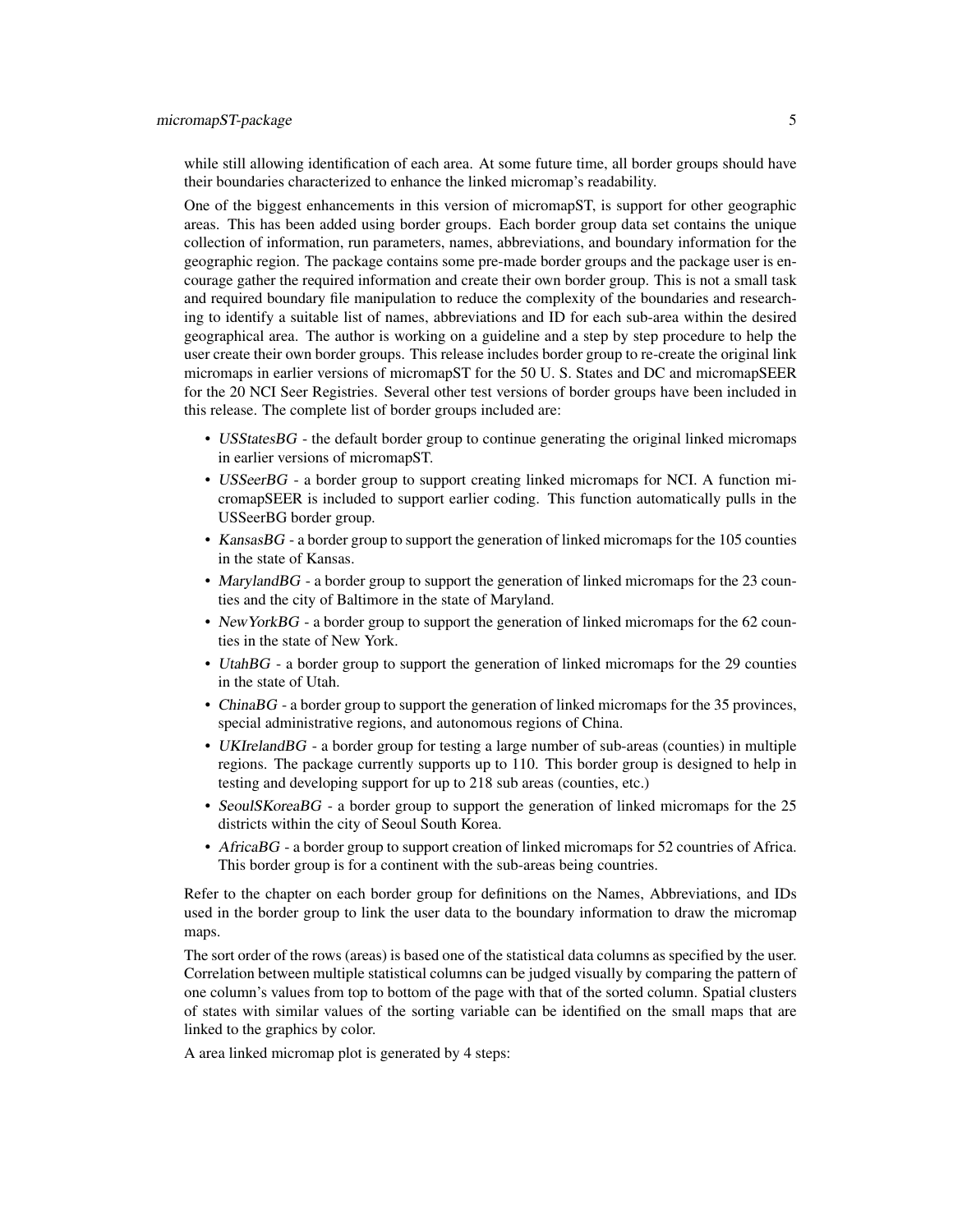```
# load the package
library(micromapST)
# Read, create or collect your data into a data.frame.
statsDFrame <- data.frame(a row per area,
                         column per variable to be plotted,
                         row.names set to the area names
                         or abbreviations)
# now set up a data frame that defines the labels,
# panel and page layout
panelDesc<-data.frame(...)
# specify the data source, panelDesc, sorting variable and
# order, and call the stateMicromap function
micromapST(statsDFrame, panelDesc, title=c("title1","title2"),
          details=list(options=values))
```
The package contains a set of examples of how to produce linked area micromaps. The datasets used in each example are provided to help you learn how to use micromapSEER.

#### Note

The packaged is tuned to work with an area 7.5" wide and 10.5" high. Testing has shown it works well with portrait or landscape orientation and areas up to 11" x 17".

The examples in this package the output is directed to a PDF file for best clarity and resolution. File types of SVG, PNG, JPEG or TIFF can also be used. If the output is directed to a window, it is suggested a windows( 7.5, 10.5, xpinch=72, ypinch=72, pointsize=9 ) command is used to set up the window to best display the linked micromap. The results will vary based on the resolution of the monitor being used.

#### Author(s)

Daniel B. Carr <dcarr@gmu.edu> and James B Pearson, Jr <jpearson@statnetconsulting.com>, with contributions from Linda Pickle Maintainer: "James B. Pearson Jr." <jpearson@statnetconsulting.com> Package compiled by "James B, Pearson, Jr." <jpearson@statnetconsulting.com>

#### References

Daniel B. Carr and Linda Williams Pickle, Visualizing Data Patterns with Micromaps, CRC Press, 2010

Linda Williams Pickle, James B. Pearson Jr., Daniel B. Carr (2015), micromapST: Exploring and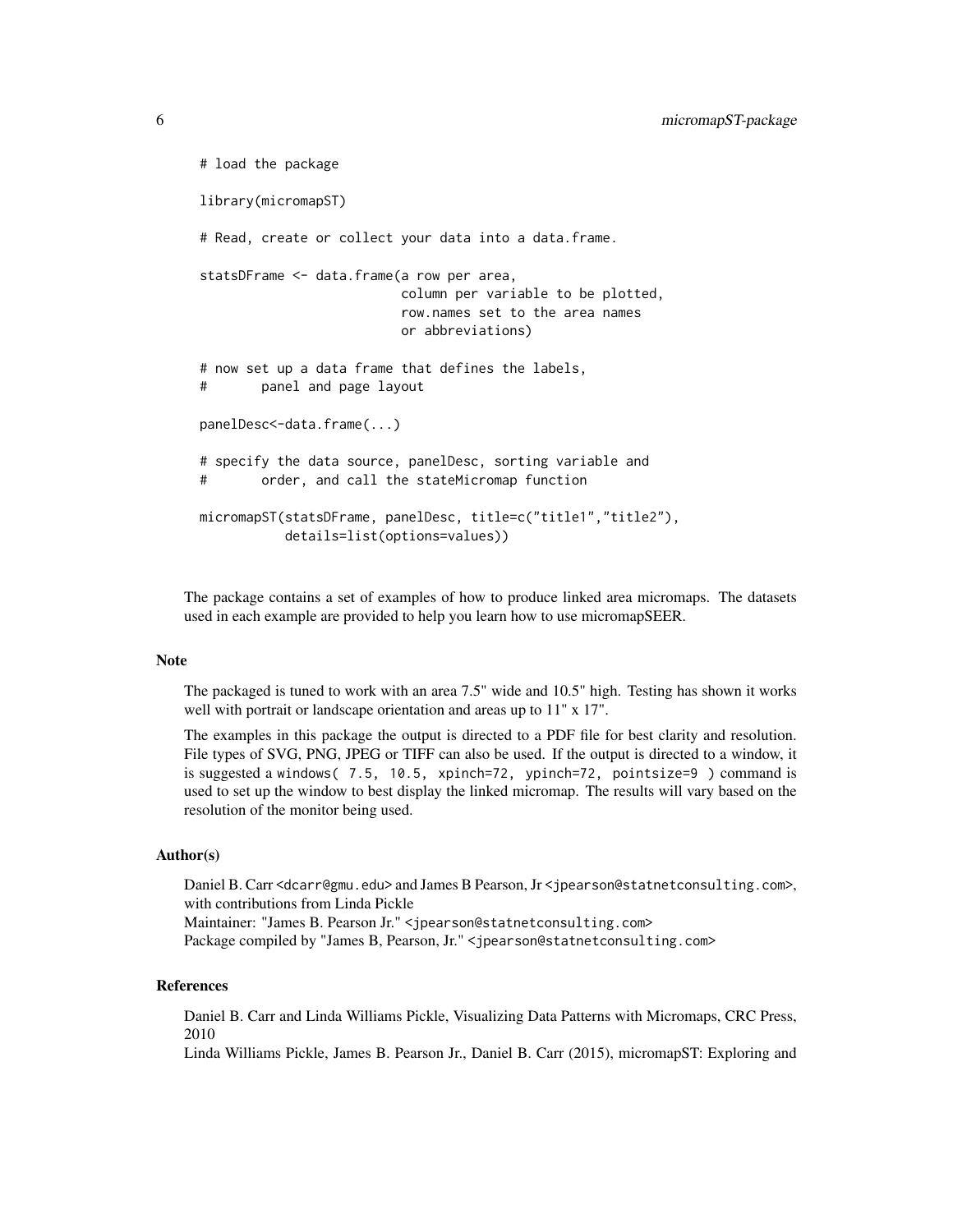#### <span id="page-6-0"></span>AfricaBG 7 **7**

Communicating Geospatial Patterns in US State Data., Journal of Statistical Software, 63(3), 1-25., <http://www.jstatsoft.org/v63/i03/>

AfricaBG *AfricaBG border group datasets to support creating micromaps for the 52 countries in Africa*

# **Description**

The micromapST function has the ability to generate linked micromaps for any geographical area. To specify the geographical area, the 'bordGrp' call argument is used to specify the border group dataset for the geographical area. The AfricaBG border group dataset supports creating linked micromaps for the 52 countries (sub-areas) on the African continent. When the 'bordGrp' call argument is set to  $A$ frica $BG$ , the appropriate name table (country names and abbreviations) and the 52 sub-areas (countries) boundary data is loaded in micromapST. The user's data is then linked to the boundary data via the country's name, abbreviation, alternate abbreviation, or ID based on the table below.

#### Details

The *AfricaBG* border group dataset contains the following data.frames:

- areaParms contains specific parameters for the border group
- areaNamesAbbrsIDs containing the names, abbreviations, and numerical identifier for the 59 countries in Africa.
- areaVisBorders the boundary point lists for each country in Africa.
- L2VisBorders the boundaries for an intermediate level and is not used in this border group and is set to L3VisBorders as a place holder.
- RegVisBorders the boundaries for regions in Africa. In this implementation of the border group, no regions are specified. This data frame is not used and is set to L3VisBorders as a place holder.
- L3VisBorders the boundary of the Africa continent.

The Africa continent border group contains 52 country sub-areas. Each country has a row in the areaNamesAbbrsIDs data.frame and a set of polygons in the areaVisBorders data.frame datasets. No regions are defined in the Africa border group, so the L2VisBorders dataset is not used and the regions option is disabled. The L3VisBorders dataset contains the outline of the Africa continent.

The details on each of these data.frame structures can be found in the "bordGrp" section of this document. The *areaNamesAbbrsIDs* data.frame provides the linkages to the boundary data for each sub-area (country) using the fullname, abbreviation, alternate abbreviation, and numerical identifier for each country to the <statsDFrame> data based on the setting of the 'rowNames' call argument.

A column or the data.frame row.names must match one of the types of names in the areaNamesAbbrsIDs data.frame name table. If the data row does not match a value in the name table, an warning is issued and the data is ignored. If no data is present for a sub-area (country) in the name table, the sub-area is mapped but not colored.

The following are a list of the names, abbreviations, alternate abbreviations and IDs for each country in the AfricaBG border group.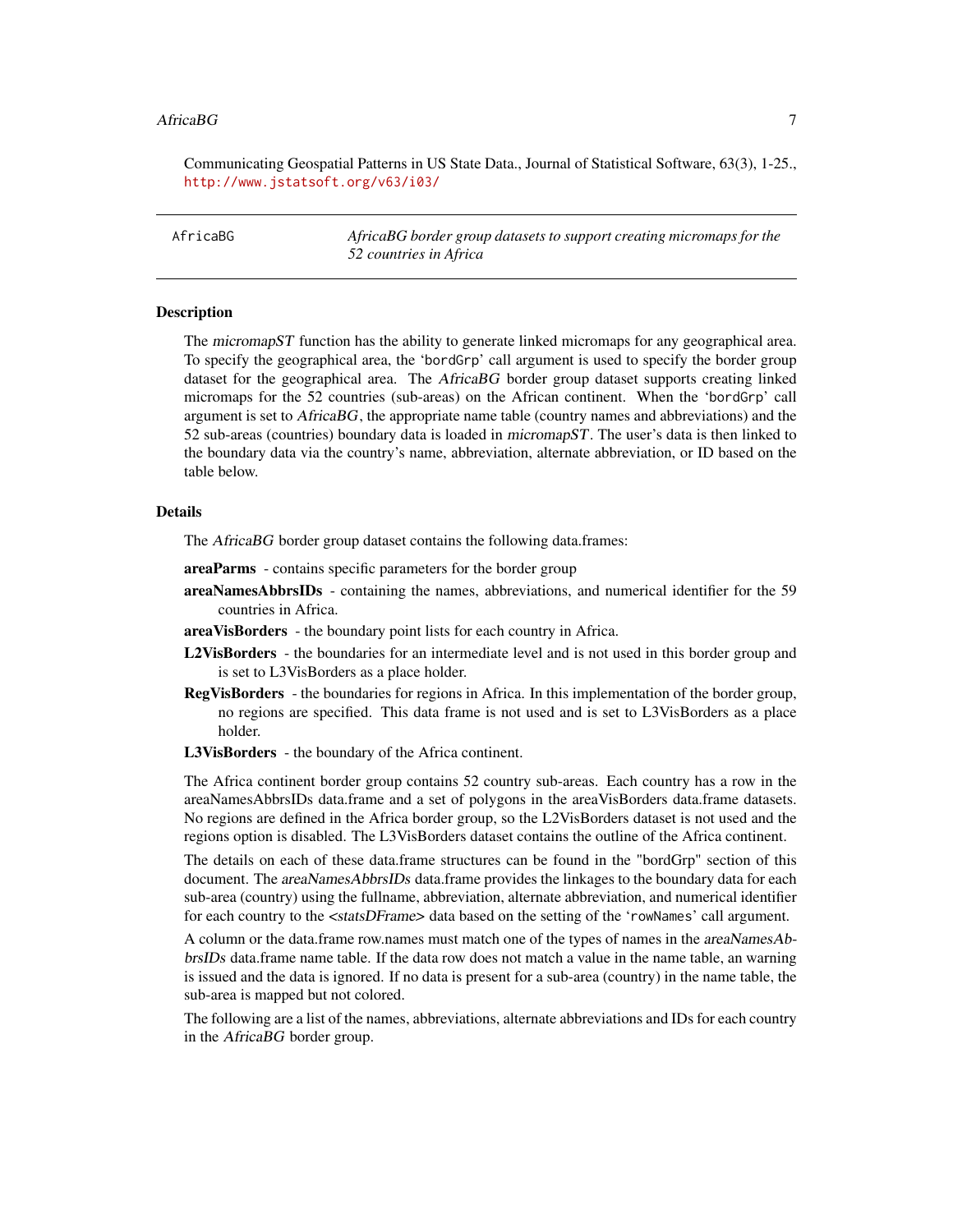| name                         | ab         | alt_ab    | id |
|------------------------------|------------|-----------|----|
| Algeria                      | ALG        | DZ        | 01 |
| Angola                       | <b>ANG</b> | AO        | 02 |
| Benin                        | <b>BEN</b> | BJ        | 03 |
| <b>Botswana</b>              | BOT        | BW        | 04 |
| Burkina Faso                 | BUF        | ΒF        | 05 |
| Burundi                      | <b>BUR</b> | ВI        | 06 |
| Cameroon                     | CAM        | <b>CM</b> | 07 |
| Cape Verde                   | <b>CAP</b> | CV        | 08 |
| Central African Republic     | <b>CAR</b> | CF        | 09 |
| Chad                         | <b>CHA</b> | TD        | 10 |
| Comoros                      | <b>COM</b> | KМ        | 11 |
| Congo-Brazzaville            | <b>CNG</b> | CG        | 12 |
| Cote d'Ivoire                | <b>CDI</b> | CI        | 13 |
| Democratic Republic of Congo | ZAI        | ZR        | 14 |
| Djibouti                     | DJI        | DJ        | 15 |
| Egypt                        | EGY        | EG        | 16 |
| <b>Equatorial Guinea</b>     | EQG        | GQ        | 17 |
| Eritrea                      | ERI        | ER        | 18 |
| Ethiopia                     | <b>ETH</b> | ET        | 19 |
| Gabon                        | GAB        | GА        | 20 |
| Gambia                       | GAM        | GM        | 21 |
| Ghana                        | GHA        | GH        | 22 |
| Guinea                       | GIN        | GN        | 23 |
| Guinea-Bissau                | <b>GUB</b> | GW        | 24 |
| Kenya                        | <b>KEN</b> | KЕ        | 25 |
| Lesotho                      | <b>LES</b> | LS        | 26 |
| Liberia                      | LIB        | LR        | 27 |
| Libya                        | LAJ        | LY        | 28 |
| Madagascar                   | MAD        | MG        | 29 |
| Malawi                       | MAA        | MW        | 30 |
| Mali                         | MAL        | ML        | 31 |
| Mauritania                   | MAU        | MR        | 32 |
| Morocco                      | MOR        | MA        | 33 |
| Mozambique                   | MOZ        | МZ        | 34 |
| Namibia                      | <b>NAM</b> | NA        | 35 |
| Niger                        | NIG        | NE        | 36 |
| Nigeria                      | <b>NIR</b> | NG        | 37 |
| Rwanda                       | <b>RWA</b> | RW        | 38 |
| Sao Tome and Principe        | <b>STP</b> | <b>ST</b> | 39 |
| Senegal                      | SEN        | SN        | 40 |
| Sierra Leone                 | SIL        | SL        | 41 |
| Somalia                      | SOM        | SO        | 42 |
| South Africa                 | SOU        | SA        | 43 |
| Sudan                        | SUD        | <b>SD</b> | 44 |
| Swaziland                    | <b>SWA</b> | SZ        | 45 |
| Tanzania                     | TAN        | TZ        | 46 |
| Togo                         | <b>TOG</b> | TG        | 47 |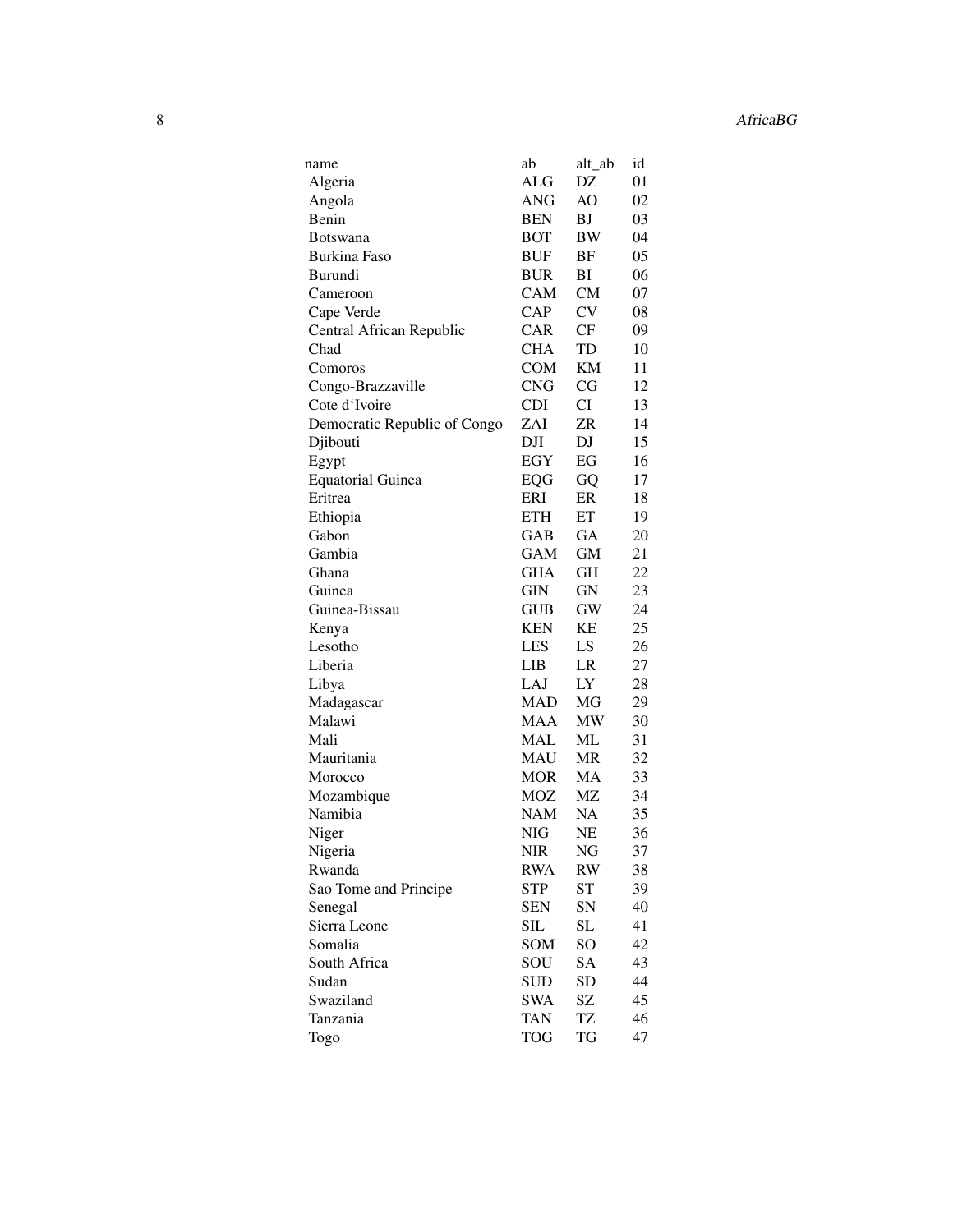# <span id="page-8-0"></span>AfricaPopData 9

| Tunisia        | TUN        | <b>TN</b> | 48. |
|----------------|------------|-----------|-----|
| Uganda         | UGA        | - UG      | 49  |
| Western Sahara | <b>WES</b> | WS.       | 50  |
| Zambia         | ZAM.       | - Z.M     | 51  |
| Zimbabwe       | ZIM        | ZW        | 52. |
|                |            |           |     |

When this border group was created, there appeared to be no consistant set of abbreviations for the African countries. Therefore, the two most commonly found sets of abbreviations are included as the abbr and alt abbr abbreviation sets. Set 'rownames' to "ab" to reference the primary set and "alt\_ab" to reference the second set of abbreviates in the name table.

The 'rowNames' = "alias" and the 'regionB' and 'dataRegionsOnly' features are not supported in the AfricaBG border group.

AfricaPopData *Test data for the Africa border Group*

# **Description**

This dataset contains the population and country data for the 52 countries in the African border group.

#### Usage

data(AfricaPopData)

#### Format

A data frame with 52 observations, 1 for each African country, on the following "x" variables.

Rank an integer rank of the country in Africa.

Name a character vector containing the Africa Country Name.

Abbr a character vector containing the African Country Abbreviation.

Projection a numeric vector of the number of the county's population

AvrRelGw a numeric vector of the average relative population growth.

AvrAbsGw a numeric vector of the average absolute population growth.

Est2Time a numeric vector of the estimated time to double the population - years.

OfficialPop a numeric vector of the official population.

MMDDYY the date the information was last updated.

**PercOf** a numeric vector representing the percentage the country's population is to the total population of Africa.

# Details

This dataset was pulled from wikipedica on the population numbers for African countries.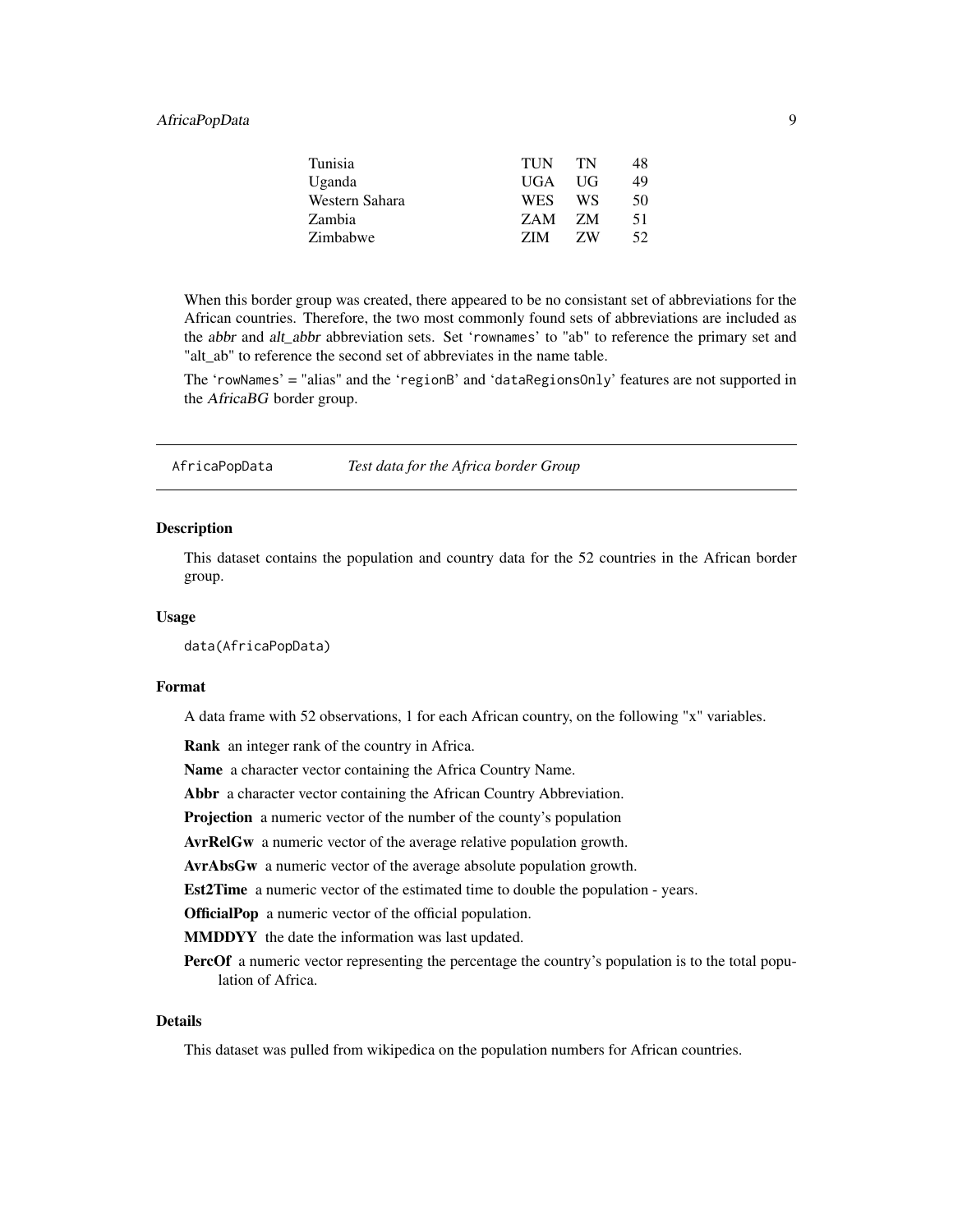#### <span id="page-9-0"></span>Author(s)

Linda W. Pickle and Jim Pearson of StatNet Consulting, LLC, Gaithersburg, MD

bordGrp *Defining different spatial areas for Linked Micromap using the micromapST package*

#### **Description**

The micromapST function can be used to create linked micromaps for may different spatial areas by using different border groups. Several border group (bordGrp) examples are contained in the package and include the 51 states and DC of the United States, the counties of Kansas, Maryland, New York, Utah, the countries and provinces of the U.K. and China, and the U. S. Seer Registries used by the National Cancer Institute. Each border group is a different dataset containing the unique boundaries and operational information to allow micromapST to work in a different spatial area. The structure of each border group dataset is identical with the same variable names and types of structures. A user can build their own border group dataset to meet their specific spatial area needs. Because the package contains several border group datasets, the use of lazydata or lazyloading has been disabled.

The name of the border group is specified in the 'bordGrp' call parameter. To permit a user to reference a border group dataset not contained in the package, and reside in a user's folder, the 'bordDir' must be used to direct the package to the border group. The border group must be saved under R using the save function with the file extension of ".rda". For example: bord-Grp="private",bordDir="c:/SavedBorderGroups"

Each border group contain six (6) datasets by the same data.frame names. This allows the micromapST package the ability to quickly load a particular border group and create the requested micromaps. The five data.frames are: areaParms, areaNamesAbbrsIDs, areaVisBorders, L2VisBorders, RegVisBorders, and L3VisBorders. Since the same data.frame names are reused in each border group, the R lazyload feature is disabled in the package.

The following describes the purpose and structure of each data.frame in the border group dataset:

areaParms - contains specific parameters and operational information for the border group

areaNamesAbbrsIDs - containing the names (full text), name abbreviations, wildcard string for name matching, alternate name abbrevations, regional (Level 2) association of the sub-area, and a numerical identifier for the sub-area in the border group area. If the border group is for a state, the sub-areas would be the counties within the state. If the border group is for a continent, then the sub-areas are the countries on the continent. If the border group is for a country like the United States, then the sub-areas are the administrative sub-areas (like states, provinces, special administrative areas, or cities) within that country.

areaVisBorders - the boundary point lists for each sub-area in the border group area.

L2VisBorders - when a border group needs to have an intermediate set of boundaries drawn for clearity, the border group can provide the package a layer 2 set of boundaries via the L2VisBorders data.frame. The structure consists of the boundary information (point lists) of these areas and associated keys. Each sub-area is linked to it's L2 boundary via the L2\_ID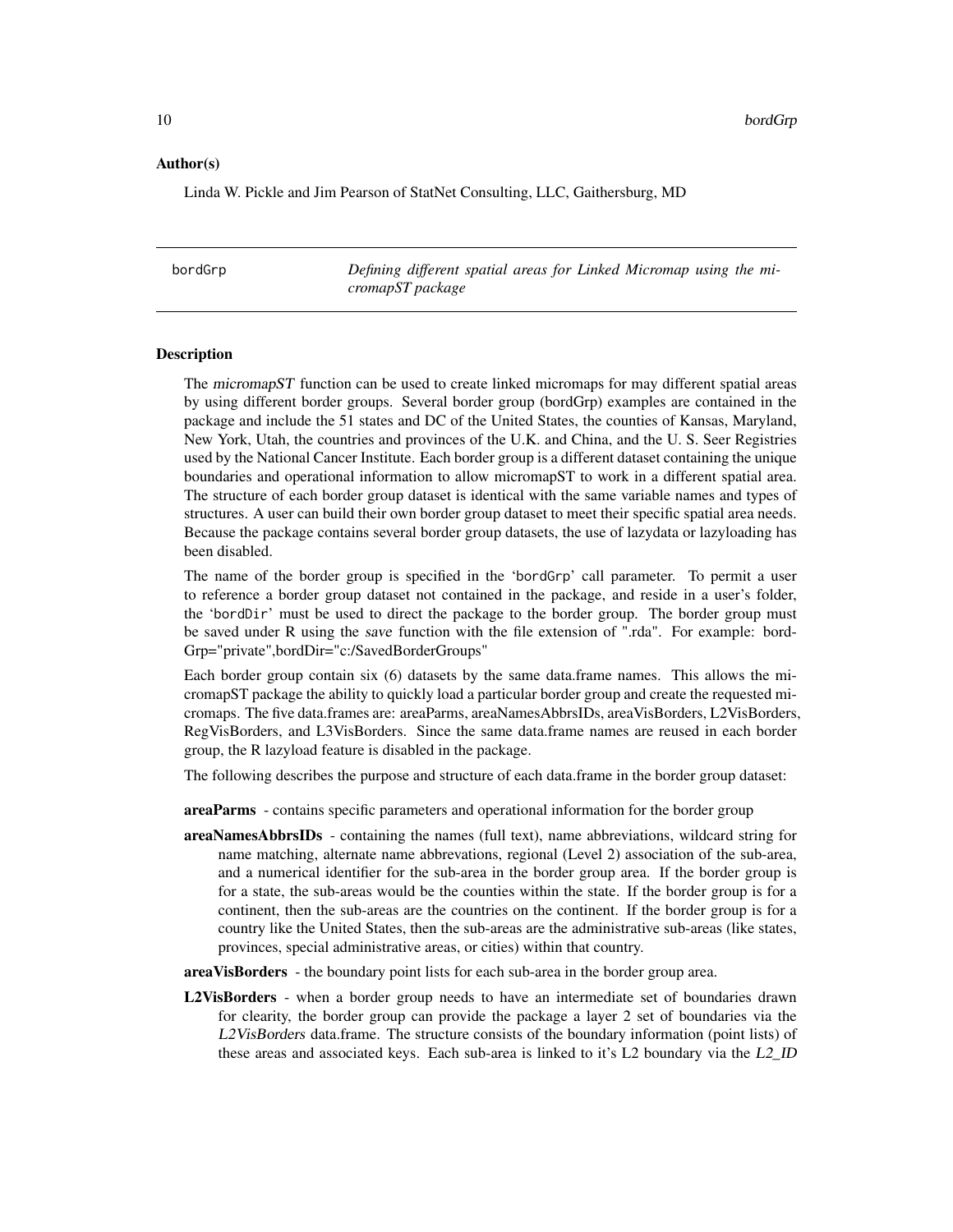variable (column) in the name table (*areaNamesAbbrsIDs* data.frame. At this time only the U. S. Seer Registry border group uses the L2 boundary overlays. It uses L2VisBorders to draw the boundaries of U. S. States around Seer Registries within a state. The area-Parms\$Map.L2Borders variable in the border group must be set to TRUE for the package to draw the layer 2 boundaries. If a border group does not use an intermediate level outline, L2VisBorders should be set to L3VisBorders or NA and the areaParms\$Map.L2Borders variable set to FALSE. In this case, no L2 boundaries are drawn.

- RegVisBorders when the border group wants to work with the sub-areas on a regional basis, the regID variable in the name table (areaNamesAbbrsIDs), the RegVisBorders boundary information data.frame, and the *areaParms\$aP* Regions are used to enable the feature and provide the information to map only regions of sub-areas and overlay areas with regional boundaries highlights. When the 'regions' call parameter is set to TRUE and the selected border group has the areaParms\$aP\_Regions set to TRUE, the package will scan the data provided by the caller and determine which regions are being referenced and which are not. The package uses the regID variable in the name table(areaNamesAbbrsIDs) to associate a sub-area with a region and as a key into the RegVisBorders data.frame to draw the region boundaries. Any region not containing data and any L2 area and sub-areas within those regions will not be drawn. If a border group does not use the regions feature the RegVisBorders data.frame in the border group should be set to the L3VisBorders data.frame or NA and the areaParms\$aP\_Regions variablel set to FALSE. This will disable the regions feature for the border group.
- L3VisBorders the boundary point list for an outline of the entire geographica area referenced by the border group. For the U.S. or a country border group, this is the outline of the country. For a state border group like Kansas, this is an outline of the state. For smaller areas like Seoul, it is an outline of the city. The L3VisBorders data frame must be present in the border group.

#### Details

The default border group is USStates BG to be compatible with older R scripts using previous versions of the micromapST package.

This section provide the data frame structural details of each of data.frame and variables in the border group dataset.

areaParms data.frame The *areaParms* data.frame contains specific information about and in support of its border group. It provides column headers for the map and id glyphics and controls several features that related to handling a border group by the *micromapST* package. There controls do not change from micromapST call to call and are therefore not part of the calling parameter set.

For example, there are several built in titles and labels for the map and id glyphics. These will change for different border groups. For the USStatesBG border group, the map title is always "U.S. States", while in the USSeerBG border group the map glyphic title is "U.S. Seer Areas".

This dataset contains the specific values related to a specific border group for the following variables.

- The areaParms data.frame for each border group dataset contains the following variables:
- areaUSData logical variable. If TRUE then the border group represents the entire US area and labels are placed on the first map for Alaska, Hawaii, and DC. This is option is only used with the USStatesDF and USSeerBG border groups. For the state/county border groups and foreign country border groups, areaUSData must be set to FALSE.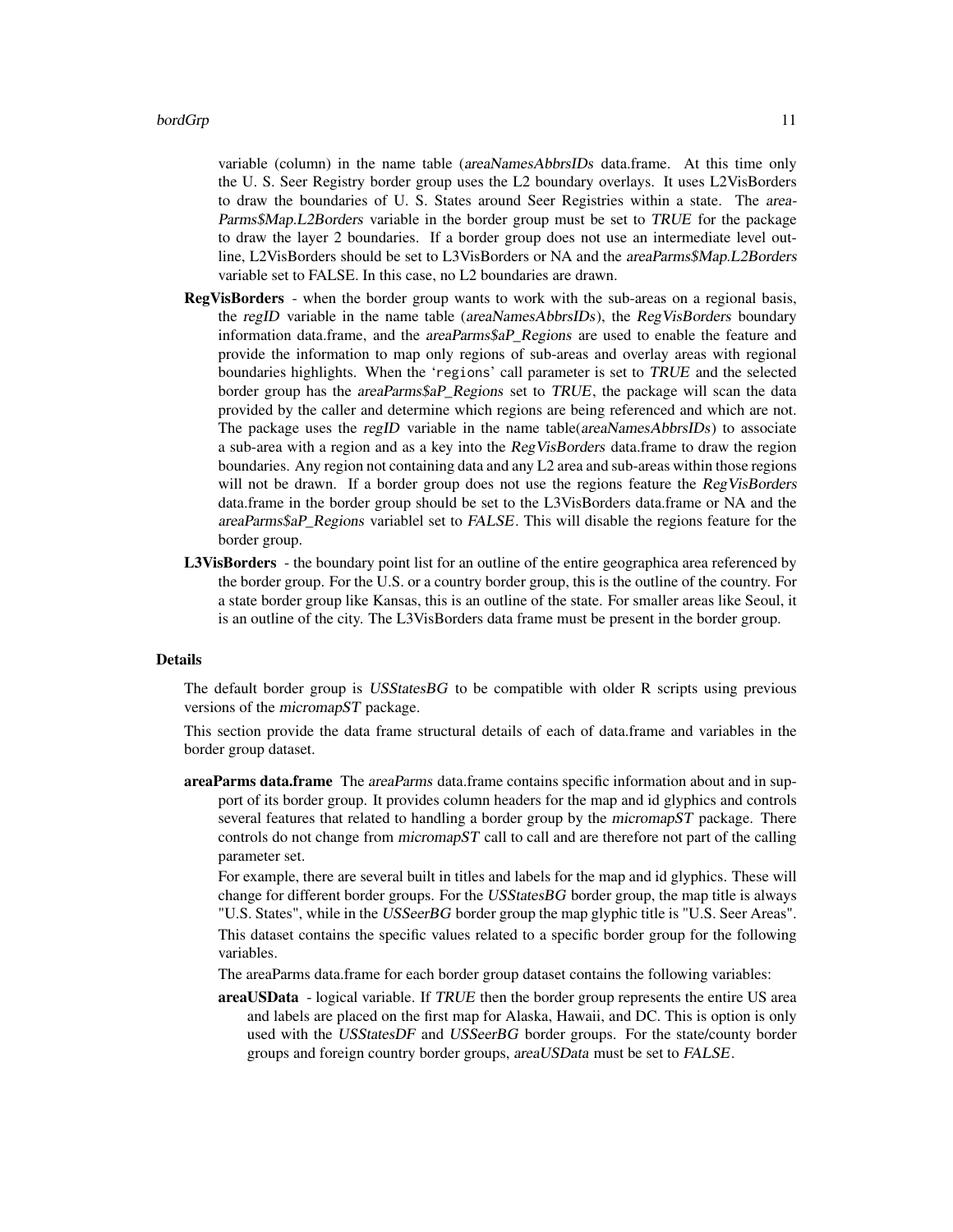- enableAlias If TRUE, enables the use of the 'rowNames'=alias call argument option. This permits a partial ("contains") match of the data in the 'rowNamesCol' link column in the statsDFrame or the row.names of the statsDFrame data.frame. This is only supported in the USSeerBG bordGrp to allow direct use of data exported from the SEER\*Stat website and match on the exported SEER\*Stat registry names. This feature can be expanded when needed to other border groups.
- aP\_Regions  $-$  If TRUE, the package contains a valid RegVisBorders data.frame and the name table (areaNamesAbbrsIDs) contains a key for each sub-area to the region boundaries in the regID variable. If the caller set the 'regions' parameter to TRUE, the package will only draw regions and their boundaries if the region contains sub-areas with data. For examples: this allows you to provide data for the west coast U. S. states and not have the midwest, south, or northeastern states drawn. This feature is available to all border groups, but is currently only used by the USStatesBG, USSeerBG, UKIrelandBG and ChinaBG border groups. If set to FALSE, the regions feature is disabled and all regional information ignored. The RegVisBorders should still exist, but should be set to equal the L3VisBorders data.frame. The 'regions' call parameter will be ignored. As an example: In the USStatesBG and USSeerBG border groups, the regions are set up using the 4 U. S. census regions of: West, South, Midwest, and NorthEast. If only data for states in the NorthEast are passed to micromapST, only the NorthEast region and its states will be mapped when 'regions' is set to TRUE. If 'regions' is set to FALSE then all of the boundaries for all of the U. S. States and DC are drawn eventhough data was only provided for the states in the northeast region. This feature also allows a border group with a large number of sub-area, like the UK and Ireland border group to be assembled and used on a regional basis with fewer sub-area were the full border group is not really usable with linked micromap presentations.
- ID.Hdr.1 1st title for the id type glyphics column.
- ID.Hdr.2 2nd title for the id type glyphics column.
- Map.Hdr.1 1st title for the map type glyphics column.
- Map. Hdr. 2 2nd title for the map type glyphics column.
- Map.Aspect is the X/Y aspect ratio for the map borders in this border group. This is used to adjust the map glyphic to keep the area's aspect looking correct.
- Map.MinH the minimum height of a group/row in inches
- Map.MaxH the maximum height of a group/row in inches.
- bordGrp a character vector of the name of the border group.
- Map.L2VisBorders logical variable. If TRUE, the L2VisBorder border overlay is drawn on the map glyphics. If FALSE, the L2VisBorders boundaries are not drawn. This option is currently only used by USSeerBG to draw state boundaries for states containing multiple Seer Registries.
- aP\_Regions logical variable. If TRUE, the regions feature is enabled. When the feature is enabled, the RegVisBorders data.frame should be included in the border group, but it is not required. The key to the regional feature is the regID column in the name table (areaNamesAbbrsIDs) that identifies the region associated with the sub-area and the regional boundaries in the RegVisBorders data.frame. If FALSE, the regions feature is disabled.
- aP\_Proj a character vector containing the projection used to create the areaVisBorders, L2VisBorders, RegVisBorders, and L3VisBorders boundary point lists.
- aP\_Units a character vector containing the measurement units of the coordinates in the VisBorders boundary point lists.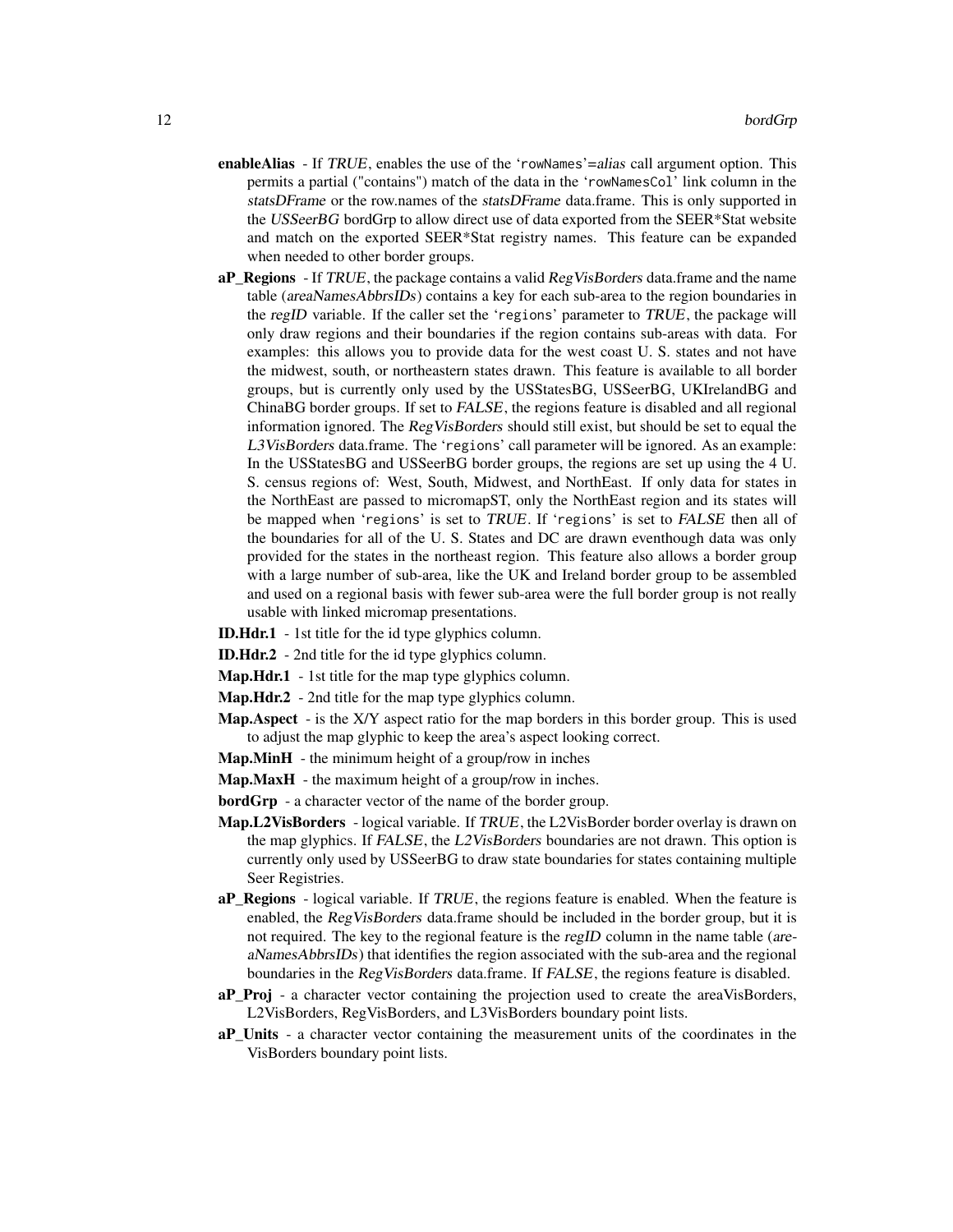- Map.L3VisBorders logical variable. If TRUE, the L2VisBorder boundary data is available to drawn on the map glyphics. If FALSE, the L2VisBorders boundaries are not available and are not drawn. This option is currently only used by the following border groups: USSeerBG.
- Map.RegVisBorders logical variable. If TRUE, the RegVisBorder boundary data is available in the border group and can be used to drawn a regional boundaryy overlay on the map glyphics. If FALSE, the RegVisBorders boundary data is not available and regional boundaries are not drawn. This set of boundaries are only only available in the following border groups: USStatesBG, USSeerBG, ChinaBG, and UKIrelandBG. The drawing of the regional boundaries is controlled by the 'regionB' call parameter.
- areaNamesAbbrsIDs The areaNamesAbbrsIDs data.frame provides the linkages between the fullname, abbreviation, and numerical identifier to link the statsDFrame data to the boundaries for the county areas. It is also used to validate the incoming data to ensure the linkage can be established. Within the boundary files, the area abbreviation is the key linkage. areaNamesAbbrsIDs data.frame.

areaNamesAbbrsIDs dataset provides a table to permit the translation of a numerical ID (e.g., FIPS codes), area abbreviatation (should be less than 4-6 characters), optional alternate abbreviation, and full area names in the micromapST function.

- Name character string of each sub-area name. Used to link the areas to boundaries when 'rowNames' = "full" is speccified. Used as the represented name of the sub-area in "ID" glyphics columns when 'plotNames' = "full" is spedified (default).
- Abbr the name abbreviation for each sub-area. Should be 2 to 3 character, but no more than 6 characters. Used to link the sub-areas to boundaries when 'rowNames' = "ab" is specified. Used as the represented name of the area in "ID" glyphics columns when 'plotNames' = "ab" is specified (default).
- Alt Abr an alternate name abbreviation for each sub-area. Should be 2 to 3 characters, but no more than 6 characters. Most of the time this field is identical to the Abbr field. In some cases, multiple sets of authenticated abbreviations were found for the sub-areas in a continent or country. When this happened, the most common abbreviation should be placed in the Abbr field and the second abbreviation placed in the Alt\_Abr field. This features allows the border group to be used by a wider audience. To access the Alt\_Abr abbreviates, set the 'rowNames' call argument/parameter to "alt\_ab". The labels in the statsDFrame statistics data.frame will be matched against the alternate abbreviations.
- ID numerical identifier for each sub-area. Used to link the data to boundary information when 'rowNames' =  $id$  is specified. The row.names in the user provided data.frame or specificed 'rowNamesCol' column must match the IDs in the name table. If no match a warning is generated and the data row ignored.
- Alias a character string for each area used to do a wildcard match ("contains") with the 'rowName' or 'rowNamesCol' specified in the micromapST call when the USSeerBG border group is used. When a match is completed, the abbreviation is used to link the user's data to the boundary data. The alias match is done when 'rowNames' is set to "alias". There should be only one match in the data for each sub-area alias. If more are found, an error is raised. This feature is only supported in the USSeerBG border group.
- L2 ID is the level 2 identifier. Used to link the sub-area to the L2VisBorders boundary data point data.frame. In the case of the USSeerBG border group, the L2 boundaries are state boundaries and the L2\_ID value is the state 2 character abbreviation.
- L2\_ID\_Name is the full name L2 area.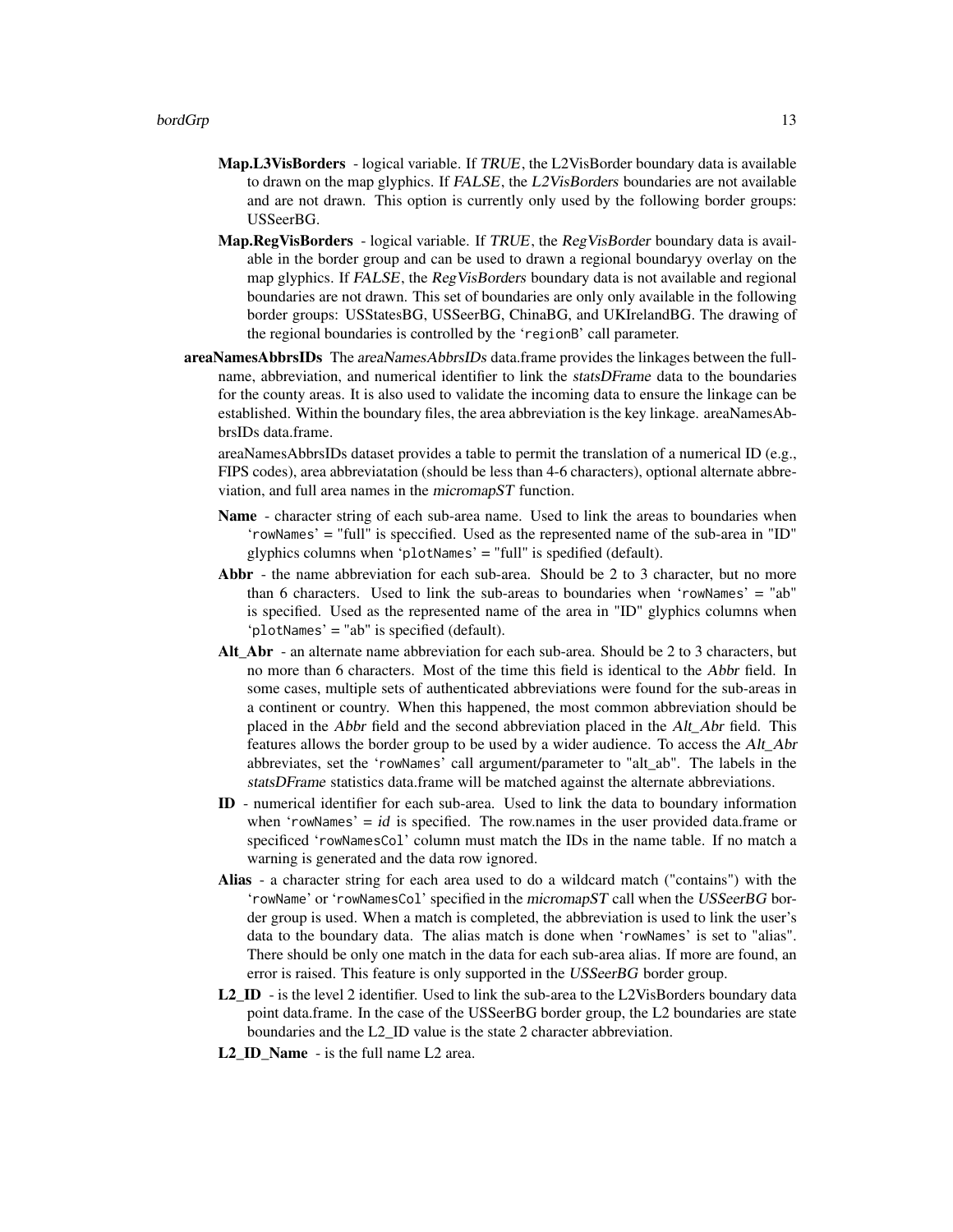- regID is the region identifier. Used to link the sub-area to the RegVisBorders boundary data point data.frame. The USStatesBG and USSeerBG border groups use this field to like the sub-areas to the four (4) U. S. Census regions (Northeast, South, MidWest, and West) This association is used with the 'regions' call parameter to determine which regions and their sub-areas, etc. will be drawn when the caller provide data is mapped.
- regName is the full name of a region.
- Key is a character string used to link the name table to the boundary data in the VisBorders data.frames.
- Link when the initial border group is created, the Key, Name or the Abbr variables may not be able to provide a link to the original boundary data. When this happens, the border group creater must use an alternate "link" to tie the name table to the boundary data. The link field is used to accomplish this in the package provided border group building steps and functions. Once the border group is fully constructed, the Link field is not use.
- MapLabel when a sub-area is moved or enlarge on a map for better visibility, it may not be clear to the user what sub-area is being represented. In the U. S. border groups, the states of Alaska, Hawaii and the District of Columbia were modified and not in their normal position or size. This variable identifies these sub-areas and provide the information to drawn text labels near the sub-areas on the first map type glyph in a column. The MapLabel variable consists a character string consisting of three values: a text label and the numerical x and y coordinates on the map to draw the label. The text label should be as small as possible, at most 2 characters. This should only be done if absolutely necessary. If too many sub-area's are labeled, the map glyphs becomes unreadable. If value is missing (NA) or any of the components are missing (NA), then the label is not drawn. The x/y coordinate represent the lower left position of the location to print the string and must be in the same coordinates system used for the boundary data in the border group..
- areaVisBorders, L2VisBorders, RegVisBorders, and L3VisBorders There are four boundary dataset: The boundaries of the areas being micromapped (counties). (areaVisBorders) The boundaries of an intermediate level for general orientation. (L2VisBorders) The boundaries of regional areas for highlight overlays and regional only mapping. (RegVisBorders) The boundaries of the an outline of the entire mapping area. (L3VisBorders)

These four data.frames contain the boundary point lists for the area, regions and sub-areas. The L2VisBorders, RegVisBorders, and L3VisBorders data.frames are used to outline groups of sub-areas, regions of the area and the entire area. The areaVisBorders data.frame contains the point lists for each sub-areas and are keyed to the name table (areaNamesAbbrsIDs).

The data structure for each of the following four boundary data.frames is:

seq Key x y hole

- seq a numerical sequence number of the boundary points in the data.frame.
- Key the Key field had different uses in each of the four VisBorders structured data.frames. In the areaVisBorders data.frame, the Key is the unique key for the sub-area as defined in the name table (areaNamesAbbrsIDs). All of the points with the same Key form one or more polygons and represent boundaries of a sub-area. This allows the package to locate the boundary data for a specific sub-area when needed.

In the RegVisBorders boundary data.frame, the Key is the region ID associated with the boundary points (polygons). One or more sub-areas can be linked to an region boundary via the regID variable in the name table. The USStatesBG, USSeerBG, UKIrelandBG,and ChinaBG border groups may use of the regions feature.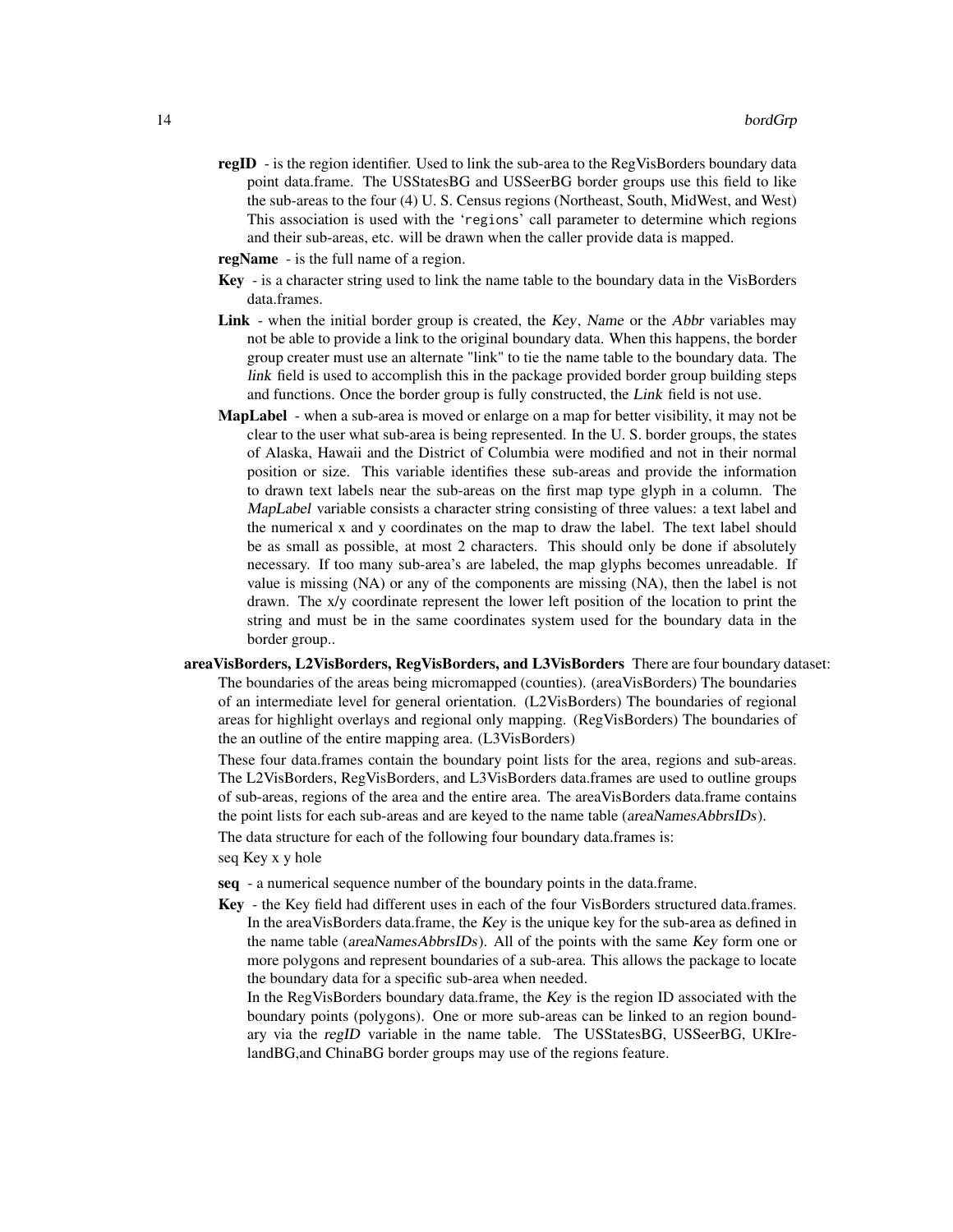<span id="page-14-0"></span>In the L3VisBorders, all of the Key field values area set to a name that represents the entire border group area. The Key field is not used in drawning the area's outline. The level 3 boundary outline data.frame is always drawn when the entire geographic area is mapped. If not all of the regions are being mapped, then the L3 boundary is not drawn.

- $x a$  numerical value for the x coordinates of a polygon. The end of the polygon is signaled by an x value of NA. The first point in the polygon does not have to be repeated. The polygon draw function used by micromapST will close the figure. An area may be composed of several polygons. Holes in areas are also represented by polygons and are associated with the sub-area.
- y a numerical value for the y coordinates of a polygon. The end of the polygon is signaled by an y value of NA.
- hole a logical value. If TRUE, the associated polygon is a hole within the sub-area identified by the Key field. A hole polygon is always drawn using the maps background color. For this reason, sub-areas containing holes (lakes, rivers, or other sub-areas), must proceed any sub-area in the data.frame that it may overlay with the hole. For example, if one subarea "A" is contained within sub-area "B", sub-area "B" must have a hole where sub-area "A" is located and must preceed sub-area "A" in the VisBorders data.frame. In this way, sub-area "B" and its hole are drawn before sub-area "A" preventing sub-area "B" hole from overlaying sub-area "A".

Hole are processed by re-drawing the hole area with the current background color. Therefore, any area with holes must be in the data.frame prior to any areas that may occupy the hole's space in the map.

The order of the area's boundaries in these files is very important to allow correct processing of the holes and any areas that overlay holes. Holes are not unpainted polygons, but polygons repainted back to the background color. The order should be areas with holes must preceed areas that overlay hole space. This is required to ensure an area is not over-painted by an area's hole

Each data.frame should be validated before using to make sure they are clean and will not generate errors when used by micromapST.

Each border group contains the same six data.frames using the same six names. This allows the micromapST package the ability to quickly load a particular border group and create the requested micromaps.

See the write up on each included border group for details on the specific content of their border group dataset and the list of sub-area names, abbreviations, and id that should be used to link the data to the boundary information.

The 'regions' feature and RegVisBorder overlays are only supported in the following border groups:

USStatesBG USSeerBG UKIrelendBG ChinaBG border groups.

ChinaBG *ChinaBG border group datasets to support creating micromaps for the 32 providences and municipalities in the country of Republic of China*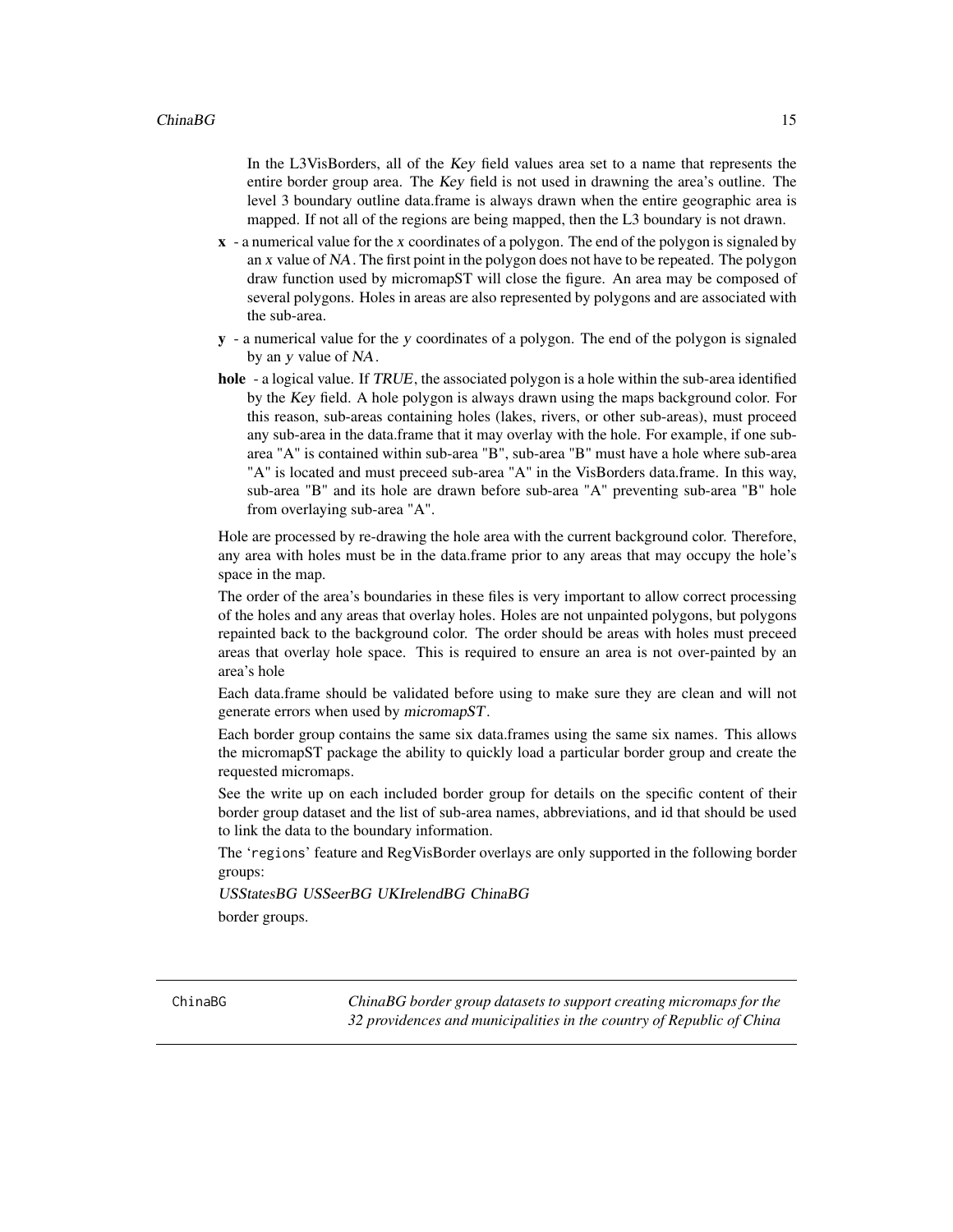#### **Description**

The *micromapST* function has the ability to generate linked micromaps for any geographical area. To specify the geographical area, the 'bordGrp' call argument is used to specify the border group dataset for the geographical area. The ChinaBG border group dataset supports creating linked micromaps for the 34 provinces, special administrative regions, metropolitan areas in the China. When the 'bordGrp' call argument is set to *ChinaBG*, the appropriate name table (sub area names and abbreviations) and the 34 sub-areas (provinces, SAR, cities, etc.) boundary data is loaded in micromapST. The user's data is then linked to the boundary data via the county's name, abbreviated name or ID based on the table below.

#### **Details**

The ChinaBG border group dataset contains the following data.frames:

- areaParms contains specific parameters for the border group
- areaNamesAbbrsIDs containing the names, abbreviations, and numerical identifier for the providences and municipalities of China.
- areaVisBorders the boundary point lists for each area in China.
- L2VisBorders the boundaries for an intermediate level. This level is not used in this border group.
- RegVisBorders the boundaries for an regional level for China. This set of boundaries are used in conjunction with the regions call parameter.
- L3VisBorders the boundary of the country of China.

For the China border group, there are 34 county sub-areas listed in the areaNamesAbbrsIDs and areaVisBorders datasets. The L2VisBorders dataset is not used and is set to the L3VisBorders dataset as a placeholder. The RegVisBorders dataset represents the 6 regions of China in the ChinaBG border group. The L3VisBorders dataset contains the outline of the country of China.

The details on each of these data.frame structures can be found in the "bordGrp" section of this document. The areaNamesAbbrsIDs data.frame provides the linkages to the boundary data for each sub-area using the fullname, abbreviation, alternate abbreviation, and numerical identifier for each country to the <statsDFrame> data based on the setting of the 'rowNames' call argument. A column or the data.frame row.names must match one of the types of names in the areaNamesAbbrsIDs data.frame name table. If the data row does not match a value in the name table, an warning is issued and the data is ignored. If no data is present for a sub-area (county) in the name table, the sub-area is mapped but not colored.

The following are a list of the names, abbreviations, alternate abbreviations, ids, and the region for each county, province or metro area in the ChinaBG border group.

| name      | ab | alt ab | id | region   |
|-----------|----|--------|----|----------|
| Anhui     | AH | CN.AH  | 34 | Huadong  |
| Beijing   | BJ | CN.BJ  | 11 | Huabei   |
| Chongqing | CO | CN.CO  | 50 | Xinan    |
| Fujian    | FJ | CN.FJ  | 35 | Huadong  |
| Gansu     | GS | CN.GS  | 62 | Xibei    |
| Guangdong | GD | CN.GD  | 44 | Zhongnan |
| Guangxi   | GX | CN.GX  | 45 | Zhongnan |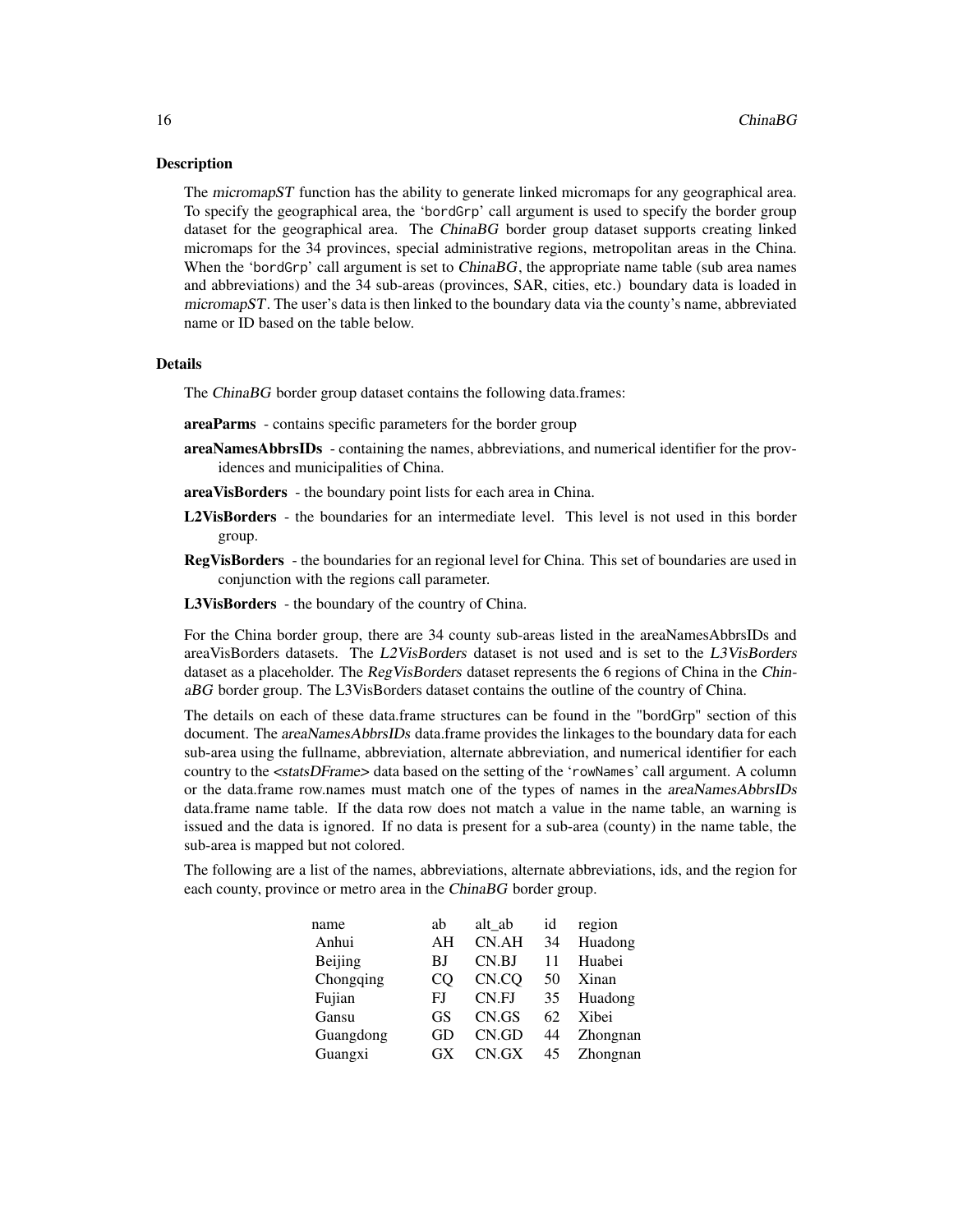# <span id="page-16-0"></span>cnPopData 17

| Guizhou        | GZ        | CN.GZ | 52 | Xinan          |
|----------------|-----------|-------|----|----------------|
| Hainan         | HI        | CN.HA | 46 | Zhongnan       |
| Hebei          | HE        | CN.HB | 13 | Huabei         |
| Heilongjiang   | HL        | CN.HL | 23 | Dongbei        |
| Henan          | HA        | CN.HE | 41 | Zhongnan       |
| Hubei          | HB        | CN.HU | 42 | Zhongnan       |
| Hunan          | HN        | CN.HN | 43 | Zhongnan       |
| Jiangsu        | JS        | CN.JS | 32 | Huadong        |
| Jiangxi        | JX        | CN.JX | 36 | Huadong        |
| Jilin          | JL        | CN.JL | 22 | Dongbei        |
| Liaoning       | LN        | CN.LN | 21 | Dongbei        |
| Nei Menggu     | NM        | CN.NM | 15 | Huadong        |
| Ningxia Hui    | $N\!X$    | CN.NX | 64 | Xibei          |
| Qinghai        | QH        | CN.QH | 63 | Xibei          |
| Shaanxi        | SN        | CN.SA | 61 | Xibei          |
| Shandong       | SD        | CN.SD | 37 | Huadong        |
| Shanghai       | SН        | CN.SH | 31 | Huadong        |
| Shanxi         | SX        | CN.SX | 14 | Huabei         |
| Sichuan        | SC        | CN.SC | 51 | Xinan          |
| Tianjin        | ТJ        | CN.TJ | 12 | Huabei         |
| Xinjiang Uygur | XJ        | CN.XJ | 65 | Xibei          |
| Xizang         | ΧZ        | CN.XZ | 54 | Xinan          |
| Yunnan         | YN        | CN.YN | 53 | Xinan          |
| Zhejiang       | ZJ        | CN.ZJ | 33 | <b>Buadong</b> |
| Hongkong       | <b>HK</b> | CN.HK | 81 | Zhongnan       |
| Macau          | МC        | CN.MC | 82 | Zhongnan       |
| Taiwan         | TW        | CN.TW | 71 | Huadong        |

The ChinaBG supports two sets of abbreviations for each county (province or metro area). No consistant source was found when the border group was originally created. Therefore, the two most common sets are included. The first abbreviation set can be referenced by setting the 'rowNames' call argument to "ab". The second (alternate) abbreviation set can be used by setting the 'rowNames' to "alt\_ab".

The 'rowNames' = "alias" features are not supported in the ChinaBG border group.

cnPopData *Test data for the China border Group*

# Description

This dataset contains the 2014 population and average income per person in each of the China Areas

# Usage

data(cnPopData)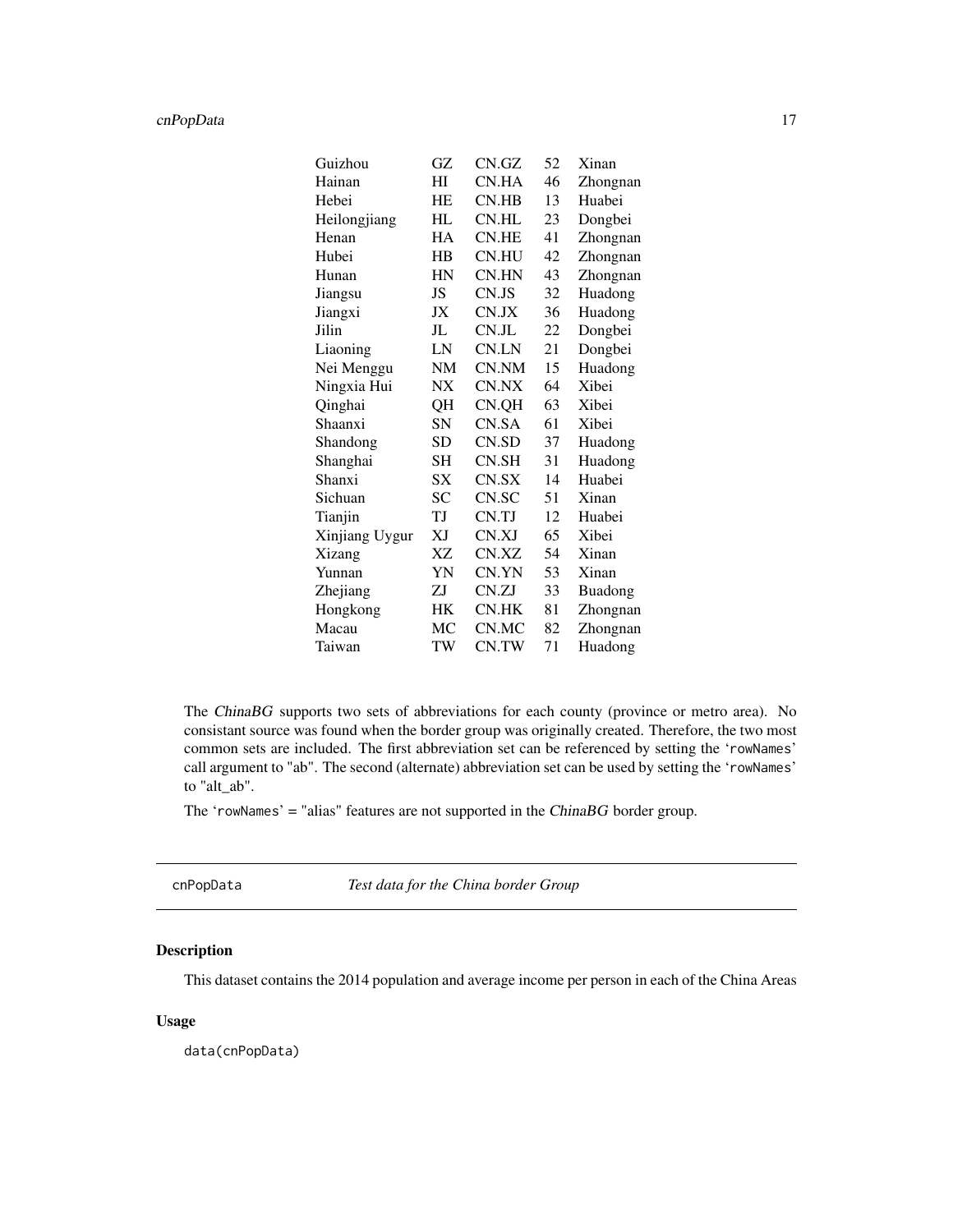<span id="page-17-0"></span>A data frame with 18 observations, 1 for each Seer area, on the following 12 variables.

area a character vector containing the China area full names.

pop2013 a numeric vector of the number of the county's population

#### Details

This dataset was pulled from the China ??? government website on Dec. 2014. It contains the population and average income per person for each of Kansas' 105 counties.

detailsVariables *Validation and Translation table for details variables*

# Description

An internal table containing a list of the details variables and parameters to do validation of user provided variable overrides of the defaults. The table also contains the information needed to translate the existing (as of 9/17/2015) details structure into a new details structure segmented by each type of glyphic.

#### Usage

```
data(detailsVariables)
```
#### Format

A data frame with 6 variables:

varName a character string of the exact details variable name

- method a character string describing the type of test required to validate the variable. The supported tests are: colors, integer, numeric, logical, and vector3
- v1 first variable for the "test" for this variable.
- v2 second variable (if needed) for the "test" for this variable.
- usedBy a vector of character string listing the glyphics that use this variable. For Example: c('ts','tsconf')
- new VarName the new variable name to be used within a glyphic. The glyphic name and variable name must be unique. This eliminates having to include the glyphic name in the variable name.

d\_range defines the range of the dependency for the dependent relationship.

dependent indicates this variable is dependent on another variable and it's name.

default the default values or the variable.

comments operational comments on the variable.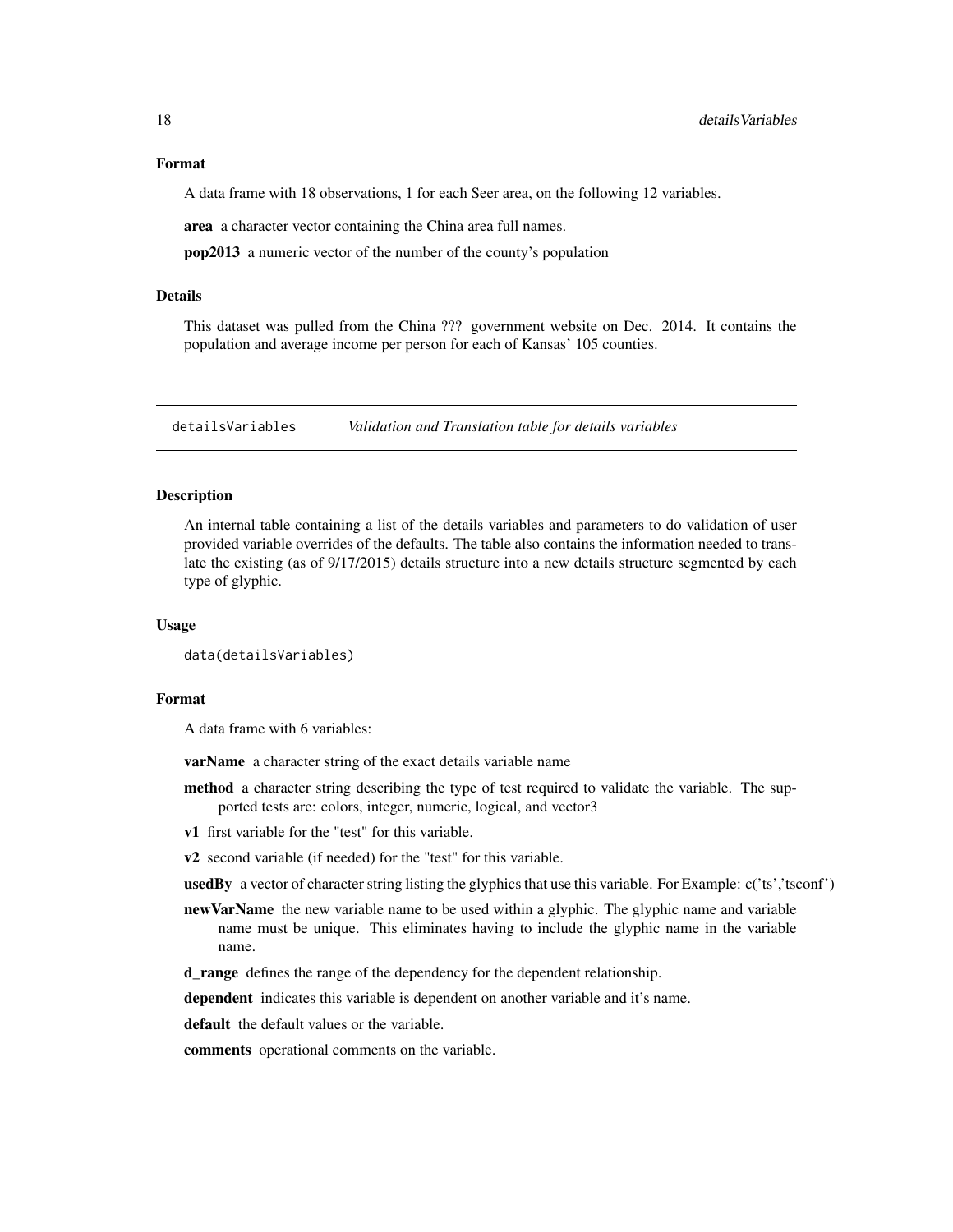#### <span id="page-18-0"></span>Educ8thData 19

#### Details

This dataset provide a table to micromapST for verification of the details variables provided by a user to override the packages default values. The varName is the exact name of the variable. If the variable name provide by the user does not match this list, it is flagged as an error and ignored. The test supported are: colors, integer, numeric, logical and vector3. The colors test calls the is.Color function. The integer and numeric tests use the range provided in  $v1$  and  $v2$  columns to check the range of the value for the variable. The logical test verifies the value is TRUE or FALSE. The vector3 test check to make sure the value is a vector or length 3 and each value is within the range in  $v1$  to  $v2$ .

More to be added later. \*\*\*\*\*

The micromapST package is being updated to use a new variable structure. The new structure will allow options/parameters to be specified on glyphic and column basis. This allows each column to be uniquely tuned to the user requirements. The variable names have also been simplifed to use the same name across glyphics when the purpose is the same. This should reduce the users learning curve.

Educ8thData *Education Survey of 8th Grade Proficiency in Math*

#### Description

Math Proficiency Survey Results for 8th Graders in 2011 by State

#### Usage

Educ8thData

# Format

A data frame with 51 observations (one per state) on the following 7 variables.

StAbbrev a character string representing the 2 character state Id for this row.

State a character string factor of the state full name.

avgscore a numeric vector of average proficiency score for each state

PctBelowBasic a numeric vector of percentage of students with below basic scores

PctAtBasic a numeric vector of percentage of students at basic proficiency.

PctProficient a numeric vector of percentage of students at the proficient level

PctAdvanced a numeric vector of percentage of students scoring at the advanced level.

#### Details

The dataset contains 51 records, one for each state/area. The data represents the percentage of 8th grade students in 2011 in that state who tested at each proficiency level in math: less than basic, basic, proficient and advanced. The row name is the state abbreviation - 2 characters. This dataset is used by the micromapSEER examples using the "USStatesDF" border group.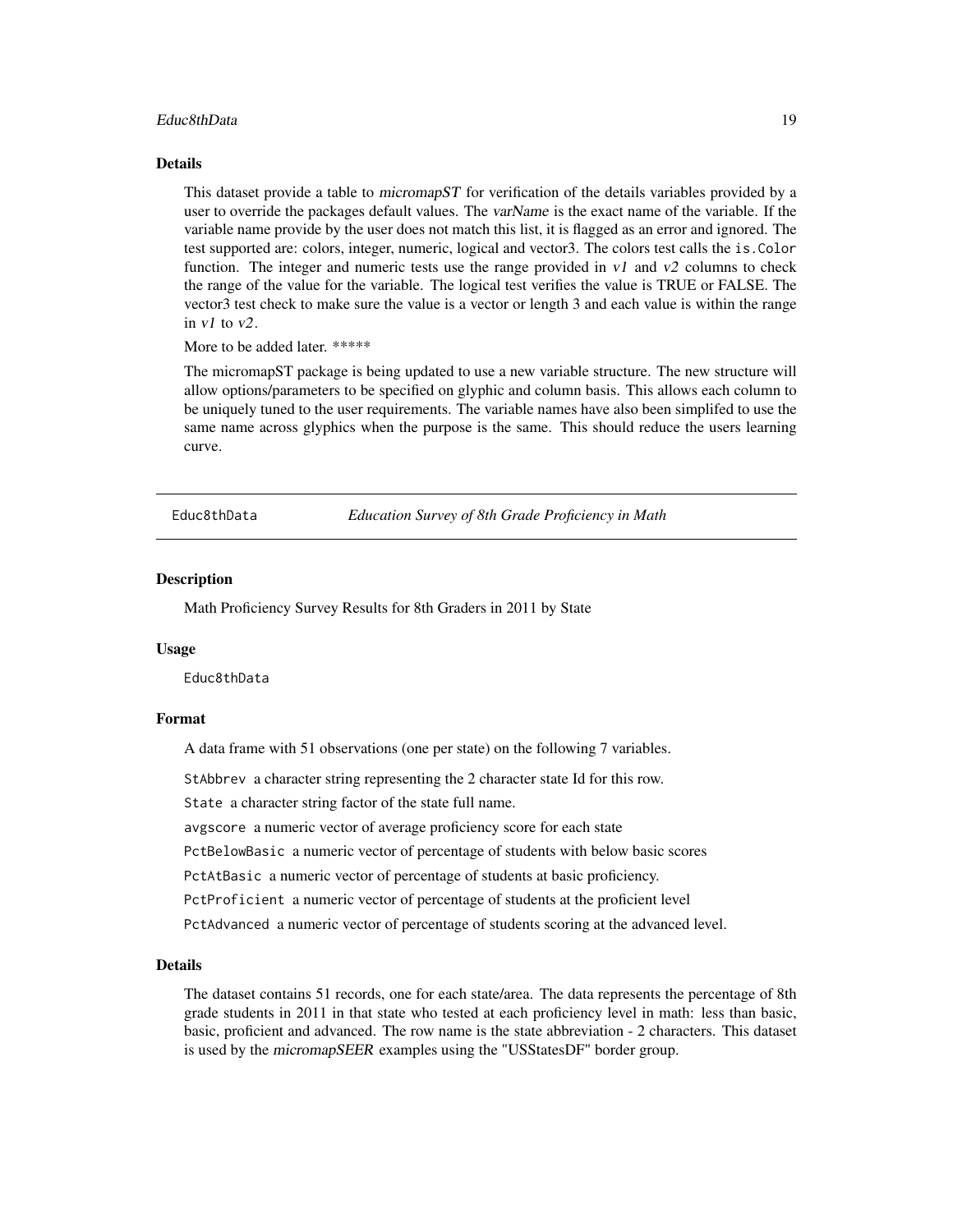#### <span id="page-19-0"></span>Source

The National Center for Education Statistics, Department of Education http://nces.ed.gov/nationsreportcard/states/

| KansasBG |
|----------|
|----------|

KansasBG *KansasBG border group datasets to support creating micromaps for the 105 counties in the state of Kansas*

# Description

The *micromapST* function has the ability to generate linked micromaps for any geographical area. To specify the geographical area, the 'bordGrp' call argument is used to specify the border group dataset for the geographical area. When micromapST function is used to micromap data for Kansas County area, the border group option ('bordGrp') is set to "KansasBG". This instructs micromapST to load the area Name, Abbreviation, ID and boundaries files for Kansas 105 counties. The datasets contained in the border group are areaNamesAbbrsIDs, areaVisBorders, L2VisBorders, and L3VisBorders for the counties of the state Kansas. The user's data is then linked to the boundary data via the county's name, abbreviated name or ID based on the table below.

#### Details

The border group contains the following data.frames::

- areaParms contains specific parameters for the border group
- areaNamesAbbrsIDs containing the names, abbreviations, and numerical identifier for the counties in the state of Kansas.
- areaVisBorders the boundary point lists for each county area in Kansas.
- L2VisBorders the boundaries for an intermediate level. For state areas, this boundary data is not used and set to L3VisBorders as a place holder.
- RegVisBorders the boundaries for an intermediate level. For state areas, this boundary data is not used and set to L3VisBorders as a place holder.
- L3VisBorders the boundary of the state of Kansas

The Kansas county border group contains 105 county sub-areas. Each county has a row in the areaNamesAbbrsIDs data.frame and a set of polygons in the areaVisBorders data.frame datasets. No regions are defined in the Kansas county border group, so the L2VisBorders and RegVisBorders datasets are not used and the regions feations is disabled. The L3VisBorders dataset contains the outline of the state of Kansas.

The details on each of these data.frame structures can be found in the "bordGrp" section of this document. The areaNamesAbbrsIDs data.frame provides the linkages to the boundary data for each sub-area (county) using the fullname, abbreviation, and numerical identifier for each country to the <statsDFrame> data based on the setting of the 'rowNames' call parameter.

A column or the data.frame row.names must match one of the types of names in the areaNamesAbbrsIDs data.frame name table. If the data row does not match a value in the name table, an warning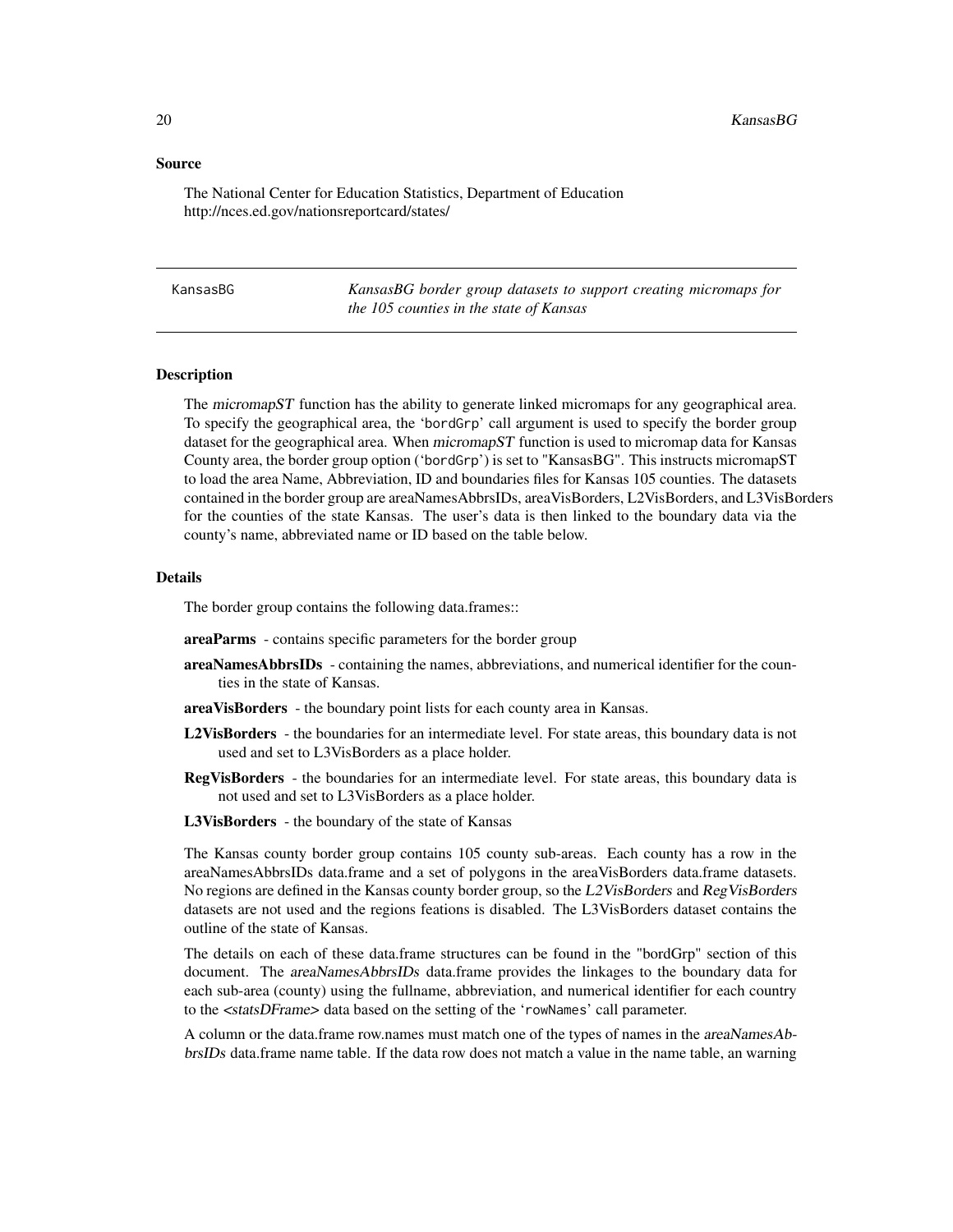#### $KanasBG$  21

is issued and the data is ignored. If no data is present for a sub-area (county) in the name table, the sub-area (county) is mapped but not colored.

The following are a list of the names, abbreviations, and IDs for each country in the KansasBG border group.

| name          | ab                     | id    |
|---------------|------------------------|-------|
| Allen         | AL                     | 20001 |
| Anderson      | AN                     | 20003 |
| Atchison      | AT                     | 20005 |
| <b>Barber</b> | <b>BA</b>              | 20007 |
| <b>Barton</b> | BT                     | 20009 |
| Bourbon       | <b>BB</b>              | 20011 |
| <b>Brown</b>  | BR                     | 20013 |
| <b>Butler</b> | <b>BU</b>              | 20015 |
| Chase         | $\overline{\text{CS}}$ | 20017 |
| Chautauqua    | CQ                     | 20019 |
| Cherokee      | <b>CK</b>              | 20021 |
| Cheyenne      | $\overline{\text{CN}}$ | 20023 |
| Clark         | <b>CA</b>              | 20025 |
| Clay          | <b>CY</b>              | 20027 |
| Cloud         | CD                     | 20029 |
| Coffey        | CF                     | 20031 |
| Comanche      | <b>CM</b>              | 20033 |
| Cowley        | CL                     | 20035 |
| Crawford      | CR                     | 20037 |
| Decatur       | DC                     | 20039 |
| Dickinson     | DK                     | 20041 |
| Doniphan      | DP                     | 20043 |
| Douglas       | DG                     | 20045 |
| Edwards       | ED                     | 20047 |
| Elk           | EK                     | 20049 |
| Ellis         | EL                     | 20051 |
| Ellsworth     | EW                     | 20053 |
| Finney        | FI                     | 20055 |
| Ford          | FO                     | 20057 |
| Franklin      | FR                     | 20059 |
| Geary         | GЕ                     | 20061 |
| Gove          | GO                     | 20063 |
| Graham        | <b>GH</b>              | 20065 |
| Grant         | GT                     | 20067 |
| Gray          | GY                     | 20069 |
| Greeley       | GL                     | 20071 |
| Greenwood     | <b>GW</b>              | 20073 |
| Hamilton      | HM                     | 20075 |
| Harper        | HP                     | 20077 |
| Harvey        | HV                     | 20079 |
| Haskell       | HS                     | 20081 |
| Hodgeman      | HG                     | 20083 |
| Jackson       | JA                     | 20085 |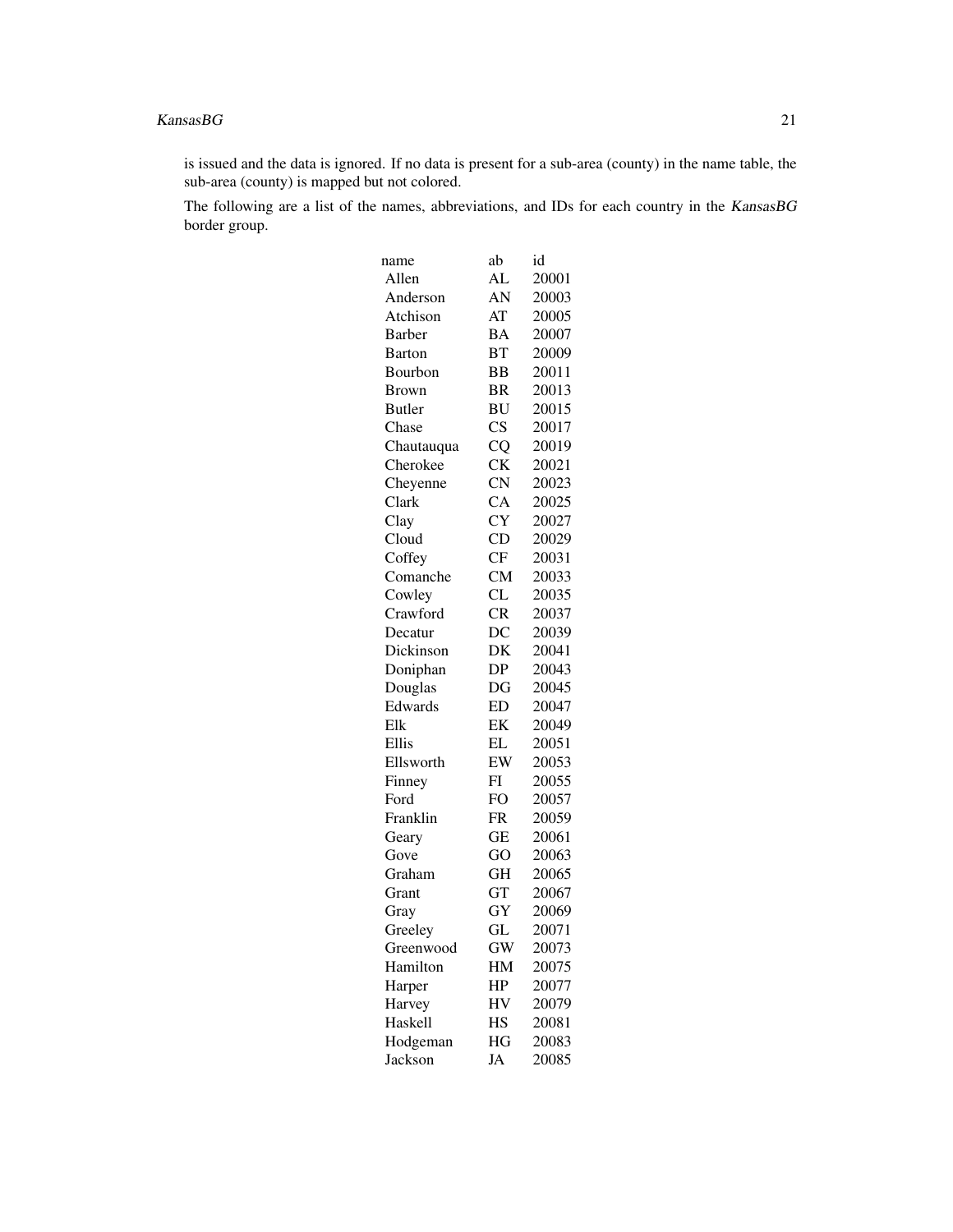| Jefferson    | JF        | 20087 |
|--------------|-----------|-------|
| Jewell       | JW        | 20089 |
| Johnson      | <b>JO</b> | 20091 |
|              | KE        | 20093 |
| Kearny       |           |       |
| Kingman      | ΚM        | 20095 |
| Kiowa        | KW        | 20097 |
| Labette      | LB        | 20099 |
| Lane         | LE        | 20101 |
| Leavenworth  | LV        | 20103 |
| Lincoln      | LC        | 20105 |
| Linn         | LN        | 20107 |
| Logan        | LG        | 20109 |
| Lyon         | LY        | 20111 |
| Marion       | MN        | 20115 |
|              |           |       |
| Marshall     | MS        | 20117 |
| McPherson    | MP        | 20113 |
| Meade        | MЕ        | 20119 |
| Miami        | МI        | 20121 |
| Mitchell     | МC        | 20123 |
| Montgomery   | МG        | 20125 |
| Morris       | MR        | 20127 |
| Morton       | MT        | 20129 |
| Nemaha       | NM        | 20131 |
| Neosho       | NO        | 20133 |
| <b>Ness</b>  | <b>NS</b> | 20135 |
| Norton       | NT        | 20137 |
|              |           |       |
| Osage        | <b>OS</b> | 20139 |
| Osborne      | OВ        | 20141 |
| Ottawa       | <b>OT</b> | 20143 |
| Pawnee       | PN        | 20145 |
| Phillips     | PL        | 20147 |
| Pottawatomie | PT        | 20149 |
| Pratt        | PR        | 20151 |
| Rawlins      | RA        | 20153 |
| Reno         | RN        | 20155 |
| Republic     | RP        | 20157 |
| Rice         | <b>RC</b> | 20159 |
| Riley        | RL        | 20161 |
|              |           |       |
| Rooks        | RO        | 20163 |
| Rush         | RH        | 20165 |
| Russell      | <b>RS</b> | 20167 |
| Saline       | SA        | 20169 |
| Scott        | SC        | 20171 |
| Sedgwick     | SG        | 20173 |
| Seward       | SW        | 20175 |
| Shawnee      | SN        | 20177 |
| Sheridan     | SD        | 20179 |
| Sherman      | SH        | 20181 |
|              |           |       |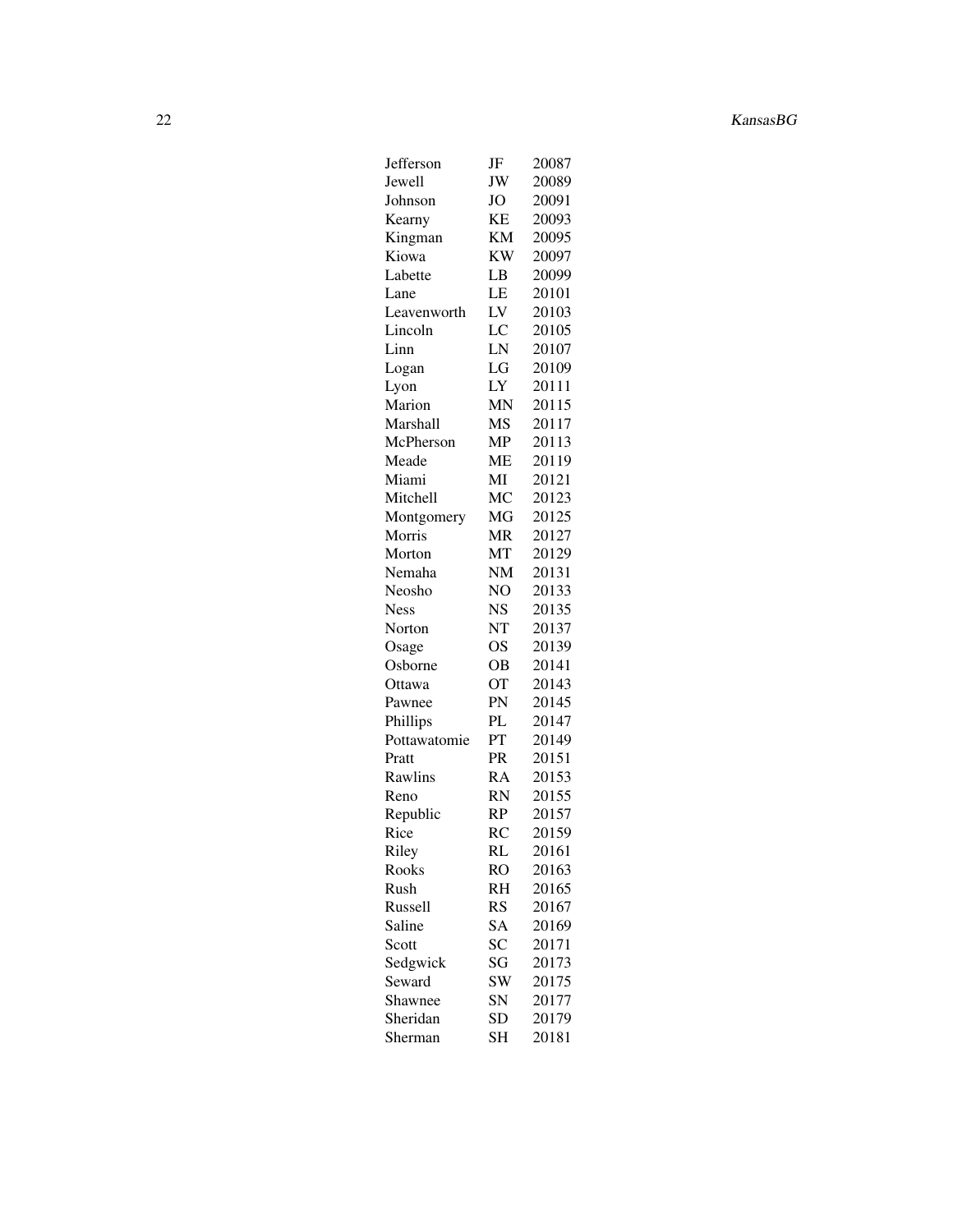# <span id="page-22-0"></span>KansPopInc 23

| Smith      | <b>SM</b> | 20183 |
|------------|-----------|-------|
| Stafford   | SF        | 20185 |
| Stanton    | SТ        | 20187 |
| Stevens    | SV        | 20189 |
| Sumner     | SU        | 20191 |
| Thomas     | TH        | 20193 |
| Trego      | TR        | 20195 |
| Wabaunsee  | <b>WB</b> | 20197 |
| Wallace    | WA        | 20199 |
| Washington | <b>WS</b> | 20201 |
| Wichita    | WH        | 20203 |
| Wilson     | WL        | 20205 |
| Woodson    | <b>WO</b> | 20207 |
| Wyandotte  | WY        | 20209 |
|            |           |       |

There are no alternate abbreviations or regions assocated with counties in Kansas.

The id field value is the U. S. state and county FIPS code.

The 'rowNames' = "alias" or "alt\_ab" and the 'regionB' and 'dataRegionsOnly' features are not supported in the KansasBG border group.

KansPopInc *Test data for the Kansas border Group*

# Description

This dataset contains the 2014 population and average income per person in each of the 105 Kansas counties.

#### Usage

data(KansPopInc)

# Format

A data frame with 18 observations, 1 for each Seer area, on the following 12 variables.

County a character vector containing the Kansas County Name.

Pop a numeric vector of the number of the county's population

AvgInc a numeric vector of the average person's income for the county.

# Details

This dataset was pulled from the Kansas government website on Dec. 2014. It contains the population and average income per person for each of Kansas' 105 counties.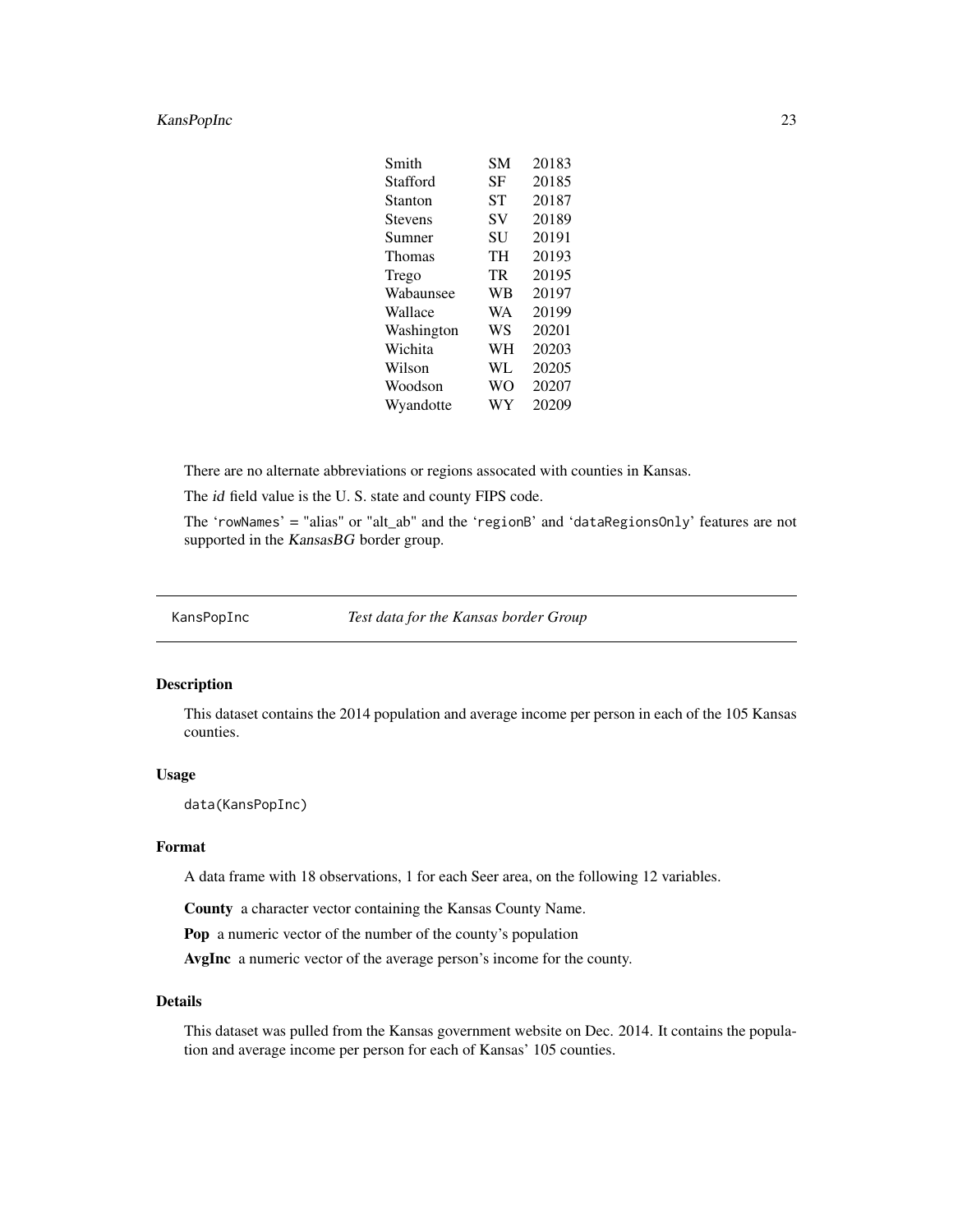#### <span id="page-23-0"></span>Author(s)

Linda W. Pickle and Jim Pearson of StatNet Consulting, LLC, Gaithersburg, MD

MarylandBG *MarylandBG border group datasets to support creating micromaps for the 24 counties in the state of Maryland*

#### **Description**

The micromapST function has the ability to generate linked micromaps for any geographical area. To specify the geographical area, the 'bordGrp' call argument is used to specify the border group dataset for the geographical area. The MarylandBG border group dataset supports creating linked micromaps for the 24 counties in the state of Maryland. When the 'bordGrp' call argument is set to MarylandBG, the appropriate name table (county names and abbreviations) and the 24 sub-areas (countries) boundary data is loaded in micromapST. The user's data is then linked to the boundary data via the county's name, abbreviated or ID based on the table below.

# Details

The MarylandBG border group dataset contains the following data.frames:

- areaParms contains specific parameters for the border group
- areaNamesAbbrsIDs containing the names, abbreviations, and numerical identifier for the counties in the state of Maryland.
- areaVisBorders the boundary point lists for each county area in Maryland.
- L2VisBorders the boundaries for an intermediate level. For this border group, this boundary data is not used and set to L3VisBorders as a place holder.
- RegVisBorders the boundaries for an intermediate level. For this border group, this boundary data is not used and set to L3VisBorders as a place holder.

L3VisBorders - the boundary of the state of Maryland

The Maryland county border group contains 24 county sub-areas. Each county has a row in the areaNamesAbbrsIDs data.frame and a set of polygons in the areaVisBorders data.frame datasets. No regions are defined in the Utah county border group, so the L2VisBorders and RegVisBorders data.frames is not used and the 'dataRegionsOnly' call parameter are is disabled. The L3VisBorders dataset contains the outline of the state of Maryland.

The details on each of these data.frame structures can be found in the "bordGrp" section of this document. The areaNamesAbbrsIDs data.frame provides the linkages to the boundary data for each sub-area (county) using the fullname, abbreviation, and numerical identifier for each country to the <statsDFrame> data based on the setting of the 'rowNames' call argument.

A column or the data.frame row.names must match one of the types of names in the areaNamesAbbrsIDs data.frame name table. If the data row does not match a value in the name table, an warning is issued and the data is ignored. If no data is present for a sub-area (county) in the name table, the sub-area is mapped but not colored.

The following are a list of the names, abbreviations, and ids for each country in the MarylandBG border group.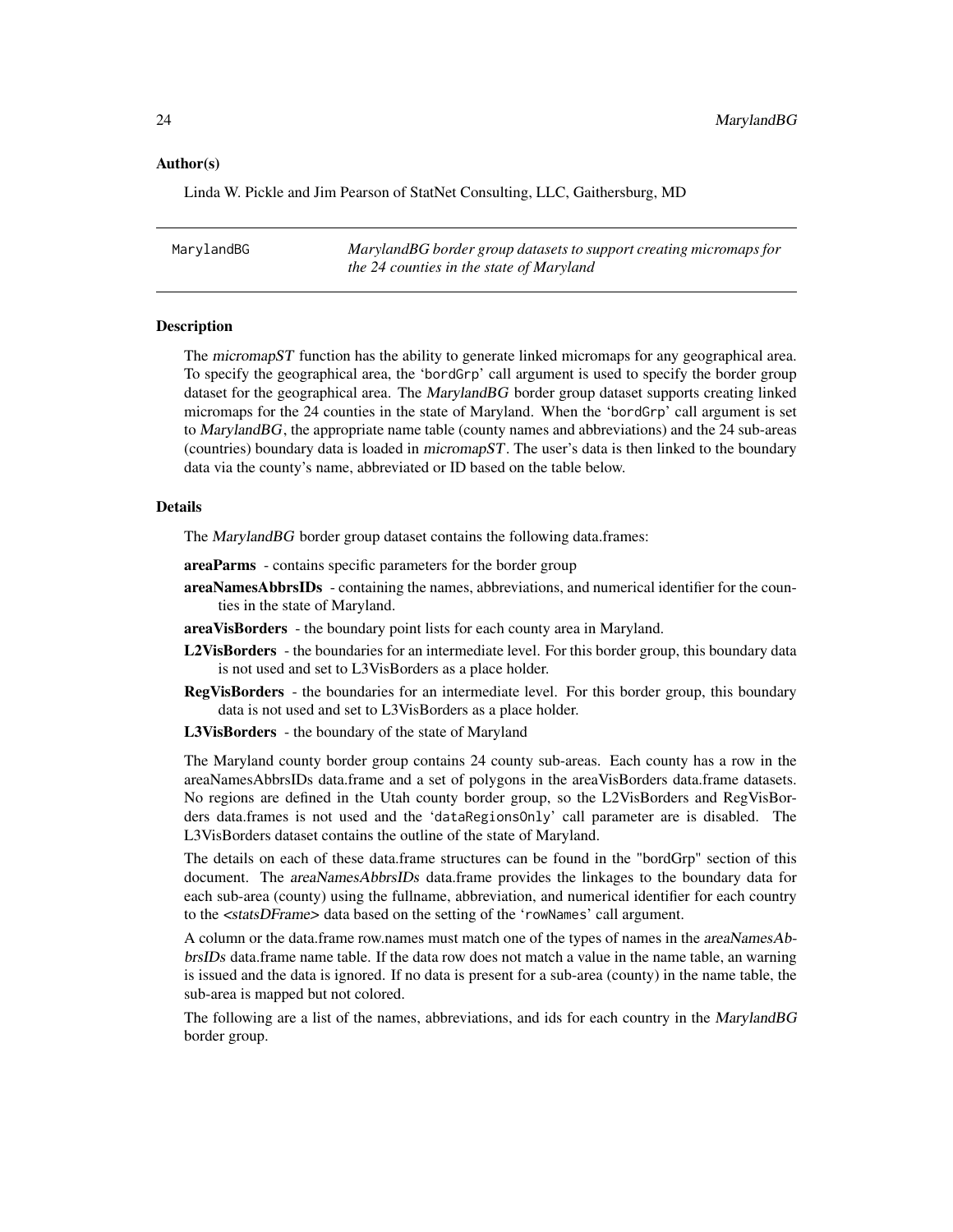# <span id="page-24-0"></span>mdPopData 25

| name                  | ab        | id    |
|-----------------------|-----------|-------|
| Allegany              | AL        | 24001 |
| Anne Arundel          | AA        | 24003 |
| Baltimore             | BL        | 24005 |
| <b>Baltimore City</b> | ВC        | 24510 |
| Calvert               | CV        | 24009 |
| Caroline              | CL        | 24011 |
| Carroll               | CR        | 24013 |
| Cecil                 | CC        | 24015 |
| Charles               | <b>CH</b> | 24017 |
| Dorchester            | DR        | 24019 |
| Frederick             | <b>FR</b> | 24021 |
| Garrett               | GR        | 24023 |
| Harford               | HR        | 24025 |
| Howard                | HW        | 24027 |
| Kent                  | ΚN        | 24029 |
| Montgomery            | МG        | 24031 |
| Prince George's       | PG        | 24033 |
| Queen Anne's          | QA        | 24035 |
| St. Mary's            | SM        | 24039 |
| Somerset              | SS        | 24037 |
| Talbot                | TB        | 24041 |
| Washington            | WH        | 24043 |
| Wicomico              | WC        | 24045 |
| Worcester             | WR        | 24047 |

There are no alternate abbreviations or regions assocated with counties in Maryland border group.

The id field value is the U. S. state and county FIPS code.

The 'rowNames' = "alias" or "alt\_ab" and the 'regionB' and 'dataRegionsOnly' call parameters are not supported in the MarylandBG border group.

mdPopData *Test data for the Maryland border Group*

# Description

This dataset contains the county populations for 1970, 1980, 1990, 2000, and 2010 and the projected estimated populations for 2015, 2020, 2025, 2030, 2035 and 2040 for each Maryland county and Baltimore City.

# Usage

data(mdPopData)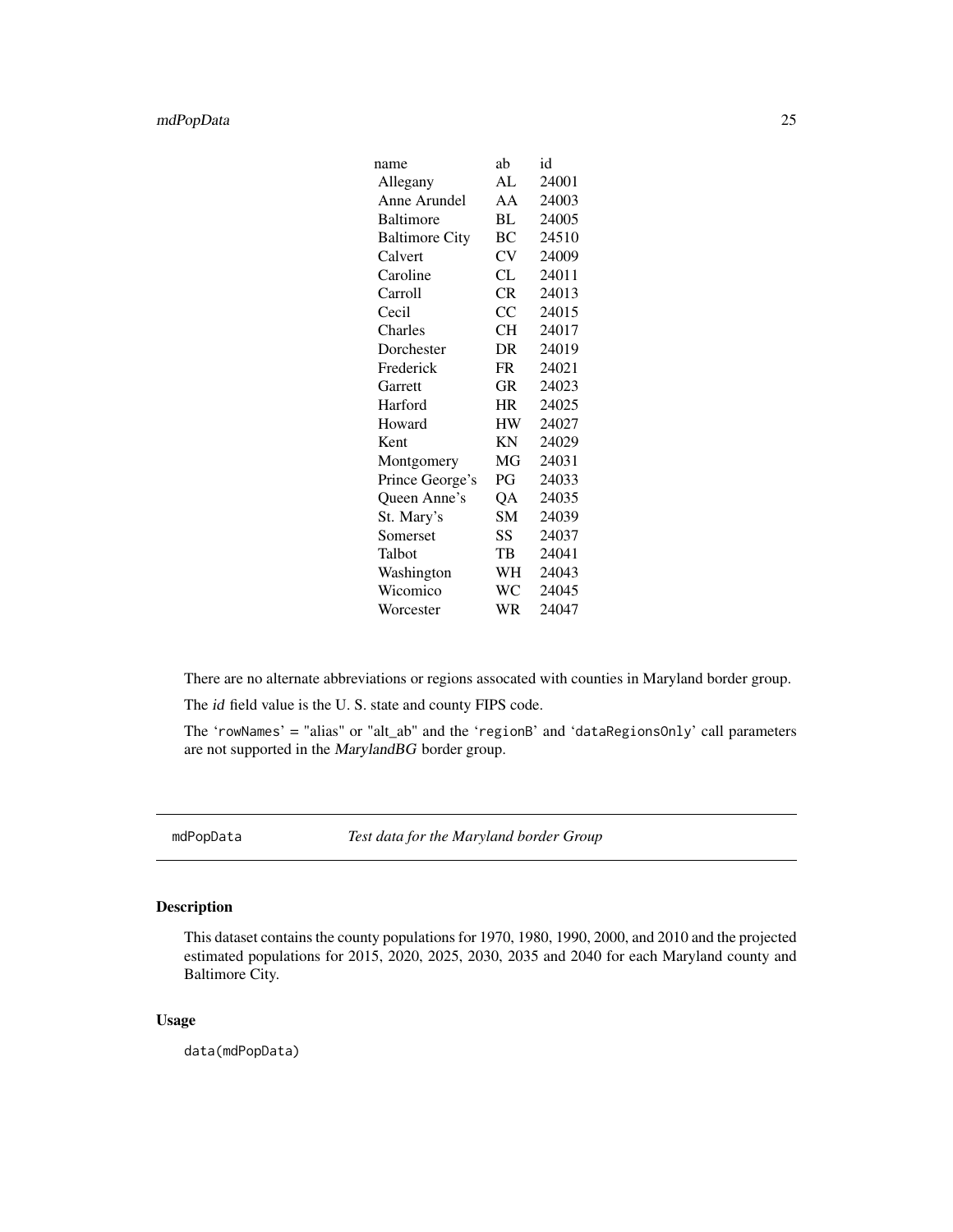#### Format

A data frame with 24 rows, 1 for each county, with 12 variables for each county:

County a character vector containing the Maryland county name and Baltimore City.

- X1970 a numeric vector of the county's population in 1970.
- X1980 a numeric vector of the county's population in 1980.
- X1990 a numeric vector of the county's population in 1990.
- X2000 a numeric vector of the county's population in 2000.
- X2010 a numeric vector of the county's population in 2010.
- X2015 a numeric vector of the county's estimated population in 2015.
- X2020 a numeric vector of the county's estimated population in 2020.
- X2025 a numeric vector of the county's estimated population in 2025.
- X2030 a numeric vector of the county's estimated population in 2030.
- X2035 a numeric vector of the county's estimated population in 2035.

X2040 a numeric vector of the county's estimated population in 2000. .

#### Details

This dataset was pulled from the Maryland government website in January, 2015. It contains the population and estimated population for each of Maryland counties and Baltimore City for 1970, 1980, 1990, 2000, and 2010 and estimated populations for years 2015, 2020, 2025, 2030, 2035, and 2040.

messages *micromapST Generated Warning and Error Messages*

#### **Description**

micromapST verifies as much of its operation and the data provided by the user to try and identify and document to the user problems before they cause an R warning or error exception and throw a R like cryptic message. Each message, warning and error message is documented with the general form of the message and a friendly explanation and advice on what may be wrong and how to fix the issue identified.

The micromapST messages all start with "\*\*\*" to help quickly find them in the warnings() logs and general output.

The general format of the messages is:

```
***XXXX NNNNNN text of message
 or
***XXXX NNNNNN CC text of message
```
<span id="page-25-0"></span>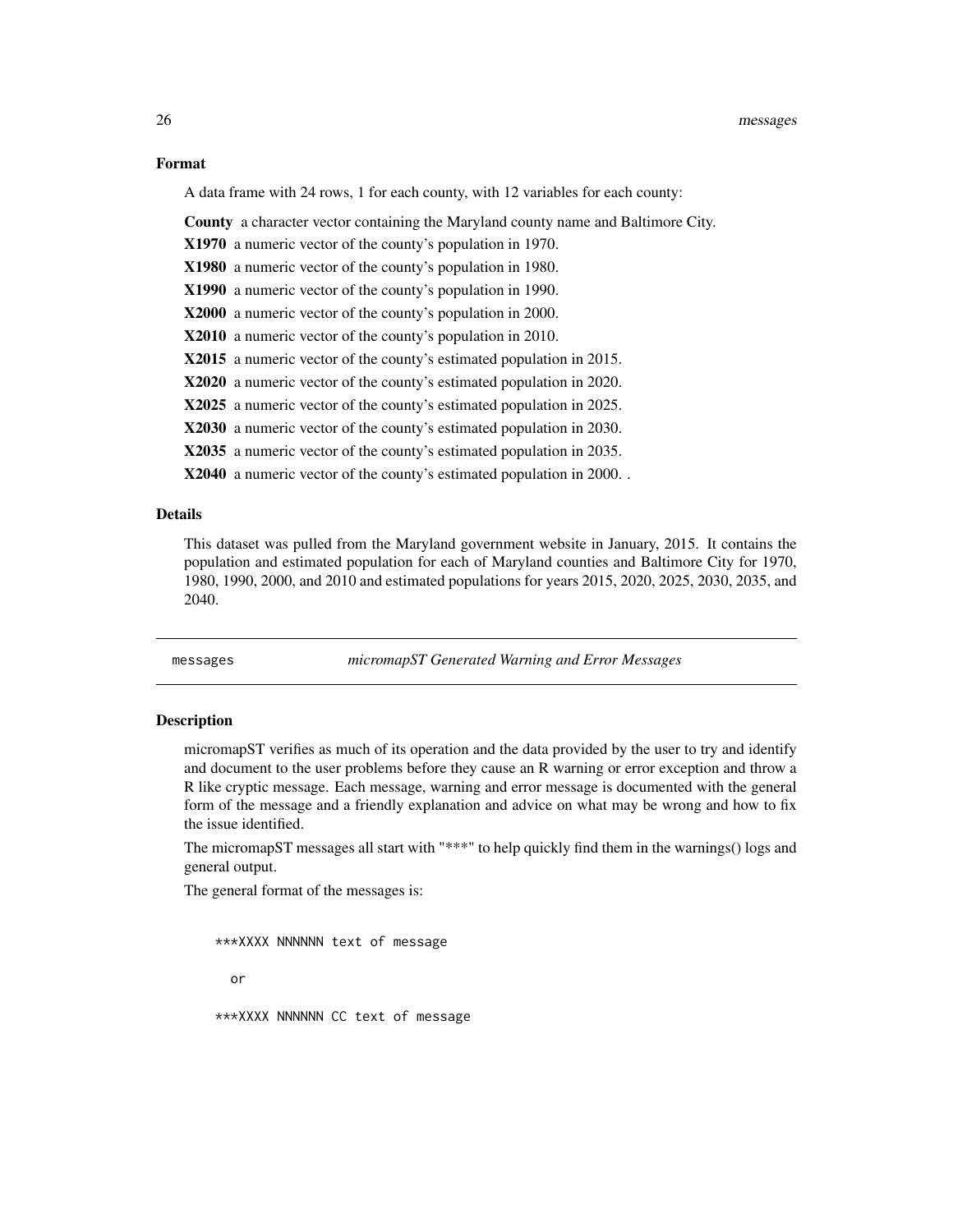#### messages 27

where the XXXX is the message alphanumeric identifier, NNNNNN is the name of the function or glyph issuing the message and CC is the glyph graphic column number in the panelDesc structure.

The four alphanumeric message identifier following the "\*\*\*" is a unique message identifer to help find the explanation in this document and to help discuss problems over the email more accurately. It's always best to include the log of the preparation and execution of micromapST as well as the data used when requesting help.

The first two digits/characters of the message identifier indicates which logical segment of the package generated the message:

- 01xx Main package initialization, startup, call argument validation, user data validation and panelDesc structure and contents validation.
- 02xx panelDesc and glyph parameters and data validation, processing and graphic generation
- 03xx Border Group data and structure validation and setup,

04xx Internal Operation

05xx Informational Messages

The second field of the message contains the name of the section of code generating the message. If a glyph generated the message, the name of the glyph (type=xxx) and the panel column number are displayed to help you focus on the parameters and data that may need to be inspected. Each message contains specific information (like panelDesc named list, checked value, etc.) to help identify the cause of the message and help lead the user to a fix.

The remainder of the message contain a text explanation of the issue and a list of parameters: glyph column number/name, data row or column, variable name, and value related to the issue.

#### Details

### Conventions:

The user provides the data.frames for the statsDFrame and panelDesc structures. In this document, there variables are represented by the generic terms of statsDFrame and panelDesc. In the messages produced by the package, these values are replaced with the names of the user variables provided in the micromapST call.

The following values are also substituted with the real run values at time of execution:

- <sortVarCol> List of column names/numbers used in the 'sortVar' call parameter. Used to identify invalid statsDFrame column names and numbers used in the 'sortVar' call parameter.
- <PDvarName> panelDesc variable name. The panelDesc variables include lab1, lab2, lab3, lab4, refVal, refTxt, col1, col2, col3, type, and panelData.
- <PDcol> panelDesc glyph column number. This helps identify which graphic column (glyph) is being processing when the error/warning is signaled. The far left column number is 1.
- <PDvarList? a list of variables from the panelDesc data.frame. Used in messages to identify one or more panelDesc variables that are invalid.
- <detVar> detailed list variable name
- <lastVarName> last variable name used. Used to locate a value or absents of a value in a list by using the last good variable name.
- <bordGrp> a character string of the name of the border group being referenced. The border group names does not include the .RData or .rda extension used on the data file.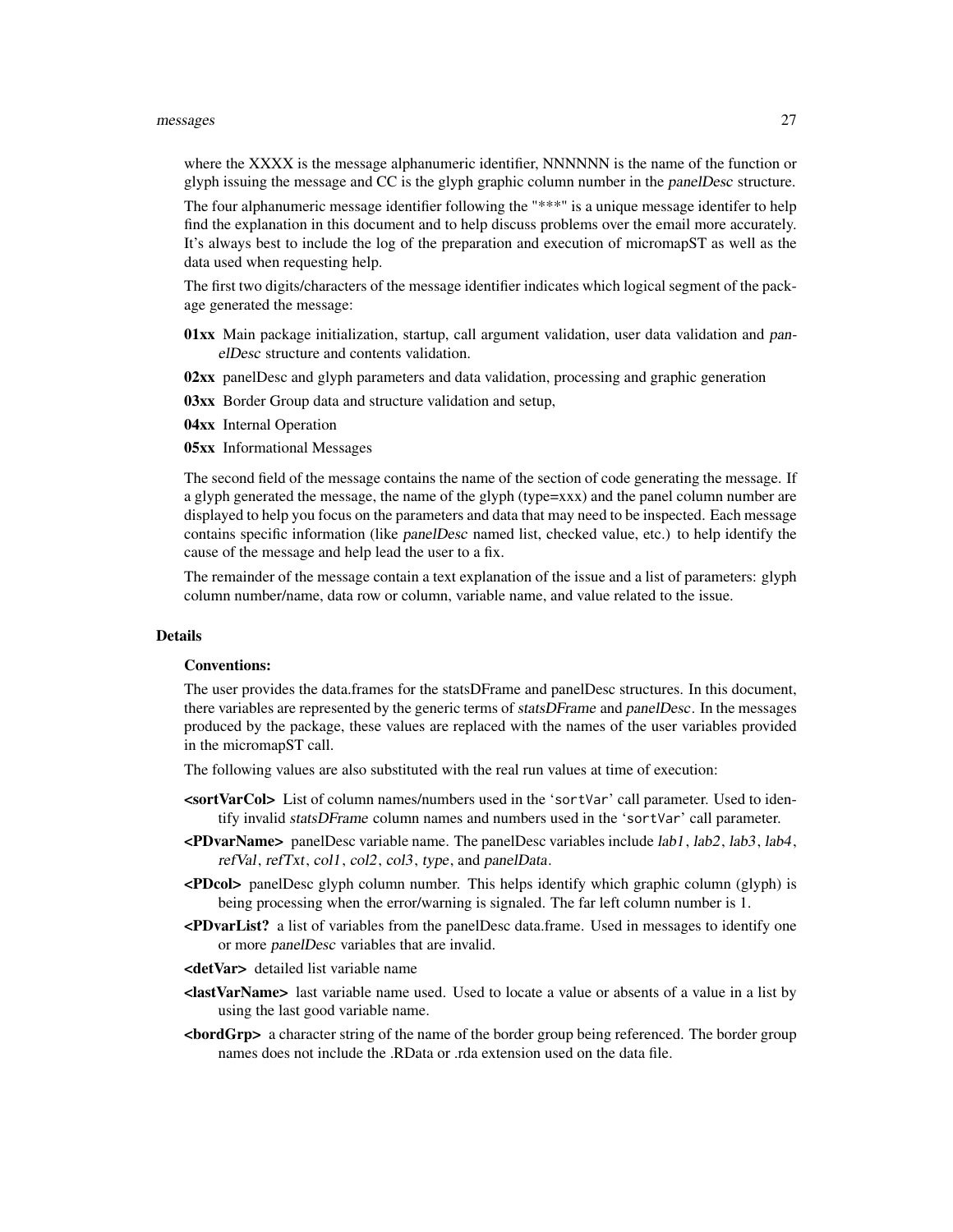#### 28 messages and the set of the set of the set of the set of the set of the set of the set of the set of the set of the set of the set of the set of the set of the set of the set of the set of the set of the set of the set

<detVarName> detailed list variable name

<method> The labeling method requested for generating Axis labels.

<list of unused sub-areas> A list of the sub-areas (counties, etc.) that did not have data.

<listRowNames> list of row.names (sub-areas)

<litrowNamesCol> The literal rowNamesCol value submitted by the caller.

 $\langle class(xx) \rangle$  The class of the variable names "xxx"

<number items> Number of items in list or vector.

<invalid name list> List of invalid names that were unexpected.

<list> a general list of options, variables, or names.

**<statsDFrame>** The name of the data.frame used as the first call parameter. This data.frame is used for the statsDFrame and provides the numeric values for the plots.

<panelDesc> The name of the data.frame serving as the panelDesc panel column description.

<gName> The name of the glyph being drawn.

<glyphName> The name of the glyh begin drawn.

<sDFName> xxxx

<pdColNum> xxxx

<dupList> xxxx

<rowNumbers> xxxx

<list of rows> xxxx

<rowNumbers> xxxx

<NotUsedNames> xxxx

xxx xxx

The following is a listing of all micromapST generated messages and a description of possible causes and solutions.

01yx Initialization, Setup and Call argument validation, panelDesc and User data validation. where y indicates the specific argument or area.

#### 01Zx General Operation ("Z"):

01Z0 CARG Key call arguments are missing, Execution stopped.

The micromapST function requires the statsDFrame and panelDesc data frames be provided. This is the minimum set of call parameters required. If either or both parameters are missing (the first two in the function call), the execution of the function is stopped.

#### 01Z1 CARG Errors found in call arguments. Execution stopped.

Errors are found in the micromapST calling parameters/arugments. See the log to determine the problem and fix.

## 010x statsDFrame call argument (1st argument):

#### 0101 CARG-DF First argument (statsDFrame) is missing or not a data.frame.

The first calling argument/parameter must be the statsDFrame data frame containing the data to be graphed. If the first argument/parameter is missing, NULL or NA or not a data frame, the function will stop. Provide the correctly built statsDFrame and re-run. \*\*\*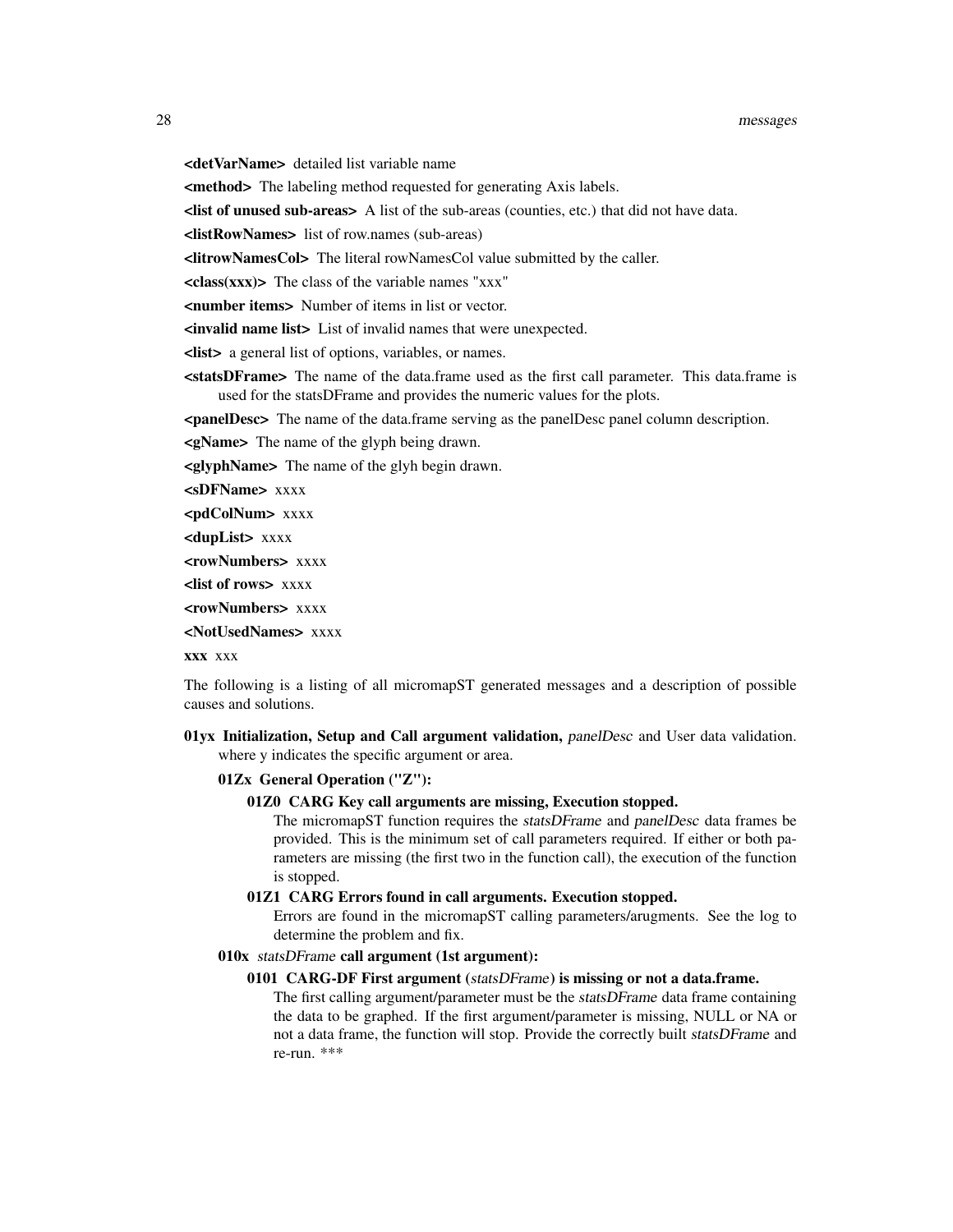# 0102 CARG-DF The following sub-area(s) in the name table were not referenced in the user data> <not Used Sub-Areas> <

Each row in the statsDFrame data frame represents a sub-area (county, district, etc.) in a border group. The names of the sub-areas in the statsDFrame (either in a column or as the row.names) must match the names, abbreviations or IDs in the border group's name table. This error message lists the names in the statsDFrame that do not match the name table. Correct the sub-area name in the data frame and re-run micromapST. micromapST will attempt to use the data for matching rows, but the overall results are un-predicatable and may not provide the desired results. \*\*\*

- 0103 CARG-DF The <sDFName> statsDFrame data.frame has no columns or rows. The <sDFName> data frame provided as the <statsDFrame> does not have any columns or rows. It's empty. Provide a valid  $\leq$ statsDFrame> and re-run the function. \*\*\*
- 0104 CARG-DF There are duplicate entries in the statsDFrame data.frame. Duplicate entires are ignored.

The statsDFrame data frame contains rows with duplicate names. Only the first row is used, duplicates are ignored. Check the sub-area name values in the data frame and correct as needed to make sure each row represents a unique sub-area. The following message provides a list of the duplicate sub-areas. \*\*\*

# 0105 CARG-DF The duplicate rows are: <listRowNames>

This message provides a list of the duplicate sub-area names, abbreviations or IDs in the statsDFrame data frame. Correct the duplicate entries and re-run micromapST. \*\*\*

0106 CARG-DF The following row in the <sDFName> statsDFrame data.frame are not found in the name table:

See continued message (0107) for details

#### 0107 CARG-DF <listRowNames>

This is a two line error message. The sub-area names provided in statsDFrame data frame must match the names in the border group name table. This warning provides a list of the sub-araa names not found in the name table. Please select the correct border group or correct the sub-area names in the data frame and re-run micromapST. Unless requested, the function will stop.

0108 CARG-DF The rows not matched to boundaries will be removed and not mapped. ???? This warning is confirming the function call parmmeter 'ignoreNoMatch' is set to TRUE. The unmatch sub-areas reported in the previous warning (0106 and 0107) will be ignored and the data ignored.

# 0109 CARG-DF Data rows must all match entries in the name table to proceed. Call stopped.

If 'ignoreNoMatch' is FALSE and a data row does not have an entry in the boundary name table then the package can not continue to run. All data must have valid names or abbreviations associated with each row that has sub-area boundaries in the border group. Execution is stopped. Verify the sub-area identifiers in the supplied data, correct and retry.

# 011x panelDesc call argument (2nd argument):

# 0111 CARG-PD The second call argument, the panelDesc structure, is missing or not a data.frame or list.

The second call argument/parameter is the panelDesc data frame. Without this data frame, micromapST does not know which glyphs to draw or where the supporting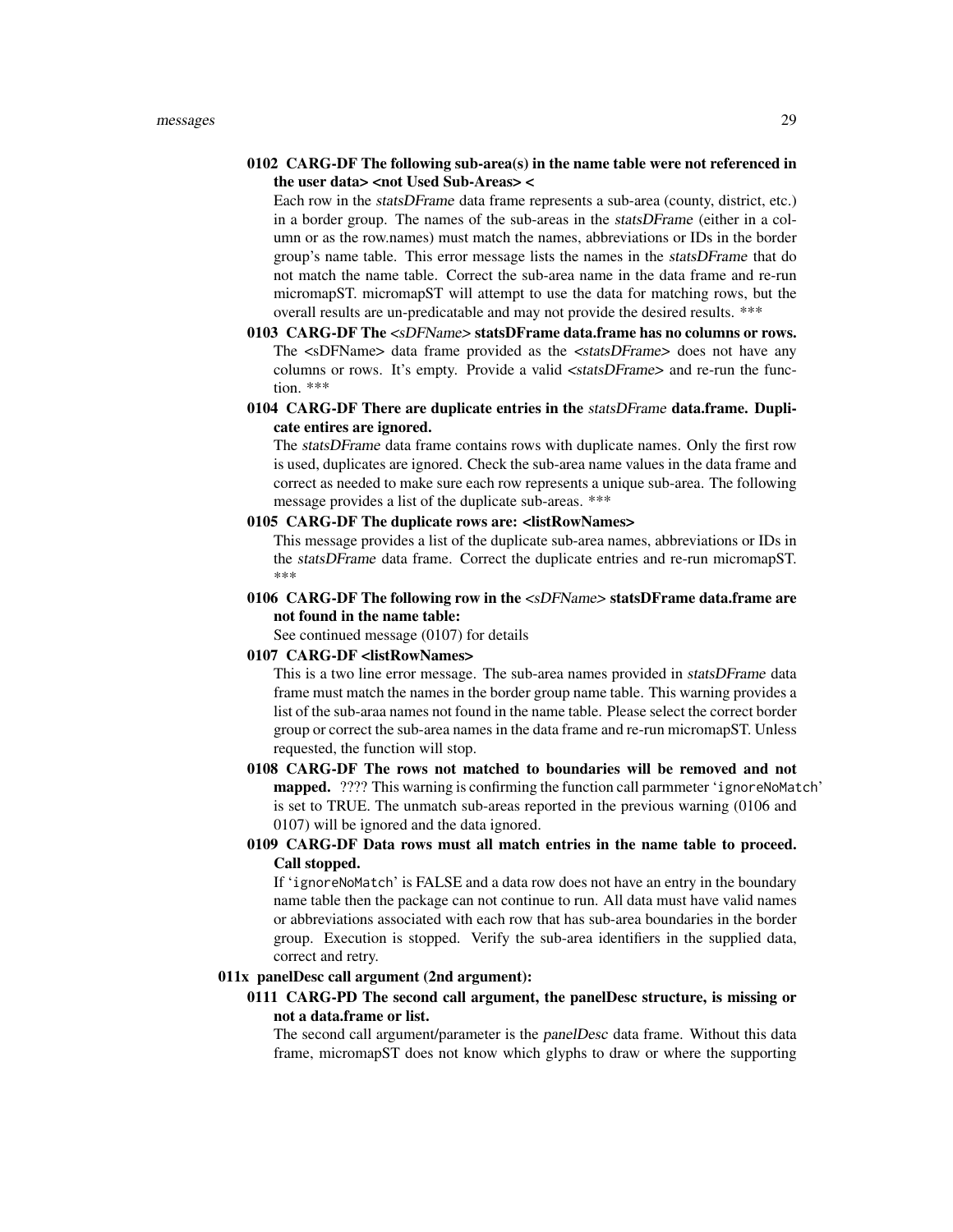data is located in the statsDFrame data frame. The data frame is missing, NULL, NA or is not a data frame structure. Correct and re-run micromapST.

0113 CARG-PD The following named lists in the  $\langle pDName \rangle$  panelDesc data.frame are not valid: <PDVarList>

The panelDesc variables col1, col2, and col3 identify the columns in the  $\langle sDF - s$ Name> data frame that contain data for each sub-area to be used by the glyph for the column. The column number or name provided in the panelDesc structure is not a valid statsDFrame column number (out of range) or name. This error message provides a list of the invalid column numbers or names.

0114 CARG-PD The required type named list is missing in the  $\langle pDName \rangle$  panelDesc data.frame.

The panelDesc list named type does not exist in the panelDesc data frame. This named list is required to identify the type of glyph to be generated for the specific column. Inspect the panelDesc data frame, check for spelling and correct the source of the problem and re-run.

Example:  $panelDesc = list(type = c("map", "dot", "bar"), ... )$ 

0115 CARG-PD The <panelDesc> type named list contains one or more invalid glyph name(s):  $\langle pdTypeList \rangle$ .

The type named list in the  $\langle$ panelDesc $\rangle$  panelDesc data frame contains invalid glyph names. The invalid names are listed in this error message. The valid glyph names are: map, mapcum, mapmedian, maptail, id, arrow, bar, boxplot, dot, dotse, dotconf, dotsignif, segbar, normbar, ctrbar, ts, tsconf, and scatdot.

# 012x call argument column name/number verification:

When a call argument/parameter contains a column name or number referencing the <statsDFrame> data.frame, the arguments values are checked during the initialization of the micromapST processing. The following errors may be detected and the function stopped.

The call arguments/parameters that contain column names/numbers are:

| rowNamesCol | RNC. |
|-------------|------|
| sortVar     | SORT |

The abbreviated name  $\langle\text{1ArgAbbr}\rangle$  listed above for the call argument/parameter ('<callArg>') is included in the message to assist in identifying and correcting the problem.

0120 CARG-'<callArgAbbr>' A column index number in the '<callArg>' call argument is negative or zero: <value>

The '<callArg>' value(s) are numeric and must be a positive number greater than 0 to reference a <statsDFrame> column. The bad value is displayed in the <value> part of the message. Check the column index number provided and re-run.

0121 CARG-'<callArgAbbr>' A column index number in the '<callArg>' call argument is greater than the number of columns in <statsDFrame> data.frame: <value>

The ' $\le$ callArg>' value(s) are numeric and must be in a range from 1 to *n*, where *n* is the number of columns in the <statsDFrame> data.frame. The bad value is displayed in n the  $\langle$ value $\rangle$  part of the message. Check the column index number(s) and re-run.

0122 CARG-'<callArgAbbr>' The call argument/parameter, '<callArg>', is not a valid variable type. It must be a numeric or character type value.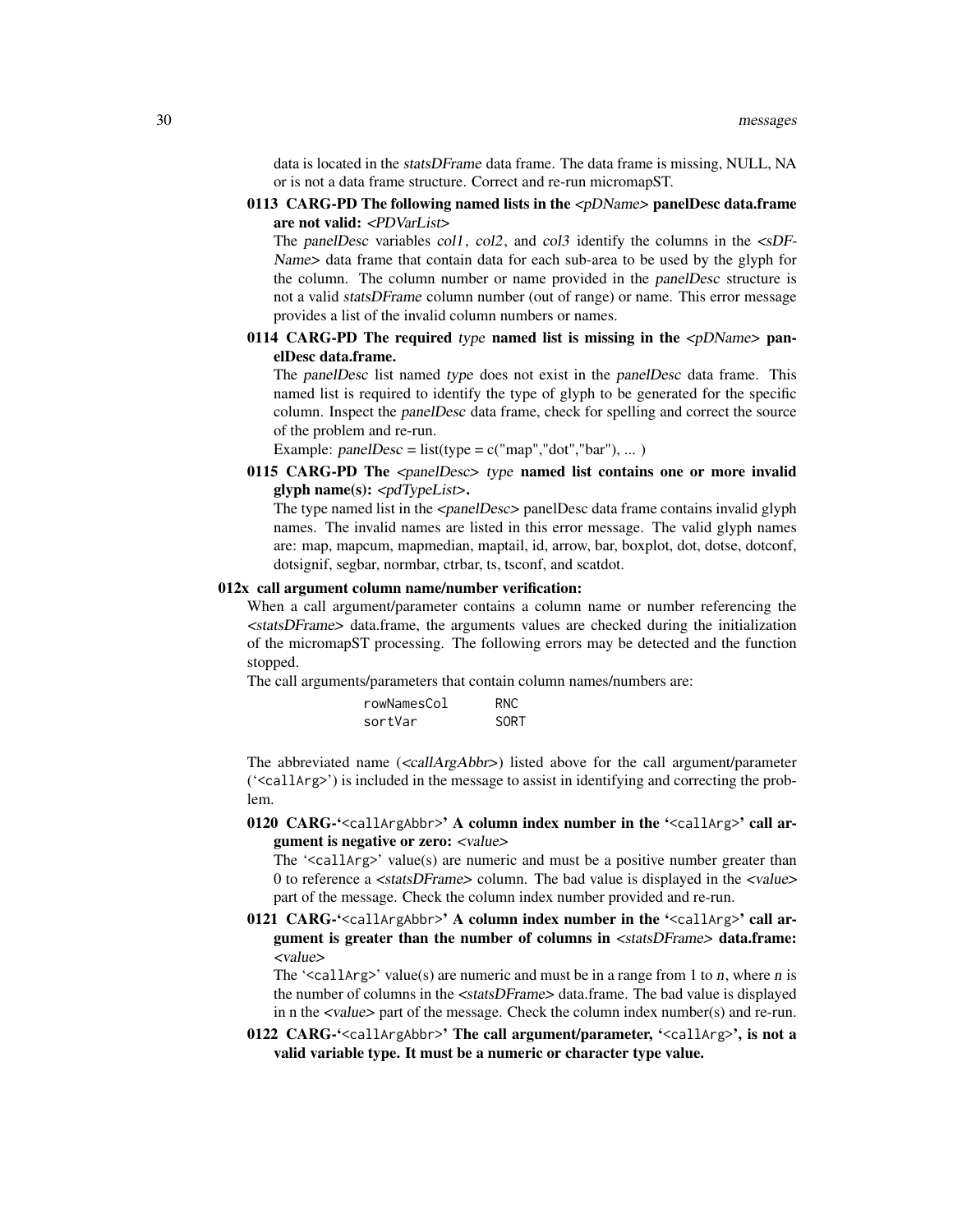#### messages 31

The '<callArg>' value(s) must be a numeric vector (column numbers) or a character vector (column names and/or numbers). Logical, function, list, data.frame, etc. are not acceptable. The arugment should be coded as:

sortVar=c("rates","pop") or rowNamesCom=c(2)

Column names and numbers can be intermixed in the vector. Correct the call argument and re-run.

0123 CARG-'<callArgAbbr>' A column name in the '<callArg>' call argument does not exist in the <sDFName> data.frame: <value>

One or more of the column names in the '<callArg>' call argument/parameter does not exist in the <statsDFrame> data.frame. The bad value is displayed in the <value> part of the message. Verify that the column name exists in the <statsDFrame> data.frame and re-run.

0124 CARG-'<callArgAbbr>' The '<callArg>' call argument is empty. Argument ignored.

The '<callArg>' value was found to have a length of zero - empty. The argument can not be checked and is ignored.

0125 CARG-'<callArgAbbr>' A column index number in the '<callArg>' call argument did not convert from character to integer: <value>

The '<callArg>' value was validated as a numeric, but R was not able to convert it from a character string into an integer. Check the value and re-run.

# 015x 'bordGrp' and 'bordDir' parameter:

0150 BGBD When the 'bordDir' parameter is set to NULL, the 'bordGrp' must be one contain in the package. <br/>backageName>

When the 'bordDir' call parameter is not provied, or set to NULL or NA, the value of the 'bordGrp' parameter must be one of the internal border groups provided with the package. The border groups provided with the package are:

USStatesBG U.S. States and the District of Columbia

USSeerBG The 18 U.S. Seer Registry areas

KansasBG The counties of the state of Kansas

MarylandBG The counties of the state of Maryland

NewYorkBG The counties of the state of New York

UtahBG The counties of the state of Utah

UKIrelandBG The provinces, counties and cities of the United Kingdom and Ireland

ChinaBG The provinces, special administration areas, metropolitan cities of China SeuolSKBG The districts of the South Korean city of Seoul

If you are using a custom or private border group, then the 'bordDir' parameter must be provide to specify the file directory containing the border group .rda file.

See the appropriate documention section for details on each border group contained in this package.

# 0151 BGBD After loading <bordGrp> border group data set, the following objects are missing: <MissBGObjects>

The border group has been located and loaded into micromapST. However, the <Miss-BGObjexts> are missing and the border group can not be used. The border group must be rebuilt to include the missing objects.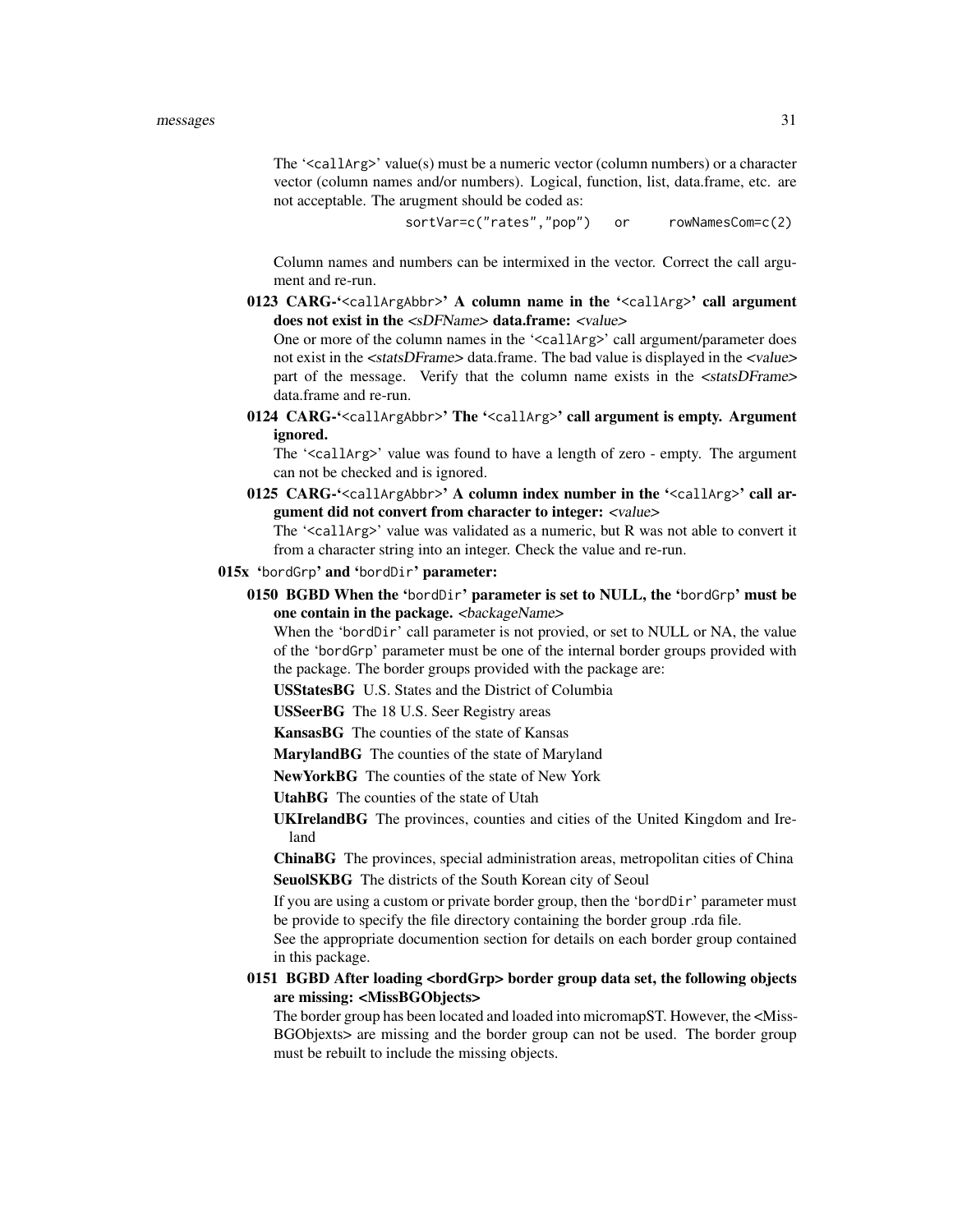0153 BGBD The directory specified in the 'bordDir' argument/parameter does not exist. Value=<br/>>bordDir>

The path specified does not exist, Processing is stopped. Correct the path name and re-run. Check to make sure the slashes in the path name are correct and that the path exists.

0154 BGBD The 'bordGrp' filename must have an ".rda" or ".RData" file extension.

When private border group files are created, they must be saved as ".rda" or ".RData" type "R" files. Please re-create your private border group file and re-run. Execution is stopped.

# 0155 BGBD The 'bordGrp' file in the 'bordDir' directory does not exist.

The package attempted to open the 'bordGrp' file in the 'bordDir' directory, but the file does not exist. If the 'bordGrp' filename was specified without a file extension, the package appended an ".rda" file extension. Verify the 'bordGrp' filename exists in the 'bordDir' directory and re-run. Execution is stopped..

0156 BGBD The 'bordGrp' parameter has not been specified and is required when the bordDir is provided.

When the 'bordDir' call argument/parameter is specified, the package will load a users or private border group into the package. Therefore, the 'bordGrp' call argument/parameter MUST be specified to identify the file in the directory to load. Verify the 'bordGrp' filename is present and exists in the 'bordDir' directory and re-run. Execution was stopped.

# 0157 BGBD System error encountered when loading the border group. See error message:

The package attempted to load the user/private border group. The R system load() function failed and returned an error message. The error message is logged following this message using the same message indicator. Inspect the file and resolve the R system load() error mesage and re-run. Execution was stopped.

??? Second line to message. ???

0158 BGBD In the areaParms data.frame the Map.L2Borders has been set to FALSE, because no L2 level boundaries are available.

The border groups areaParms Map.L2Borders variable is set to TRUE to request the overprinting of level 2 boundaries on the maps. However, there is no L2VisBorders data.frame in the border group. The variable has been set to FALSE and no level 2 boundaries will be drawn.

# 0159 BGBD The areaParms variable aP\_Regions is TRUE, but no regional boundaries exist in border group. Regions feature disabled.

This warning does not impact the creation of linked micromaps. If the caller wants to use the regions feature, then the border group must be corrected to provide the appropriate regional boundary information in the RegVisBorders data.frame in the border group.

#### 017x 'rowNamesCol' call argument:

To be able to link up the *statsDFrame* rows to sub-areas in the border group and its boundary information, the statsDFrame must provide a column containing the sub-area names, abbreviations or IDs that match the name table entries in the border group. The values can be supplied via the row.names on the data frame or in a column in the data frame. The 'rowNamesCol' call parameter allows the user to specify which statsDFrame column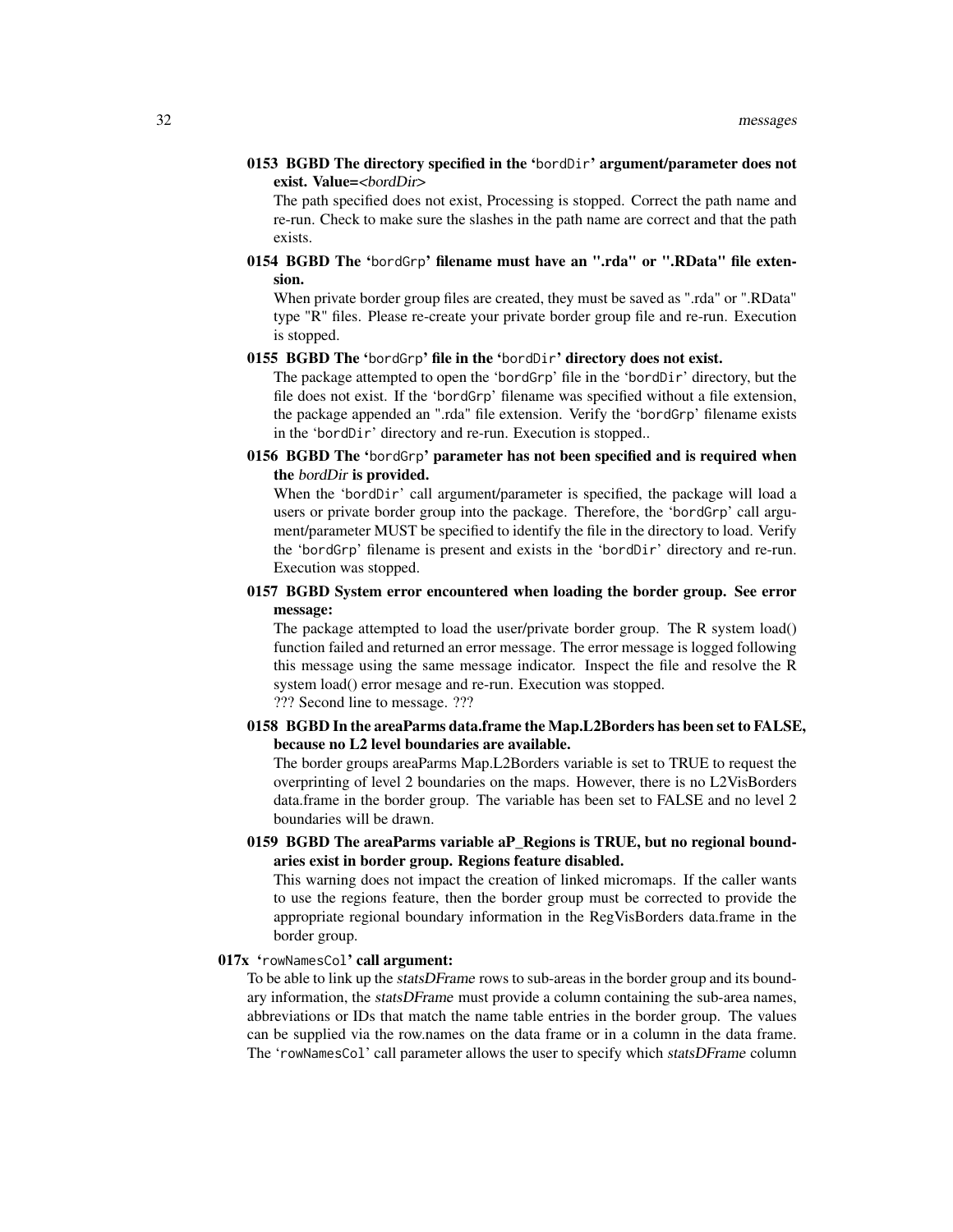to use as the link to the border group name table. The rowNames argument/parameter is used to specify if the link is the name, abbreviation or ID of the sub-area.

0171 CARG-RNC The row names in column <rowNamesCol> of the <statsDFrame> data frame contain duplicates. Only one row per sub-area is permitted. Duplicate rows are: <listRowNames>.

The statsDFrame data frame contains rows with the same sub-area names. Only one row is allowed per sub-area. This error message contains a list of sub-area names that are duplicated. The execution is stopped. Correct the sub-area names associated with the rows involved and re-run.

\*\*Note: a possible later work-a-round is to have the package delete duplicate rows from the data.frame and continue.\*\*

0172 CARG-RNC The 'rowNamesCol' argument value must be a character or numeric value. It was found to be: <class('rowNamesCol')>.

Value provided in the 'rowNamesCol' must ba a character string (column name) or a numeric/integer (column number). Any other type of value is not acceptable and reported in this error message. Execution is stopped since the sub-area names in the <statsDFrame> data.frame cannot be located.

0173 CARG-RNC The 'rowNamesCol' argument value must have a length = 1. Only first value used.

The 'rowNamesCol' value must have a length of 1 and should be a simple vector. Only one column can be specified to contain the sub-area names (row names.) If more then one value is provided, only the first value in the data will be used.

# 018x 'sortVar' and 'ascend' call arguments:

The 'sortVar' calling argument/parameter specifies the statsDFrame column numbers and/or names to be used to sort the data and the rows presented in the linked micromaps. The sorting is executed in the order of the columns listed in the numeric or character vector provided via the 'sortVar' argument/parameter. The column numbers and names are verified before the sorting is attempted. All references must be valid. The default sort uses the sub-area names as spedified in the 'rowNames' argument/parameter.

The 'ascend' flag indicates which direction the sorting will be done. 'ascend' = TRUE requests ascending order. 'ascend' = FALSE requests descending order.

# 0186 CARG-AS The 'ascend' parameter is not a logical variable. Must be TRUE or FALSE.

The 'ascend' call argument/parameter must be a logical vector with a length of 1. Vectors with multiple values are not allowed. Numeric, Integer or Character vectors are not supported.

#### 019x 'rowNames' call argument and 'alias' name matching feature:

The 'rowNames' call argument/parameter specifies what type of sub-area name/string should be used to match the sub-area name in the statsDFrame data frame, boxplot and time series data with the border group's name table. The valid rowNames values are: 'full', 'ab', 'alt\_ab', 'id', and 'alias'. The default is 'ab'.

When 'alias' is specified, the package attempt to link the <statsDFrame> data rows to the boundary data using a partial match between the sub-area names in the <statsD-Frame> data.frame and the alias column in the name table. This feature was implemented to handle special cases were the data source does not use the regularly used names or abbreviations for the sub-areas. See the discussion on the USSeerBG border group for more details and an example. At this time, only the USSeerBG border group makes use of this feature.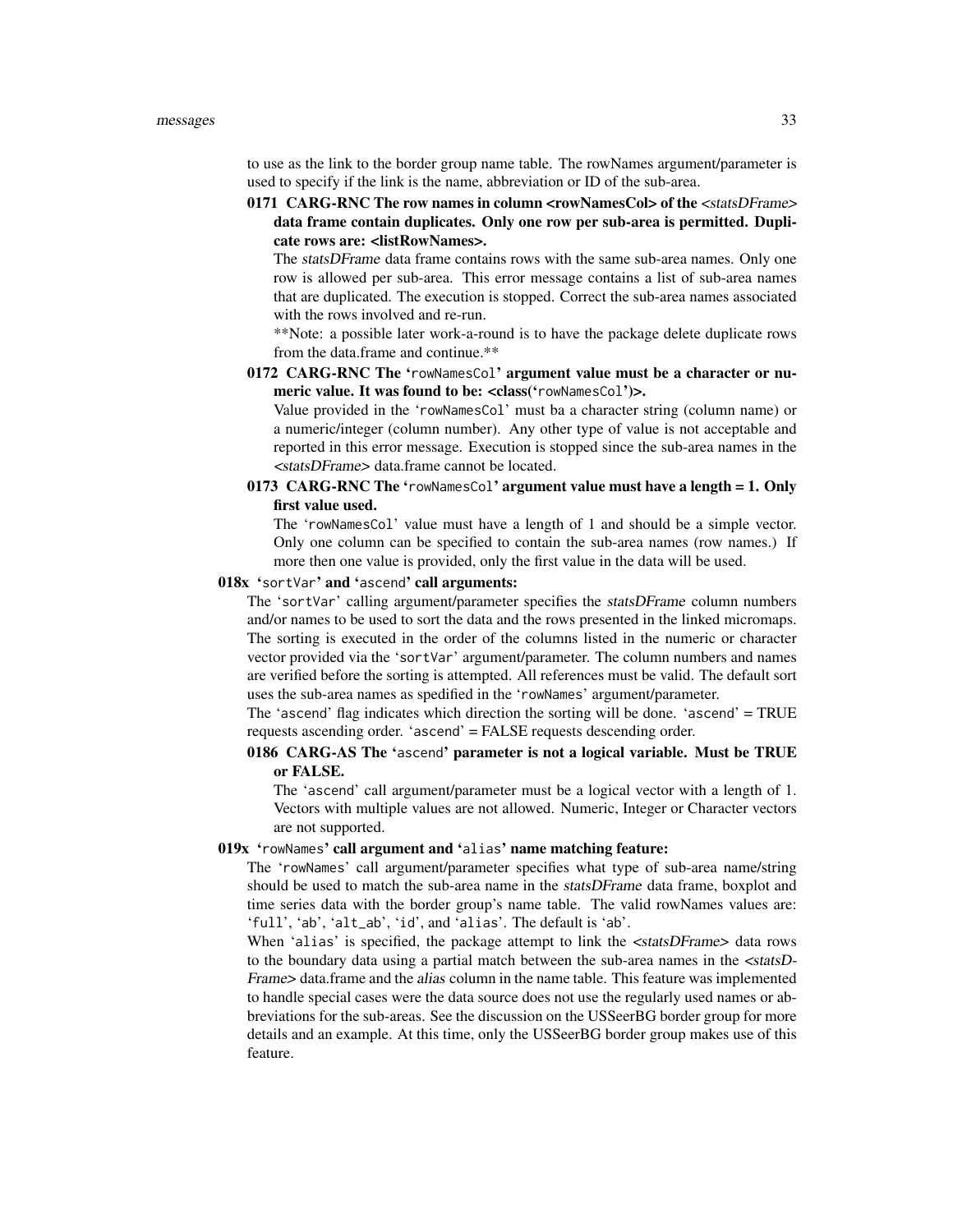0190 CARG-RN Invalid 'rowNames' argument value. The value must be 'ab', 'alt\_ab', 'id', 'alias', or 'full'. The default of 'ab' will be used.

The 'rowNames' call argument/parameter contains an invalid value. The default of 'ab' is used.

0191 CARG-RN rowNames='alias' is not supported for this bordGrp. The default of 'ab' will be used.

The rowNames value of 'alias' is only supported in border groups containing the an alias column in the name table and have the border group areaParm variable enableAlias set to TRUE. The only border group supplied with the package that supports the alias name matching is the the USSeerBG border group.

0192 CARG-RN rowNames='seer' is only supported for the USSeerBG bordGrp. The default of 'ab' will be used.

(Delete message replace with 0191 CARG-RN.)

0195 ALIAS Alias Names(s) in the data no not match the name table for the area. The unmatched data rows are: <listRowNames>

The rowNames value of 'alias' was specified. During partial wildcard matching of the "alias" column in the border group name table with the data column in the stats-DFrame data frame specified by the 'rowNamesCol' call argument/parameter, one or more data rows did not successfully match the name table. The <listRowNames> part of the message lists the data row values that did not match. Review the statsDFrame values used for sub-area names and the documentation of the alias strings provided in the selected border group and make adjustments as required.

0196 ALIAS Sub-area names in the data have duplicate name in rows: <listRow-Names> Only one row per sub-area is permitted.

There are multiple rows in the *statsDFrame* that match a single sub-area in the border group name table. Only the first matching data row will be used. The <listRow-Names> section of the message contains a list of the duplicate rows. Correct row names to eliminate any duplicates and re-run.

# 01Ax 'title' call argument:

The 'title' calling argument/parameter is used to specify a one or two line title for the linked micromap. If not 'title' is provided, the titles are left empty - blank.

01A0 CARG-TL The 'title' argument contains more than 2 items. Only the first two will be used.

The 'title' call argument/parameter contains more that 2 character strings. Only two title lines are supported. Only the first two values (lines) are used.

01A1 CARG-TL The typeof/class of the 'title' parameter is not character. Only character vectors are supported. The 'title' argument is ignored. The type and class of the 'title' call argument/parameter must be a character vector.

Numeric, integer and logical vectors are not supported.

01A2 CARG-TL The 'title' argument/parameter is empty. Recommend providing a title for the linked micromap.

The 'title' call argument/parameter is empty (length of 0). It's recommend a set of titles be specified for the linked micromap. Please provide a 'title' character vector to help identify the linked micromap and re-run.

# 01Bx 'plotNames' call argument:

The 'plotNames' calling argument/parameter specifies the type of sub-area name to be used in the ID glyph. The allowed values are 'ab' and 'full'.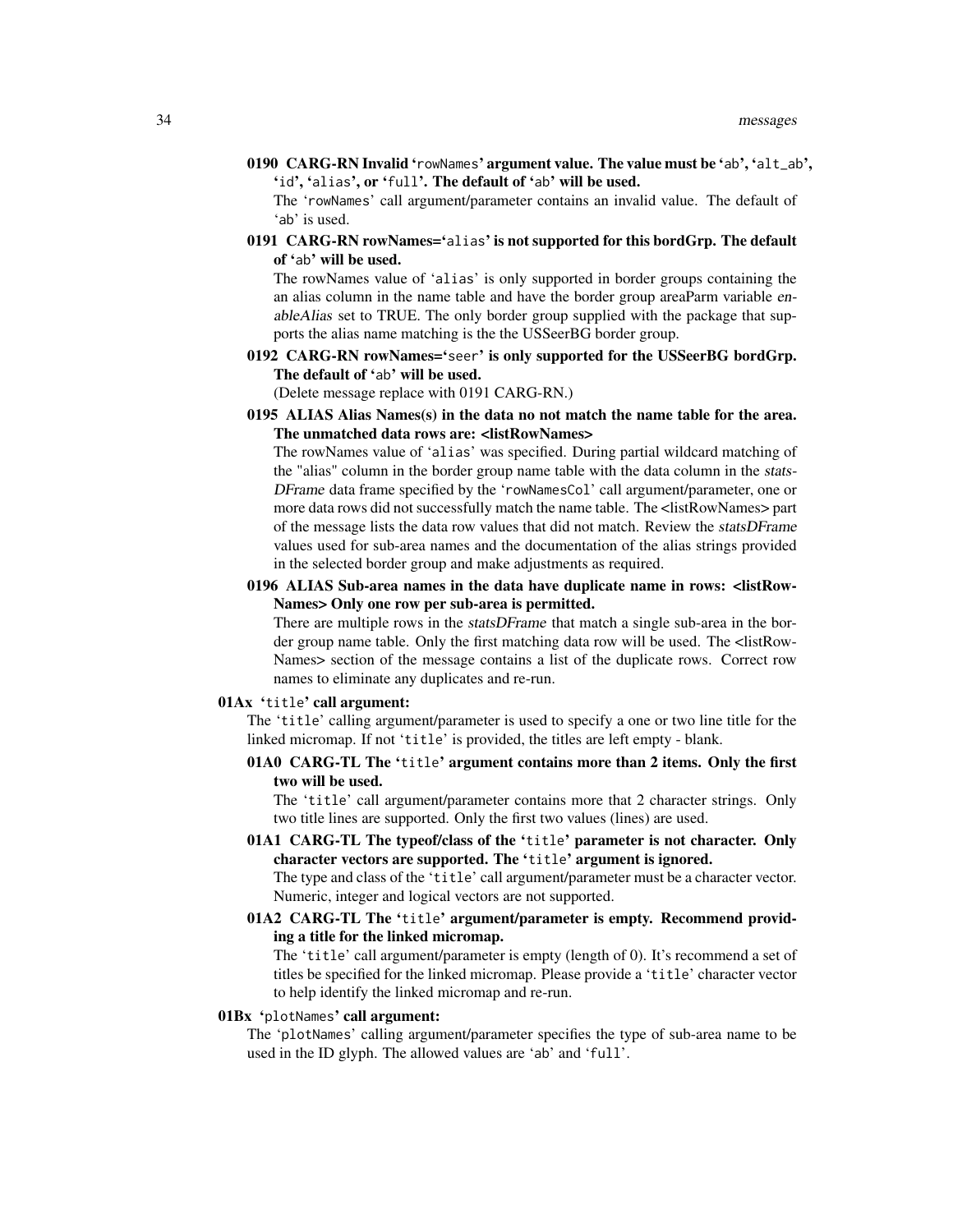01B0 CARG-PL Invalid 'plotNames' argument value. The value must be 'ab' or 'full'.

The value of the 'plotNames' call argument/parameter is not valid, The value must be 'ab' or 'full'. The default value of 'ab' is used. Check the spelling and re-run. \*\*\*check\*\*\*

# 01Cx 'grpPattern' call argument:

The package creates a pattern of how many sub-area rows will be placed in each glyph group row based on the total number of sub-area with data. The user can override this generated pattern by providing their own pattern in the form of an integer vector. Each entry represents one glyph group row. The maximum value for an entry is 5. The values must be in decending order toward the median sub-area and must sum to the number of sub-areas in the data. For example: grpPattern =  $c(5,5,4,3,4,5,5)$  for 31 sub-areas. If these rules are not followed, the following messages are generated and the package created pattern is used.

01C0 CARG-GP The 'grpPattern' call parameter is invalid. It must be an integer vector.

The vector provided must be an numeric or integer vector. The package created pattern is used. Correct and re-run.

- 01C1 CARG-GP The 'grpPattern' call parameter is not valid. The total of the rows per group must equal the number of rows in the <statsDFrame> data.frame The sum of the sub-area rows in the grpPattern vector is not equal to the number of sub-areas present in the statsDFrame data.frame. For example, if the <statsDFrame> data.frame has 51 rows after duplicates are removed, then the sum of the grpPattern vector must be 51. A grpPattern of  $c(5,5,5,5,5,5,5,5,5,5)$  would be valid, but c(4,4,4,4,4,1,4,4,4,4,4) would be invalid. The package will use a calculated pattern. Correct and re-run.
- 01C2 CARG-GP The 'grpPattern' call parameter contains a value  $>$  5 rows per group.

Each element in the grpPattern vector represents the number of sub-area rows per glyph group/row. The maximum number of sub-area per group is 5. The package will use a calculated pattern. Correct and re-run.

01C3 CARG-GP The 'grpPattern' call parameter is not properly ordered. The number of rows per group must be in desending order to the median sub-area. The number of rows per glyph group must be arranged in descending order from the ends to the median sub-area row in the middle of the list. For example: grgPattern  $= c(5,5,4,3,4,5,5)$ . A grpPattern of  $c(3,4,5,5,4,3)$  is acceptable. The package will created and use a calculated pattern. Correct and re-run.

# 01Dx 'axisScale' call argument:

The 'axisScale' calling argument/parameter is a single value character vector that specifies the type of axis scaling the micromapST should use on the glyphs. The acceptable values are:

- o original axis labeling provided by the pretty function. Scaling is done in the same way as previous releases of micromapST.
- e labeling is done using the extended algorithm from the labeling package.
- s labeling is done using the extended algorithm and label scaling by applying a multiplier of hundreds, thousands, etc and a subtitle used to identify the multiplier units.

Example: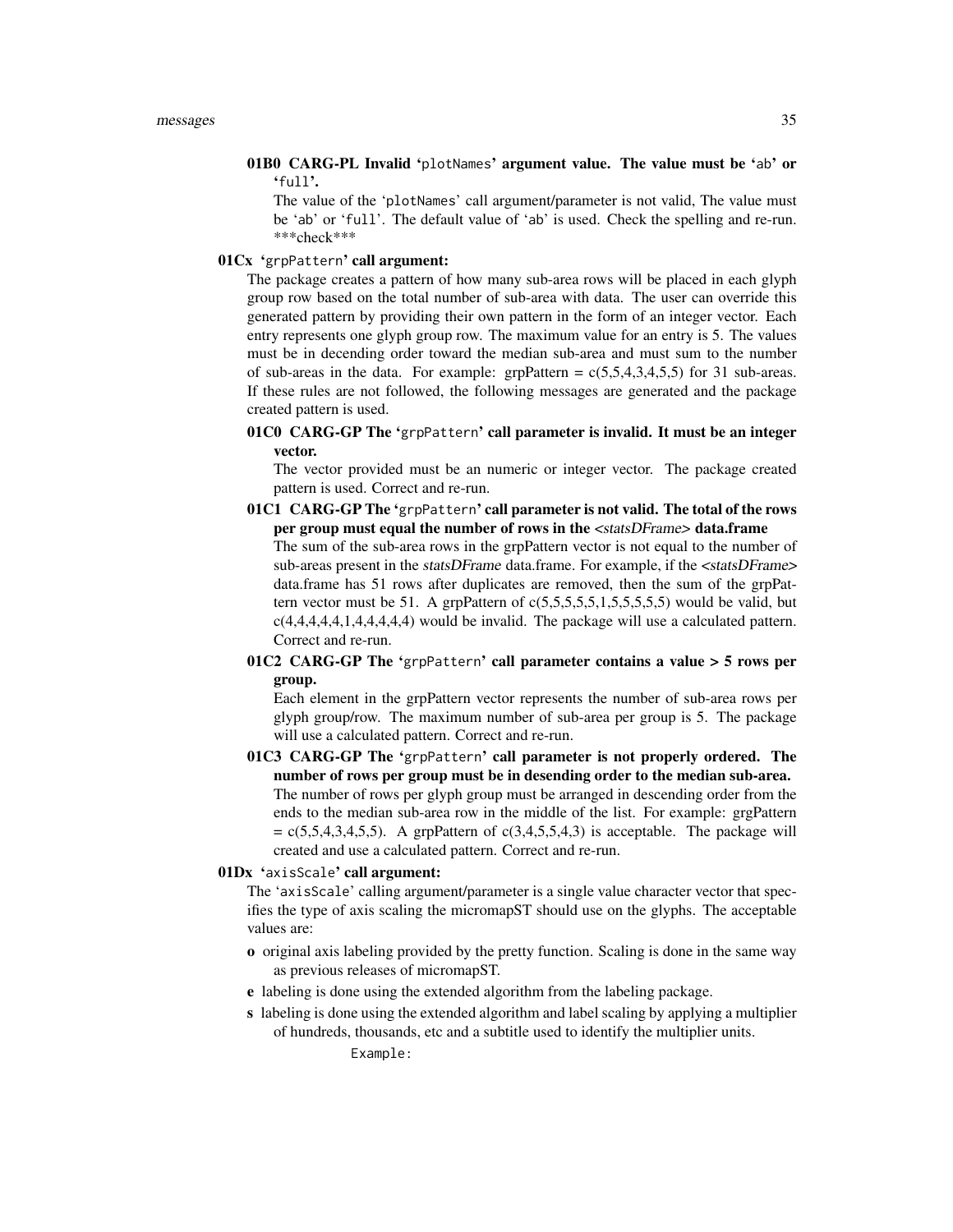| before: |             | 1000 2000 3000 4000 |     |   |
|---------|-------------|---------------------|-----|---|
| after:  | in hundreds |                     |     |   |
|         |             | $\overline{2}$      | - 3 | Δ |

sn labeling is done using the extended algorithm and each label is scaled by applying a multiplier of hundreds, thousands, etc. and a character identifying the scaling units postpended to the label.

| Example: |   |    |     |                        |     |
|----------|---|----|-----|------------------------|-----|
| before:  | a |    |     | 5000 10000 15000 20000 |     |
|          |   |    |     |                        |     |
| after:   | a | 5K | 10K | 15K                    | 20K |

'axisScale' must be a character vector with a single item.

01D0 CARG-SC The 'axisScale' argument is invalid, 'axisScale' can only be set to 'o', 'e', 's', or 'sn'. The default value of 'e' will be used.

The 'axisScale' call argument/parameter does not contain a valid value. It must be 'o', 'e', 's', or 'sn'. The default of 'e' will be used. \*\*\*check\*\*\*

- 01D1 CARG-SC The 'axisScale' argument is not a character vector of length 1. The 'axisScale' call argument/parameter must be a character vector containing only one value. Numerical, integer and logical vectors are not supported. Only simple vector structures are support. Correct the value assigned with 'axisScale' and resun. \*\*\*check\*\*\*
- 01Ex 'staggerLab' call argument:
	- 01E0 CARG-SL The 'staggerLab' argument is not a logical value. Setting 'staggerLab' to FALSE.

The 'staggerLab' parameter must be a TRUE or FALSE value. If it is not a logical variable, the call parameter is ignored and the default is used. \*\*\*check\*\*\*

# 01Fx 'colSize' call argument:

This feature is not implemented in the version. The argument name is reserved for future use and development.

01F0??? CARG-CS The length of the 'colSize' argument must be the same as the number of columns in the panelDesc data.frame.

The number of elements in the 'colSize' vector must be equal to the number of glyph graphic columns specified in the panelDesc data.frame. The 'colSize' argument/parameter is ignored. \*\*\*check\*\*\*

- 01F1 CARG-CS In the 'colSize' parameter in the panelDesc data.frame has values for fixed width glyph columns. Values will be set to the mean value for colSize. The calculated and  $r^{****}$ equested ('colSize') columns width require  $\langle \text{reqWidth} \rangle$ inches to build the linked micromap, only <availWidth> inches are available in the plotting area. Increase the size of the plotting area to the required width plus 5 \*\*\*check\*\*\*
- 01F2 CARG-CS The edited 'colSize' parameter in the panelDesc data.frame has at least one invalid or missing value. Values changed to mean of valid 'colSize' values: <mean>

The calculated a\*\*\*\*\*\*\*\*\*\*\*\*\*\*\*\*nd requested ('colSize') columns width require  $\langle$ reqWidth $>$  inches to build the linked micromap, only  $\langle$ availWidth $>$  inches are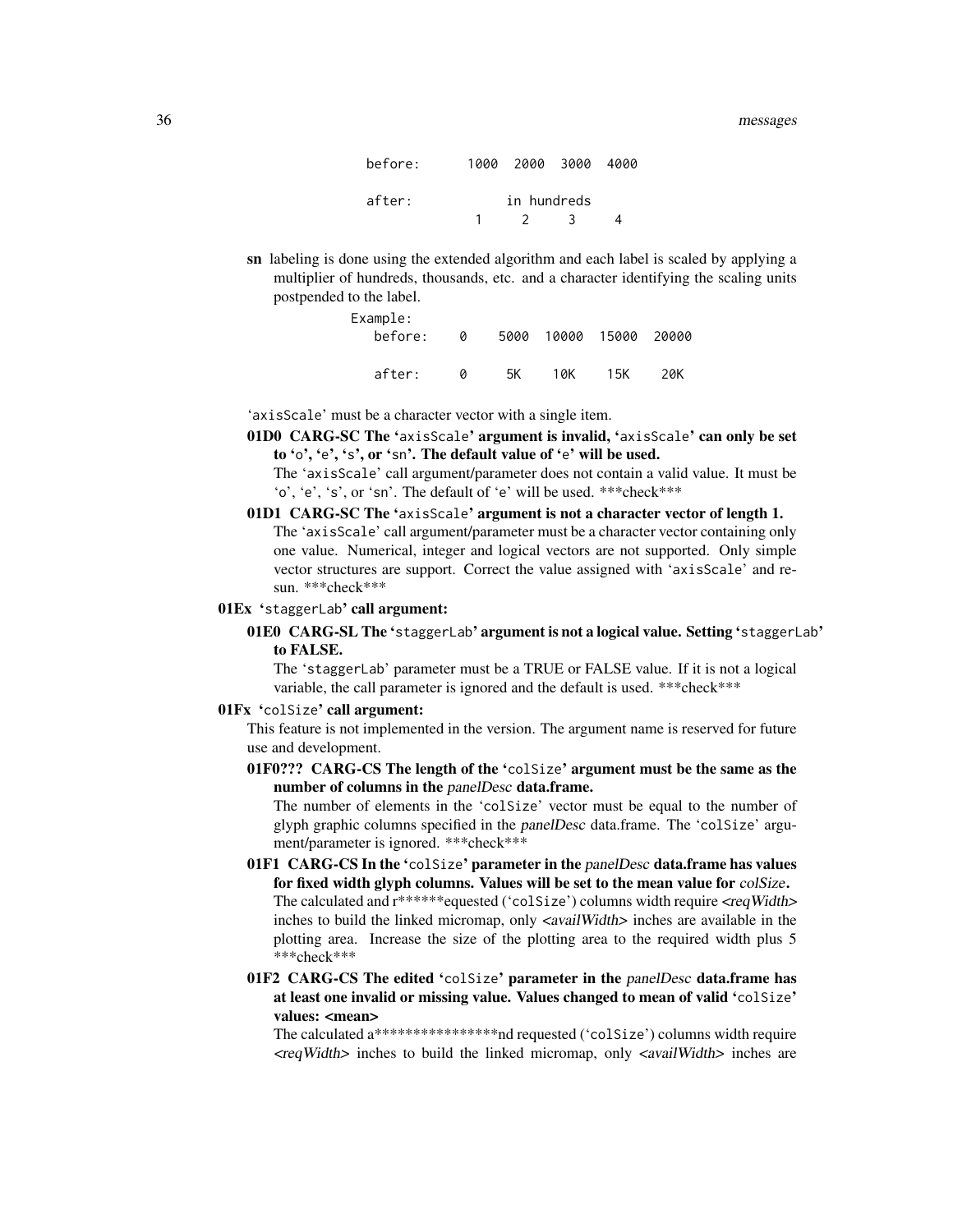available in the plotting area. Increase the size of the plotting area to the required width plus 5 \*\*\* check\*\*\*

01F4 CARG-CS The 'colSize' parameter in the panelDesc data.frame contains non-numeric entries: <list of entries> Entry(s) set to mean.

The calculat\*\*\*\*\*\*\*\*\*\*\*\*\*\*ed and requested ('colSize') columns width require <reqWidth> inches to build the linked micromap, only <availWidth>. Entry(s) set to mean of colSize values. \*\*\*check\*\*\*

01F5 CARG-CS The 'colSize' entries in panelDesc data.frame are out of range (  $\epsilon$  = 0 or > 200). Values:  $\epsilon$  list of bad values >. Values set to mean.

The calculated and requested ('colSize') columns width require  $\langle \text{reqWidth} \rangle$  inches to build the linked micromap, only  $\langle$  *savailWidth* $>$  inches are available in the plotting area. Increase the size of the plotting area to the required width plus 5 \*\*\*check\*\*\*

01F6 CARG-CS The 'colSize' parameter in <pDName> contains no useful information and will be ignored.

The calculated and requested ('colSize') columns width require  $\langle \text{reqWidth} \rangle$  inches to build the linked micromap, only <availWidth> inches are available in the plotting area. Increase the size of the plotting area to the required width plus 5 \*\*\*check\*\*\*

# 01Kx 'colors' call argument:

01K0 COLORS An invalid single value is provided for the 'colors' argument. It must be 'BW', 'greys', or 'grays'. The argument is ignored.

In the micromapST function call, a single value was provided for the 'colors' parameter. The value must be BW, greys, or grays. If not, the parameter is ignored.

01K1 COLORS The colors vector has the incorrect number of items. It must have 1 or 24 items. <number items> provided.

In the micromapST function call, a single value or a vector 24 values can be supplied. If a different number of values are provided, the parameter is ignored and the default colors are used.

01K2 COLORS The colors vector type is invalid. It must be a character vector.

In the micromapST function call, the 'colors' parameter contains non-character values. The 'colors' contained in the vector must be character strings identifying the colors to be used for the 24 color parameters used by micromapST. Numerical values related to the current color palette are not acceptable.

01K3??? COLORS The colors vector contains invalid color names. <invalid name list>

The color names supplied in the vector must be character string and must match the color names returned by the colors() function or a valid hex color value in R. FUTURE \*\*\*check\*\*\*

#### 01Nx 'details' call argument

The 'details' call argument/parameter contains a named list of micromapST parameters values the user wants to override or change. Most of the parameters relate to minor functional variations in how the glyphs are drawn. Several other control the details on how the graphic page is layed out and should not be changed under normal situations. Changes of these variable can cause unpredictable results.

Future: The *panelDesc* data frame has been extended to support glyph parameter modifications on a per column per glyph basis and is the preferred way of working with the glyphs variables. Any changes made via the 'details' parameter are global changes and will effect all fo the glyphs.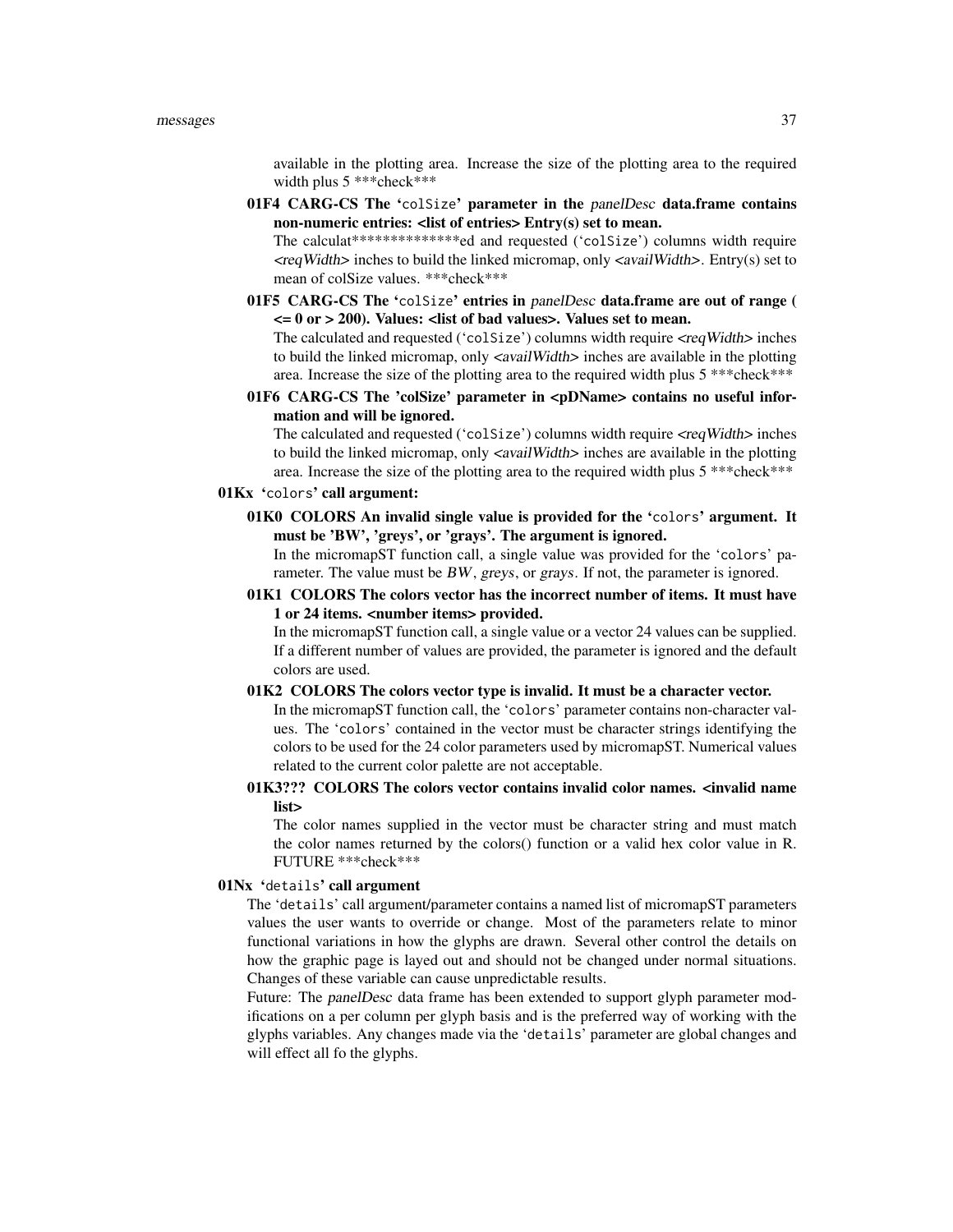# 01N0 DETS The <tag> does not have a valid value: <value> Check type <method> used.

The ??????? 'details' call argument/parameter must be a list structure. If it is not, 'details' value is ignored.

01N1 DETS The 'details' parameter is not a list.

The 'details' call argument/parameter must be a list structure. If it is not, 'details' value is ignored.

# $01N2$  DETS Invalid variable name: <detVar> in the 'details' list. The variable is IGNORED.

The named list provided by the 'details' argument/parameter must have named elements that match the defined list of variable for the package. (See micromap-STSetDefaults for details.) If the name in the list does not match, the variable is ignored. This message contains a list of the all ignored variables in the 'details' call argument/parameter.

# 01N3 DETS Zero length variable name found in the 'details' list after the <last-VarName> variable.

This error frequently occurs when the 'details' parameter list contain two commas and no name/value. The position of the two commas is preceded by the <lastVar-Name> variable in the list. The empty variable/list will be ignored, but please remove the extra comma for future runs.

# 01NA DETS The Id.Dot.pch variable is can only be set to a value in the range from 1 to 25. Using the default of 22.

The IdDotpch variable is the symbol code for the character preceeding the labels in the id glyph. Only pch values of 1 to 25 are supported.. The variable is ignored and the default character value of 22 is used.

Over time each more 'details' variable will be checked and additional error message will be provided.

\*\*\* What other 'details' variable should be validated?

The panelDesc is being enhanced to allow appropriate variables to be defined on a glyph graphic column basis. As this feature becomes available the documentation will be updated.

# 02xx panelDesc and glyphs data messages:

As micromapST setups to create the linked micromaps, each glyphs preforms additional validate on the panelDesc variables and the associated statsDFrame data.

The message identifier (4 alphanumeric) in the message is followed by the glyph name (type) and the panelDesc panel column number (1 through "N"). This helps the user quickly identify which glyphs column in the panelDesc definition is related to and therefore the data in the statsDFrame. The text of the message with specific information to pin point the problem.

For the map, mapcum, mapmedian, maptail and id glyphs there are no additional data from the user and no additional validation is required.

For the arrow, bar, dot, dotsignif, dotse, dotconf, ctrbar, norbar, segbar, and scatdot glyphs uses data in the *statsDFrame* data.frame and use the *col1*, *col2*, and *col3* named lists for the panel column to identify the *statsDFrame* columns with the required data. The *col1*, *col2*, and col3 pointers are validated and the data in the statsDFrame data.frame is inspected based on the type of glyph requested. The messages use the 3rd digit to identify which panelDesc variable was validated.  $1 = \text{col1}$ ,  $2 = \text{col2}$ ,  $3 = \text{col3}$ . The name of the panelDesc named list is also included in the message.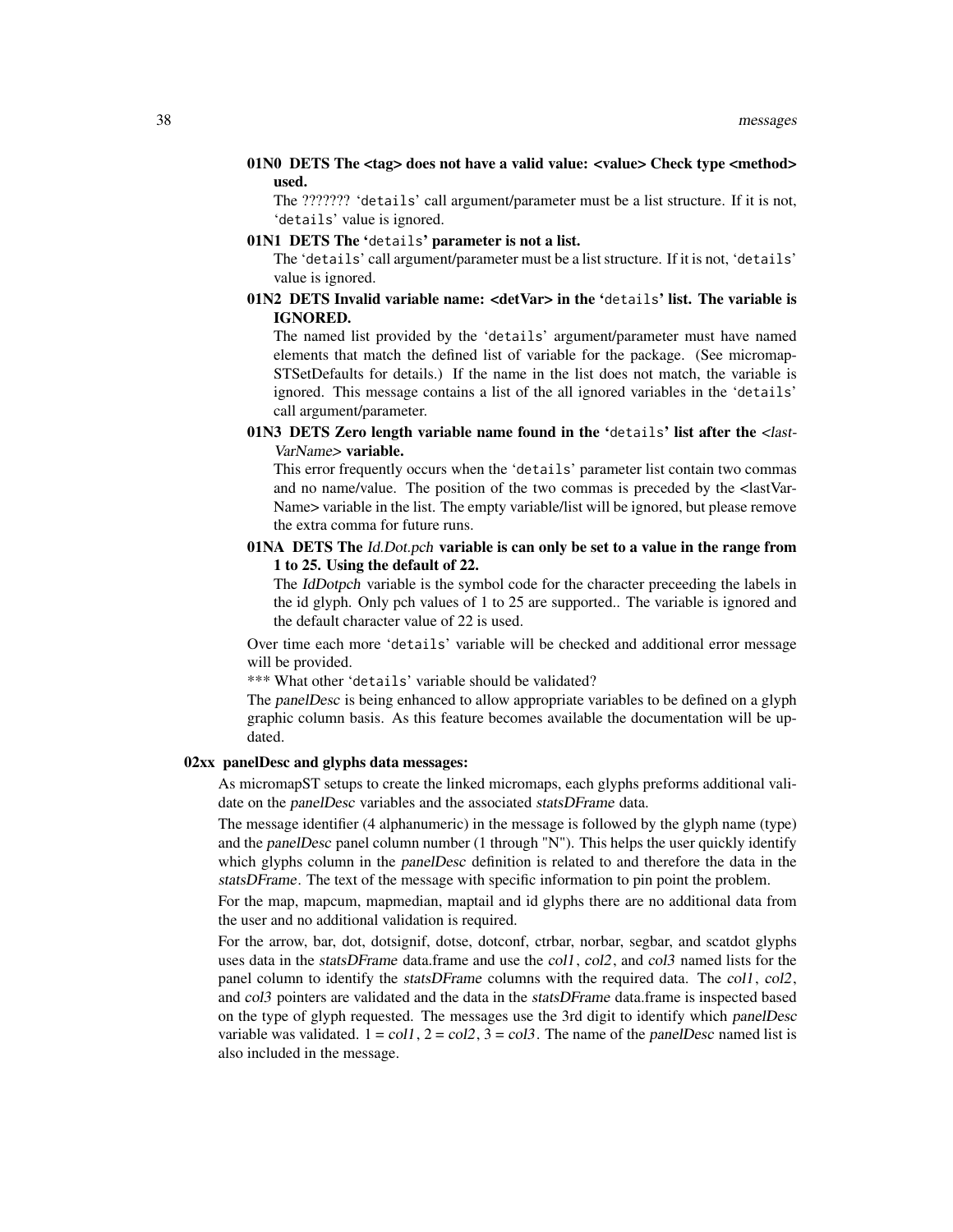For the segmented stacked bar glyphs (CTRBAR, SEGBAR, NORBAR), col1 and col2 specify the first and last statsDFrame column of the contiguous set of columns to use for the data for the segment values/sizes. The message related to the inspection of these columns use the 3rd digit of the message number to indicate the relative column number, 1 being the first column of data up to a maximum of 9 for the last column of data. The column name is also included in the messages to help.

The following is a summary of the usage of the col1, col2, and col3 variables by each glyph: Variable Usage by glyph:

| glyph     |     | col1                     | col2                    | $\text{col}3$    |
|-----------|-----|--------------------------|-------------------------|------------------|
| dot       | $=$ | dotvalue                 |                         |                  |
| bar       | $=$ | bar length/value         |                         |                  |
| arrow     | $=$ | start value              | end value               |                  |
| dotsignif | $=$ | dot value                | p value                 |                  |
| dotse     | $=$ | dot value                | standard error          |                  |
| scatdot   |     | $= x$ coordinates        | y coordinates           |                  |
| ctrbar    | $=$ | first data column in set | last data column in set |                  |
| normbar   | $=$ | first data column in set | last data column in set |                  |
| segbar    | $=$ | first data column in set | last data column in set |                  |
| dotconf   | $=$ | dot value                | lower confidence        | upper confidence |
|           |     |                          |                         |                  |

The col1, col2, and col3 variables are not used by the map, mapcum, maptail, mapmedian, id, boxplot, ts, and tsconf glyphs.

The 3rd character in the message identifier panelDesc data column (varcol1, var(col2), or var(col3)) pointer related to the warning message. The glyph graphic column number associated with the warning is provided in the  $\langle cc \rangle$  text of the message.

#### 02yx panelDesc parameter checks for panelDesc variables:

This top level checks for the values provided in the  $\text{col1}, \text{col2}, \text{col3}$  variables are done by the internal function CheckColx and include:

- a) If does not exist, create dummy vector to for variable
- b) Verify type of vector is numeric, integer, or character. All other types not permitted.
- c) Fill empty string items with "NA" where appropriate.

The rest of the checking is done in the glyphs based on which variables needed.

\*\*\* Note, the use of <PDvar> appears to be a duplication of the xx variable in the message, is this true? The following warnings relate to the panelDesc variables in general:

0200????? PDCOL The the <pdVarName> named list in the <panelDesc> structure has a type of  $\langle \text{pdVarName-Type} \rangle$ . It must have a type of numeric, integer or character.

The <panelDesc> variable indicated by <pdVarName> contains one or more negative numbers. The indexes to the <statsDFrame> data frame, but be positive from 1 up to the number of columns in the data frame. Correct and re-run. \*\*checked\*\* \*\*\*check\*\*\*

# 0201 PDCOL In the  $< pdVarName> named list in the *spanelDesc> panelDesc* structure$ ture there are one or more negative values.

The <glyph> determined the <statsDFrame> column number of <PDColOrig> in <PDVar> for glyph column cc has a zero or negative value. It must be a positive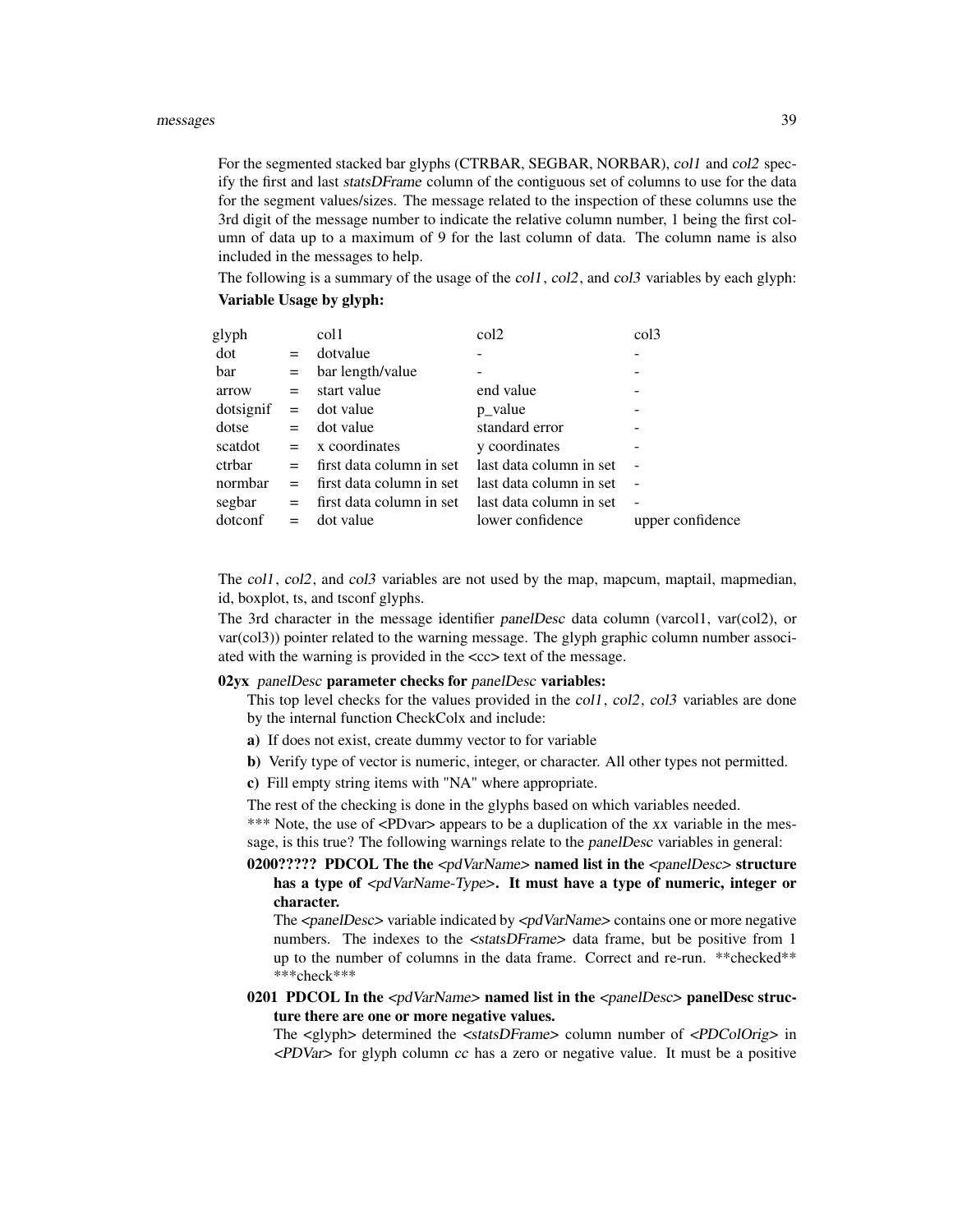integer no greater than the number of columns in the user provided <statsDFrame> data.frame. \*\*\*check\*\*\*

0202 PDCOL One or more of the values in the  $\langle pdVarName \rangle$  named list in the  $\langle pan-Pa$ elDesc> structure is greater than the columns in the <statsDFrame> data.frame: <valList>

Some of the column numbers in the  $\langle pdVarName \rangle$  named list in the  $\langle panelDesc \rangle$ panelDesc structure have values greater than the number of columns in the <stats-DFrame> data frame. The <glyph> determined the <statsDFrame> column number of <PDColOrig> in <PDVar> for glyph column "cc" The col1, col2, and col3 panelDesc variables (named lists) are used to point to the data columns in the <statsD-Frame> data.frame. When provided as numbers, they must be in the range from 1 to the maximum number of columns in the <statsDFrame> data.frame.

0205  $\leq$ NameList The length of the glyph type list is different the length of the variables list.

<gNameList> ... Some of the column numbers in the <pdVarName> named list in the <panelDesc> panelDesc structure have ?????????tsDFrame> data.frame. When provided as numbers, they must be in the range from 1 to the maximum number of columns in the <statsDFrame> data.frame.

020A <gName> <pdColNum> The first column name/number (<stColName1>) must proceed the last column name/number (<stColName2>) in the <sDFName> data frame.

 $\langle \text{gName}\rangle$  .....Some of the column numbers in the  $\langle \text{pdVarName}\rangle$  named list in the <panelDesc> panelDesc structure have ?????????tsDFrame> data.frame. When provided as numbers, they must be in the range from 1 to the maximum number of columns in the <statsDFrame> data.frame.

020B <gName> <pdColNum> The first column name/number (<stColName1>) must proceed the last column name/number (<stColName2>) in the <sDFName> data frame.

 $\langle \text{gName}\rangle$  ....Some of the column numbers in the  $\langle \text{pdVarName}\rangle$  named list in the <panelDesc> panelDesc structure have ?????????tsDFrame> data.frame. When provided as numbers, they must be in the range from 1 to the maximum number of columns in the <statsDFrame> data.frame.

 $02y1xx$  <gName> <pdColNum> The number of segments is <value>. It must be between 2 and 9. If over 9, only the first 9 will be used. (DUPLICATE-KILL) The <<glyph> in panelDesc column "y" determined the data

type of the var<PDvar> to be invalid. The <glyph> routine expected the value to be an integer. Correct and re-run. DUPLICATE OF 02y0... \*\*\*check\*\*\*

- 02y2 PDCOL <glyph> cc The column number of <PDColOrig> in <PDVar> is negative or zero. Must be a positive integer or the name of a column in statsDFrame. Duplicate of  $02y1$ ? But better (keep). The  $\langle$ glyph $\rangle$  determined the  $\langle$ statsDFrame $\rangle$ column number of <PDColOrig> in <PDVar> for glyph column "cc" has a zero or negative value. It must be a positive integer no greater than the number of columns in the user provided <statsDFrame> data.frame. \*\*\*check\*\*\*
- 02y3 PDCOL <glyph> cc The column number of  $\langle PDColOrig \rangle$  in  $\langle PDVar \rangle$  is greater than the number of columns in the <statsDFrame> data.frame. Duplicate of  $02y1$ ? But better (keep). The  $\langle$ glyph $\rangle$  determined the  $\langle$ statsDFrame $\rangle$ column number of <PDColOrig> in <PDVar> panelDesc variable for glyph column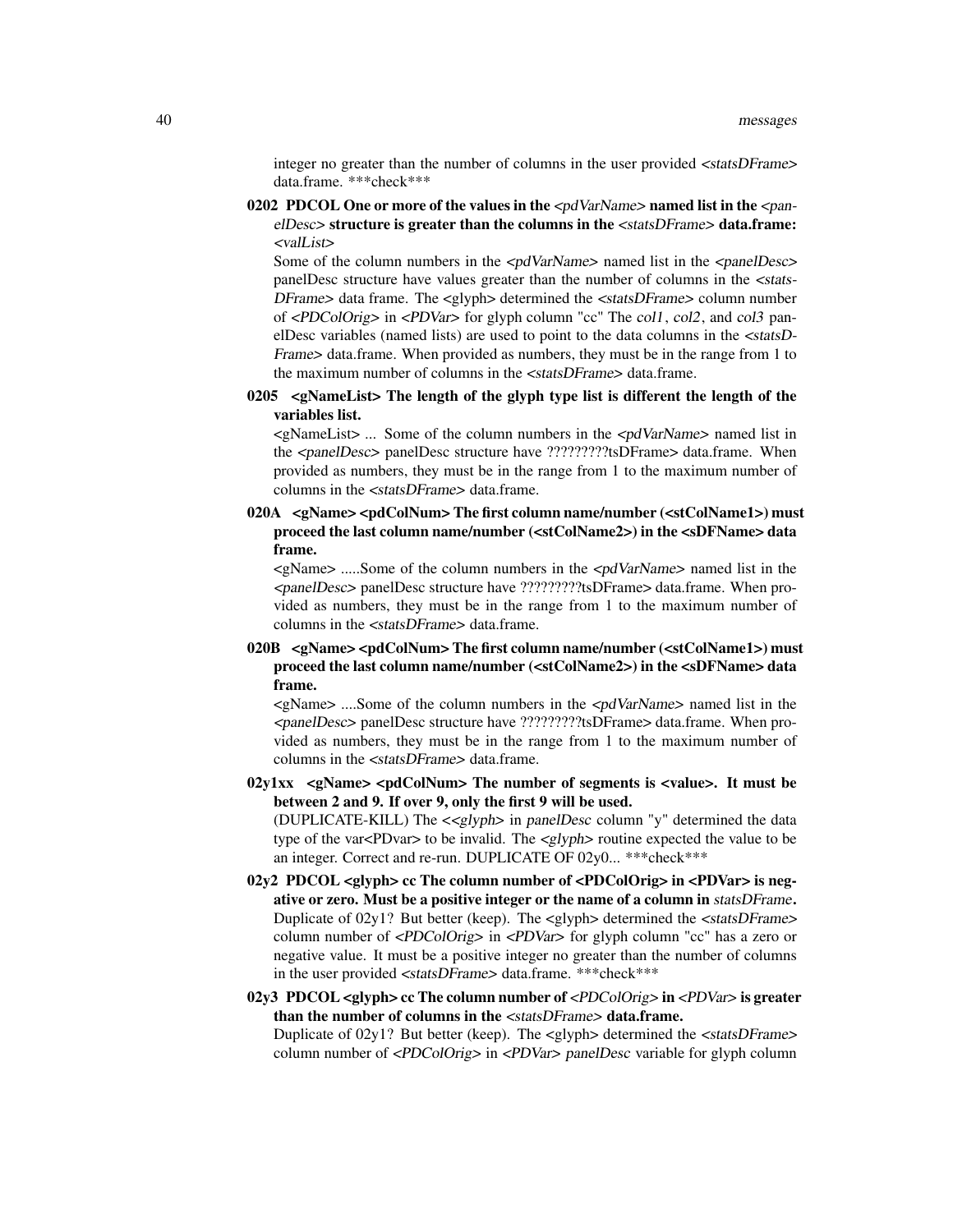cc is out of range. Its value is greater than the number of columns in the user provided statsDFrame data.frame. \*\*\*check\*\*\*

It appears the "y" is the col"y" indicator and "cc" is the glyph column number. If so, the "y" is redundent.

The following warning deal with the column name or number specified in the panelDesc data.frame variables col1, col2, and col3:

02y4  $\leq$ glyph $>$  cc No  $\leq$ statsDFrame $>$  column was specified in  $\leq$ PDVarName $>$  in the <panelDesc> panelDesc data.frame. A data column name/number is required. <usage>

The <glyph> function for column <cc> requires a valid <statsDFrame> data.frame column be specified in the *panelDesc <PDVarName>* variable. The value is missing. Correct the <PDVarName> for column cc and re-run.

02y5  $\lt q$ lyph> cc The required panelDeac variable  $\lt p$ dVarName> is missing from the <pdDFname> data frame. <usage>

When using the "<glyph>" in glyph column "cc", requires the <pdVarName> variable to locate the data in the <statsDFrame> data frame. This is general related to the col1, col2 and col3 variable lists in the panelDesc data frame. Check the glyph descriptions and make sure all of the panelDesc variables required for the glyph are provided.

02y6 <glyph> cc The specified column name or number in  $\langle pdVarName \rangle$  panelDesc variable (<stColName>) does not exist in <statsDFrame> data frame or is out of range. <usage>

The <glyph> determined the statsDFrame column name or number provided in the <pdVarName> does not exist or is out of range. If a column name was provided, it did not match any column names in the <statsDFrame> data frame. If a column number was provided, it has a value  $< 0$  or greater than the number of columns in the <statsDFrame> data frame. Verify the column name or number in the panelDesc column variable and re-run.

02y7  $\langle$  slyph> cc The data provided in the  $\langle$  stColName> column of the  $\langle$  statsD-Frame> data frame contains one or more non-numeric entries. <usage>

For the glyph  $\langle$  glyph $\rangle$  in panel column cc, the data provided in the  $\langle$ stColName $\rangle$  are character vectors and one or more values contain non-numeric characters. This may result in an improper translation to numerics. The entries are treated as NA values. Inspect the data in column <stColName> and correct.

 $02y8$  <glyph> cc The data provided in the  $\lt$ stColName> column in the  $\lt$ statsD-Frame> data frame contains one or more entries that could not be converted to numeric values. <usage>

For the glyph  $\langle g | g \rangle$  in column cc, an attempt was made to convert the character data in the <stColName> column of the <statsDFrame> to numeric values. One or more entries did not convert correctly resulting in missing values. Inspect the data in the <stColName> column of the <statsDFrame> data frame and correct.

 $02y9$  <glyph> cc The <stColName> data column in <statsDFrame> data frame is not a character or numeric vector. <usage>

The <stColName> data column in the <statsDFrame> is not a character or numeric column. The glyph requires numerical values to generate the glyph. Inspect the data and correct. Logical. List and Matrix type data is not supported. If the column is character vectors, the character vectors must only contains numerical images and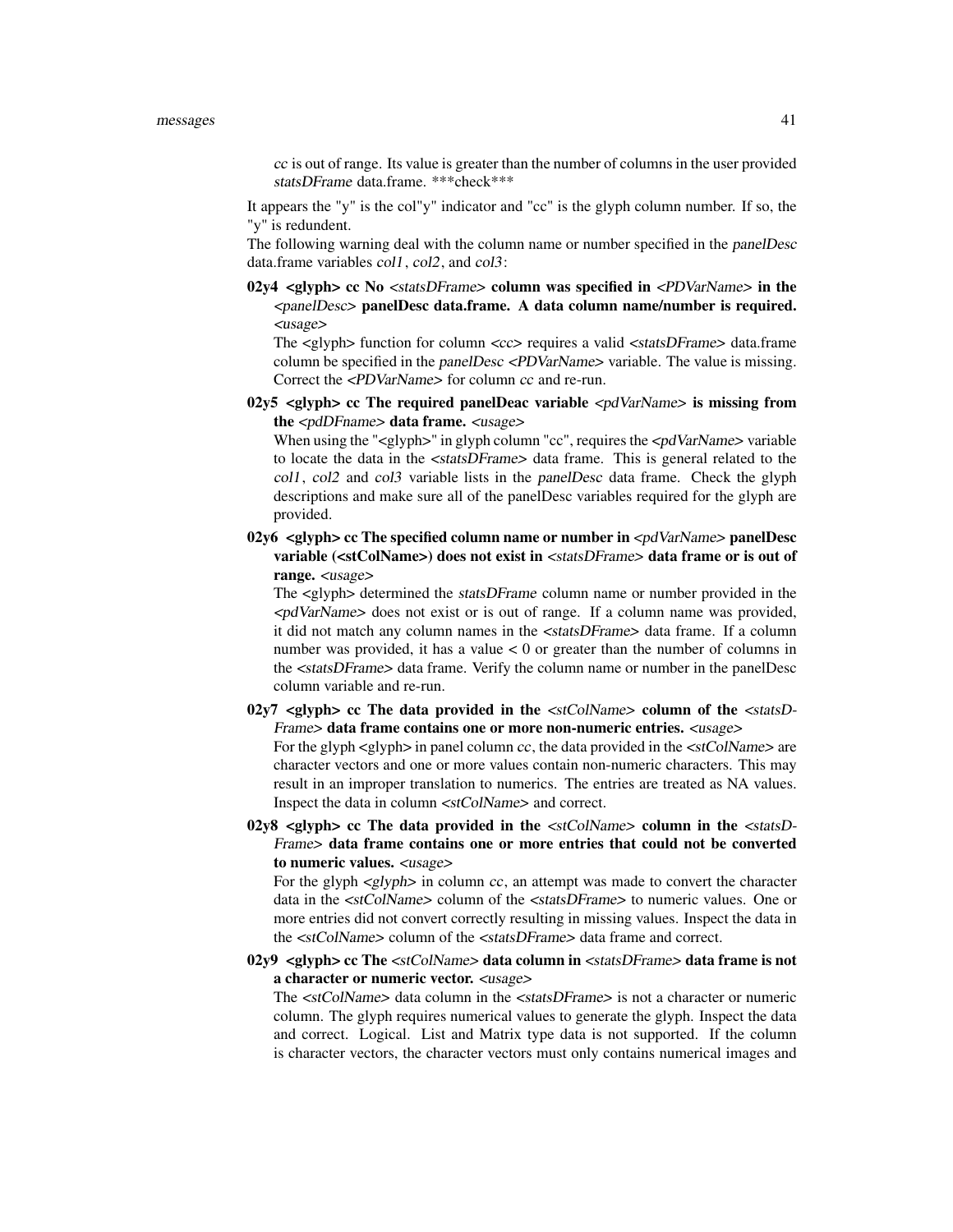must be able to be converted to numerics to draw the glyph. Inspect the data column and correct.

02yA <glyph> cc The <stColName> data column in <statsDFrame> data frame does not contain any numerical data. No rows will be drawn. <usage> The <statsDFrame> data frame column <stColName> does not contain ANY nu-

merical data to permit drawing of the requested glyph. Inspect the data column and re-run.

02yB <glyph> cc The <pdVarName> data column in <statsDFrame> data frame contains all missing values (NA) and cannot be graphed. <usage>

In the  $\langle$ glyph $\rangle$  for column cc, the data column in the user provided *statsDFrame* pointed to by the <PDVarName> panelDesc variable contains a NA value. The glyph for that data row will not be drawn. If this is an error, correct the data in the statsD-Frame data.frame and re-run. \*\*\*check\*\*\*

02yD  $\leq$ glyph $>$  cc The  $\leq$ stColName $>$  data column in  $\leq$ statsDFrame $>$  data frame does not contain any data. Data vector has length of zero. <usage>

The <statsDFrame> data frame column <stColName> has a length of zero. If the <statsDFrame> is properly constructed with at least one sub-area, then this should not happen. If this error occurs, check the <statsDFrame> to make sure it has not been corrupted and has rows for each sub-area being graphed and mapped.

The following warning related to the data pointed to by the panelDesc col1, col2, and col3 variable in the statsDFrame data.frame. The "y" indicates which panelDesc col (1, 2, or 3) is being referenced.

 $02yC$  <glyph> cc The <stColName> column in <statsDFrame> data frame contains one or more missing values. <usage>

Description needed. \*\*checked\*\* arrow, bar, dot, dotsignif, dotconf, \*\*\*check\*\*\*

The following warnings are specific to the dot significance glyph:

- 022P <glyph> cc One or more P\_Value data entries in  $\lt$ stColName> are missing. The data in the <statsDFrame> pointed to for use by the dotsignif glyph (varcol2) for the significance P Value is not in the range of 0 to 1 probability. Review the data and correct the values to a range of 0 to 1. This is only used by the DOTSIGNIF glyph.
- 022Q  $\langle$  sqlyph> cc One or more P\_Value data entries in  $\langle$ stColName> are out of the range.

The data in the <statsDFrame> pointed to for use by the dotsignif glyph (varcol2) for the significance P Value is not in the range of 0 to 1 probability. Review the data and correct the values to a range of 0 to 1. This is only used by the DOTSIGNIF glyph.

The following special case that do not reference a particular panelDesc column variable. These are generated by the stacked bar glyphs with regard to the  $\lt$ statsDFrame> data and the panelDesc col1 and col2 specifications.:

020A <glyph> cc The first column name/number (<stColName>) must proceed the last column name/number (stColName>) in the <statsDFrame> data frame. In segbar, normbar and ctrbar stacked bar glyphs, the user provides the location of the first and last data column in the <statsDFrame> data frame. Each data column between the first and last columns are used to create the stacked bar glyph. The processing is done from lower column number to higher column number. Therefore, the first column must preceed the last column in the data frame. That is must have a lower column number or a column name that preceeds the last column name in the data frame.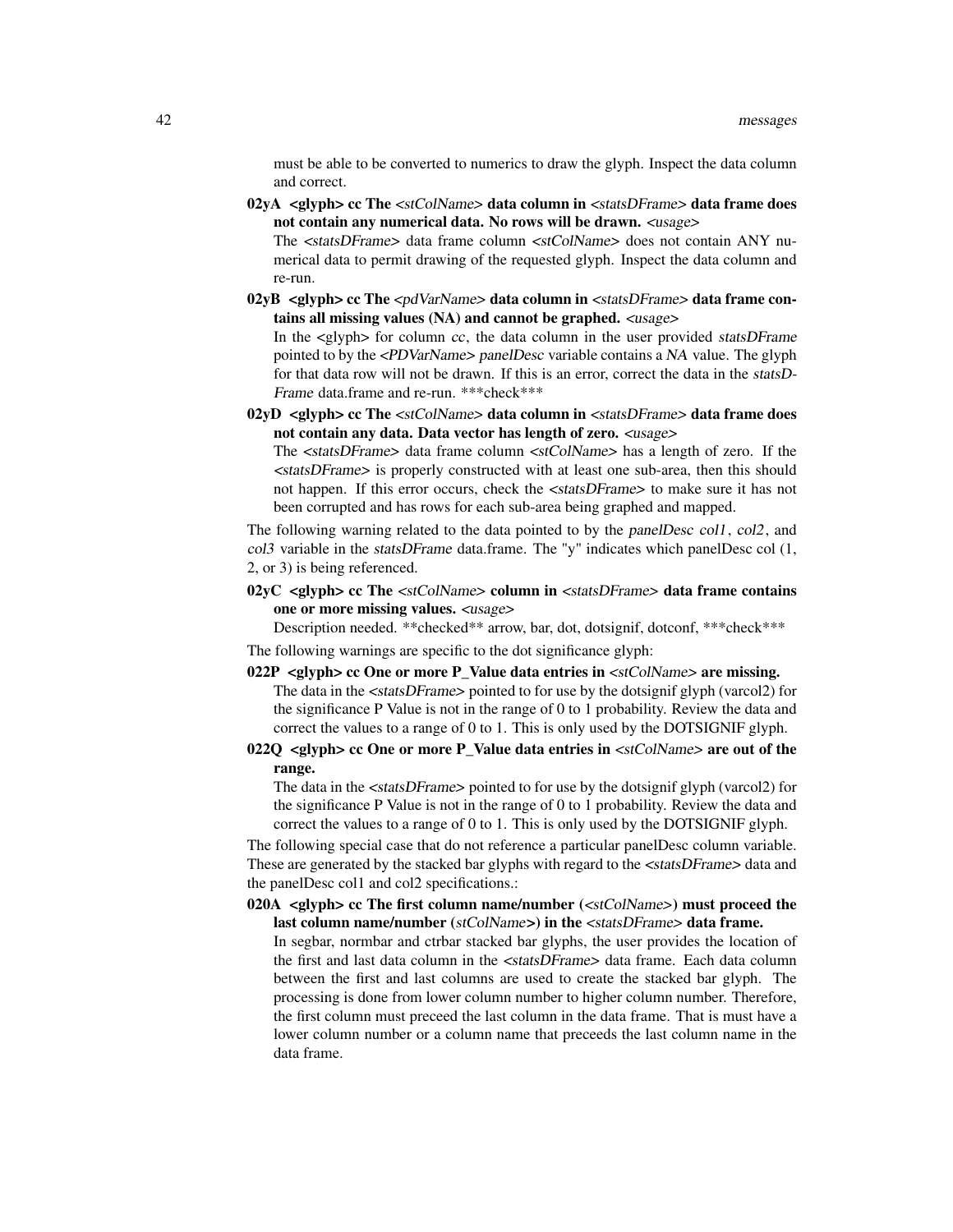020B  $\langle$  slyph> cc The number of segments is  $\langle$  numSegs>. It must be between 2 and 9. If over 9, only the first 9 will be used.

Stacked bar glyphs use 2 to 9 data columns from the statsDFrame data.frame to create segmented stacked bar graphs (CTRBAR, SEGBAR, NORBAR). Each data column represents the length of one segment and is validated for the glyph prior to use. If only 1 segment is specified, no stacked bar glyph is drawn. If more than 9 segments exists, only the first 9 will be used in the segbar, normbar and ctrbar glyph.

020C  $\langle$  glyph $>$  cc The number of segments is  $\langle$  numSegs $>$  At least 2 data columns must be defined.

\*\*\*\*Duplicate of 020B Used by segbar, normbar, ctrbar glyphs. \*\*\*check\*\*\*

 $020D$  <glyph> cc The data provided cannot be centered around the value of <center value>.

The ctrbar glyph is designed to center the stacked bars around the value of zero. The data provided is all higher than or lower than zero. A future feature is planned to allow the center value for the ctrbar glyphs to be specified. Until then the center value is set to 0 (zero). Used by ctrbar glyphs. \*\*\*check\*\*\*

# BoxPlot specific processing messages (boxplot data list):

02B1 BOXPLOT cc The panelData value of  $\langle \text{pDataValue> in the *spanellData> data}*$ frame does not exist or is not accessible.

The panelData variable in the <panelDesc> data frame is used to pass completed data structures to glyphs that cannot be contained in the <statsDFrame> data frame. In this case, the variable name provided  $\langle \text{pDataValue} \rangle$  does not exist or is not accessible by the package. Make sure the name is spelled correctly and exists in the .GlobalEnv (calling) environment. This message is used by the BOXPLOT, TS and TSCONF glyphs. \*\*checked\*\* boxplot,

## 02B3 BOXPLOT cc The <pdDataName> data for the boxplot is not is list.

Must be a list of boxplot sets of data - one per sub-area. Needs description

02B4 BOXPLOT cc The <pdDataName> structure does not have any name attributes for the boxplot data.

No names, no way to link to the boundary data. Needs description

02B5 BOXPLOT cc The <pdDataName> boxplot data is not a valid structure. Must contain 6 boxplot sub lists.

The  $\langle \text{pdDataName}\rangle$  structure must contain the 6 data lists for each sub-area. Less than 6 or greater than 6 lists were found.. Need description

02B6 BOXPLOT cc The <pdDataName> boxplot data does not contain all of the lists of boxplot function output. Invalid structure.

The  $\langle \text{p}}$  and  $\text{p}}$  structure must contain the following 6 names list for each subarea: stats, names, out, group, n, and conf. If these named lists are not found, the package considers the data structure invalid and will not attempt to draw the boxplot glyph. Verify the <pdDataName> is the correct variable and was properly created by the boxplot function.

02B7 BOXPLOT cc In the <PDDataName> boxplot data, the '\$name' named list contains one or more missing values (NA).

The '\$name' list is used to link the boxplot data to the boundary data. If the data cannot be match with a sub-area, the sub-areas glyph row will not be drawn. Check the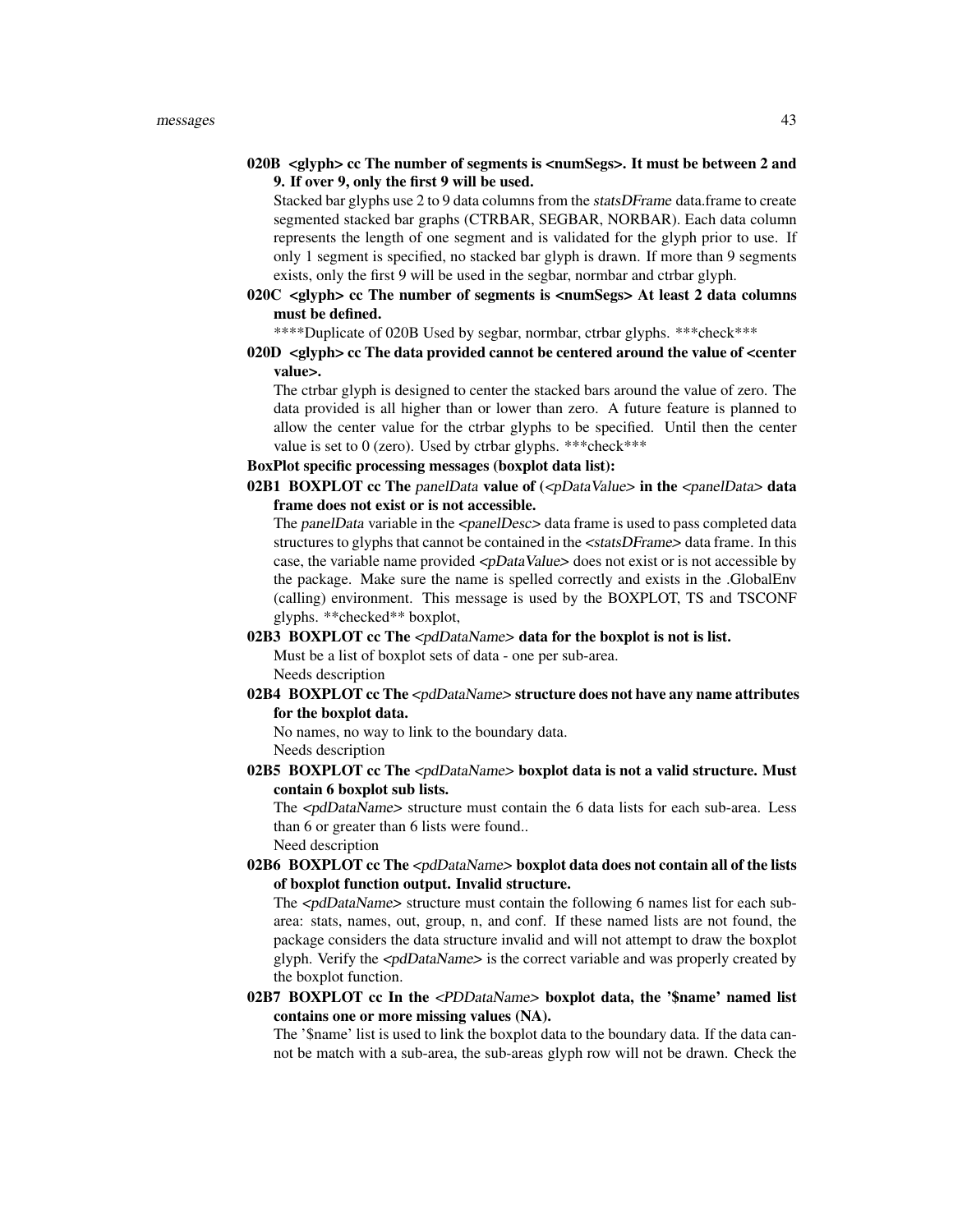boxplot data and ensure each individual boxplot has a valid sub-area name associated with it.

02B8 BOXPLOT cc There are duplicate sets of boxplot data in <br/> <br/> <br/> <br/> <br/> <br/> <br/> <br/>
one of the  $\,$ same sub-area. Only the first one will be used.

The '\$name' list in the boxplot data contain duplicates sub-area names. Only one boxplot can be drawn per sub-area. The first set of data will be used to draw the boxplot. Any other data with the same name will be ignored. If a sub-area does not have any boxplot data, that sub-areas glyph will be omitted.

- 02BA BOXPLOT cc The \$stats matrix in the <boxnam> boxplot data does not have 5 values per area.list is not the same length as the \$name list. Need description
- 02BB BOXPLOT cc The \$stats matrix in the  $\langle pCDataName \rangle$  boxplot data must  $\langle bp-\rangle$ NumNames> elements. Need description
- 02BC BOXPLOT cc The \$stats matrix in the <pcDataName> boxplot data has missing values. Sub-areas with missing values will not be drawn. Need description
- 02BD BOXPLOT cc The sub-area names/abbrevations in the  $\lt$ pdDataName> boxplot data \$names values do not match the border group names: <nameList>. Need description
- 02BE BOXPLOT cc 02BE BOXPLOT cc There are one or more of rows in the <statsDFrame> that does not have matching boxplot data, (<pdDataName>) entries.

Need description

- 02BF BOXPLOT cc 02BE BOXPLOT cc The missing sub-areas are: <subAreaList> Need description
- 02Bx BOXPLOT cc The \$n list is not the same length as the \$name list. Need description \*\*\*check\*\*\*
- 02B5 BOXP-0x cc The \$conf list is not the same length as the \$name list. Need description \*\*\*check\*\*\*
- 02B6 BOXP-0x cc The \$group list is not the same length as the \$name list. Need description \*\*\*check\*\*\*
- 02B7 BOXP-06 cc The \$stats matrix in the boxplot data does not have 5 columns of data per sub-area.

Need description \*\*\*check\*\*\*

02B9 BOXP-09 cc The boxplot \$stats data contains missing values NA. Need Description \*\*\*check\*\*\*

For the time series (TS) and time series with confidence band (TSCONF), data for the graphics is provided through a separate data structure via the panelData column in the panelDesc data.frame. The statsDFrame data.frame is not used and the colx indexes are not used.

02D1 <glyphs> cc The panelData value of  $\langle \text{z} \rangle$ DataValue> in the  $\langle \text{z} \rangle$ panelData> data frame does not exist or is not accessible.

The panelData variable in the  $\langle$ panelDesc $>$  data frame is used to pass completed data structures to glyphs that cannot be contained in the  $\lt$  statsDFrame  $\gt$  data frame. In this case, the variable name provided  $\langle pDataValue \rangle$  does not exist or is not accessible by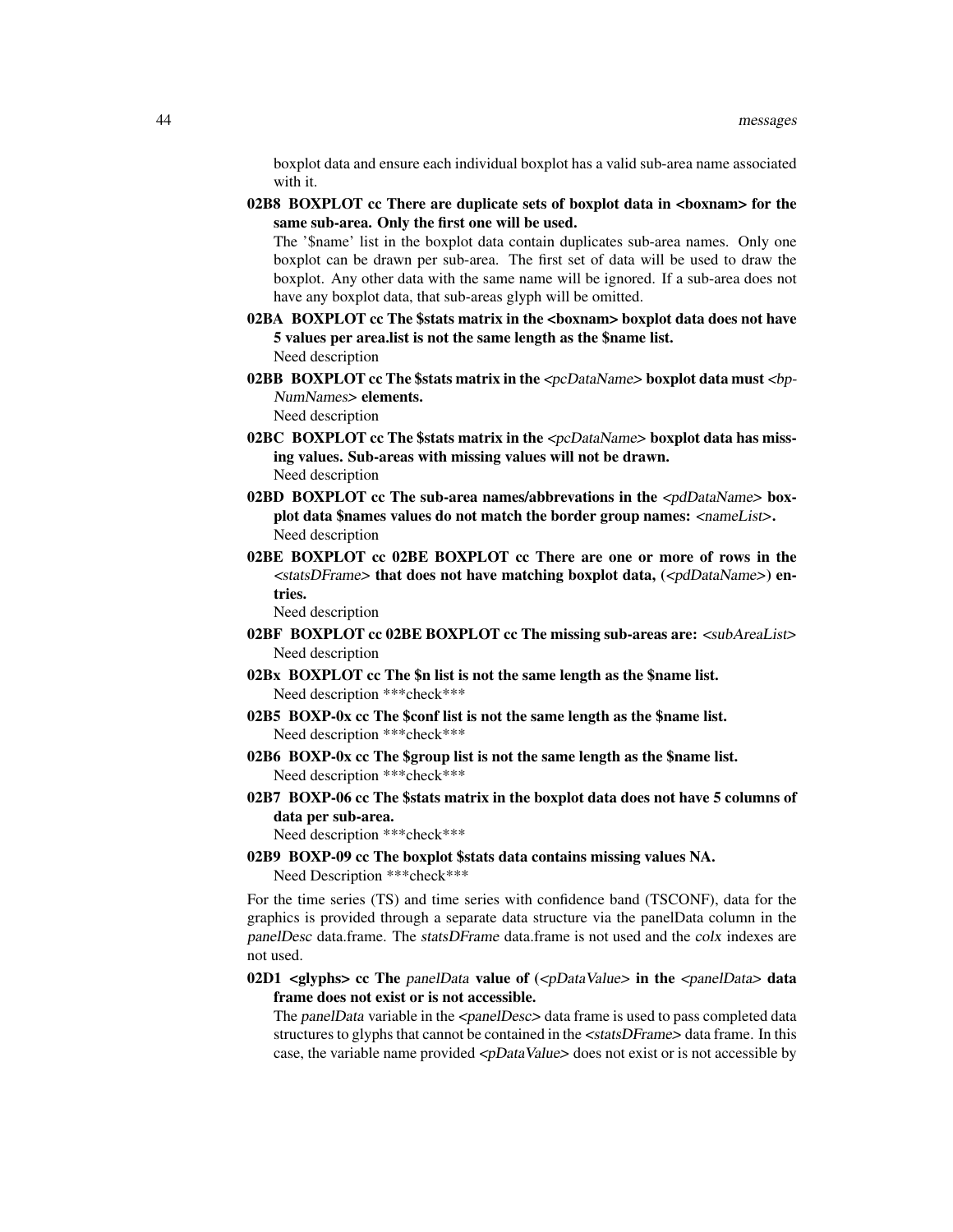the package. Make sure the name is spelled correctly and exists in the .GlobalEnv (calling) environment. This message is used by the BOXPLOT, TS and TSCONF glyphs. \*\*\*check\*\*\*

The following warnings are issued during the processing of the sub-area identifiers in the <statsDFrame> data frame and the border group name table.

- 02P3  $\leq$  elyph> cc There are no links in the  $\leq$ PDDataName> data to the following statsDFrame sub-areas: <list of statsDFrame sub-areas. Sub-areas in the statsDFrame do not have data in <PDDataName>. \*\*\*check\*\*\*
- 02P4 <glyph> cc The following sub-area links in <PDDataName> data do not link to <statsDFrame> sub-areas and will not be used: <listOfNames> Sub-areas in the <PDDataName> do not have links to the <statsDFrame> data.frame. \*\*\*check\*\*\*
- 02P5 <glyph> cc There are no sub-area links provided in <PDDataName>. Cannot link data to the statsDFrame data.frame.

<PDDataName> does not have values to link to <statsDFrame> or the name table. \*\*\*check\*\*\*

02P6 <glyph> cc There are duplicate sub-areas in the <PDDataName> structure. Only the first match will be used.

<PDDataName> has duplicate entries. \*\*\*check\*\*\*

Only validate panelData entries for boxplot, ts and tsconf glyphs. For boxplot, datatype must be list. For ts and tsconf, datatype must be 3 dimensional array.

Implementation: statsDFrame and the sorted link table drives the glyph generation. Must do this to match up with the other columns. If no data is in <PDDataName> for the statsDFrame link, no glyphs is drawn for the row.

If duplicates exist in <PDDataName> only the first will be used.

If extra entries exist in <*PDDataName>* that don't match the *statsDFrame*, even if they match the name table, they are not used.

- TS and TSConf specific processing:
- 02T0 TSxxxx-11 cc The time series array does not have rownames assigned to the 1st dimension. Data cannot be paired up with area. Need description \*\*\*check\*\*\*
- 02T2 TSxxxx-02 cc The data structured passed in the panelData field is not an array. Structure name = <dataNam>. Need description \*\*\*check\*\*\*
- 02T3 TSxxxx-03 cc The time serial array's 1st dimension is not <numRows> subareas to match statsDFrrame. It is <dimDArr[1]>. Need description \*\*\*check\*\*\*
- 02T4 TSxxxx-04 cc The time serial array's 2nd dimension must have at least 2 values (time periods 2 to "n"). It is <dimDArr[2]>. Need description \*\*\*check\*\*\*
- 02T5 TSxxxx-05 cc The time series array's 3rd dimension is not 4 values for TSConf  $(X, Y, LowY and HighY).$  It is <dimDArr[3]>. Need description (Duplicate) \*\*\*check\*\*\*
- 02T6 TSxxxx-06 cc The time series array's 3rd dimension must be 2 or 4. It is  $\langle \text{dimDArr}[3] \rangle$ . (TS: X & Y, TSCONF: X, Y, LowY, HighY. Need description \*\*\*check\*\*\*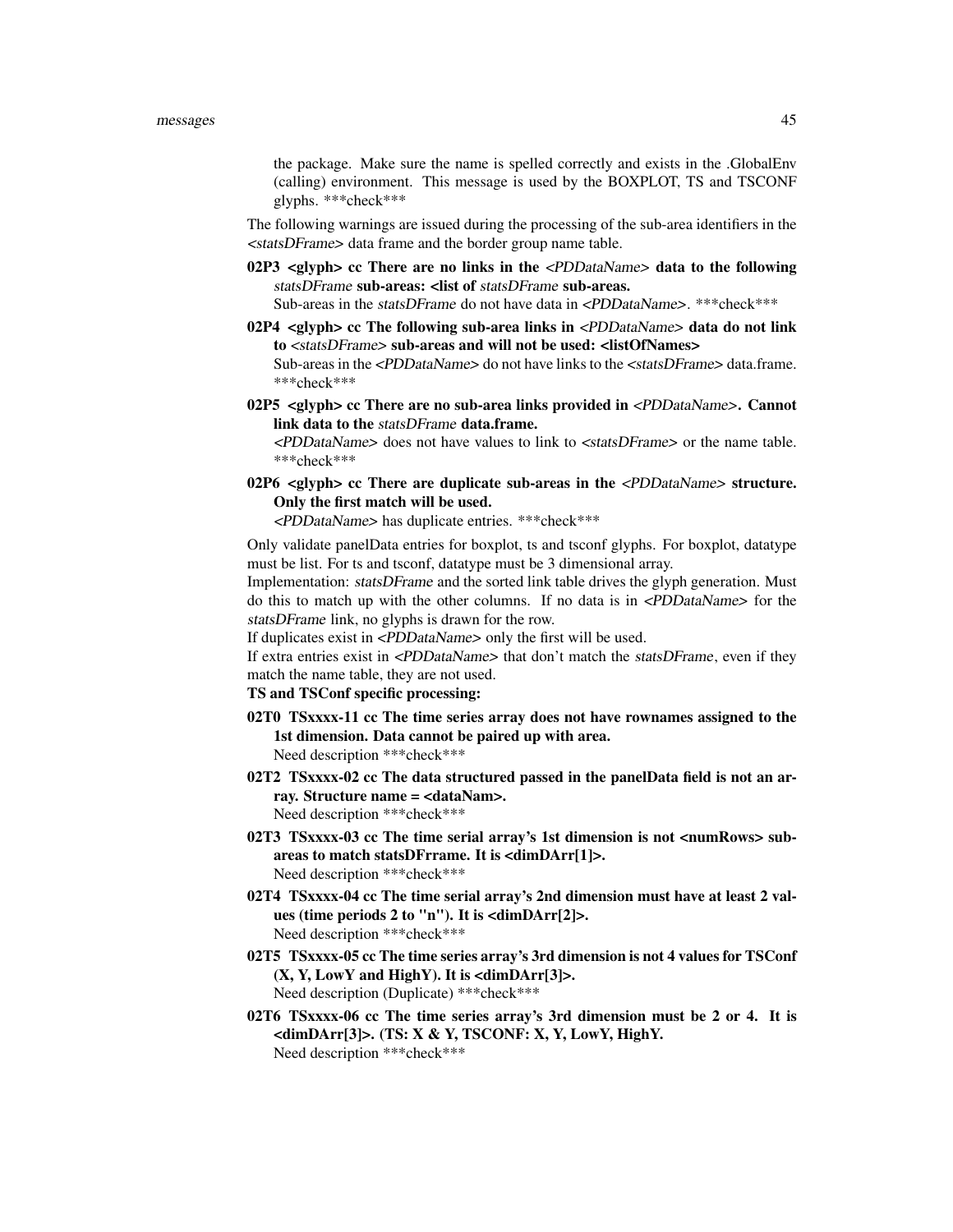| 02T7 TSxxxx-10 cc The time series array's 3nd dimension must be at least 2. (TS:<br>$X & Y$ It is <dimdarr[3]>.<br/>Need description. Duplicate - relook at. *** check***</dimdarr[3]> |
|----------------------------------------------------------------------------------------------------------------------------------------------------------------------------------------|
| 03xx bordGrp and bordDir Validation:                                                                                                                                                   |
| $03yy - asdf$<br>description of error group *** check***                                                                                                                               |
| 04xx panel layout calculations:                                                                                                                                                        |
| 042x column sizing calculations:                                                                                                                                                       |
| 0420 PANEL Calculated column widths is less than minimum <colsizemin> inches<br/>- too many columns specified.<br/>Need description *** check ***</colsizemin>                         |
| 0421 PANEL Column width is to small to be useful, Package stopped.<br>Need description *** check ***                                                                                   |
| 043x row sizing calculations:                                                                                                                                                          |

- 0430 PANEL panelLayout The calculated width of <calculated-width> is too large for the available space of <space-width>. Need description \*\*\*check\*\*\*
- 0431 PANEL panelLayout The calculated GrpRow Height is too small to be used. Need description \*\*\*check\*\*\*
- 0432 PANEL panelLayout The calculated GrpRow Height is <GrpRowHeight> inches. The minimum size limit is: <minimum row height. Need description \*\*\*check\*\*\*

### xsh title

Need description \*\*\*check\*\*\*

#### 045x panel functions:

- 0450 PANEL panelLengthen invalid vector length. < 2 Need description \*\*\*check\*\*\*
- 0451 PANEL panelSelect Dimension error. Program error index 'i' or 'j' is out of bounds.

Need description \*\*\*check\*\*\*

0452 PANEL panelSelect - Bad label region name. Must be left, right, top or bottom.

Need description \*\*\*check\*\*\*

# 049x Internal Package Messages:

- 0490 DMP Error in axisMethod selection in Dot and DotSignif code. Need description \*\*\*check\*\*\*
- 0491 INB is.between.r The r range value is not a vector with length of 2. FALSE returned.

Function is.between.r - Need description \*\* checked\*\* \*\*\* check\*\*\*

## 05xx Informational:

#### 050x Panel Messages:

# 0501 PANEL Number of parameters overlaid = <numOverlaid.

Need description \*\*\*check\*\*\*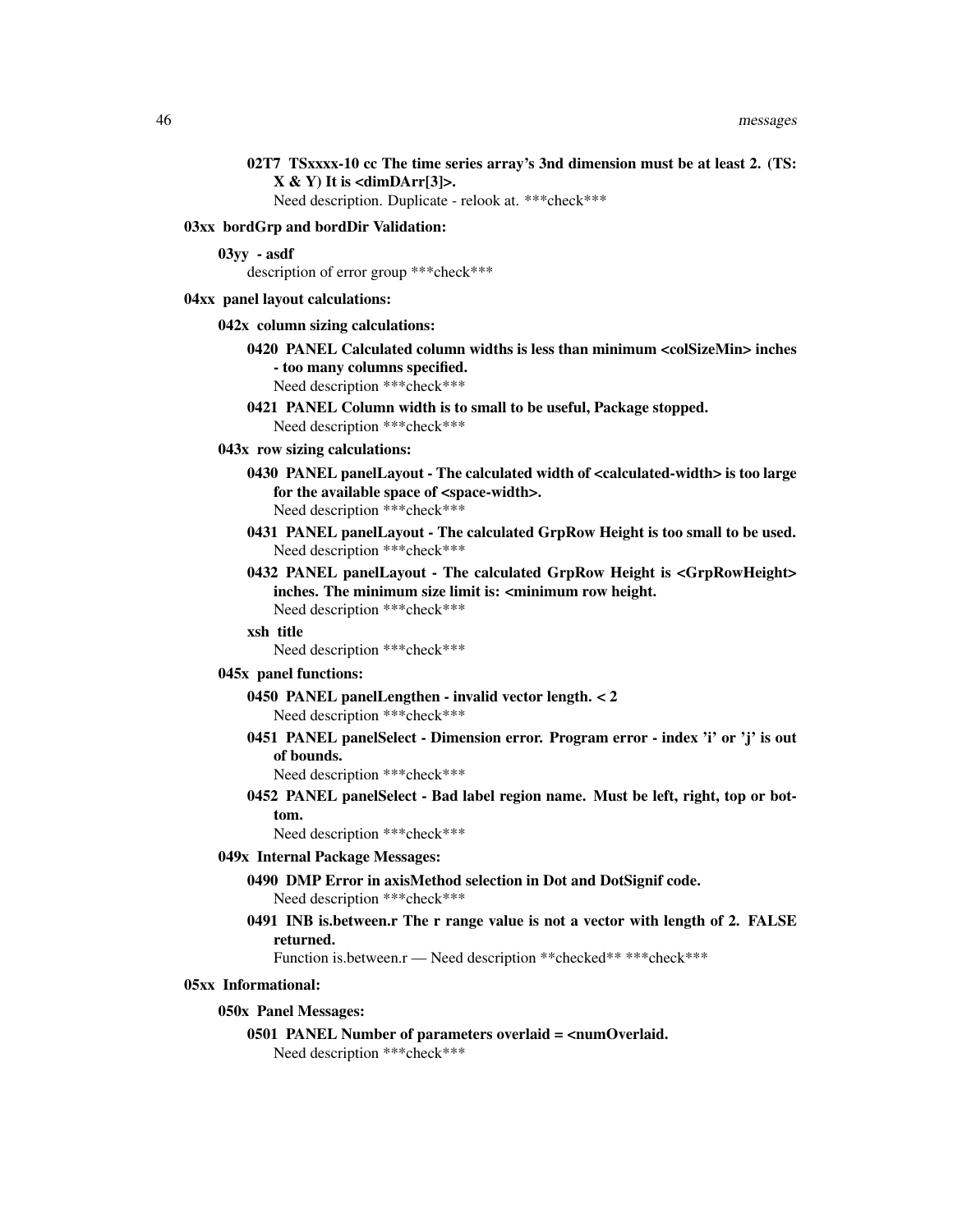xxx asdf Need description \*\*\*check\*\*\* xxx asdf Need description \*\*\*check\*\*\*

Back to the details section - Rest of the details dection End of details section.

<span id="page-46-0"></span>micromapGDefaults *micromapGDefaults data.frame structure*

# **Description**

The micromapGDefaults data.frame provides all of the detailed structure, colors, sizing, font sizes, separation distances, line weights and types, spacing, etc. required to physically construct the requested micromapST graphic in portrait or landscape modes from a letter size (8.5 x 11) up to a tabloid  $(11 \times 17)$  page. The data.frame is mainly used internal to micromapST, but a copy can be obtained by a user when a large number of changes are required. This is not recommended. The primary purpose of this section is to provide a list and description of many of the variables in the details list that can be used to enable or disable functions of micromapSEER and it's glyphics. This variable are identified by a "\*" after the variable name. These are the only variables that generally safe to be modified by the user.

# Format

The data.frame contains two lists: colors and details.

- colors The colors vector is the name of a color palette or a vector of 7 or 14 color names or values ("#xxxxxx"). The vector defines the colors used for:
	- The 5 colors in each group for the states and symbols in the glyphcs. One color per row (state).
	- 1 color for the median state and glyphics,
	- 1 foreground color for highlighted states in the map. This is used to highlight states already referenced previously or have meaning depend on the type of map requested. The usage is as follows:

| $"$ map $"$ | - not used.                                         |
|-------------|-----------------------------------------------------|
| "mapcum"    | - highlight states previously referenced<br>above.  |
| "maptail"   | - highlight states previously referenced            |
|             | above the median row and highlight                  |
|             | remaining states below the median row.              |
|             | "mapmedian" - highlight all states above the median |
|             | in maps above the median row and highlight          |
|             | all states below the median in maps                 |
|             | below the median row.                               |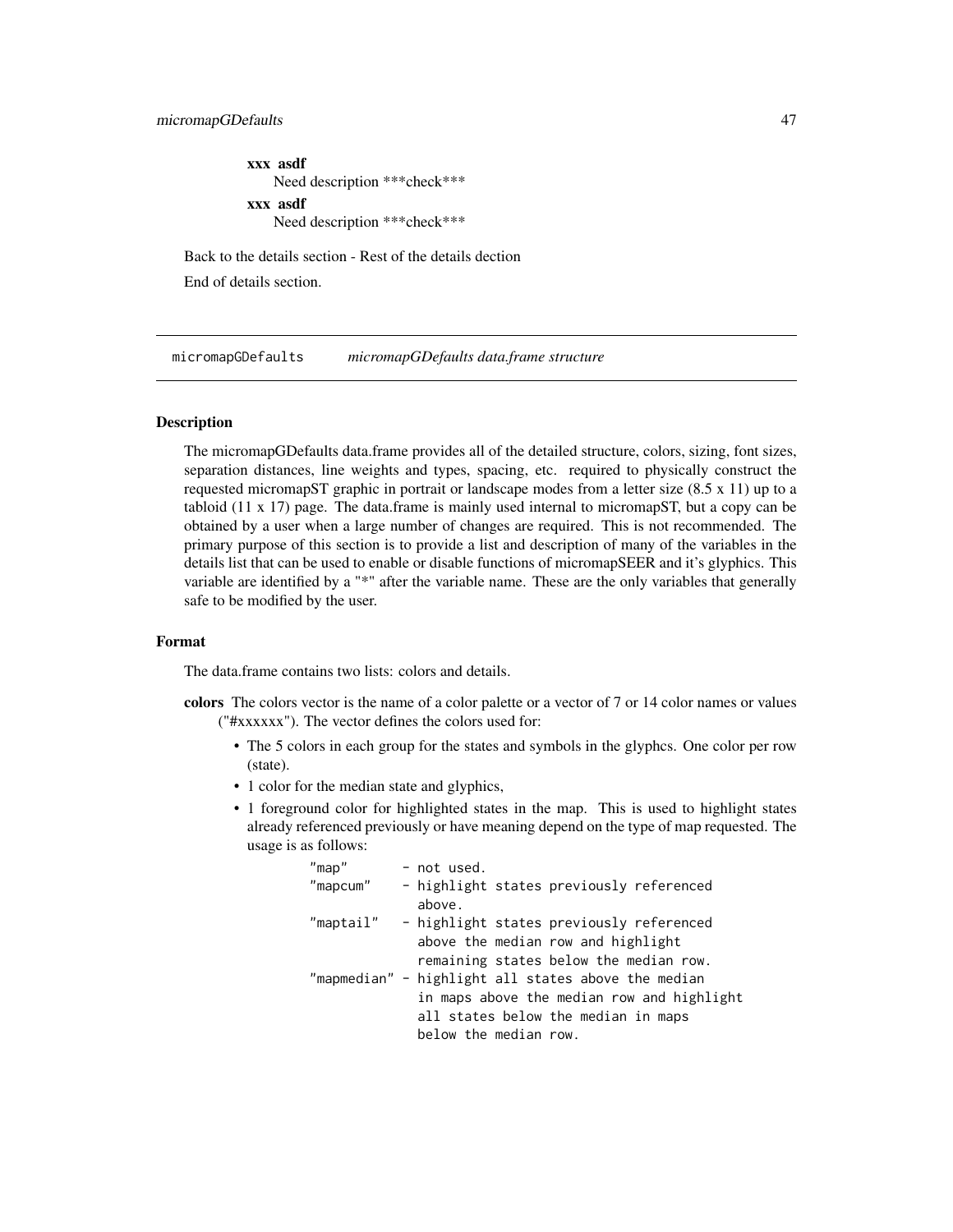• When 7 additional colors are specified, they are used as the translucent colors in the time series glyphics bands. If only 7 colors are provided, the additional 7 translucent colors are generated from the original colors as a 20% transparent version of the original color e.g., adjustcolors(colors,0.2)

If colors = "greys" or "grays" or "bw", the entire plot will be done using the packages standard black/white/gray shades. Additional color palettes may be supported in future releases. If a colors vector is not provided, the package default colors will be used:

- 5 state colors: "red", "orange", "green", "greenish blue", "lavender"
- 1 median state color: "black"
- 1 highlighed states: "light yellow" and
- 7 translucent colors using the above colors at 20%.

It is strongly recommended to use the default.

DetailsPanel is a list structure containing the variables for the particular list of areas and glyphics columns for a particular micromap creation. They are created using the charactistics of the statsDFrame passed to the package and the variables in the details structure. The list of calculated variables is:

 $numRows = number of rows (areas) in statsFrame data frame$ 

- maxRows = maximum number of rows (areas) supported by micromaps
- numGrps = number of logic panel groups. Based on the table lookup by number of rows (areas)
- **GrpPattern** = vector containing the pattern of number of rows per group. Number of rows per group must be in decending order from the outside groups to the median (center) group.
- GrpEntry = vector of the number of rows per each panel group, Length of vector equals the number of groups
- $GrpMedEntry$  = logical vector of number of panel groups with median panel = TRUE.
- rowSep =  $c(0,0,0,0,0,1,0.1,0.0,0.0,0)$ , location of row separations in each column of panels (0.1 around the median row, 0 for others). (inches) Calculated based on the table of rows per panel. Length equals the number of panel groups + 1
- rowSize =  $c(7,7,7,7,7,1.6,7,7,7,7)$ , size of rows in each panel (1.6 row units for median row, 7 row units for the 5 item groups) Based on the lookup table of rows per panel group. Length equals the number of panel groups + 1
- medGrp = the index number of the median panel group, if the number of groups is odd. Otherwise, the value is zero (0).
- medRow = the index number of the median row (area), if the number of areas is odd. Otherwise, the value is zero  $(0)$ .
- medGrpSize = number of rows in the median group when there is an odd number of groups.
- $medRowBlw =$  the index number of the row/group below the median group when there is an odd number of groups.
- $medRowAbv = the index number of the row/group above the median group when there is an$ odd number of groups.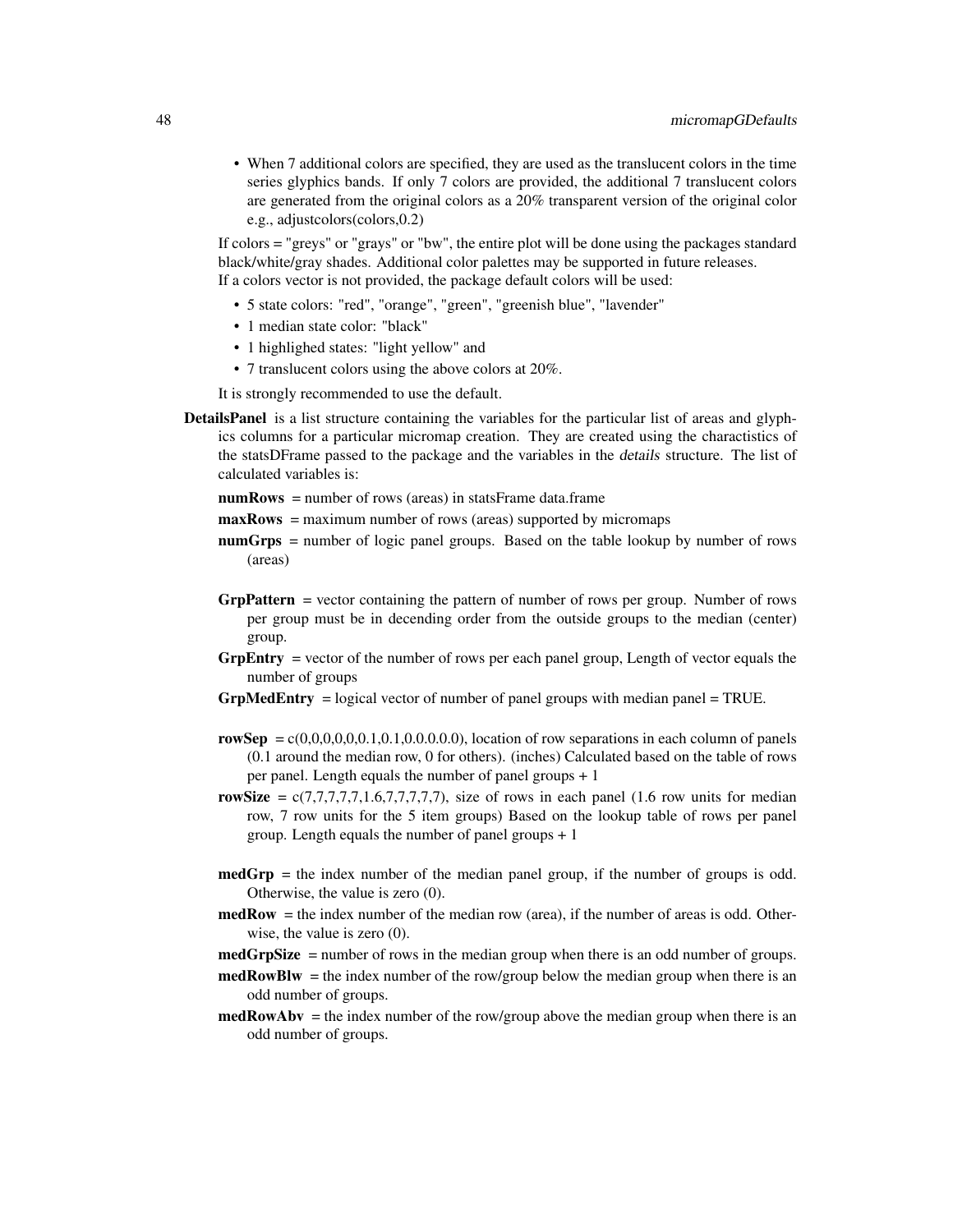- **groupedRowSize** =  $c(35, 1.65, 35)$ , size of panels (1.65 row units for median panel of 1 area, 7 row units for all other panels.) For the full US States, =c(35,1.65,35). For the US Seer with 18 areas  $= c(14,14)$ . The vector varies based on the number of panel groups and if the median group represents only one area.
- **groupedRowSep** =  $c(0,0,1,0,1,0)$ , separation between panels. The normal value is zero. If there is an odd number of panel groups, then there is a separation added on each side of the median group. If the number of panel groups is even, then a single separation is added to the middle of the panel groups.  $(e.g., c(0,0,0,0,0,1,0.0,0.0))$ . The separation value is set to the value of the rowSepGap variable.
- ib = for the US States micromaps, the value is  $c(1,6,11,16,21,26,27,32,37,42,47)$ , index for first items in each of the 11 groups. For any other micromap, it's value is calculated based on the number of panel groups used and the number of rows (areas) in each panel.
- ie = for the US States micromaps, the value is  $c(5,10,15,20,25,26,31,36,41,46,51)$ , index for last items in each of the 11 groups. For any other micromap, it's value is calculated based on the numberof panel groups used and the number of rows (areas) in each panel. The ib and ie variables are used to index into the sorted list of states to pull out the states for a particular group/row.

As with the other details data, all of these variables are copied into the packages memory and are accessible by all internal functions. Most of the vectors are calculated from the number of rows and groups in the linked micromap and the specified gap sizes between key groups.

details is a list structure that contains the variables and values for the detailed layout and operation of micromapST. The details parameters have been generalize to support other border and area sets beyond the 51 US States. The number of rows is set by the rows in the data, and the acceptable list of areas in the supporting data frame (see USStatesDF and USSeerDF descriptions) The list of variables that define the page and panel layout is:

 $topMar = 1.2$ , top margin in inches

**botMar** = 0.5, bottom margin in inches **botMarLegend** = 0.5, bottom margin for legend **botMardif** = 0.2, bottom margin difference

**leftMar** = 0.0, left margin in inches **leftMarAxis** = 0.2, left margin when Y axis labels and title are required rightMar =  $0.0$ , right margin in inches

**borderSize**  $= 0.4$  inches. The border space between the page edges and the margins. This value is used for the top, bottom, left and right border spacing.

**mgpTop** =  $c(3.2,0.1,0)$ , Top margin line for "X" axis labels and axis line. **mgpBottom** =  $c(3.2,0,0)$ , Bottom margin line for "X" axis labels and axis line.  $padjBottom = -0.35$ , Axis tick label placement adjustment **mgpLeft** =  $c(0.75, 0.1, 0)$ , Left "Y" axis margin line for axis labels and axis line.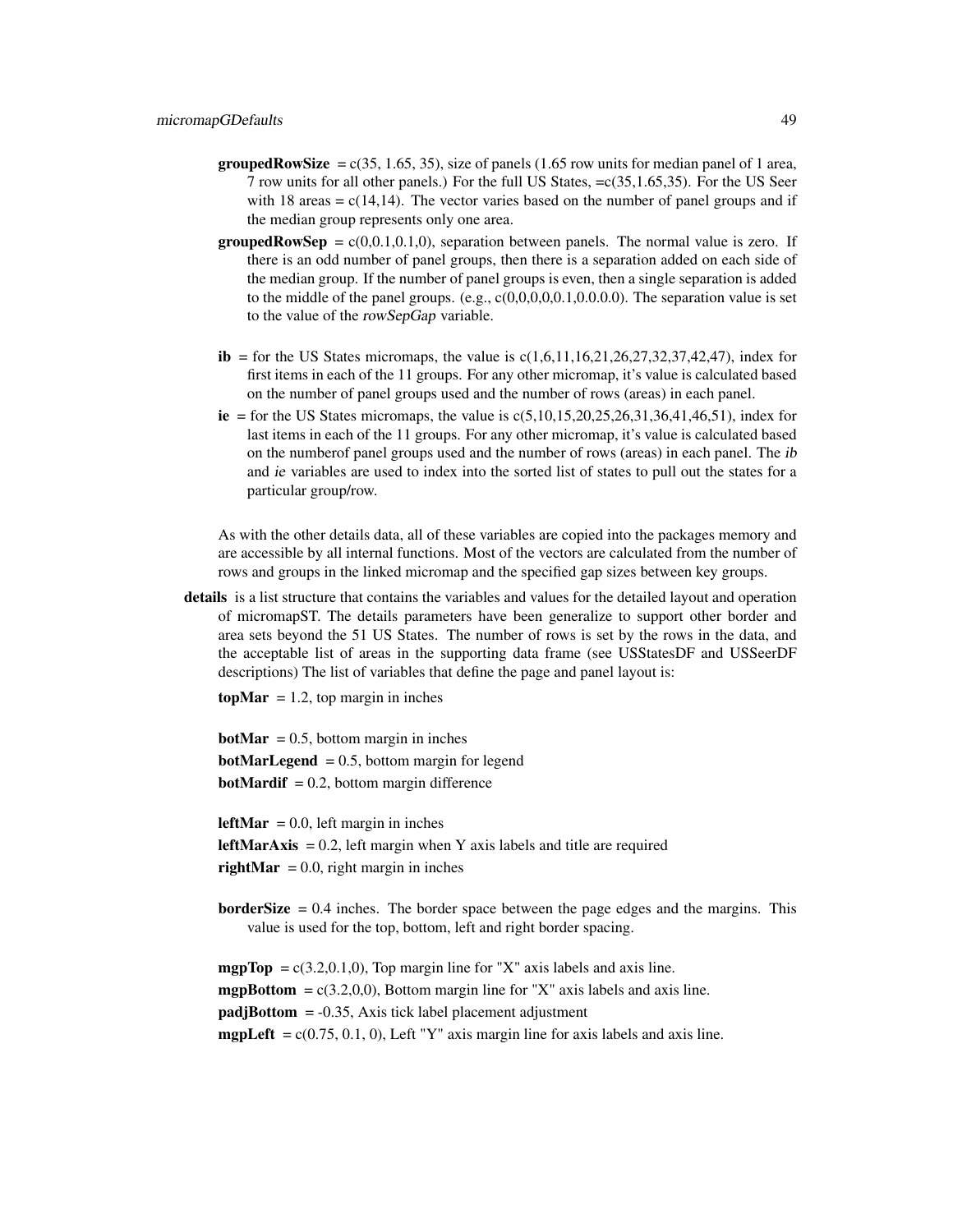$\textbf{sc} = 1.08$ , x axis scale expansion factor. Applied to the data range to calculate the graph's range.

```
pad = 0.67, y axis padding for integer plotting locations
```
**padex** =  $0.34$  inches, total panel padding (i.e.,  $0.17$  at top and bottom of panel)

 $padMinus = 0.63$  inches, spacing to keep reference line off panel edge

The following variables may be changed by the user, if careful. They impact the gaps between groups, position of column titles, grid and panel colors, general text size, and the minimum and maximum size of the panels.

rowSepGap  $= 0.1$  units. Space between panel groups at or around the median panel. There are 7 units per panel. The average unit is between 1/10 and 1/8 inches.

rowSizeMn =  $0.5$  inches. Minimum panel group height.

rowSizeMx =  $1.25$  inches. Maximum panel group height.

rowSizeMin  $= 1.65$  units. Minor panel group height in units for single area panel. rowsizeMaj  $= 7$  units. Major panel group height for all panels, except single area panel.

 $colSepGap = 0.1$  inches. Glyphics column separator space.

 $colSizeMin = 0.75$  inches. Minimum Glyphics column size.  $colSizeMax = 1.8$  inches. Maximum Glyphics column size.

 $rckationMin = 0.25$ , minimum row size to col size ratio permited. (not implemented)  $rckationMax = 2$ , maximum row size to col size ratio permited. (not implemented)

 $XAxis.L.meex = 0.88888 Size used for large XAxis labels$ 

**XAxis.M.mcex** =  $0.77778$  Size used for medium XAxis labels

 $XAxis.S.meex = 0.66667 Size used for small XAxis labels$ 

**XAxis.Sp.mcex** =  $0.2$  Size used for XAxis space between lines of labels

 $XAxis.offset = 0.0$  inches.  $XAxis$  offset

**XAxis.indent** =  $0.10$  1000th inches. First and Last label indents from edge.

**XAxis.nGridpIn** = 3.4 labels per inch in XAxis - initial objective.

**XAxis.gapPC** =  $0.75$  (\*100 for precentage). Percentage of the width of a space used to determine label overlaps.

XAxis.staggered = TRUE, enable staggered label feature - NOT USED

YAxis.cex =  $0.33332$  cex size of YAxis labels

**YAxis.offset** =  $0.0$  lines. Offset of YAxis labels from panel edge.

**YAxis.nGridpIn** = 5 labels. Number of labels per inche for YAxis - initial goal.

YAxis.staggered = TRUE. Enable staggered labels on YAxis - NOT USED.

**YAxis.width**  $= 0.2$  inches. Extra column gap size required to support drawing an Y-Axis for TS and ScatDot glyphics

staggered = FALSE. Position of last staggered label. FALSE = low, TRUE = high.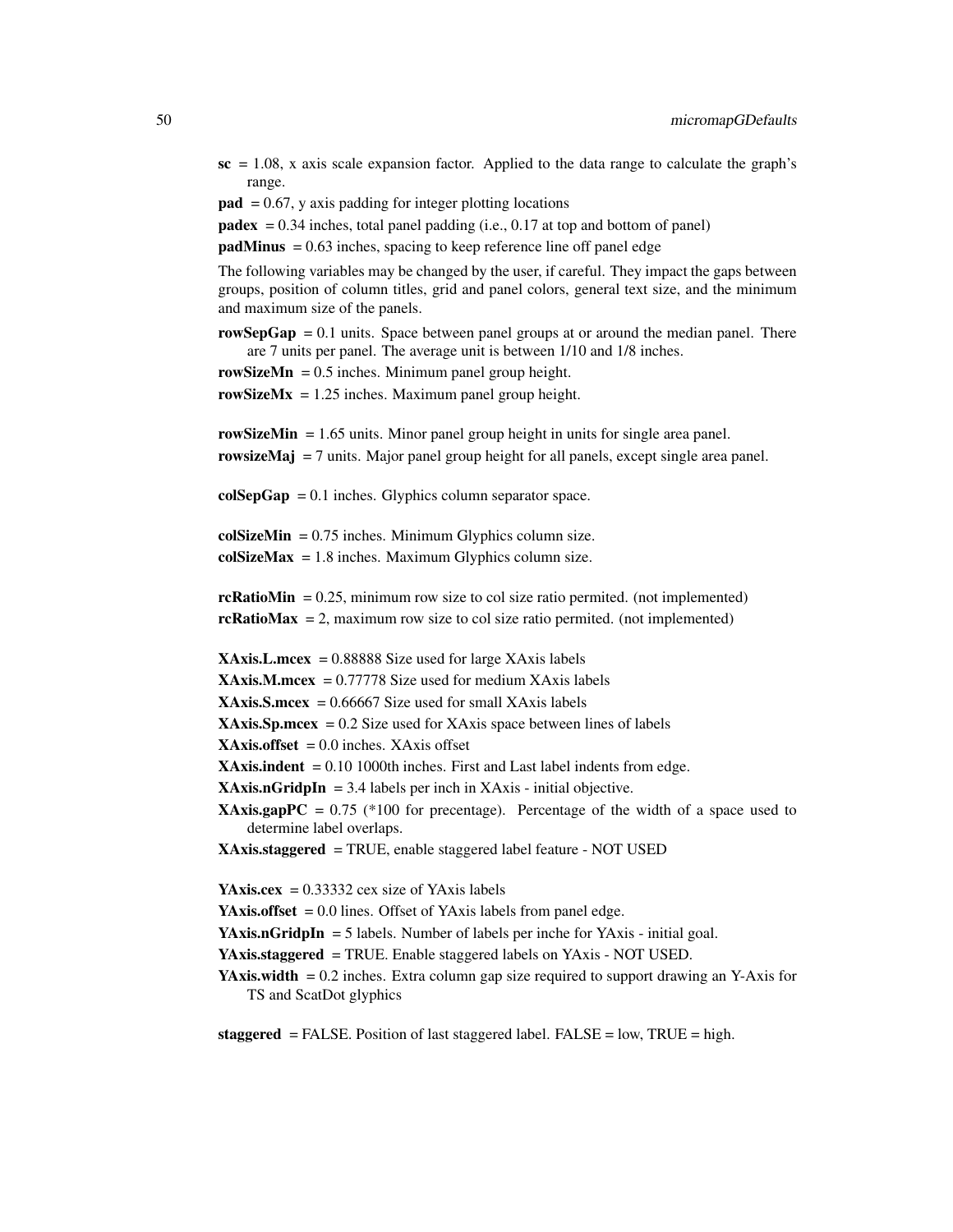Title.Line.1.pos = 1.27 inches, top panel 1st line placement above the first panel, used with lab1

Title.Line.2.pos = 0.64 inches, top panel 2nd line placement above the first panel, used with lab2

**Title. Line.2x.pos** =  $0.01$  inches, top panel X-Axis line placement above the first panel **Title.Line.3x.pos** =  $0.01$  inches, bottom panel X-Axis line placement below the last panel Title.Line.3.pos = 0.64 inches, bottom panel line placement below the last panel, used with lab3 Title.Line.4.pos = 1.27 inches, reference line legend below last panel, used with reftext **Title.Line.5.pos** =  $0.35$  inches, Y axis label placement (to the left of panel), used with lab4 **Title.cex**  $= 1.0$ , text size of title, used with title Grid.Line.col = "white" \* Grid line color  $Grid.Line.lwd = 1$ , Grid line width **Panel.Fill.col** = "#EBEBEB",  $*$  defaults to light gray **Panel.Outline.col** = "black",  $*$  color of panel outlines Text.cex  $= 0.75$  cex, general text size The following variable relate to the reference text and line features: Ref.Val.lty = "dashed", \* set reference value line to dashed **Ref.Val.lwd** =  $1.5$ ,  $*$  line width of reference line Ref.Val.col = "midgreen", \* color of reference line when color is used. **Ref.Val.BW.col** = "black",  $*$  color of reference line when grays are used. **Ref.Text.cex** =  $0.75$ ,  $*$  size of reference line text  $Ref.Text,col = "black", * color of reference line text when color is used.$  $Ref. Text.BW. col = "black", * color of reference line text when grays are used.$ The following variables are used by the 'arrow' glyph: Arrow.lwd  $= 2.5$ , line width of arrow. Arrow.cex =  $0.08$ , \* size of arrow (\*\*\* not implemented \*\*\*)  $Arrow.Head.length = 0.08$ , length of arrow. Arrow.Shadow.lwd = 4.0,  $*$  line width of arrow shadow to create outline ( $**$  not implemented \*\*\*) Arrow.Shadow.col = "black",  $*$  arrow shadow color ( $**$  not implemented  $***$ ) Arrow.Dot.pch = 21, arrow-dot symbol 19-25.  $Arrow.Dot.pch.size = 0.9$  cex, arrow-dot size. Arrow.Dot.pch.lwd =  $0.5$ , line weight used on filled arrow-dot symbols. Arrow.Dot.Outline = FALSE, include dot outline when filled. FALSE=NO, TRUE=YES Arrow.Dot.Outline.col = "black", color used for arrow-dot outline. Arrow.Dot.Outline.lwd =  $0.5$ , line weight for arrow-dot outline.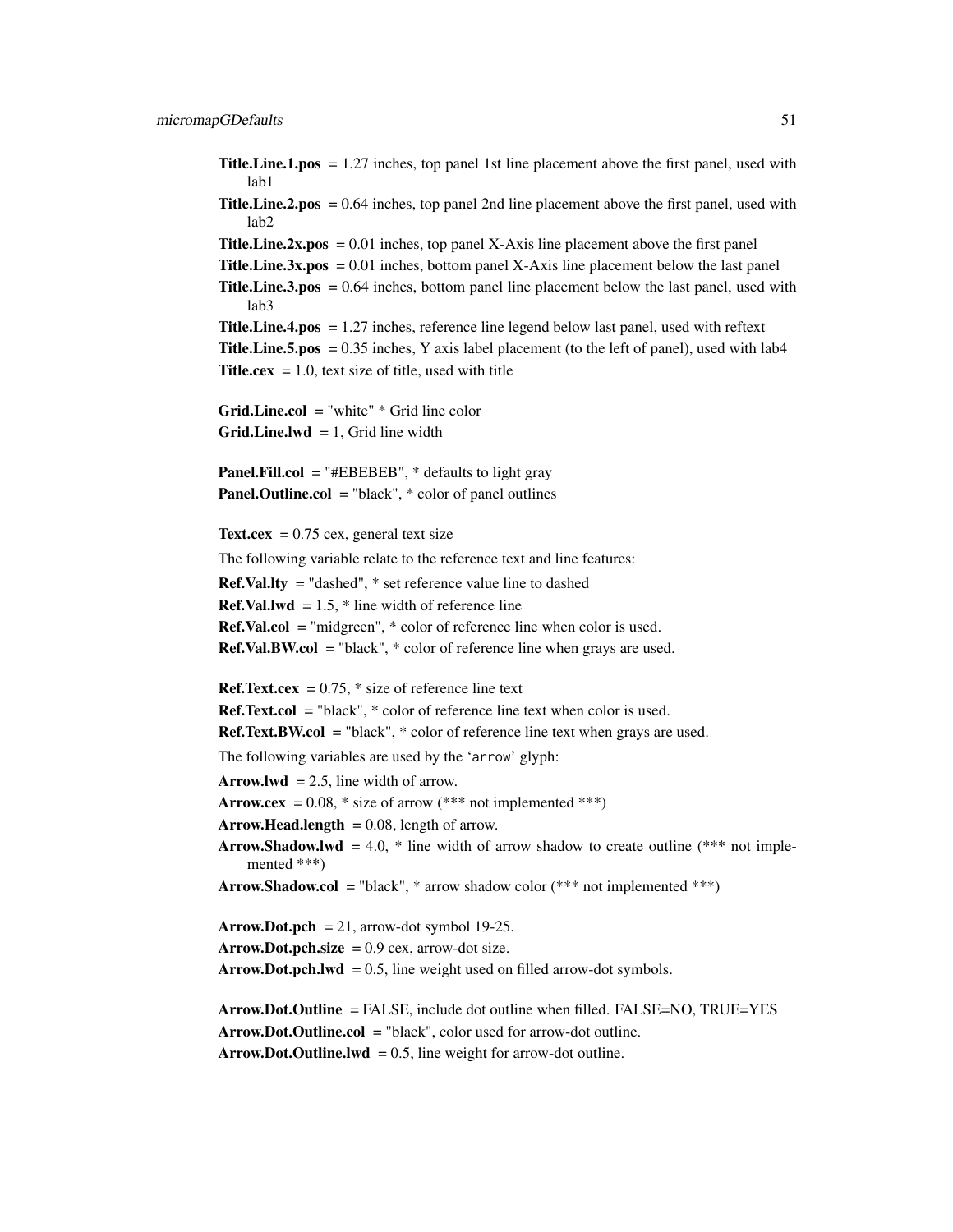The following variables are used by the 'bar' glyph:

```
Bar.barht = 2/3, * fraction of line height for bar. Should never be > .90. Usable range is
    0.333 to 0.90
```
**Bar.Outline.col** = "black",  $*$  color of bar outline. **Bar.Outline.lwd** =  $0.5$ ,  $*$  line width for bar outline **Bar.Outline.lty** = "solid",  $*$  line type for bar outline The following variables are used by the 'boxplot' glyph: **BoxP.thin** = 0.2, line width of box. **BoxP.thick** = 0.6, thick line width. **BoxP.Use.Black** = FALSE,  $*$  whether to outline the outlier points. **BoxP.Median.col** = "black",  $*$  color of median box **BoxP.Median.Line** =  $0.80$ ,  $*$  line width of median line. **BoxP.Median.Dot.pch** = 19,  $*$  solid circle symbol. **BoxP.Median.Dot.col** = "white",  $*$  color of median dot. **BoxP.Median.Dot.cex** =  $0.95$ ,  $*$  size of circles. **BoxP.Median.Dot.lwd** = 2,  $*$  line width for median. **BoxP.Outline.col** = "#262626FF",  $*$  boxplot outline color **BoxP.Outlier.pch** = 20, symbol for outlier - 19-25. **BoxP.Outlier.lwd** =  $0.4$ ,  $*$  line width of outlier outlines. **BoxP.Outlier.cex** =  $0.7$ ,  $*$  size of outlier dots. **BoxP.Outlier.BW.col** = "#4c4c4cFF"  $*$  color of outliner lines when greys used. The following variables are used by the 'ctrbar' glyph: **CBar.varht** = FALSE,  $*$  enables variable height bars. **CBar.two.ended** = FALSE,  $*$  request two ended variable height bars be used **CBar.Center.Line.enable** = FALSE,  $*$  request a line is drawn at center point. **CBar.Center.value** =  $0$ , \* value of the center stacked bar glyph. def=0 **CBar.Zero.Line.col** = "white",  $*$  centered bar zero vertical line color **CBar.Zero.Line.lwd** = 1,  $*$  line width for centered bar zero vertical line

**CBar.Zero.Line.lty** = "dotted",  $*$  type of centered bar zero line. (small to large to small). (\*\*\* Not implemented \*\*\*)

The following variables are used by all of the horizontal stacked bar glyphs ('ctrbar', 'segbar' and 'normbar'):

**CSNBar.barht** =  $0.66667$ , \* fixed height of bar when variable height bars are is not used. Should never be greater than 0.90. Usable range is 0.333 to 0.90.

**CSNBar.First.barht** =  $0.3333$ ,  $*$  height of first bar when variable height bars are used. Must be less than SBar.Last.barht and in the range of 0.333 to 0.6667, SNBar.varht or CBar.varht must be TRUE for this option of function.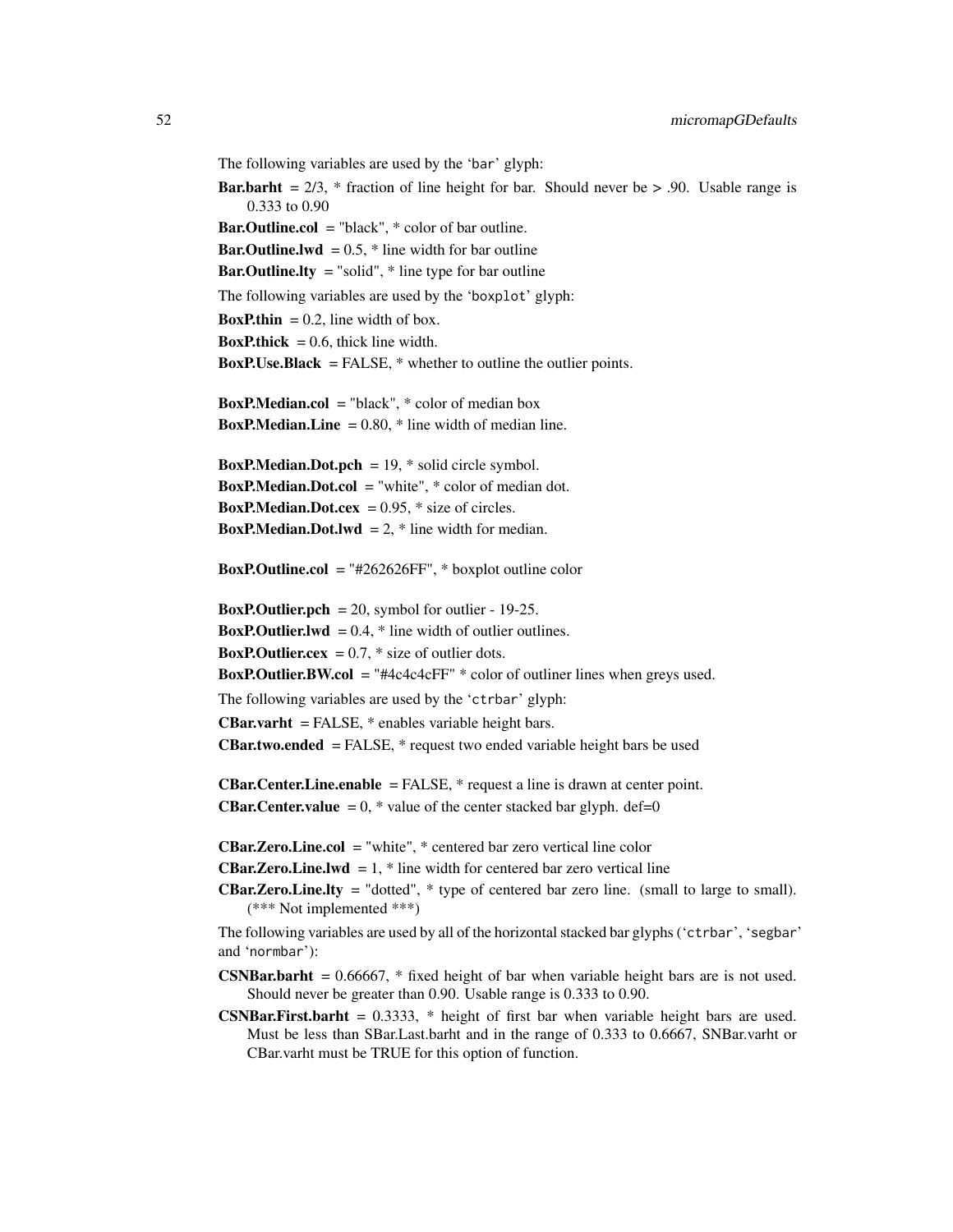**CSNBar.Last.barht** =  $0.80$ , \* height of last bar when variable height bars are used. Must be greater than CSNBar.First.barht and in the range of 0.6667 to 0.90. CSNBar.varht or CBar.varht must be TRUE for this option of function.

 $CSNBar.$ Outline.col = "black",  $*$  color of stacked bar outlines. **CSNBar.Outline.lwd** =  $0.75$ ,  $*$  line weight for bar segment outline in segmented bar plots. **CSNBar.Outline.lty** = "solid",  $*$  line type for bar segment outline in segmented bar plots.

The following variables are used by the 'dot', 'dotconf', and 'dotse' glyphs:

**Dot.pch** = 21,  $*$  solid circle (S compatible). **Dot.pch.size** =  $0.9$  cex,  $*$  size of dot. **Dot.pch.lwd** =  $0.5$ ,  $*$  linen weight for dot outline when  $0.18$  dot used. Dot.Outline =FALSE, \* whether to outline the dots. **Dot.Outline.col** = "black",  $*$  color of dot outline. **Dot.Outline.lwd** =  $0.5$ ,  $*$  line width of dot outline. The following variables are used by the 'dotconf' glyph: **Dot.Conf,pch** = 21,  $*$  solid circle (S compatible). Dot.Conf.pch.size  $= 0.9$  cex,  $*$  size of dot. **Dot.Conf.pch.lwd** =  $0.5$ ,  $*$  linen weight for dot outline when 0:18 dot used. Dot.Conf.Outline =FALSE, \* whether to outline the dots. Dot.Conf.Outline.col = "black", \* color of dot outline. **Dot.Conf.Outline.lwd** =  $0.5$ ,  $*$  line width of dot outline. **Dot.Conf.lwd** = 2,  $*$  line width of confidence interval lines. **Dot.Conf.size** =  $0.55$ ,  $*$  size of confidence interval The following variables are used by the 'dotse' glyph: **Dot.SE, pch** = 21,  $*$  solid circle (S compatible). Dot.SE.pch.size  $= 0.9$  cex,  $*$  size of dot. **Dot.SE.pch.lwd** =  $0.5$ ,  $*$  linen weight for dot outline when  $0:18$  dot used. Dot.SE.Outline =FALSE, \* whether to outline the dots. Dot.SE.Outline.col = "black",  $*$  color of dot outline.

**Dot.SE.Outline.lwd** =  $0.5$ ,  $*$  line width of dot outline.

 $Dot. SE = 95$ , percent confidence interval **Dot.SE.lwd** = 2,  $*$  line width of confidence interval lines. **Dot.SE.size** =  $0.55$ ,  $*$  size of confidence interval The following variables are used by the 'dotsignif' glyph: **Dot.Signif.pch** = 4, overprint character "x" when not significance. **Dot.Signif.pch.size** =  $0.9*1.2$  \* cex size of the overprint character.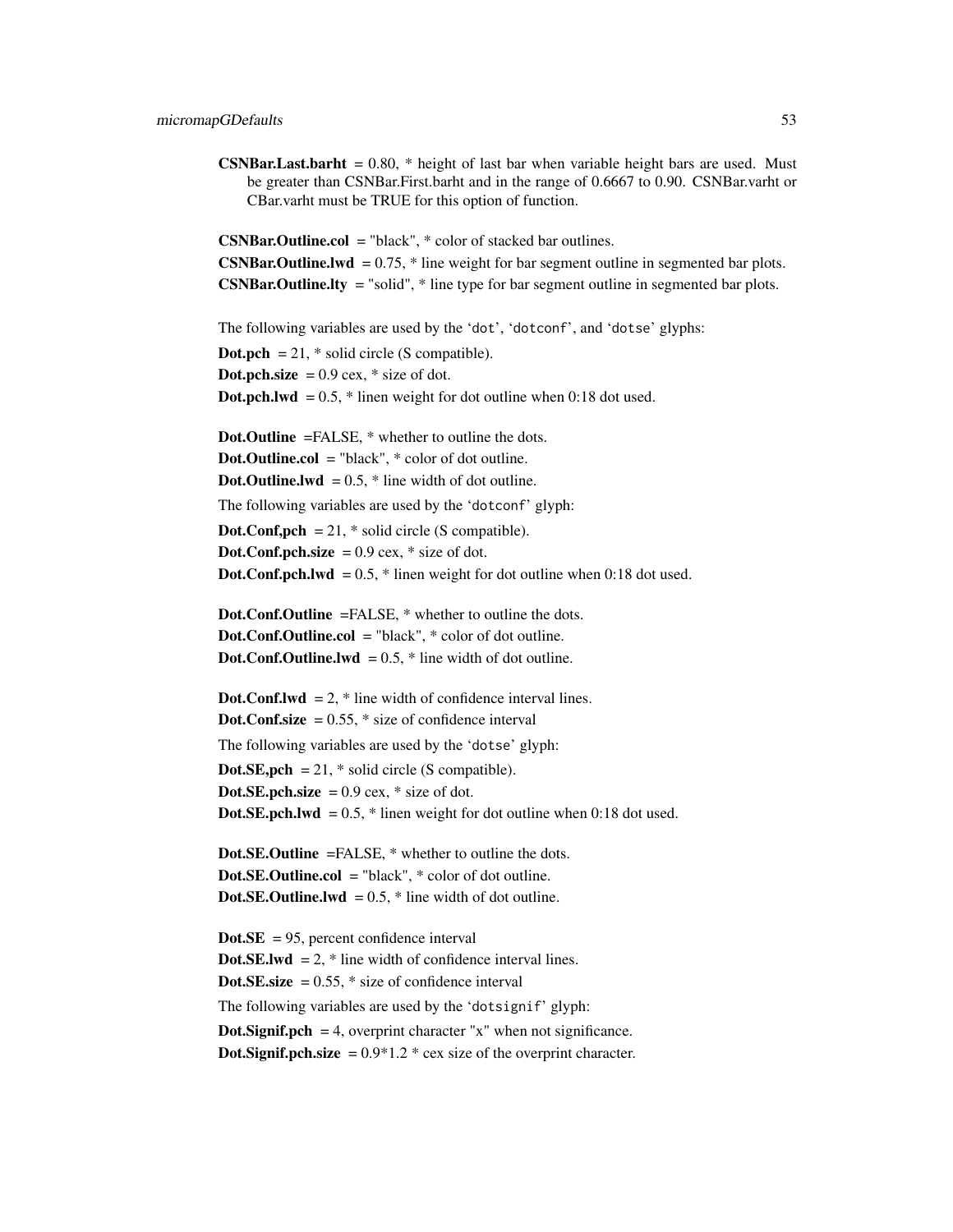**Dot.Signif.pch.lwd** =  $0.5$ ,  $*$  linen weight for dot outline when 0:18 dot used. Dot.Signif.pch.col = "black", color of overlaid symbol on DOT.

Dot.Signif.Outline =FALSE, \* whether to outline the dots. Dot.Signif.Outline.col = "black", \* color of dot outline. **Dot.Signif.Outline.lwd** =  $0.5$ ,  $*$  line width of dot outline.

```
Dot.Signif.pvalue = 0.05, * p-value for testing significance.
Dot.Signif.range = c(0,1), * valid range for significant test data for p-value
The following variables are used by the 'id' glyph:
Id.Cex.mod = 1, fudge adjustment for ID Text.
```
- Id.Title.Line.1.pos = 0.9 inches, top panel 1st line id title placement above the first panel, used with lab1
- Id. Title. Line.  $2.pos = 0.1$  inches, top panel 2nd line id title placement above the first panel, used with lab2
- **Id.Text.cex** =  $0.65$ , text side of ID column

```
Id.Dot.pch = 22, * pch symbol value to plot next to state name/abbrev.
Id.Dot.cexm = 1.5, * size of dot symbol for state ID
Id.Dot.lwd = 0.8, * size of solid dot symbol for state ID
Id. Dot. Outline. col = "dark gray", * color of outlines of ID symbolsId.Dot.Outline.lwd = 0.8, * line weight for outlines of ID symbols
Id.Dot.width = 0.1 inches. With of the ID symbol (box)
Id.Space = 0.03125, width of a space in inches.
Id.Start = 0.055, offset from left for start of ID column.
The following variables are used by all of the "map" type glyphs:
Map.Area.Spec.cex = 0.32, * font size for state labels
Map.Bg.col = "#262626FF", (grey(0.88)) * color of background (not active) sub-areas fill in
    maps
Map.Bg.Line.col = "white", * background of maps
Map.Bg.Line.lwd = 1, * line weight for map background boundaries
Map.Bg.Line.lty = "solid", * line type for map background boundaries
Map.Fg.Line.col = "black", * foreground color of maps
Map.Fg.Line.lwd = 1, * line weight for map foreground boundaries
Map.Fg.Line.lty = "solid", * line type for map foreground boundaries
Map.L2.Line.col = "black", * color of Layer 2 outline in maps
Map.L2.Line.lwd = 1. * line weight for Layer 2 boundaries
Map.L2.Line.lty = "solid", * line type for Layer 2 boundaries
Map.L3.Line.col = "black", * color of Layer 3 (national) outline in maps
Map.L3.Line.lwd = 1. * line weight for Layer 3 (national) boundaries
```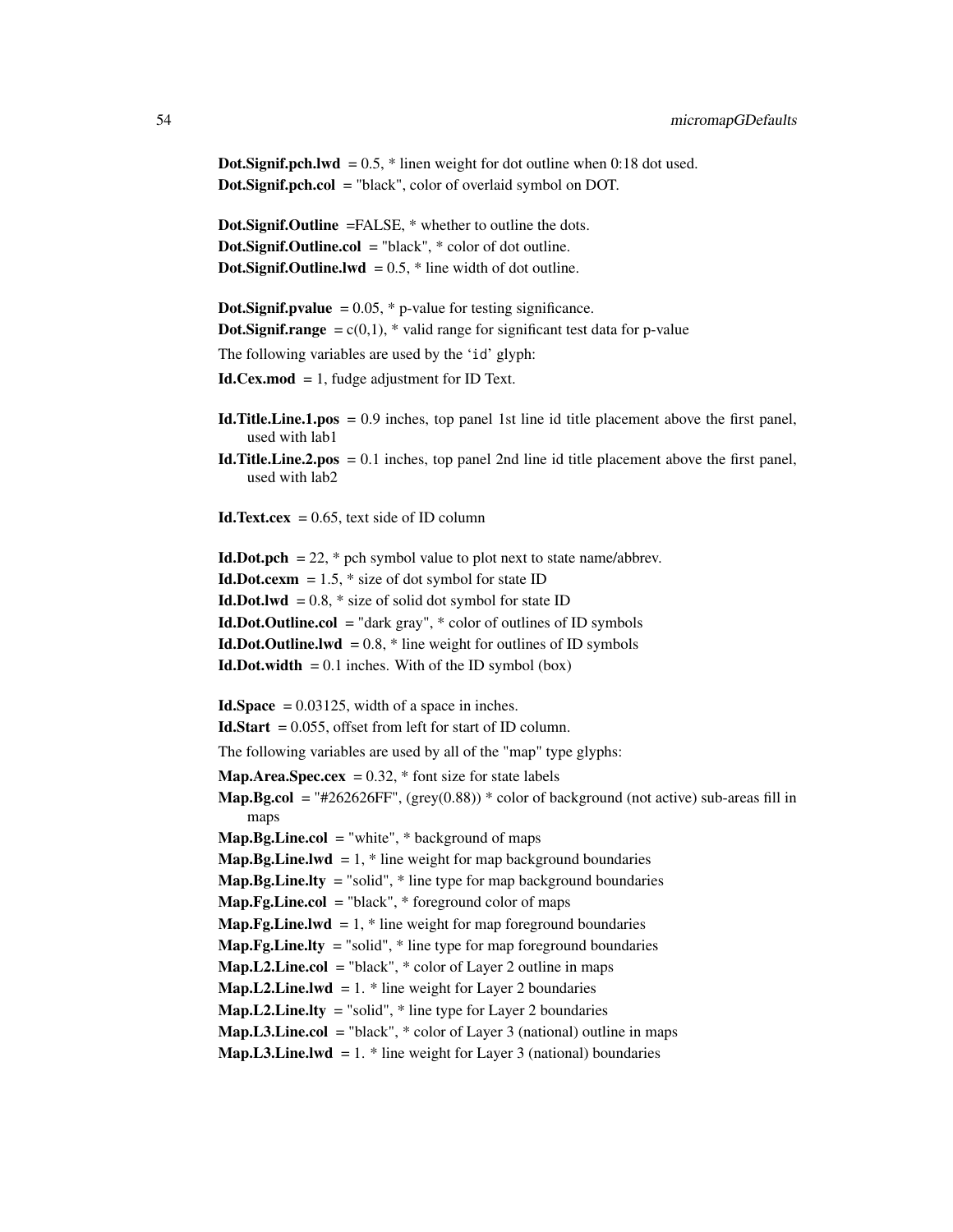**Map.L3.Line.lty** = "solid",  $*$  line type for Layer 3 (national) boundaries **Map.Lab.Box.Width** =  $0.09$ ,  $*$  width in inches of box symbols using in titles for maps **Map.Max.width** = 2.5 inches, maximum width of each map **Map.Min.width**  $= 1.5$  inches, minimum width of each map **Map.Panel.col** = "white",  $*$  background color of map panels **Map.Median.text** = "Median for Sorted Panel",  $*$  text used in single row median panel instead of a map. **Map.Unu.col** = "lightest grey",  $*$  color of sub-areas not referenced in maps The following variable is used by the 'rank' glyph. **Rank.width** =  $0.25$  inches - column fixed width **Rank.method** = 1, rank method - to be defined. The following variables are used by the scatter dot glyph ('scatdot'): **SCD.Axis,cex** = 0.49, font size for Y axis labels for scatter dots **SCD.Bg.pch**  $= 21$ ,  $*$  type of point/symbol to be used for background data points (not active) - state's dots.  $SCD.Bg.pch.fill = "transport", * fill color for not selected state's dots.$  $SCD.Bg.pch.col = "black", * border color used for non-active data points.$ **SCD.Bg.pch.lwd** =  $0.6$ ,  $*$  line width of outline of point/symbol used as non-active data points. SCD.Bg.pch.size  $= 0.75$ ,  $*$  size of point/symbol used as non-active data points. **SCD.Fg.pch** = 21,  $*$  type of point/symbol for active data points SCD.Fg.pch.col = "black", \* border color for foreground dots. **SCD.Fg.pch.lwd** =  $0.6$ ,  $*$  Scatter dot symbol outline line weight for active data points **SCD.Fg.pch.size** = 1,  $*$  size of point/symbol for active data points in scatter dot **SCD.Median.pch** = 21,  $*$  shape of filled symbol for median value - scatter dots SCD.Median.pch.col = "black", \* border color for median symbol - scatter dots **SCD.Median.pch.lwd** =  $0.6$ ,  $*$  line width used on the median symbol - scatter dots **SCD.Median.pch.size** = 1,  $*$  symbol size median value - scatter dots SCD.Median.pch.fill = "black", \* color of filled symbol for median value - scatter dots SCD.hGrid = FALSE, \* whether or not to include horizontal grid lines in panel  $SCD.xsc = 1.08$ , x range multiplier to keep dots from being clipped  $SCD,ysc = 1.12$ , y range multiplier to keep dots from being clipped **SCD.DiagLine** = TRUE,  $*$  whether or not to include x=y sloped line SCD.DiagLine.col = colGrid, \* color of sloped line, default, grid line color. SCD.DiagLine must be TRUE. **SCD.DiagLine.lwd**  $= 1.25$ ,  $*$  line weight of sloped line, default, grid line color. SCD.DiagLine must be TRUE. SCD.DiagLine.lty = "solid", \* line type of sloped line, default, grid line color. SCD.DiagLine must be TRUE.

The following variables are used by the 'segbar' and 'normbar' glyphs: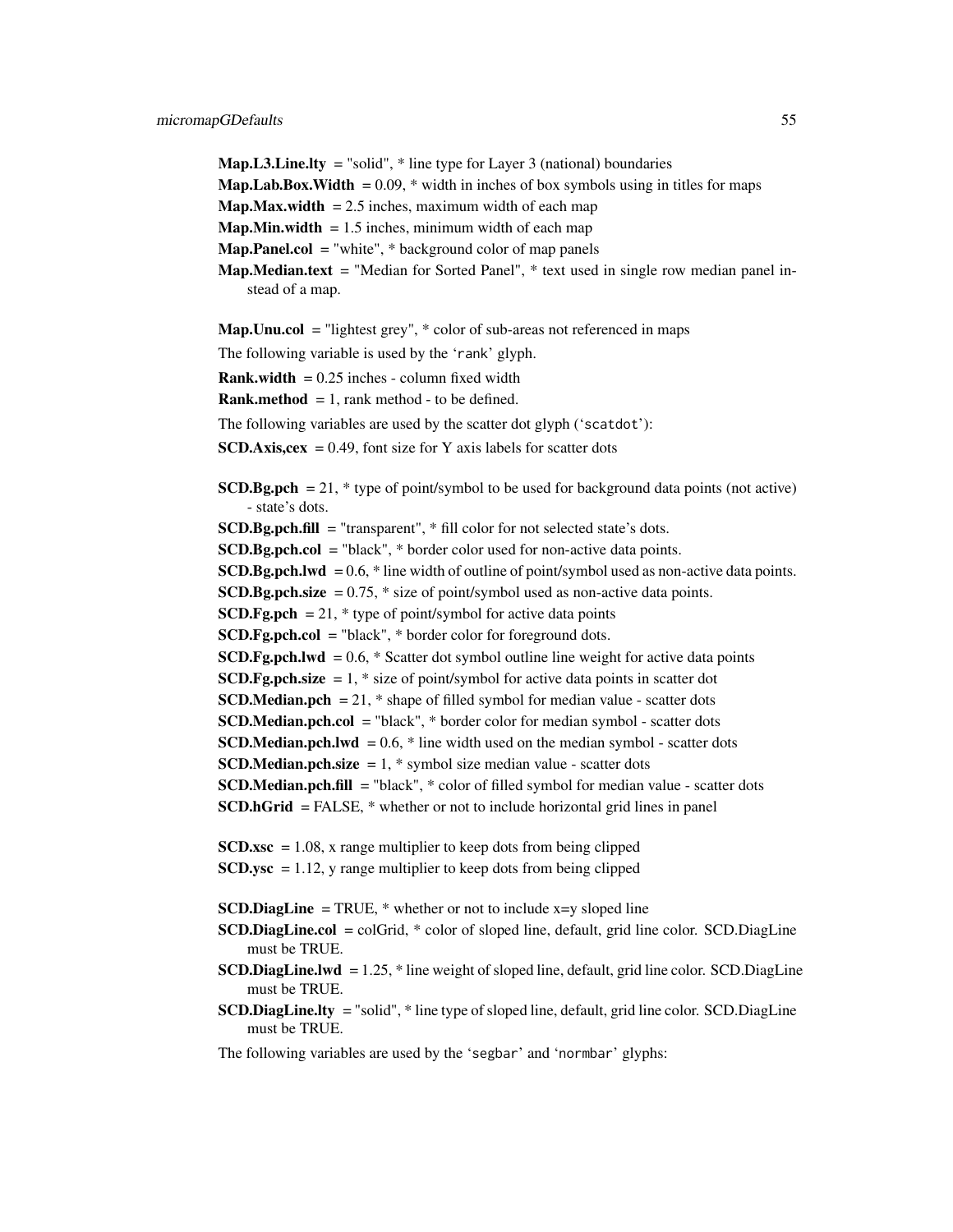SNBar.varht = FALSE, \* enables variable height bars from SBar.First.barht to SBar.Last.barht. **SNBar.two.ended** = FALSE,  $*$  request two ended variable height bars be used (small to large to small).(\*\*\* Not implemented \*\*\*)

- SNBar.Middle.Dot =FALSE, \* request a dot be draw in at the mid point in the segmented bars.
- SNBar.MDot.pch =21, \* type of point/symbol used as the mid point dot. SNBar.Middle.Dot must be TRUE for this parameter to function.
- SNBar.MDot.pch.fill ="white", \* color of the point/symbol used as the mid point dot. SNBar.Middle.Dot must be TRUE for this parameter to function.
- SNBar.MDot.pch.size =0.3, \* size of point/symbol used as the mid point dot. SNBar.Middle.Dot must be TRUE for this parameter to function.
- **SNBar.MDot.pch.border.lwd**  $=NA$ ,  $*$  line width of outline of point/symbol used as the mid point dot. SNBar.Middle.Dot must be TRUE for this parameter to function.
- SNBar.MDot.pch.border.col =NA, \* color of outline of point/symbol used as the mid point dot. SNBar.Middle.Dot must be TRUE for this parameter to function.
- The following variables are used by the time series glyphs ('ts' and 'tsconf'):

**TS.lwd** = 1.1,  $*$  time series line weight

**TS.Axis.cex** = 0.49,  $*$  font size for Y axis labels

TS.hGrid = FALSE, \* whether or not to include horizontal grid lines in panel

The following variable is reserved for package testing only and should not be used.

**MST.Debug** = 0, disabled. Do not use.

When changing the colors list, then the entire list must be specified. To change the values of items in the details list, only the variable(s) requiring change need to be specified as a list for the details= parmater in the call. In general, the beginning of the variable names indicates the glyph the variable is associated, in most cases.

| Arrow. | -> arrow glyph                                           |
|--------|----------------------------------------------------------|
| Bar.   | -> bar glyph                                             |
| BoxP   | -> boxplot glyph                                         |
| CBar   | -> ctrbar glyph                                          |
|        | $CSNBar \rightarrow ctrbar$ , segbar and normbar glyphs. |
| Dot.   | -> dot, dotconf, and dotse glyphs                        |
|        | Dot.conf. $\rightarrow$ dotconf glyph                    |
|        | Dot. Signf -> dot with significance overlay.             |
| Grid   | -> grid elements of all glyphs                           |
| Id.    | -> id glyph                                              |
|        | $\rightarrow$ map glyphs                                 |
| Map.   |                                                          |
| Panel  | -> general glyph panel                                   |
| Rank   | -> area ranking glyphs.                                  |
| Ref    | -> Reference text and line                               |
| SCD.   | -> scatter dot glyph                                     |
| SNBar  | $\rightarrow$ segbar and normbar glyphs                  |
| Title  | -> page and column labels and titles                     |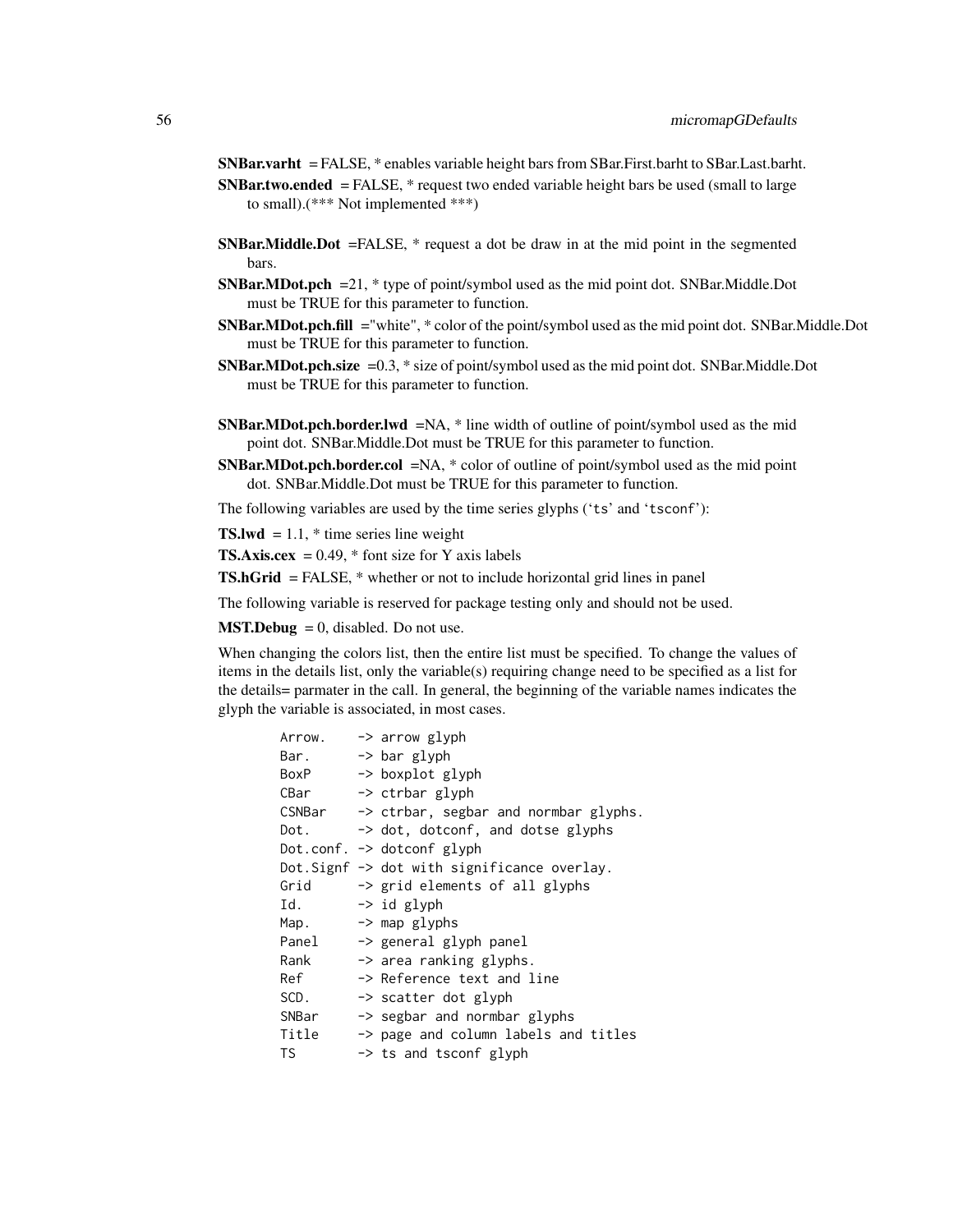TSconf -> tsconf glyph

The remaining variables deal with page and glyph layout and spacing and should not be adjusted.

For example: to turn off the midpoint dot in the segmented bar glyphics, all that is required is:

details = list(SNBar.Middle.Dot=FALSE)

# Details

The micromapGDefaults data.frame is built by the micromapGSetDefaults function when the micromapSEER package is called. Once built it cannot be changed. To change one or two (a few) variables, construct a list of these variables and pass it to micromapSEER via the details parameter in the call. To do large scale customization, call the micromapGSetDefaults function to get a copy of the entire data.frame and modify this copy. This is not recommended.

## Author(s)

Daniel B. Carr, George Mason University, Fairfax VA, with contributions from Jim Pearson and Linda Pickle of StatNet Consulting, LLC, Gaithersburg, MD

#### See Also

[micromapGSetDefaults,](#page-56-0) [micromapGSetPanelDef,](#page-57-0)

<span id="page-56-0"></span>micromapGSetDefaults *function to build the micromapGDefault data.frame*

#### **Description**

The micromapGSetDefaults function generates a data.frame containing two lists: the colors and details list. Each list contains the operational parameters to instruct micromapST on how to physically construct a micromapST graphic. The colors list contains 14 rgb colors:

The 7 basic colors:

5 colors for the state maps in each group of 5 states that make up one panel row.

1 color for the median state (in the middle)

1 color for the cumulative hightlight color for the states already presented in other panel rows.

and a repeat of the 7 rgb colors with an alpha transparency value of 10%.

The details list contains the spacing, margins, text size, etc. information to guide the construction of the micromapST graphic. These lists may be modified by the user, but this is not recommended. See the micromapSTDefault description for more information on these lists.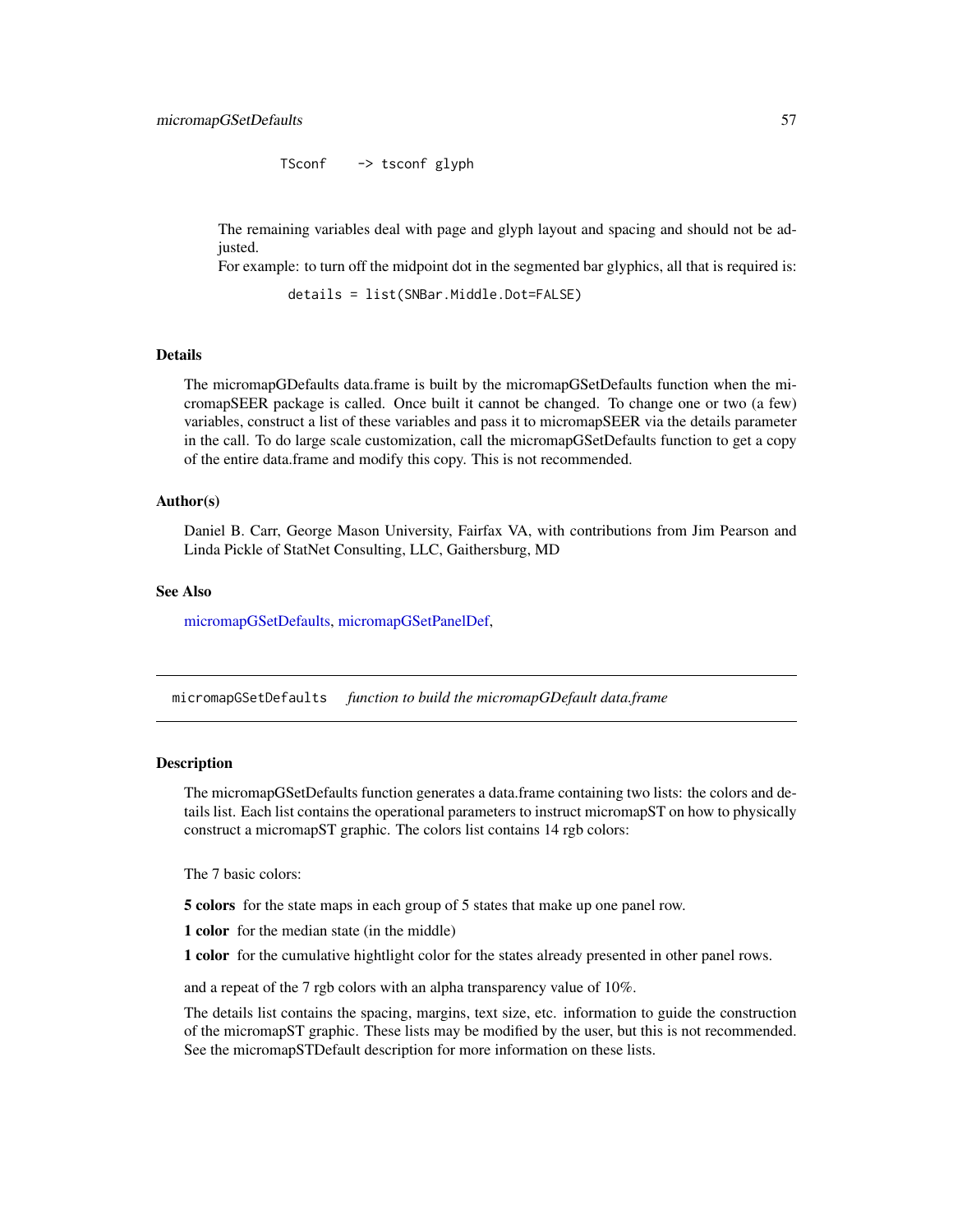# Usage

micromapGSetDefaults()

# Details

The default colors in the colors list are: red, orange, green, greenish-blue and lavender for the state colors, black for the median state color, and light yellow for the cummulative hightlighting on the map. The default values in the details list can be found in the micromapGDefaults documentation.

This function is primarily used internally by micromapST. However, if the user wants to see values of all of the internal variables or wants to make wholesale changes to the layout and operational changes to the colors and details list, this function can be used to create a copy of the full colors and details lists.

#### Value

#### [micromapGDefaults](#page-46-0)

# Author(s)

Daniel B. Carr, George Mason University, Fairfax VA, and Jim Pearson, StatNet Consulting, LLC, Gaithersburg, MD

<span id="page-57-0"></span>micromapGSetPanelDef *function to build the micromapGPanelDef data.frame*

# Description

The micromapGSetPanelDef function generates a data.frame to supplement the micromapGDefaults structure. The resulting structure along with the values from micromapGSetDefaults are copies into the package's memory and used by the "panel functions" to manage the panels during the setup and glyphics creation.

#### Usage

```
micromapGSetDefaults()
```
#### Details

The variable in the structure are::

Var 1 for the state maps in each group of 5 states that make up one panel row.

Var 2 for the median state (in the middle)

Var 3 for the cumulative hightlight color for the states already presented in other panel rows.

is not recommended. See the micromapGDefault description for more information on these lists. More to come.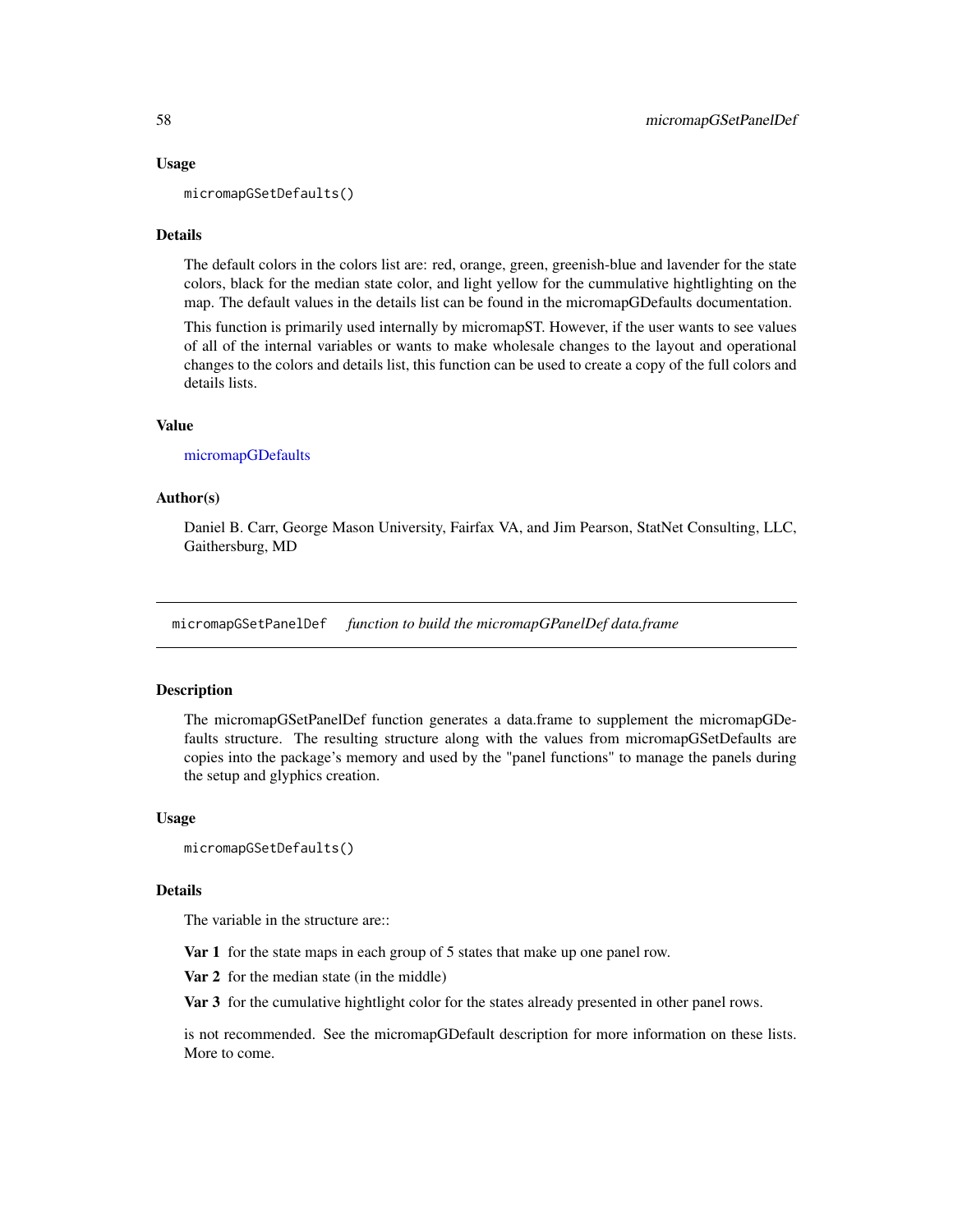# micromapSEER 59

# Value

[micromapGSetPanelDef](#page-57-0)

# Author(s)

Daniel B. Carr, George Mason University, Fairfax VA, and Jim Pearson, StatNet Consulting, LLC, Gaithersburg, MD

<span id="page-58-0"></span>micromapSEER *A function to create linked micromaps for the 20 U. S. Seer Registries*

# Description

The micromapSEER function or the micromapST function with the 'bordGrp' set to USSeerBG can be used to create linked micromaps for the 20 U. S. Seer Registries.

#### Usage

```
micromapSEER(statsFrame,panelDesc,...)
```
# Arguments

| statsFrame | - data frame of the data required for creating the graphical glyphics with one<br>row per Seer Area being mapped. Each row is linked to the boundary data using<br>a Seer Area abbreviation or name.                                                                                       |
|------------|--------------------------------------------------------------------------------------------------------------------------------------------------------------------------------------------------------------------------------------------------------------------------------------------|
| panelDesc  | - data frame containing information and pointers for each glyphic column to be<br>generated. The data frame specifies the type of glyphic and the columns in the<br>statsDFrame data frame that contain the data for the glyphic or the external data<br>structure via the panelData list. |
|            | - the remaining parameters required and used by the micromapST function call.                                                                                                                                                                                                              |

# Details

More details to follow.

# Value

None

# Author(s)

Daniel B. Carr, George Mason University, Fairfax VA, and Jim Pearson, StatNet Consulting, LLC, Gaithersburg, MD

#### See Also

[micromapST](#page-59-0)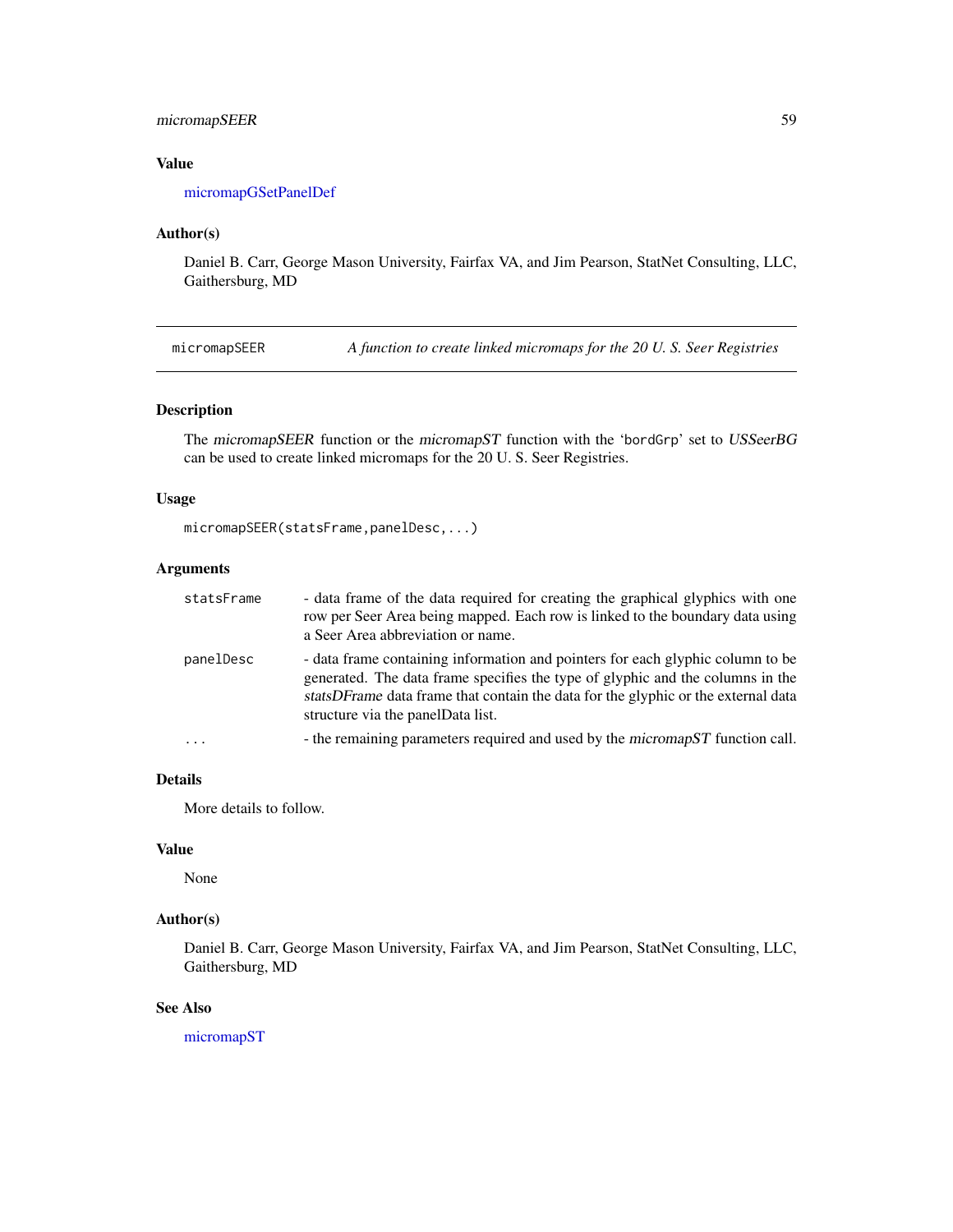#### <span id="page-59-0"></span>Description

Provides a easy and quick means of creating Linked Micromaps for any collection of geographically associated areas. The micromapST package uses the standard graphics and RColorBrewer packages to rapidly create highly readable linked micromap plots. This gives the user the ability to explore different views of their data quickly.

 $micromapST$  uses the border and name information contained in border group datasets to define the geographical areas used in creating the linked micromaps.

The micromapSEER function is included to help users of the specialized micromapST for NCI Seer areas called micromapSEER migrate to this package. The micromapSEER function, calls micromapST with the border group set to USSeerBG to generate linked micromaps for the 20 U. S. Seer Areas.

The micromapST contains border group datasets with the boundary and name information for the following::

- USStatesBG data from the original micromapST package for . the U.S. 50 states and the District of Columbia.
- USSeerBG data for the 21 U. S. Seer Areas.
- Kansas BG data for the 105 counties in the state of Kansas.
- New York BG data for the 62 counties in the state of New York.
- MarylandBG data for the 24 counties in the state of Maryland.
- UtahBG = data for the 29 counties in the state of Utah
- ChinaBG 34 administrative areas in the country of China.
- UKIrelandBG 218 administrative areas in UK, Ireland and Isle of Man.
- SeoulKoreaBG 25 districts in Seoul S. Korea.
- AfricaBG 52 countries of the Africa continent.

Each plot row represents a single sub-area (state, county or province) within the border group area. Each column can be defined to present a different graphical representations of the user's data. For linked micromaps, the primary columns are a MAP type, ID (sub-area name) and one or more glyphics. The statistical data is presented in the glyphics columns as one of the following graphics (glyphics):

- arrows,
- bars,
- boxplots,
- dots,
- dots with confidence intervals,
- dots with standard error,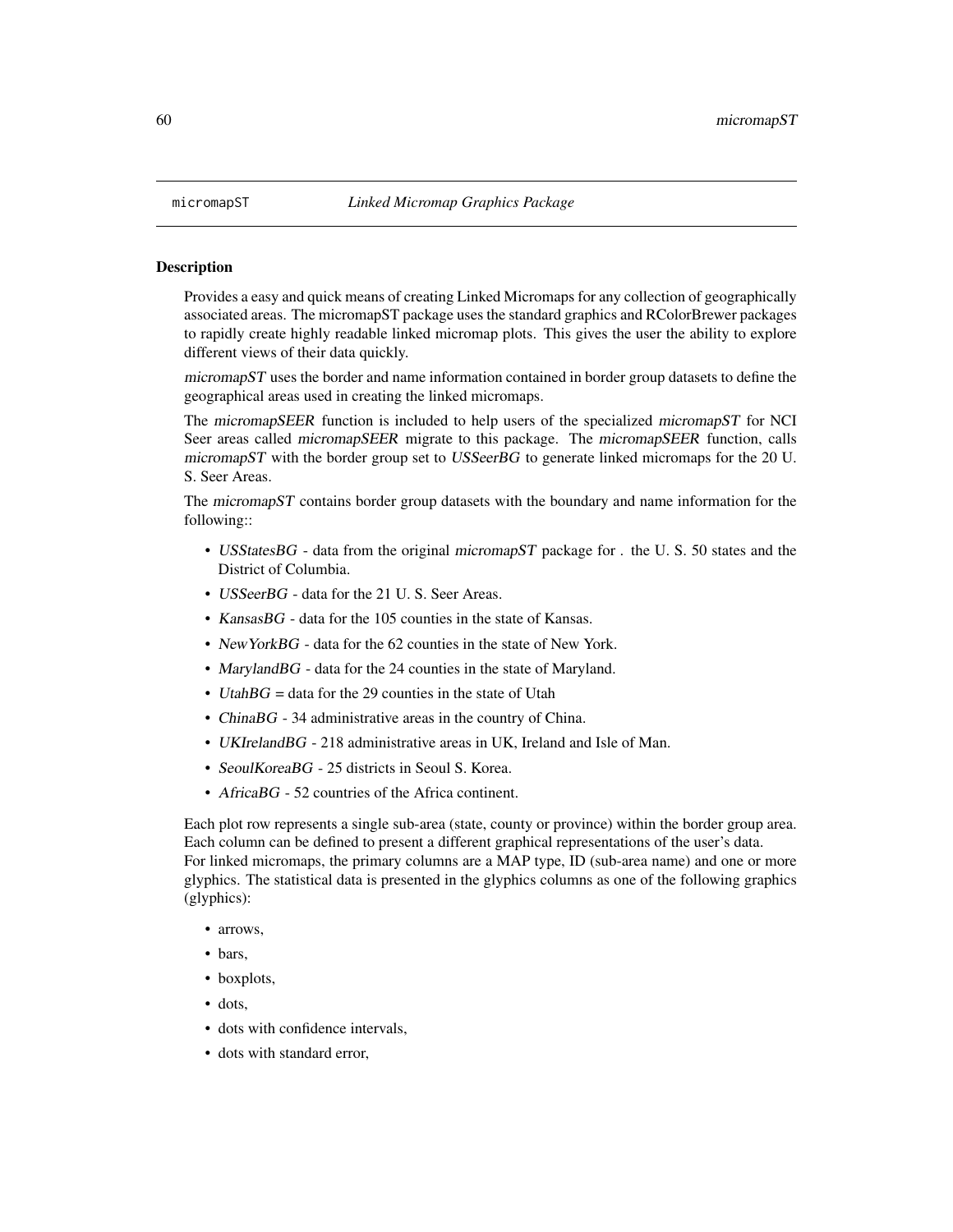# micromapST 61

- dot with a significance marker,
- time series line plots with or without confidence bands,
- scatter plots, and
- horizontal stacked (segmented, centered, and normalized) bars.

All border groups are distrbuted with the package as .rda datasets.

# Usage

```
micromapST ( statsDFrame,
                    panelDesc,
                    rowNamesCol = NULL,
                    rowNames = NULL,
                    sortVar = NULL,\text{a} ascend \text{F} = TRUE,
                     title = c("", ""),
                    plotNames = NULL,
                    axisScale = NULL,
                    staggerLab = NULL,
                    bordGrp = NULL,
                    bordDir = NULL,
                    dataRegionsOnly = NULL,
                    regionsB = NULL,
                    grpPattern = NULL,
                    ignoreNoMatches = FALSE,
                    colors = NULL,
                    details = NULL)
```
# Arguments

| statsDFrame | a data.frame containing data used with the following plots/glyphs: arrow, bar,<br>segbar, normbar, ctrbar, dot, dotse, dotconf, dotsignif, and scatdot plots. The<br>data for the boxplot and time series plots (TS and TSConf) is more complex<br>and multi-dimensional and is passed to the glyph generation routines via the<br>panelData parameter (see below for more details.)<br>The row names of statsDFrame data frame are used as the link identifier be-<br>tween the data row to the map boundary data. For U.S. state data, the link<br>identifier must be the the state's 2 character abbreviations, full names, or 2-digit<br>US FIPS codes as the <i>id</i> . For Seer Areas, the area identifier is the Seer Area<br>abbreviates as defined in the USSeerBG document. Refer to the documentation<br>on each border group for the exact names, abbreviations and ids defined for<br>each sub-area.<br>The data columns in the statsDF rame are associated with each graphic using the<br>coll, coll, and coll vectors in the panelDesc data.frame by column name or<br>number. |
|-------------|------------------------------------------------------------------------------------------------------------------------------------------------------------------------------------------------------------------------------------------------------------------------------------------------------------------------------------------------------------------------------------------------------------------------------------------------------------------------------------------------------------------------------------------------------------------------------------------------------------------------------------------------------------------------------------------------------------------------------------------------------------------------------------------------------------------------------------------------------------------------------------------------------------------------------------------------------------------------------------------------------------------------------------------------------------------------------------------------|
| panelDesc   | a data.frame that defines the description of each column: types, associated data<br>columns in the <i>stateFrame</i> data.frame, column titles (top and bottom), reference                                                                                                                                                                                                                                                                                                                                                                                                                                                                                                                                                                                                                                                                                                                                                                                                                                                                                                                     |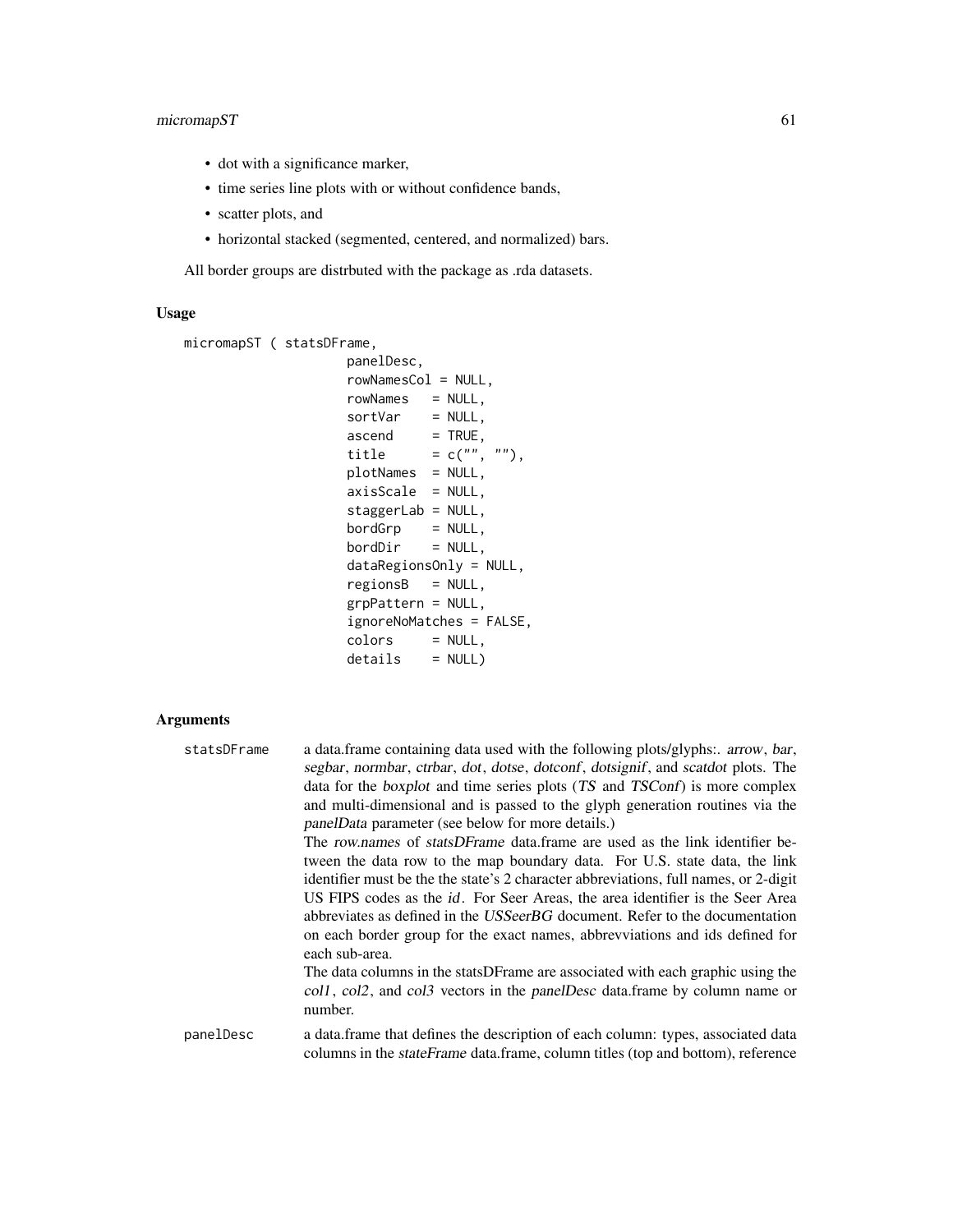values and text, and names of additional data.frames for complex glyphics (time series and boxplots). See section on panelDesc for more details.

rowNames defines the type of value used as the row.names in the stateFrame. The options are:

- 'ab' an abbreviation for the sub-area: 2 character state ID, postal code abbreviation, ISO abbreviation, or a generally accepted abbreviation for the sub-area;
- 'id' sub-area ID, numerical integer identifiers. In the U.S. border groups, the state and county FIPs codes are used. An alias for 'id' is 'FIPS'.;
- 'full' the full sub-area names;
- 'alias' partial match aliases. Used only with the Seer Registry sub-area registry names as outputted by the SeerStat programs; or
- 'alt\_ab' an alternate sub-area abbreviation. In some areas, there area two accepted set of abbreviations. If the border group has an alternate abbreviation defined, this option allows the alternative abbreviation to be used as the rowNames in the data.

See the documentation on each border group for details on the full names, abbreviatations, optional alternate abbreviations and numeric identifiers defined for each area in the particular border group in the areaNamesAbbrsIDs R object.

The default is 'ab'.

If a border group does not have one of these sets of name data, then the corresponding option will not be available.

The linkage between data and boundaries is accomplished using the strings in the statsDFrame column identified by rowNamesCol or if no rowNamesCol is specified in the row.names information of the statsDFrame,

The linkage values are validated to against the *areaNamesAbbrsIDs* data.frame for the specified border group for the micromapST call. If a sub-area in the border group is not referenced in the data, it is outlined on the map, but not colored. If the sub-area link cannot be matched, a warning message is generated and the execution of the package is stopped. Unless, the user has set the 'noMatchIgnore' call argument to TRUE and the data will be ignored.

The 'alias' option is implemented to support with the USSeerBG border group and data generated by the Seer Stat program. The registry column identifying the Seer Area contains the Seer Area name and additional information. This option along with the alias field in the border group allows the package to use the registry column as the linkage to the boundary data using a wildcard or partial string allows the registry column generated by Seer Stat to be used as the linkage. This option is controlled the enableAlias variable in the border group's areaParms data.frame.

rowNamesCol allows the user to specify the data.frame column that contains the sub-area string to be used to link the data row to the boundary data for the sub-area. The row-Names option above specifies which name information (full name, abbreviation, id, alternate abbreviations) the sub-area string is matched to in the border group name information. (see the border group documentation for more details.) The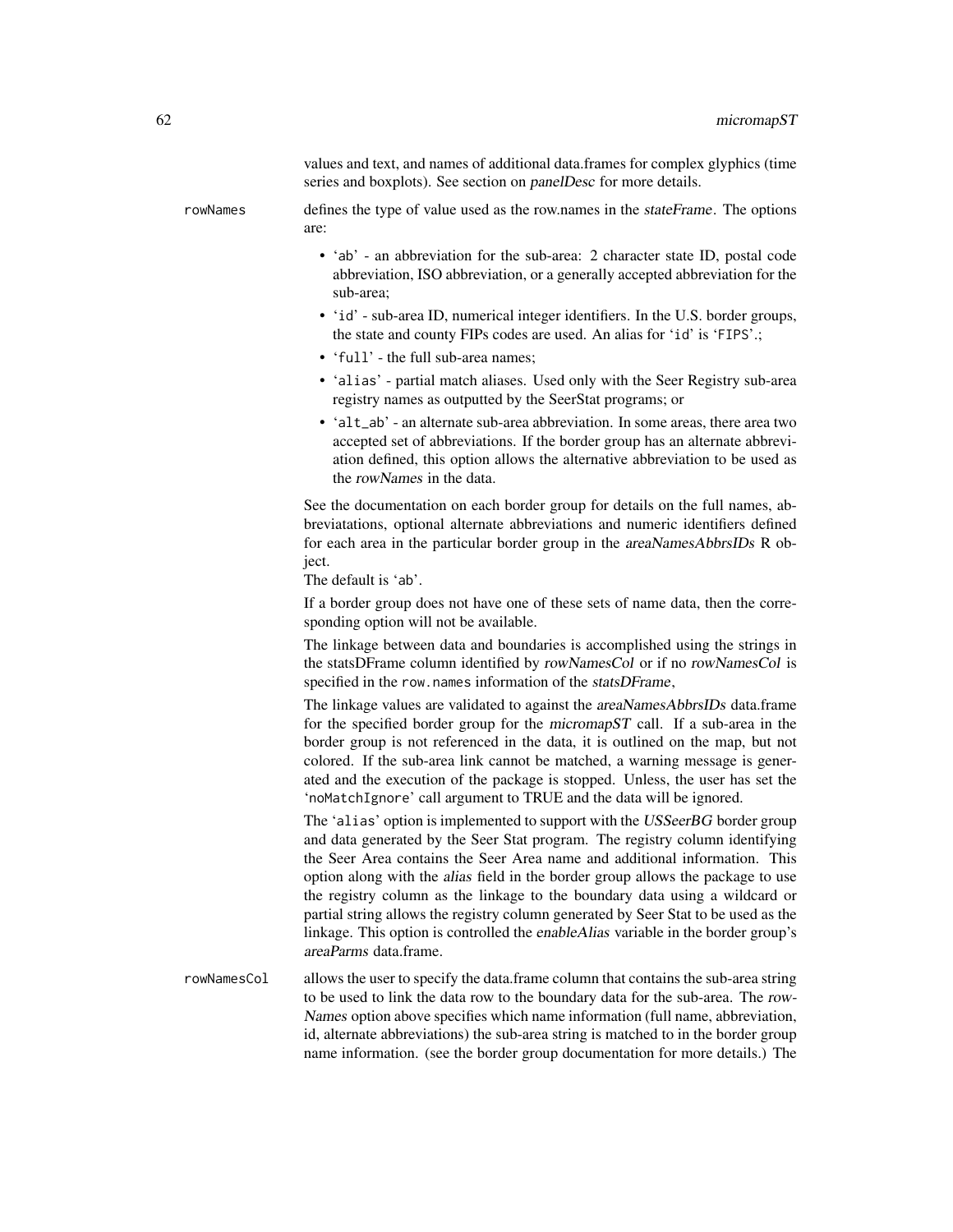|            | rowNamesCol value must be a column number or column name within the stats-<br>DFrame data.frame. The default value for rowNamesCol is to use row.names of<br>the passed data.frame.                                                                                                                                                                                                                                                                                                                                                                                                                                                                                                                                                                                                                                                             |
|------------|-------------------------------------------------------------------------------------------------------------------------------------------------------------------------------------------------------------------------------------------------------------------------------------------------------------------------------------------------------------------------------------------------------------------------------------------------------------------------------------------------------------------------------------------------------------------------------------------------------------------------------------------------------------------------------------------------------------------------------------------------------------------------------------------------------------------------------------------------|
| sortVar    | defines the column name(s) or number(s) in the statsDFrame data.frame to be<br>used to sort the statsDFrame data.frames before creating the state micromap. A<br>vector of column names or numbers can be used sort on multiple columns and<br>to break ties.                                                                                                                                                                                                                                                                                                                                                                                                                                                                                                                                                                                   |
|            | For Example: sortVar= $c(4,5)$ where columns 4 and 5 in the statsDFrame are<br>used in the sort. If the user needs to sort the data based on information in the<br>boxplot or time-series data, the best practice is to copy the data into the statsD-<br>Frame.                                                                                                                                                                                                                                                                                                                                                                                                                                                                                                                                                                                |
| ascend     | a logical value. If TRUE, sortVar will be sorted in ascending order. If FALSE,<br>sortVar will be sorted in descending order. The default value is TRUE.                                                                                                                                                                                                                                                                                                                                                                                                                                                                                                                                                                                                                                                                                        |
| title      | A character vector with one or two character strings to be used as the title of the<br>overall micromap plot page.                                                                                                                                                                                                                                                                                                                                                                                                                                                                                                                                                                                                                                                                                                                              |
|            | For example:<br>\code{title = "micromapST Title"} or<br>\code{title = c("title line 1","title line 2")}                                                                                                                                                                                                                                                                                                                                                                                                                                                                                                                                                                                                                                                                                                                                         |
| plotNames  | defines the type of state names to be displayed when an id glyph column re-<br>quested. The options are: 'ab' or 'full'. 'ab' will display the sub-area abbrevi-<br>ations as defined in the border groups name information. 'full' will display the<br>full sub-area name as defined in the border group name information. (For the<br>U.S. Stata name information, the full name for District of Columbia is shown as<br>Dist. of Col because of space limitations).<br>The default is 'full'.                                                                                                                                                                                                                                                                                                                                                |
| axisScale  | defines the type of axis labels to be used and if scaling is applied. The acceptable<br>values are 'o', 'w', 's', and 'sn'. 'o' is the original method using the pretty<br>function limiting the values to the range of the data. 'w' is the default and uses<br>the Wilkinson algorithm to generate the axis labels for a set of data, 's' uses<br>the wilkinson algorithm, adjusts the range to cover the labels, and determines<br>a scaling to apply to the labels. If 1000 is the scaling, "in the thousands" is<br>added to the column titles. 'sn' uses the wilkinson algorithm, adjusts the range<br>to cover the labels, and checks each value to determine if it should be scaled.<br>If it is scales, the scale identifier is added as a suffix. (e.g., 1240334 become<br>1.24M) "w" is the wilkinson algorithm without any scaling. |
| staggerLab | is a logical variable the controls if the axis labels are staggered and drawn on<br>on two lines instead of one. If set to FALSE (the default), the labels are not<br>staggered. If TRUE, two lines are used to draw the axis labels, alternating labels<br>on each line.                                                                                                                                                                                                                                                                                                                                                                                                                                                                                                                                                                       |
| bordDir    | specifies the path to a border group dataset (.rda) that is external to the mi-<br>cromapST package. The name of the border group is specified in the bordGrp<br>parameter.                                                                                                                                                                                                                                                                                                                                                                                                                                                                                                                                                                                                                                                                     |
| bordGrp    | specifies which preloaded border group to use for the area names, abbreviations,<br>numeric identifier, and area boundary data. The supported border groups are<br>USStatesBG and USSeerBG. The default bordGrp value is USSeerBG.                                                                                                                                                                                                                                                                                                                                                                                                                                                                                                                                                                                                              |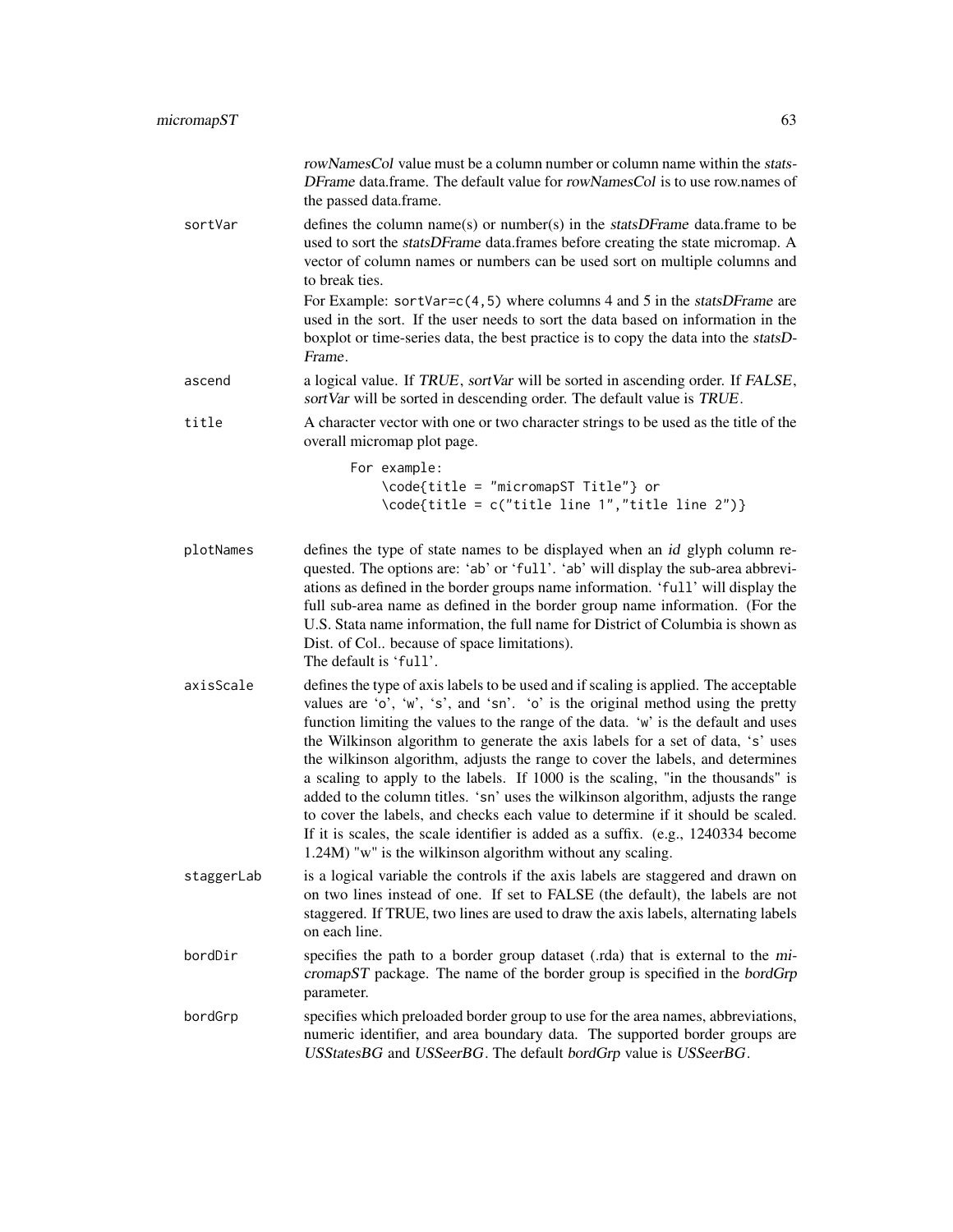#### dataRegionsOnly

specifies to only map regions containing data when aP\_Regions is set to TRUE. This indicates the name table contains the information to draw partial area maps of regions. When set to TRUE, only regions within the area are drawn that contain at least one sub-area with data provided by the caller. If FALSE, the entire area is drawn. The default is FALSE. Retional boundaries are not required, but suggested. See border group documentation for more details.

regionsB when regional boundaries are provided, controls whether to overlay the boundaries on the map. If dataRegionsOnly is set to TRUE and only a subset of regions will be mapped and regional boundaries are provided, regionsB is et to TRUE. The default is FALSE. Independent of 'dataRegionsOnly', if set to TRUE, if present, regional boundaries are overlayed on the map, If set to FALSE, no regional boundaries are drawn. See border group documentation for more details.

grpPattern The micromapST package generates the pattern of rows to panel groups automatically. The pattern is based on a maximum of 5 rows per group and number of rows can only decend from the edges toward the median row. The pattern generated by the package can be overriden by using the grpPattern to specify the pattern to use as a numeric vector. The provided vector must pass the following checks: a) must be a numeric vector, b) the sum of the values in the vector must equal the number of rows in the user supplied statsDFrame data frame c) the maximum number of rows per panel group is 5. d) the number of rows per panel must be integers and decending from the outside to the middle of the vector.

ignoreNoMatches

The micromapST package will automatically handle situations where there is no data for a sub-area in an area. However, it will stop processing if there is data for a non-existing sub-area. To instruct the package to ignore rows of data for sub-areas that do not have boundary information in the border group, set the call argument 'ignoreNoMatches' to TRUE to get the package to detail the data rows from the processing.

colors is a vector containing a vector of 12 or 24 color names or values ("#xxxxxx"). or the name of a color palette. The vector of 12 or 24 color names or "#xxxxxx" values are used to define the colors used for:

- The 6 colors in each group for the states and symbols in the glyphs. One color per row (state).
- 1 color for the median state and glyphics,
- 1 foreground color for highlighted states in the map. This is used to highlight states already referenced previously or have meaning depend on the type of map requested. The usage is as follows:

| $"$ map $"$ | - not used.                                       |
|-------------|---------------------------------------------------|
| "mapcum"    | - highlight areas previously referenced           |
|             | above.                                            |
|             | "maptail" - highlight areas previously referenced |
|             | above the median row and highlight                |
|             | remaining states below the median row.            |
|             | "mapmedian"- highlight all areas above the median |
|             | in maps above the median row and                  |
|             | highlight all areas below the median              |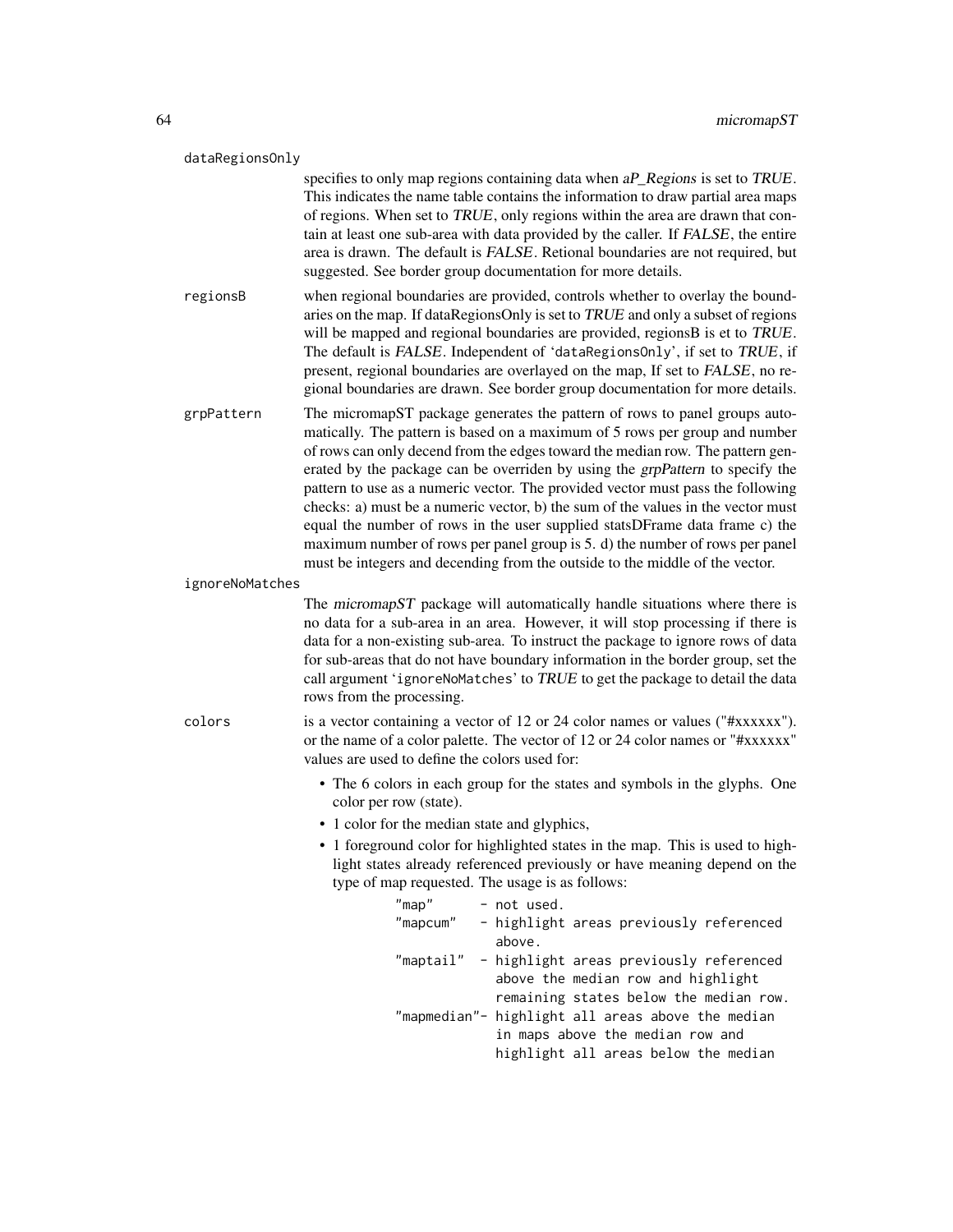in maps below the median row.

- 2 accent colors for "mapmedian" sub-area colors for above median and below median.
- When an 12 additional colors are specified, they are used as the translucent colors in the 'tsconf' confidence intervals bands. If only 12 colors are provided, the additional 12 translucent colors are generated using a 20% transparent version of the original color.

```
e.g., \code{adjustcolors(colors,0.2)}
```
The only color palette support is a gray palette to permit publication of the linked micromaps using a gray scale instead of color. By setting colors = "greys", "grays", or "bw", the entire plot will be generated using gray scale that has been balanced to maintain readability and reproduction without the use of color printing. Additional color palettes may be supported in future releases.

If a colors vector is not provided, the package default colors will be used:

- 6 state colors: "red", "orange", "green", "greenish blue", "lavender"
- 1 median state color: "black"
- 1 highlighed states: "light yellow" for "map", "mapcum", "maptail"
- 2 highlighed states: "light red" and "light green" for "mapmedian" and
- 12 translucent colors using the above colors at 20%.

It is strongly recommended to use the default.

details defines the spacing, line widths and many other details of the plot layout, structure and content; see micromapGDefaults\$details for more details. Generally details does not need to be specified, the default values will always be used and are strongly recommended. However, in a few cases, it may be desireable to turn off or disable a feature. In these cases, the user can specify just the specific variable and value in a list and pass it to micromapST via the details parameter. For example:

details=list(SNBar.Middle.Dot=FALSE,SBar.varht=FALSE)

The entire details variable list does not have to be passed. See the section on the micromapGDefaults\$details for more details.

# Details

The micromapST function creates a linked micromap plot for data referencing a collection of geographic related areas, like the 50 US States and DC geographical areas or U.S. Seer Areas. The function provides links from a US state map to several forms of graphical charts: dot ('dot'), dot with confidence intervals ('dotconf'), dot standard error ('dotse'), dot with significance mark ('dotsignif'), arrow ('arrow'), bar chart ('bar'), time series ('ts'), time series with a confidence band ('tsconf'), horizontal stacked (segmented) bar ('segbar'), normalized bar ('normbar'), centered bar charts ('ctrbar'), scattered dot ('scatdot'), and box plots ('boxplot'). The data values for each column of graphs and each area are provided in the *statsDFrame* data.frame. The panelDesc data.frame specifies the type of chart, the column numbers in the statsDFrame with the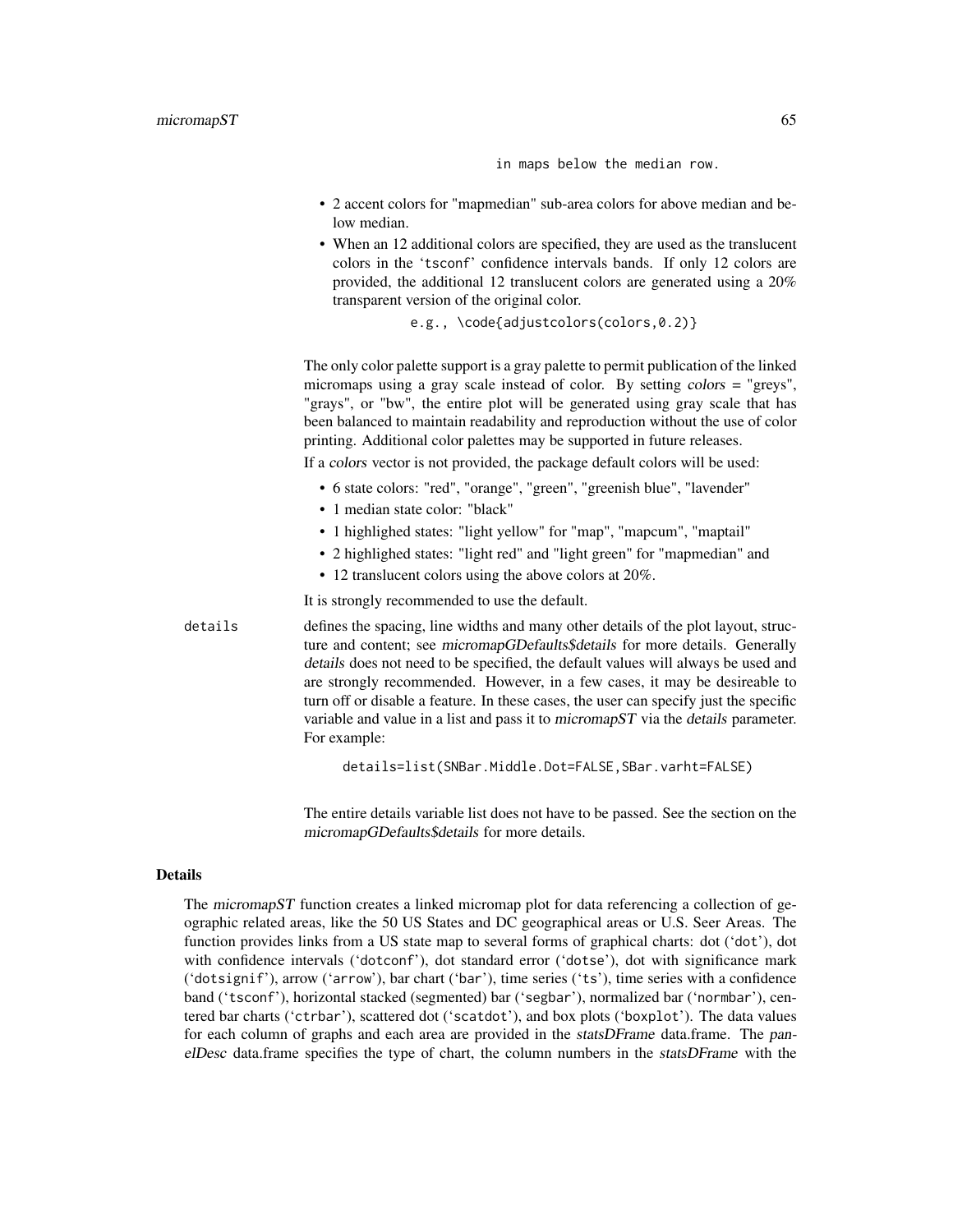statistics for the chart, column titles, reference values, etc. Additional data for boxplots and time series plots are provided through the panelData column in the panelDesc data.frame

#### Value

None

#### Author(s)

Daniel B. Carr, George Mason University, Fairfax VA, with contributions from Jim Pearson and Linda Pickle of StatNet Consulting, LLC, Gaithersburg, MD

# References

Daniel B. Carr and Linda Williams Pickle, Visualizing Data Patterns with Micromaps, CRC Press, 2010

Linda Williams Pickle, James B. Pearson Jr., Daniel B. Carr (2015), micromapST: Exploring and Communicating Geospatial Patterns in US State Data., Journal of Statistical Software, 63(3), 1-25., <http://www.jstatsoft.org/v63/i03/>

## See Also

[micromapST,](#page-59-0) [micromapSEER](#page-58-0)

# Examples

```
######
# micromapST - Example # 01 - map with no cumulative shading,
# 2 columns of statistics: dot with 95% confidence interval, boxplot
# sorted in descending order by state rates, using the default
# border group of "USStatesBG", with default symbols.
####
# load sample data, compute boxplot
data(wflung00and95,wflung00and95US,wflung00cnty,envir=environment())
wfboxlist = boxplot(split(wflung00cnty$rate,wflung00cnty$stabr),plot=FALSE)
# set up 4 column page layout
panelDesc01 <- data.frame(
 type=c("map","id","dotconf","boxplot"),
 lab1=c("","","State Rate","County Rates"),
 lab2=c("", "", "and 95% CI", " (suppressed if 1-9 deaths)"),lab3=c("","","Deaths per 100,000","Deaths per 100,000"),
 col1=c(NA,NA,1,NA),col2=c(NA,NA,3,NA),col3=c(NA,NA,4,NA),
 refVals=c(NA,NA,wflung00and95US[1,1],NA),
 refTexts=c(NA,NA,"US Rate 2000-4",NA),
 panelData= c("","","","wfboxlist")
 )
```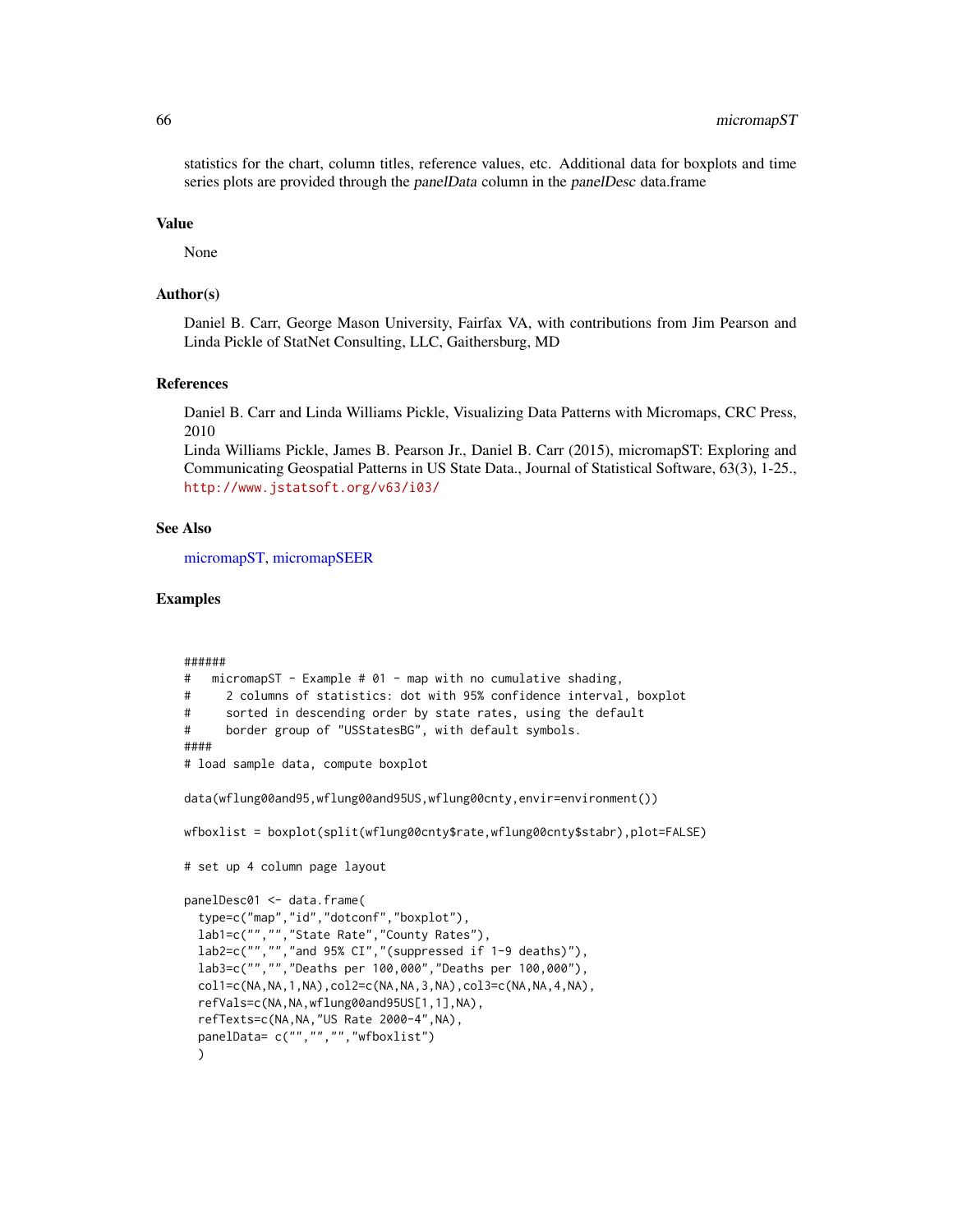```
# set up PDF output file, call package
pdf(file="Ex01-WFLung-2000-2004-State-Dot-County-Box.pdf",width=7.5,height=10)
micromapST(wflung00and95, panelDesc01, sortVar=1, ascend=FALSE,
             title=c("Ex01-White Female Lung Cancer Mortality, 2000-2004",
                    "State Rates & County Boxplots")
         )
dev.off()
##End Example 01
######
# micromapST - Example # 02 - map with cumulative shading
# from top down (mapcum), arrow and bar charts,
# sorted in descending order by starting
# value of arrows (1950-69 rates) using default
# border group of "USStatesDF". This
# example also provides custom colors for the
# linked micromaps, highlights, etc.
#
####
# Load example data from package.
data(wmlung5070,wmlung5070US,envir=environment())
panelDesc02 <- data.frame(
  type=c("mapcum","id","arrow","bar"),
  lab1=c("","","Rates in","Percent Change"),
  lab2=c("", "", "1950-69 \text{ and } 1970-94", "1950-69 \text{ To } 1970-94" \text{)}lab3=c("MAPCUM","","Deaths per 100,000","Percent"),
  col1=c(NA,NA,"RATEWM_50","PERCENT"),
  col2=c(NA,NA,"RATEWM_70",NA)
)
colorsRgb = matrix(c() # the basic 7 colors.
213, 62, 79, #region 1: red #D53E4F - Rust Red
252, 141, 89, #region 2: orange #FC8D59 - Brn/Org
253, 225, 139, #region 3: green #FEE08B - Pale Brn
153, 213, 148, #region 4: greenish blue #99D594 - med Green
 50, 136, 189, #region 5: lavendar #3288BD - Blue
255, 0, 255, #region 6 #FF00FF - Magenta
.00, .00, .00, #region 7: black for median #000000 - Black
230, 245, 152, #non-highlighted foreground #E6F598 - YellowGreen
255, 174, 185, # alternate shape upper #FFAEB9 - Mauve
191, 239, 255, # alternate shape lower #BFEFFF - Cyan
242, 242, 242, # lightest grey for non-referenced sub-areas #F2F2F2
234, 234, 234), # lighter grey for background - non-active sub-areas. #EAEAEA
 ncol=3,byrow=TRUE)
```
xcolors = c( grDevices::rgb(colorsRgb[,1],colorsRgb[,2],colorsRgb[,3], maxColorValue=255),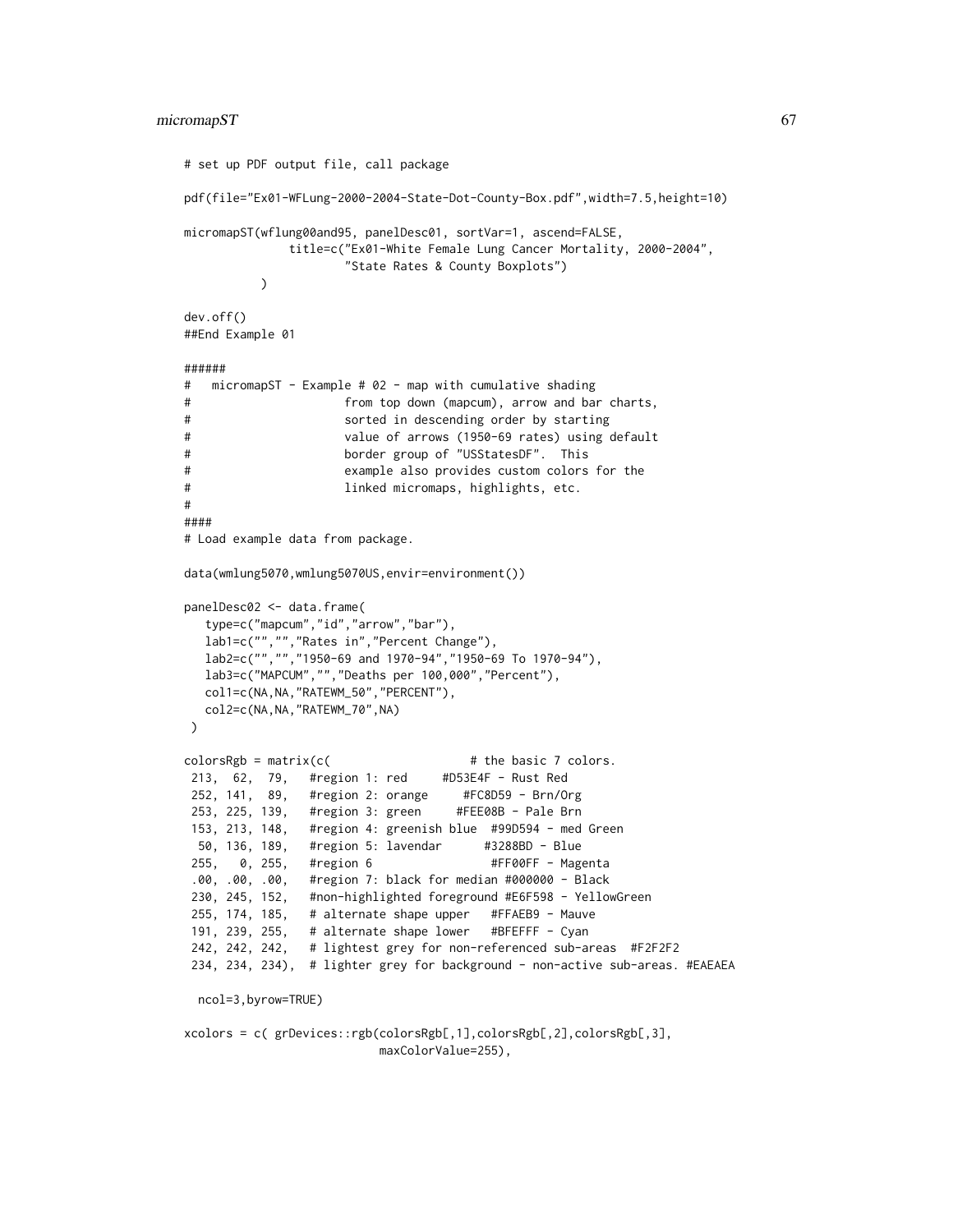```
# set solid colors
           grDevices::rgb(colorsRgb[,1],colorsRgb[,2],colorsRgb[,3],64,
                            maxColorValue=255))
              # set translucent colors for time series.
# set up reference names for color set
names(xcolors) =c("rustred","orange","lightbrown","mediumgreen",
                  "blue","magenta", "black","yellowgreen",
                  "mauve","cyan","lightest grey","lighter grey",
                  "l_rustred","l_orange","vlightbrown","lightgreen",
                  "lightblue","l_black","l_yelgreen","l_mauve",
                  "l_cyan","l_lightest grey","l_lighter grey")
pdf(file="Ex02-WmLung50-70-Arrow-Bar.pdf",width=7.5,height=10)
micromapST(wmlung5070,panelDesc02,sortVar=1,ascend=FALSE,
        title=c("Ex02-Change in White Male Lung Cancer Mortality Rates",
                   "from 1950-69 to 1970-94-Diff colors"), colors=xcolors
           \lambdadev.off()
##End Example 02
######
# micromapST - Example # 03 - Time Series Line Plots with Confidence Bands
# maptail option highlights states from extremes to middle state
# read in time series data set example using the default border group of "USStatesDF".
####
data(TSdata,envir=environment())
temprates <- data.frame(TSdata[,,2])
# TSdata structure is array of size c(51,15,4),
# dimensions = 51 states, 15 years, (year label, point value, low limit, high limit)
panelDesc03 <- data.frame(
    type=c("maptail","id","tsconf","dot"),
   lab1=c("","","Time Series","Female"),
   lab2=c("","","Annual Rate per 100,000","Most Recent Rate (2010)"),
    lab3=c("","","Years","Deaths per 100,000"),
   lab4=c("","","Rate",""),
   col1=c(NA,NA,NA,15),
   panelData = c(NA, NA, "TSdata", NA)
    )
ExTitle <- c("Ex03-Time Series with Confidence bands",
                    "Annual Female Lung Cancer Mortality Rates, 1996-2010")
pdf(file="Ex03-Time-Series-with-Conf.pdf",width=7.5,height=10)
micromapST(temprates,panelDesc03,sortVar="P15",ascend=FALSE,title=ExTitle)
dev.off()
```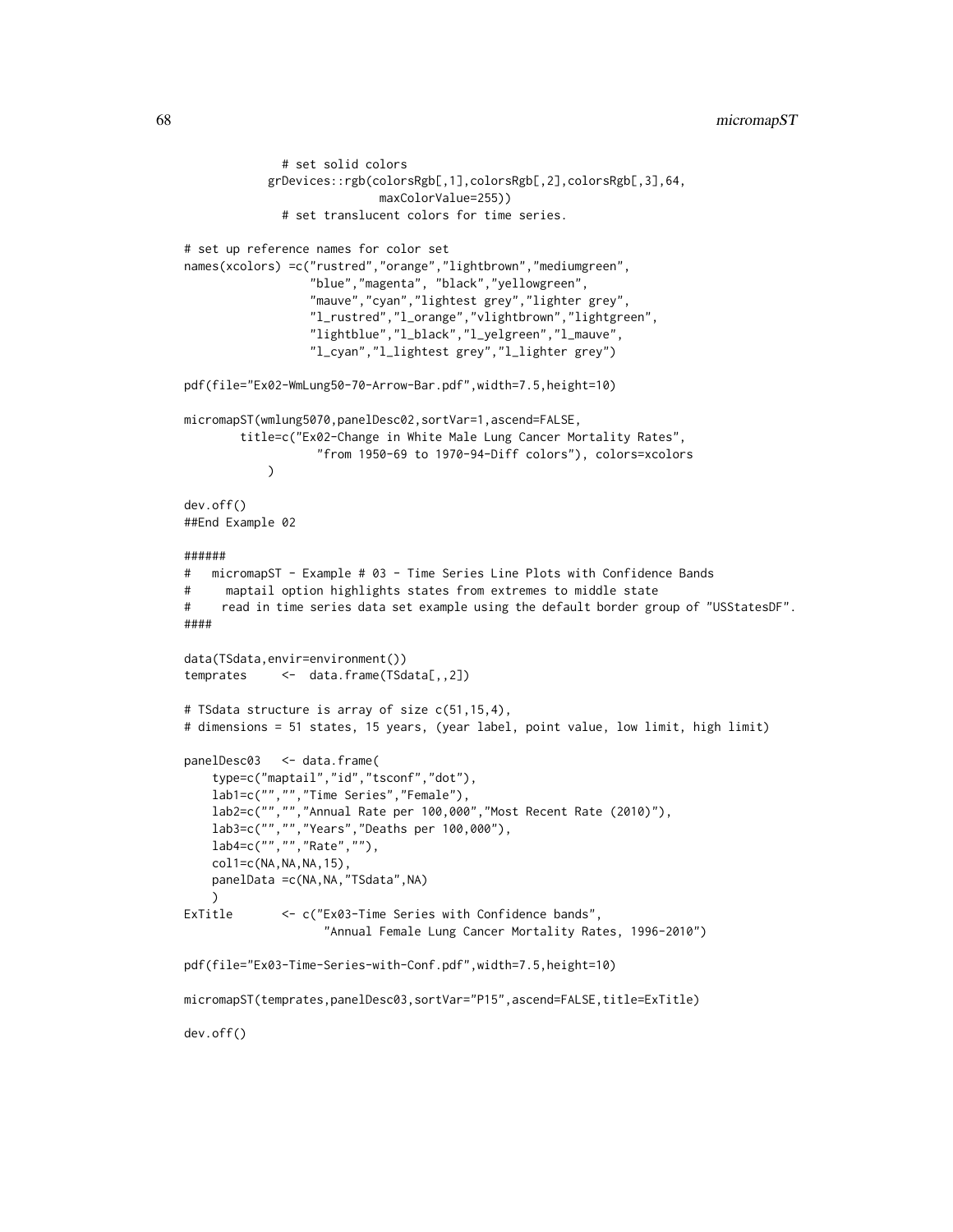# micromapST 69

```
# end of example 03
######
# micromapST - Example 04 - dot followed by a scatter dot columns
# use same data as Example 3 to compare 1996 & 2010 rates
# mapmedian option shades states above or below the median (light yellow)
# using the default border group of "USStatesBG"
#
# USES data loaded for Example 03 (temprates).
#
####
panelDesc04 <- data.frame(
    type=c("mapmedian","id","dot","scatdot"),
   lab1=c("","","Female Lung Cancer Mortality","Comparison of Rates"),
   lab2=c("","","Rate in 1996 (Sort Variable)",
                     "in 1996 (x axis) and 2010 (y axis)"),
   lab3=c("","","Deaths per 100,000","Deaths per 100,000 in 1996"),
   lab4=c("","","","Rate in 2010"),
    col1=c(NA,NA,1,1),
   col2=c(NA,NA,NA,15)
   \lambdaExTitle <- c( "Ex04-Dot Plot for 1996, Scatter Plot Comparing 1996 to 2010",
                    "Female Lung Cancer Mortality Rates")
pdf(file="Ex04-Scatter-Dots.pdf",width=7.5,height=10)
micromapST(temprates,panelDesc04,sortVar=1,ascend=FALSE,title=ExTitle)
dev.off()
##End Example 04
######
# micromapST - Example 05 - horizontal stacked (segmented) bars
# segbar plots the input data, normbar plots percent of total
# package computes the percents from input data
# input for the categories for each state must be in consecutive
# columns of the input data.frame using the default border group of "USStatesBG"
####
data(statePop2010,envir=environment())
panelDesc05 <- data.frame(
    type=c("map","id","segbar","normbar"),
    lab1=c("","","Stacked Bar","Normalized Stacked Bar"),
   lab2=c("","","Counts","Percent"),
    col1=c(NA,NA,"Hisp","Hisp"),
   col2=c(NA,NA,"OtherWBH","OtherWBH")
   \lambdapdf(file="Ex05-Stkd-Bar-var-height.pdf",width=7.5,height=10)
micromapST(statePop2010, panelDesc05, sortVar="OtherWBH", ascend=FALSE,
```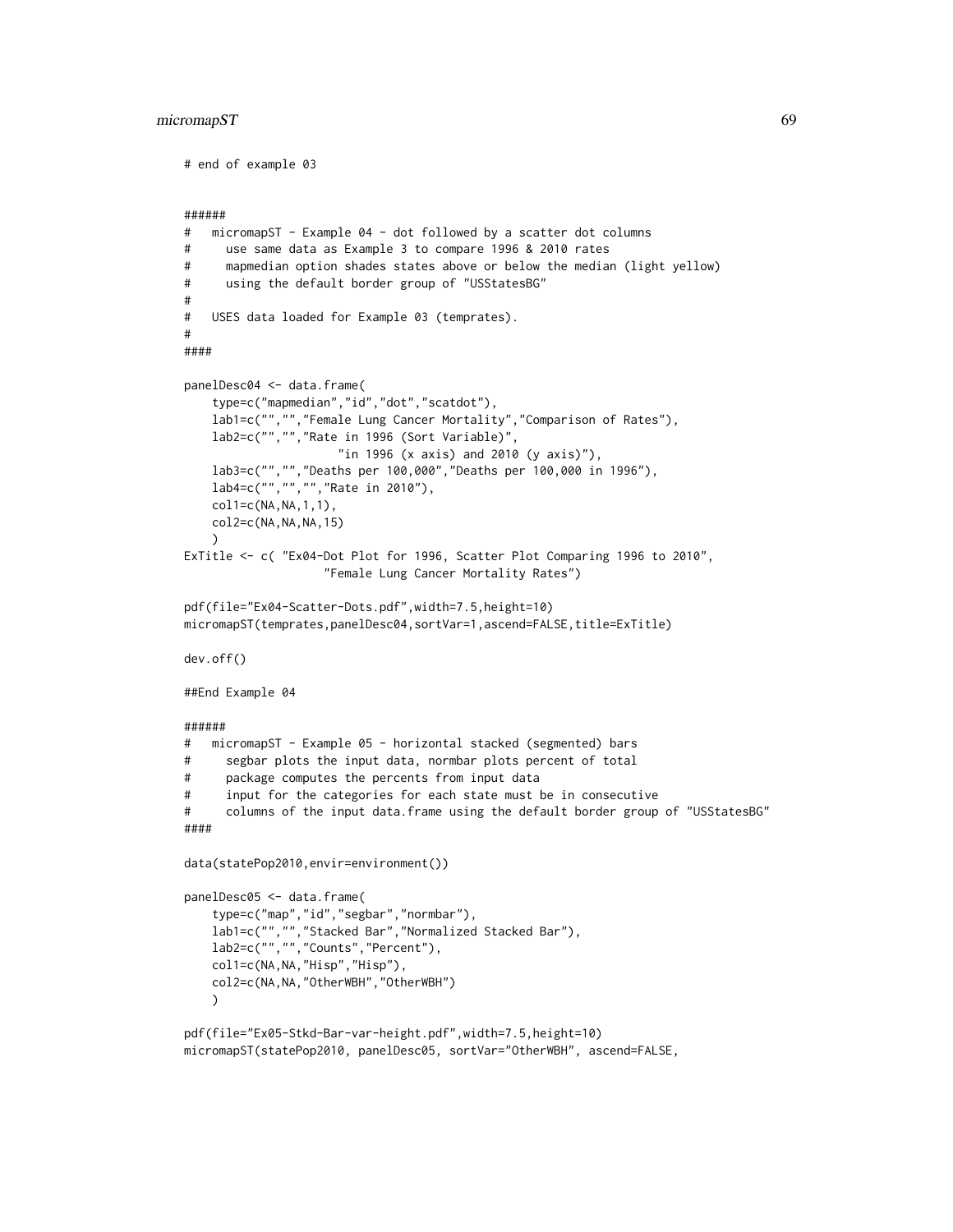```
title=c("Ex05-Stacked Bars: 2010 Census Pop by Race, Sorted by Count Other Race",
             "Cat-L to R: Hispanic, non-Hisp White, Black, Other-sn-varbar"),
    details=list(SNBar.varht=TRUE), axisScale="sn" )
dev.off()
## End Example 05
######
#
# micromapST - Example 06 - horizontal stacked (segmented) bars
# segbar plots the input data, normbar plots percent of total
# package computes the percents from input data
# input for the categories for each state must be in consecutive
# columns of the input data.frame using the default border group
# of "USStatesBG".
#
# Turning off the variable bar height and the midpoint dot features
# in the horizontal stacked bars (segmented)
#
# USES data loaded for Example 05 above - statePop2010.
#
####
panelDesc06= data.frame(
     type=c("map","id","segbar","normbar"),
     lab1=c("","","Stacked Bar","Normalized Stacked Bar"),
     lab2=c("","","Counts","Percent"),
     col1=c(NA,NA,"Hisp","Hisp"),
     col2=c(NA,NA,"OtherWBH","OtherWBH")
   )
pdf(file="Ex06-Stkd-Bar-fixedheight-nodot.pdf",width=7.5,height=10)
micromapST(statePop2010,panelDesc06,sortVar=4,ascend=FALSE,
            title=c("Ex7-Stacked Bars: 2010 Census Pop by Race, Sorted by Other Race",
            "Cat-L to R: Hisp, non-Hisp White, Black, Other,ID-diamond"),
            details=list(SNBar.Middle.Dot=FALSE,SNBar.varht=FALSE,Id.Dot.pch=23)
          \lambdadev.off()
## End Example 06
######
# micromapST - Example 07 - centered (diverging) stacked bars
#
# National 8th grade Math Proficiency NAEP Test Scores Data for 2011
# source: National Center for Education Statistics,
# http://nces.ed.gov/nationsreportcard/naepdata/
# bar segment values - % in each of 4 categories:
# % < Basic, % at Basic, % Proficient, % Advanced
# using the default border group of "USStatesBG".
####
```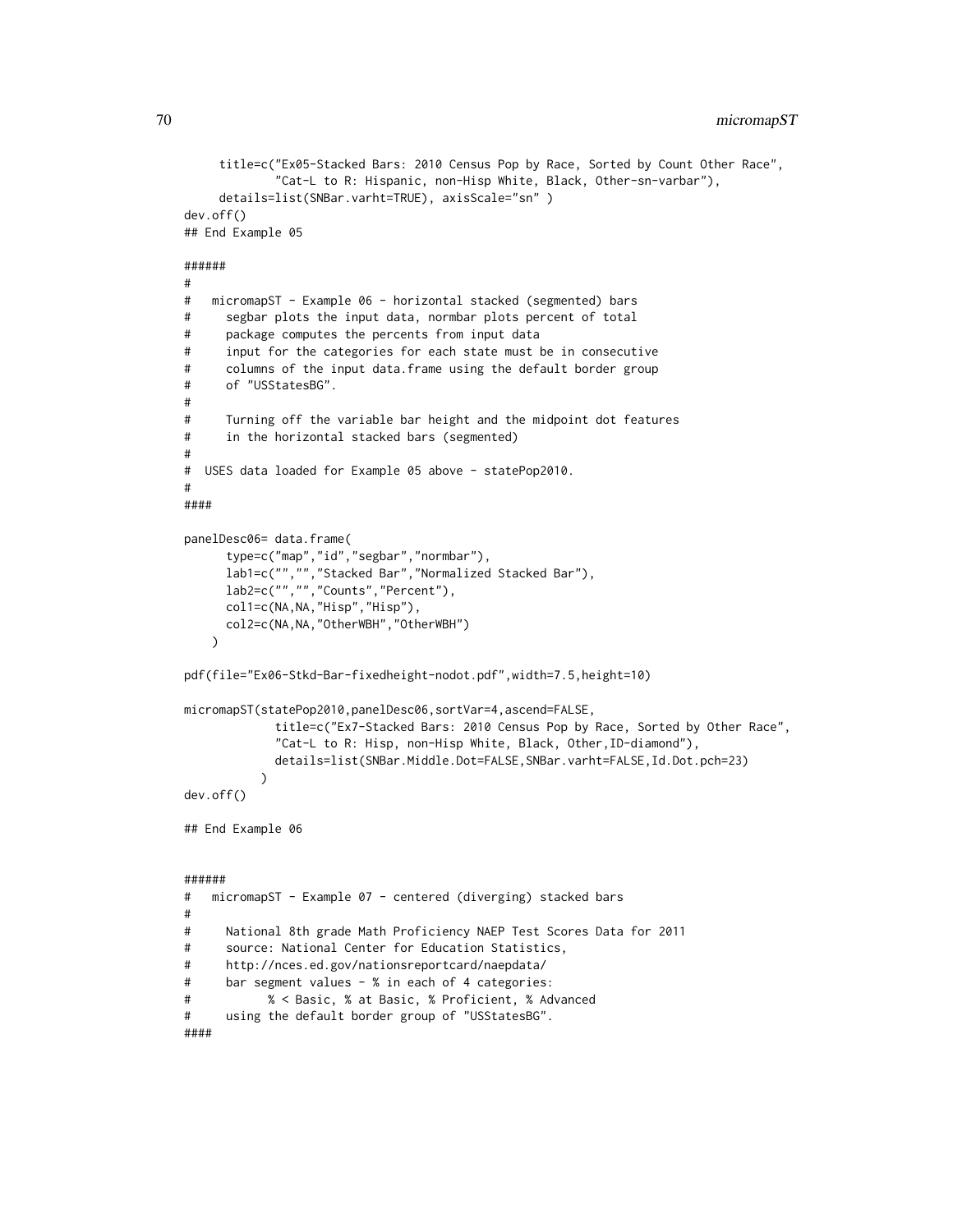# micromapST 71

```
data(Educ8thData,envir=environment())
# columns = State abbrev, State name, Avg Score, %s \<br/>basic,
# basic, proficient, advanced
panelDesc07 <- data.frame(
   type=c("map","id","dot","ctrbar"),
   lab1=c("","","Avg. Scores","Math Proficiency"),
   lab2=c("","","","<Basic, Basic, Proficient, Advanced"),
   lab3=c("", "", "", "", " to Left of 0 | % to Right"),
   col1=c(NA,NA,"avgscore","PctBelowBasic"),col2=c(NA,NA,NA,"PctAdvanced")
 \lambdaExTitle <- c("Ex07-Stacked Bars: Educational Progress (NAEP) in Math, 2011, 8th Grade",
             "Centered at Not-Prof vs. Prof")
pdf(file="Ex07-Educ-Centered-Bar.pdf",width=7.5,height=10)
micromapST(Educ8thData,panelDesc07,
            sortVar=3,
            title=ExTitle)
dev.off()
### End of example 07
#
# Example # 08 - Maps Seer Registries using the micromapST function
# with the bordGrp = "USSeerBG".
#
data(Seer18Area,envir=environment())
# set up 4 column page layout
panelDesc08 = data.frame(
 type=c("mapcum","id","dotsignif","arrow")
  ,lab1=c("","","Rate Trend APC", "Rate Change")
 ,lab2=c("","","Dot-Signif","2002-06 to 2007-11")
  ,lab3=c("","","","")
  ,col1=c(NA,NA,"RateTrendAPC","Rate20022006")
  ,col2=c(NA,NA,"pValue", "Rate20072011")
 )
ExTitle <- c("Ex08 - SeerStat Data - 2002-6 and 2007-11",
                     "Dot with Signif., Arrow and Bar")
pdf(file="Ex08-DotSignificants.pdf",width=7.5,height=10)
micromapST(Seer18Area,panelDesc08,
       sortVar="Rate20022006",ascend=FALSE,
       title=ExTitle,
       rowNames="alias",rowNamesCol='Registry',
       bordGrp="USSeerBG",
```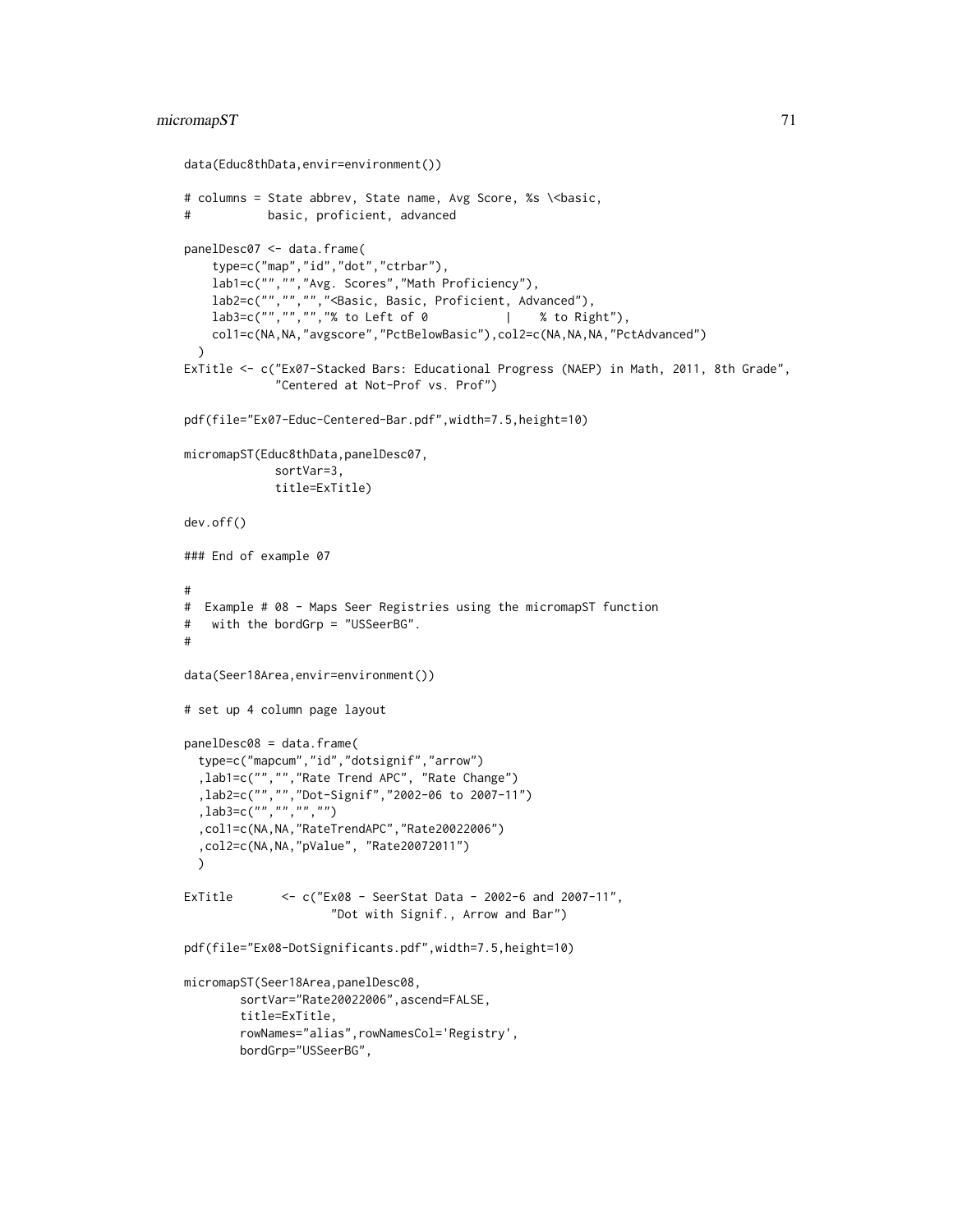```
plotNames="ab")
dev.off()
#
# Both calls are effectively identical.
#
#### End of examples 08
#####
# micromapST - Example 09 - A linked micromap of the counties of the state
# of Kansas using the border group "KansasDF". The KansPopInc data is shown
# using two dot glypics - current population and average increase per county.
#####
data(KansPopInc,envir=environment())
# set up 4 column page layout
panelDesc09 = data.frame(
 type=c("mapcum","id","dot","dot")
 ,lab1=c("","","Population", "Average Inc.")
 ,lab2=c("","","in 2000","per year")
 ,lab3=c("","","UNITS","")
  ,col1=c(NA,NA,"Pop","AvgInc")
 )
ExTitle <- c("Ex09 - Kansas Pop data 8.5x14",
                     "Current Pop and Average Inc-scaling=sn")
pdf(file="Ex09-Kansas Population and Inc-8.5x14-sn.pdf",width=7.5,height=13)
              # legal size page (8.5 x 14) to handle 105 counties.
# use scaling "sn" to clean up x-axis labels.
micromapST(KansPopInc,panelDesc09,
       sortVar=c("AvgInc","Pop"),ascend=FALSE,
       title=ExTitle,
       axisScale="sn",
       rowNames="full",rowNamesCol='County',
       bordGrp="KansasBG",
       plotNames="ab")
dev.off()
#
##### Example # 09
#####
#
# Example # 10 - Counties in Kansas on an 11 x 17 page
#
```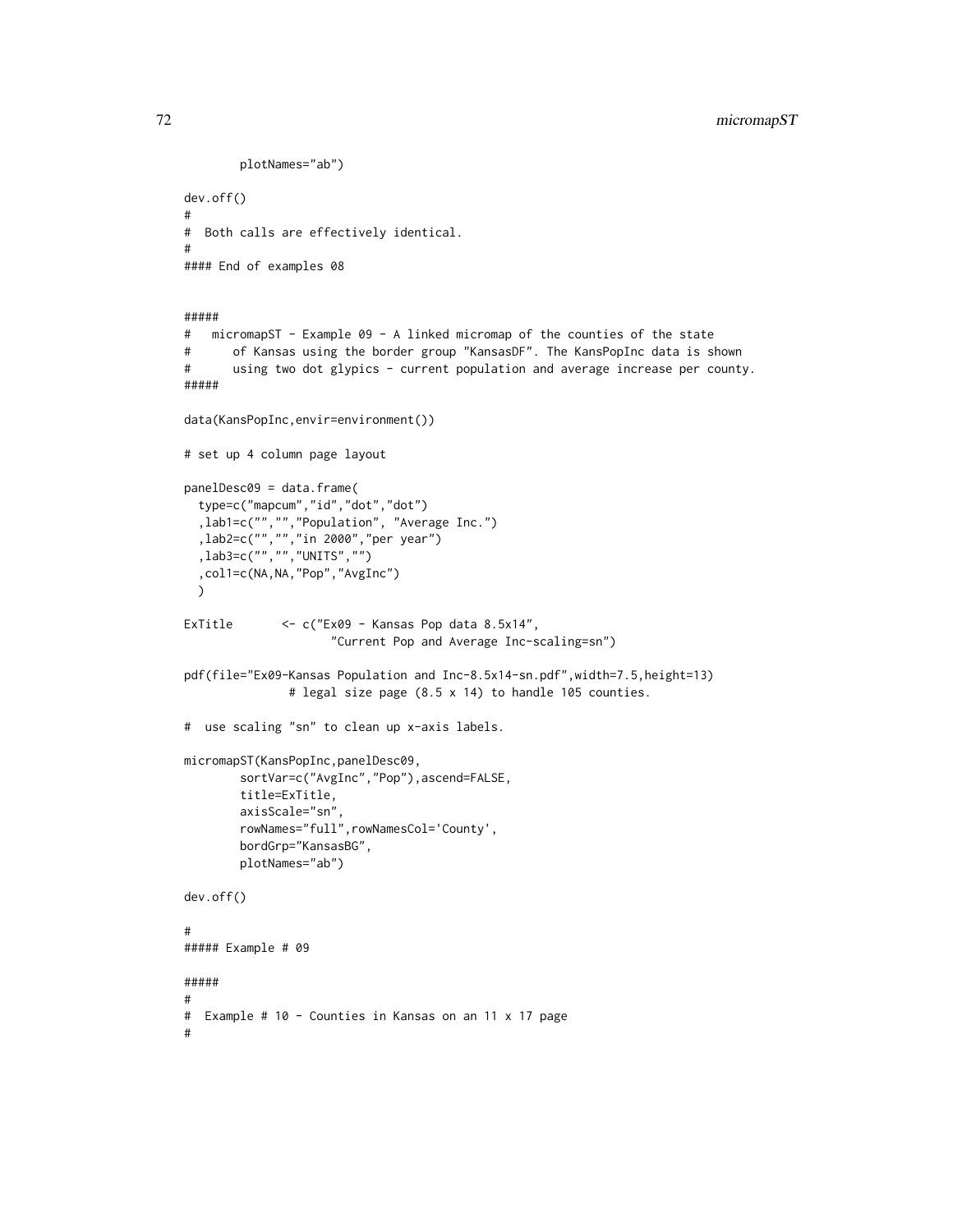```
# set up 4 column page layout
panelDesc10 = data.frame(
  type=c("map","id","dot", "dot")<br>,lab1=c("", "", "Population", "Av,<br>,lab2=c("", "", "in 2000", "pe
  ,lab1=c("", "", "Population", "Average Inc.")
  ,lab2=c("", "", "in 2000", "per year")
  (lab3=c("", "", "People", "")
  ,col1=c(NA, NA, "Pop", "AvgInc")
  \lambdaExTitle <- c("Ex10 - Kansas Pop data 11x17",
                     "Current Pop and Average Inc - scaling=e")
pdf(file="Ex10-Kansas Population and Inc-11x17.pdf", width=10, height=16)
          # tabloid size page (11x17) to handle 105 counties.
# Use default scaling = "e" and no staggered labels,
# Use full county names for data to boundary matching,
# but presented abbreviated county names
# in "id" glyphic column with large page.
micromapST(KansPopInc, panelDesc10,
        sortVar=c("AvgInc","Pop"), ascend=FALSE,
        title=ExTitle,
        rowNames="full", rowNamesCol='County',
        bordGrp="KansasBG",
        plotNames="ab")
dev.off()
#
#
#### end of # Ex 10
#####
#
# micromapST - Example 11 - A linked micromap of the counties of the state
# of New York state using the border group "NewYorkDF".
# The pop/inc data is shown using two dot glyphs, an arrow and bar glyph
# (2010 Population, an arrow showing the change in population from 2000 to 2010,
# Population in 2000, and a bar showing the amount of the change.)
#
#####
data(nyPopData,envir=environment())
nyPopData$Dif00_10 <- nyPopData$Pop_2010 - nyPopData$Pop_2000
# set up 6 column page layout with colSize
panelDesc11 <- data.frame(
  type=c("map","id","dot", "arrow", "dot", "bar")
  ,lab1=c("", "", "Population in", "Increase from","Pop 2005","Incre")
```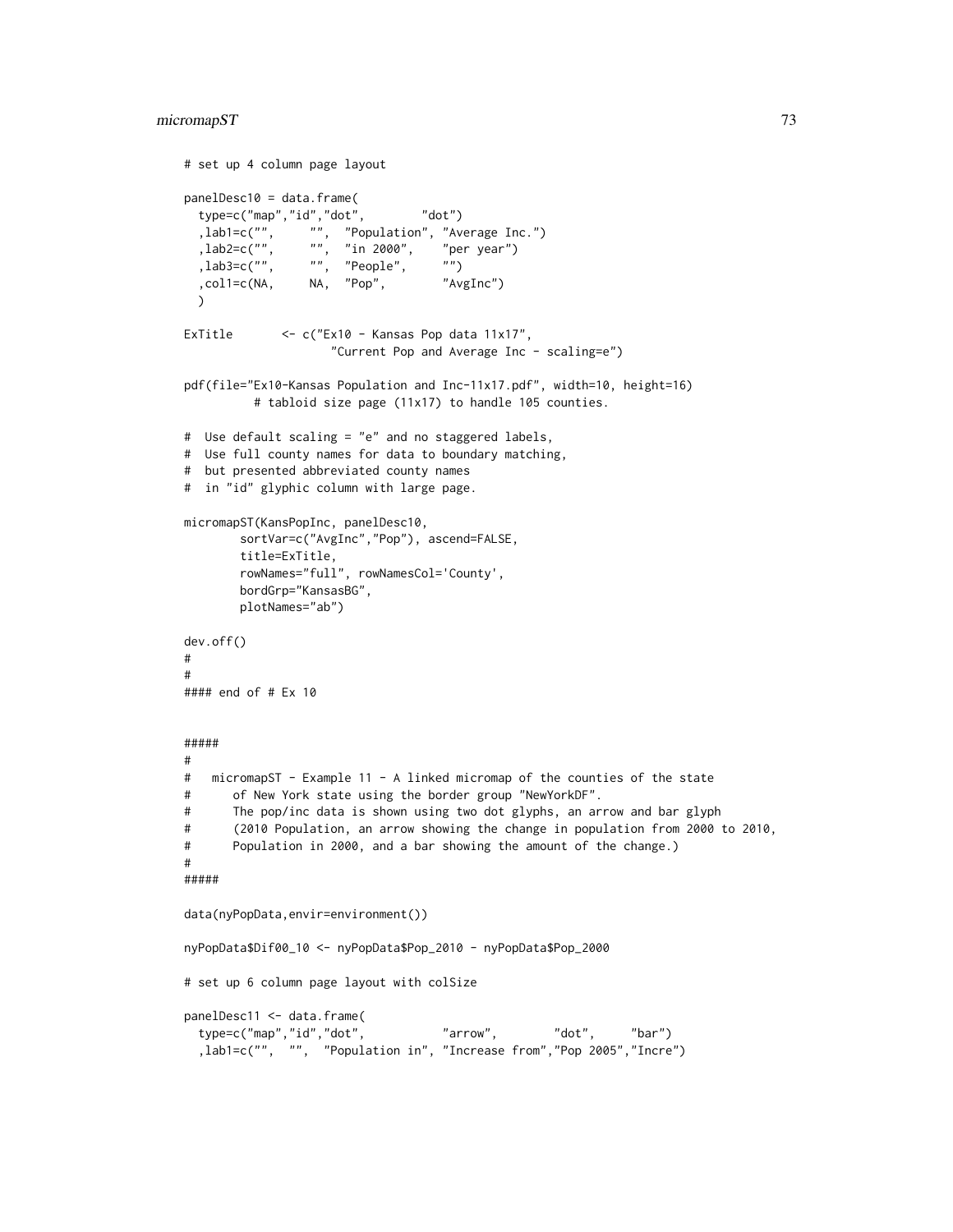```
, \text{lab2=c}("", "", "2010", "2000", "", " "2000", "", "2000to2010")
 \int, lab3=c("", "", "", "", "",
  ,col1=c(NA, NA, "Pop_2010", "Pop_2000", "Pop_2000","Dif00_10")<br>,col2=c(NA, NA, "", "Pop_2010", "", "")
 , col2=c(NA, NA, "", " "Pop_2010",
 ,colSize=c(NA,NA, 15, 20, 5, 20)
 \lambdaExTitle <- c("Ex11 - New York Population data",
                    "2010 Pop and since 2000-colSize,sn,stag")
pdf(file="Ex11-New York Pop 2010 and Change-sn colSize.pdf",
    width=7.5, height=10.5)
micromapST(nyPopData, panelDesc11,
       sortVar="Pop_2000", ascend=FALSE,
       title=ExTitle,
       rowNames="full",rowNamesCol="Area",
       axisScale="sn", staggerLab=TRUE,
       bordGrp="NewYorkBG"
     )
dev.off()
#
#
#### End of Examples 11
#####
# micromapST - Example 12 - A linked micromap of the counties of
# the state of Maryland using the border group "MarylandBG".
# The MarylandPopInc data is shown using two dot glypics - current
# population and average increase per county.
# A "maptail" state map is used to show the counties in relationship
# to the median county as sorted by the 1970 population.
#####
data(mdPopData,envir=environment())
# set up 5 column page layout
panelDesc12 = data.frame(type=c("maptail","id","dot","dot","arrow")
  ,lab1=c("","","Population", "Population","Change")
  ,lab2=c("","","in 1970","in 2000", "from 1970 to 2000")
  ,lab3=c("","","","","")
 ,col1=c(NA,NA,"X1970","X2010","X1970")
 ,col2=c(NA,NA,"","","X2010")
\lambdaExTitle <- c("Ex12 - Maryland Population-map",
                     "1970 and 2010 Pop and Change,stag,sn")
```
pdf(file="Ex12-MD Pop 1970 and 2010 plus change-map.pdf", width=7.5, height=10.5)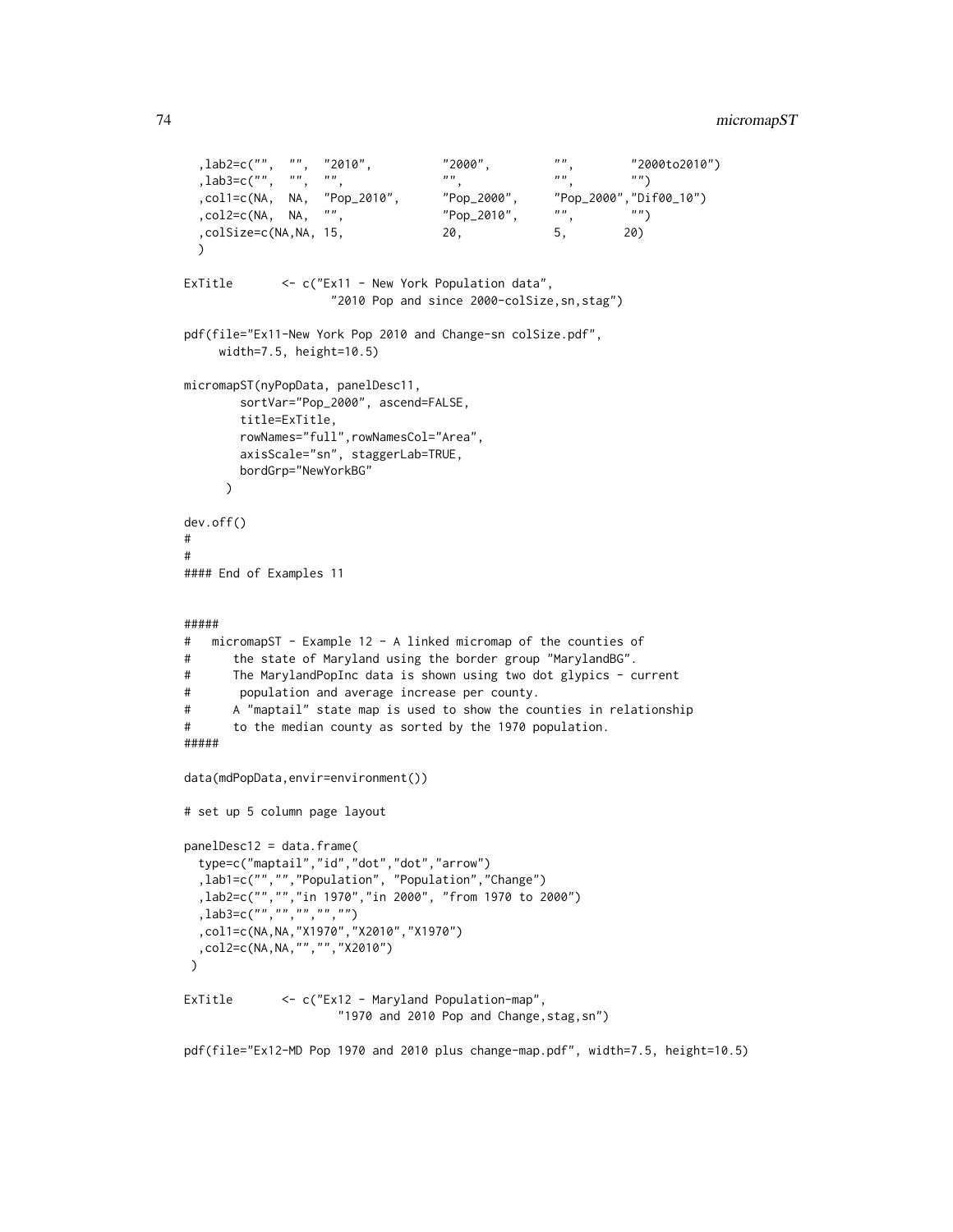```
micromapST(mdPopData, panelDesc12,
       sortVar=2, ascend=FALSE,
       title=ExTitle,
       rowNames="full", rowNamesCol='County',
       bordGrp="MarylandBG",
       axisScale="sn", staggerLab=TRUE,
       plotNames="ab")
dev.off()
#
#
#### End of Example 12
#####
# micromapST - Example 13 - A linked micromap of the provinces, municipalities,
# autonomous regions and special administrative regions of China using the
# border group of "ChinaDF". The ChinaPopInc data is shown
# using two dot glypics - current population and average increase per area.
#####
data(cnPopData,envir=environment())
# set up 4 column page layout
panelDesc13 = data.frame(
 type=c("map","id","dot","bar")
  ,lab1=c("","","Population", "Population")
  ,lab2=c("","","in 2013","in 2013")
  ,lab3=c("","","","")
  ,col1=c(NA,NA,"pop2013","pop2013")
 \lambdaExTitle <- c("Ex13 - China Population",
                    "in 2013 by area")
pdf(file="Ex13-China 2013 Population.pdf", width=7.5, height=10.5)
micromapST(cnPopData, panelDesc13,
       sortVar="pop2013", ascend=FALSE,
       title=ExTitle,
       rowNames="full", rowNamesCol='area',
       bordGrp="ChinaBG",
       plotNames="full")
dev.off()
#
#
#### End of Example 13
#####
# micromapST - Example 14 - A linked micromap of the districts
```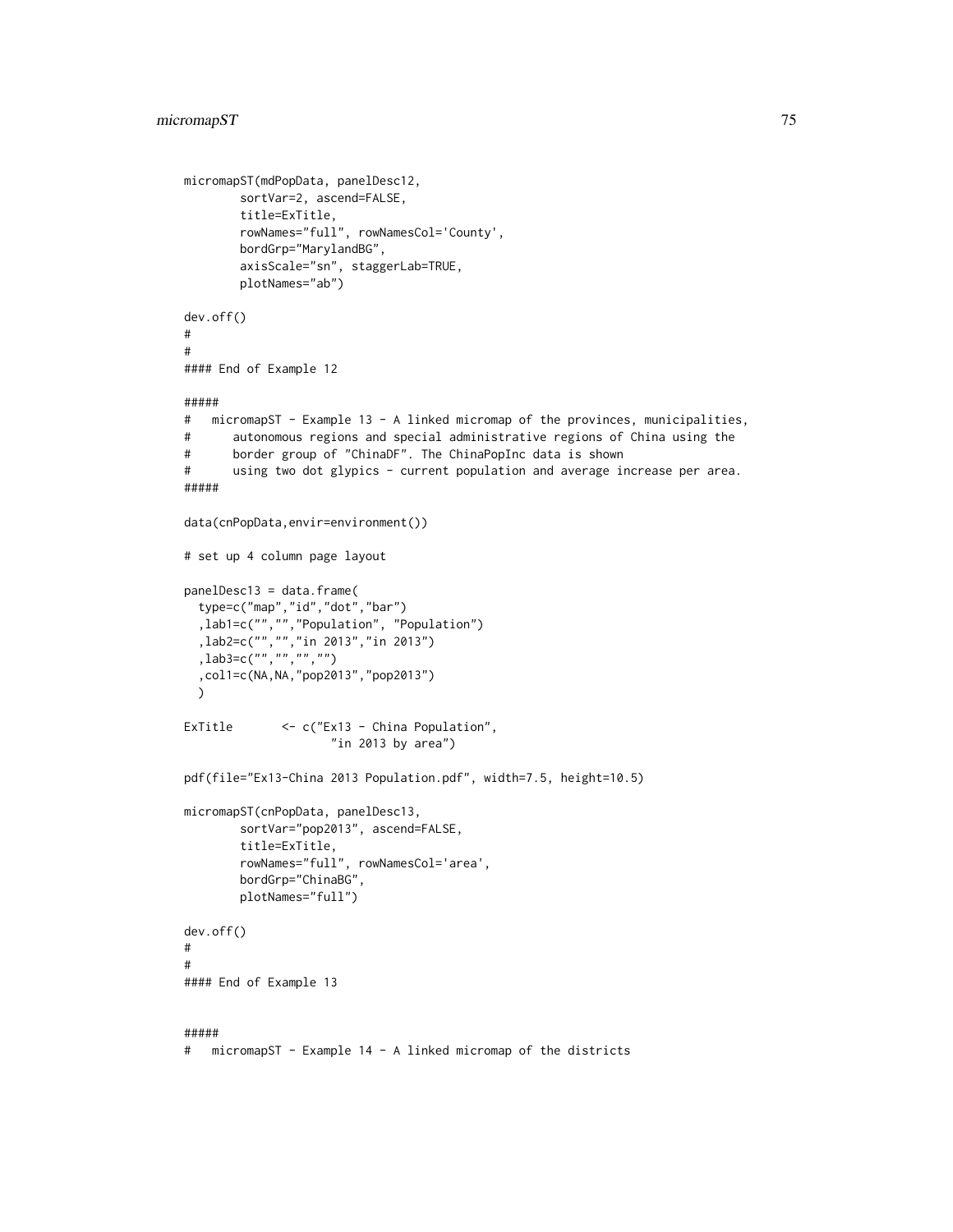```
# of the city Seoul South Korea, using the border group of
# "SeoulSKoreaBG". The included SeoulPopData dataset provides
# population and district area statistics for 2012.
# The micromapST generates two glyphics, a sorted dot
# glyphic based on the population and a bar graph based on the area.
#####
data(SeoulPopData,envir=environment())
# set up 4 column page layout
panelDesc14 = data.frame(
 type=c("map","id","dot","bar")
  ,lab1=c("","","Population", "Area")
 ,lab2=c("","","in 2012","in 2012")
 ,lab3=c("","","","sqkm")
 ,col1=c(NA,NA,"Pop.2012","Area")
 )
ExTitle <- c("Ex14 - Seoul Population",
                    "in 2012 by district")
pdf(file="Ex14-Seoul 2012 Population.pdf", width=7.5, height=10.5)
micromapST(SeoulPopData,panelDesc14,
       sortVar=3, ascend=FALSE, \qquad # sort based on the population
       title=ExTitle,
       rowNames="full", rowNamesCol='District',
       bordGrp="SeoulSKoreaBG",
       plotNames="full"
     )
dev.off()
#
#
#### End of Example 14
#####
# micromapST - Example 15 - A linked micromap of the counties in the
# state of Utah. The UtahPopData data is shown using two dot glypics
# - current population and average increase per area.
#####
data(UtahPopData,envir=environment())
#
# Get population differences from 2011 to 2001 and 1991.
# Data contains ",". The comma's must be removed and values are
# converted to numbers.
# If data is factors, need to add "as.character()" function
# to the formula below.
```
UtahPopData2 <- as.data.frame(sapply(UtahPopData,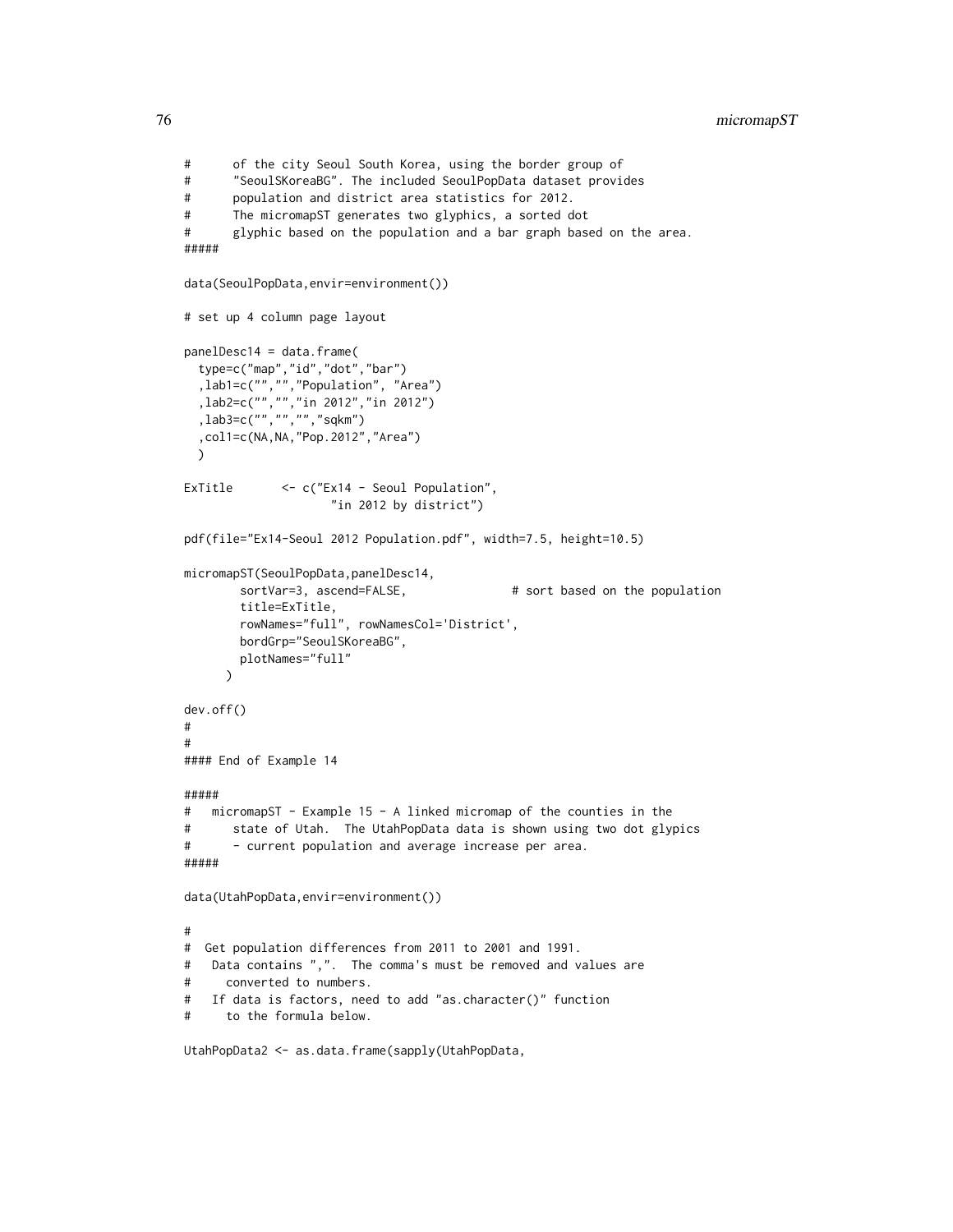```
function(x) gsub(",","",x)),stringsAsFactors=FALSE)
UtahPopData2$Del1101 <- as.numeric(UtahPopData2$X2011) - as.numeric(UtahPopData2$X2001)
UtahPopData2$Del0191 <- as.numeric(UtahPopData2$X2001) - as.numeric(UtahPopData2$X1991)
# set up 5 column page layout
panelDesc15 = data.frame(
  type=c("map","id","dot","arrow","arrow")
  ,lab1=c("","","Population", "2001-2011","Chg 1991-2001")
  ,lab2=c("","","in 2011","pop change","pop change")
  ,lab3=c("","","","","")
  ,col1=c(NA,NA,"X2011","X2011","X2001")
  ,col2=c(NA,NA,NA,"X2001","X1991")
  )
ExTitle <- c("Ex15 - Utah county population 2011",
                     " and changes last two decades,sn")
pdf(file="Ex15-Utah Population.pdf",width=7.5,height=10.5)
micromapST(UtahPopData, panelDesc15,
        sortVar="X2011", ascend=FALSE,
        title=ExTitle,
        rowNames="full",rowNamesCol='County',
        axisScale="sn",
        bordGrp="UtahBG",
       plotNames="ab"
      )
dev.off()
#
#
#### End of Example 15
####
#
# Example 16 - use of state.x77 data table as data source
# Data does not contain a row for DC, a missing sub-area.
# Example also uses a smaller then 7.5 x 10 graphic space.
#
data(state,envir=environment())
stateData <- as.data.frame(state.x77)
rownames(stateData) <- state.abb
panelDesc16 <- data.frame(type = c("maptail", "id", "dot"),
                        lab1 = c("", "", "Murder"),lab3 = c("", "", "Murders per 100K Population"),coll = c(NA, NA, 5))
```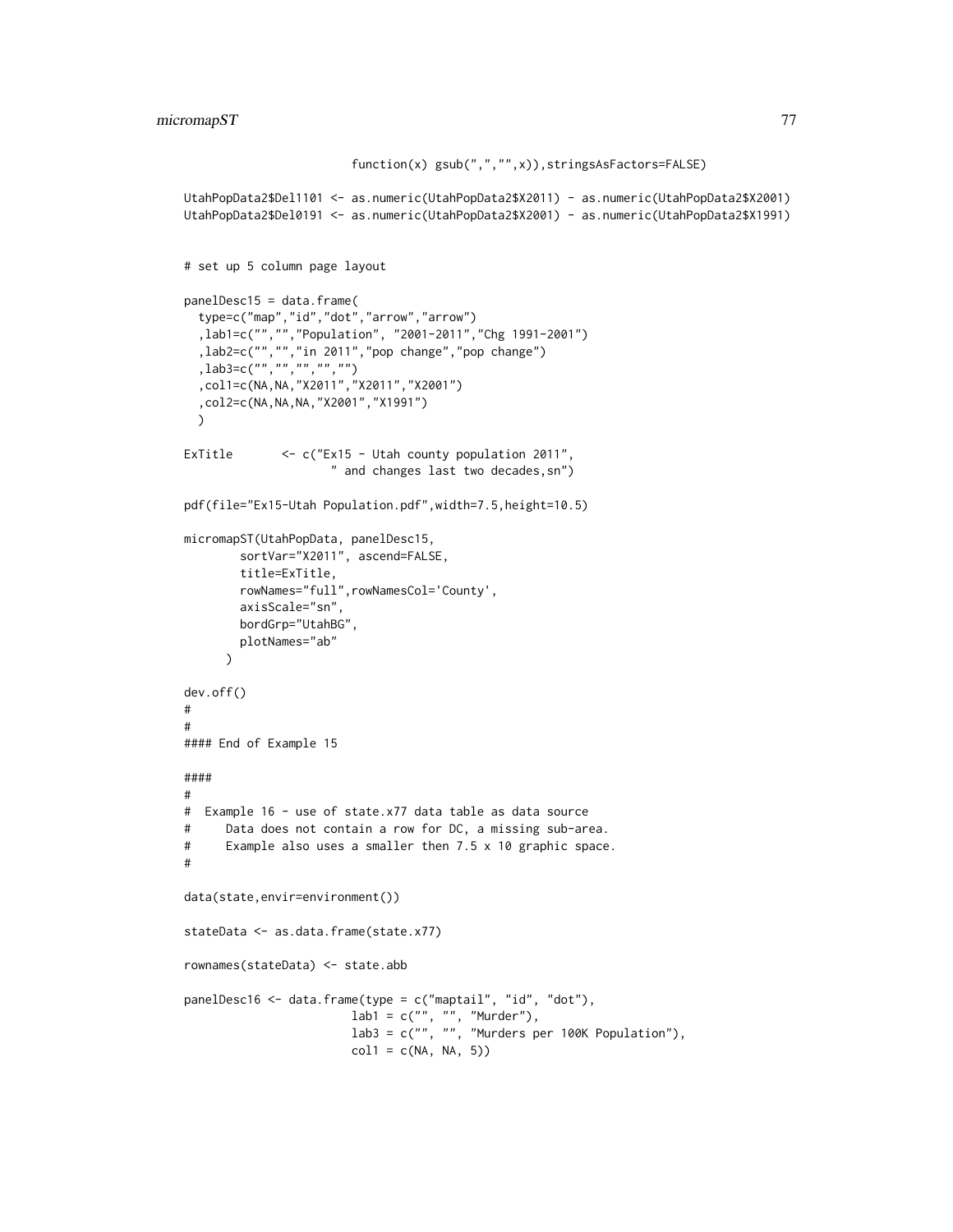```
ExTitle <- c("Ex16 - LM Plot of Murders in the United States",
                     "No DC row entry.")
pdf(file = "Ex16_state.x77_no_DC.pdf", width = 5, height = 9)
micromapST(stateData, panelDesc16,
          sortVar = 5, ascend = FALSE,
          title = ExTitle)
dev.off()
#
# Example 17 - US state map based on data from state.x77 table with
# DC row added to complete data.frame, but with missing values (NAs).
# The DC row will be sorted to the bottom of the list size
# it does not contain any data.
#
# Used data and the panelDesc data.frames (stateData and panelDesc16) used
# in example 16.
#
# add DC as 51st state with missing data "NA" to stateData.
stateData <- rbind(stateData, DC = rep(NA, 8))
                 # missing values for DC row.
ExTitle <- c("Ex17 - LM Plot of Murders in the United States",
                 "DC row added with NA, decending.")
pdf(file = "Ex17_state.x77_DCasNA_D.pdf", width = 5, height = 9)
micromapST(stateData, panelDesc16,
          sortVar = 5, ascend = FALSE,
          title = ExTitle)
dev.off()
#
#
##### end of example # 17
####
#
# Example 18 - use of Africa population data as data source
# Demonstrates support for vertical oriented geographical areas.
#
data(AfricaPopData,envir=environment())
panelDesc18 <- data.frame(type = c("map", "id", "dot", "dot", "dot"),
                       lab1 = c("", "","Population","Percentage Of","Est x2 Time"),
                          lab3 = c("", "", "People", "Total", "Years"),
```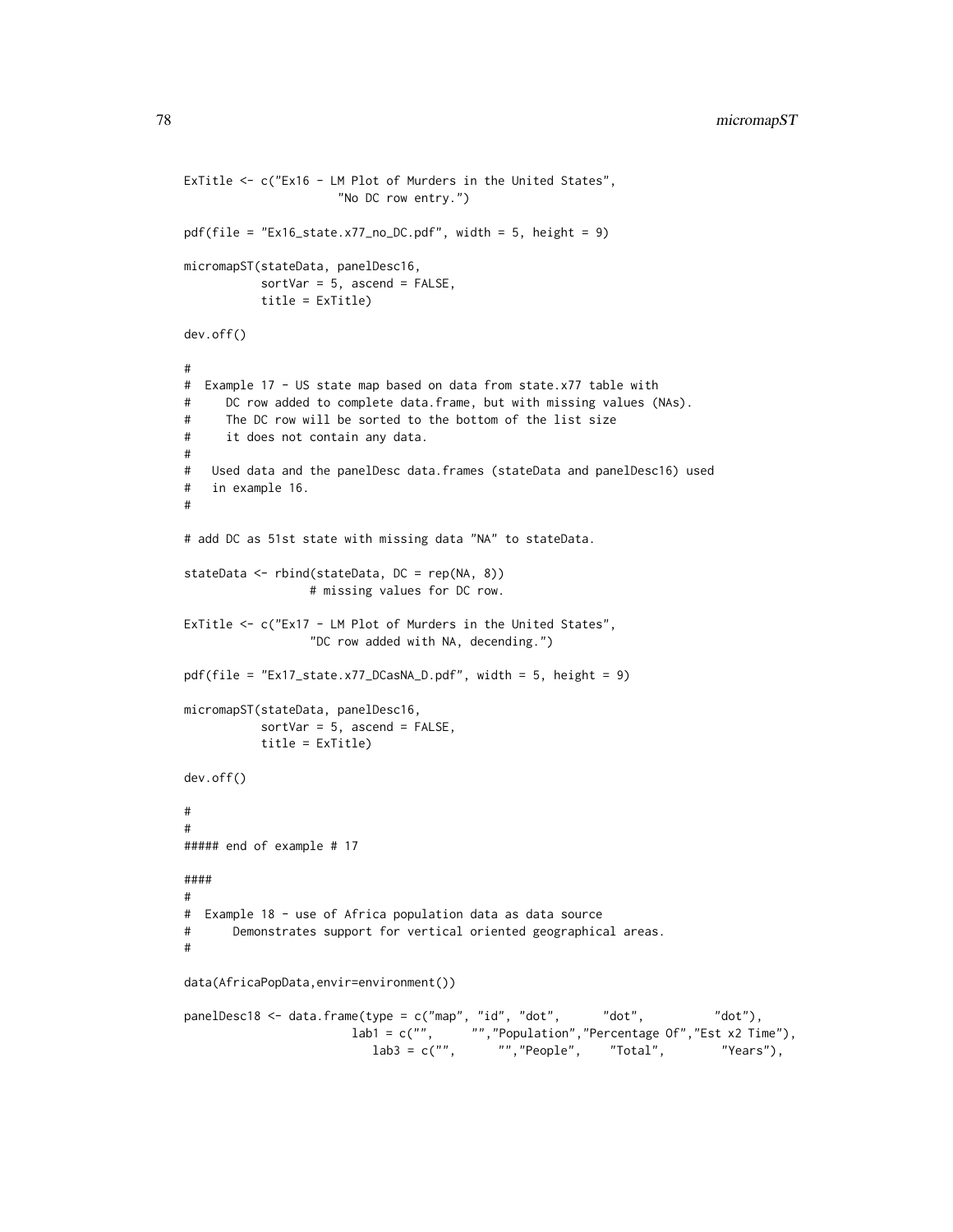```
col1 = c(NA, NA,"Projection","PercOf", "Est2Time"))
pdf(file = "Ex18_Africa Micromap-11x17.pdf", width = 11, height = 17)ExTitle <- c("Ex18-Africa Population Data",
              "Sorted by Population on 11x17")
micromapST(AfricaPopData, panelDesc18,
          sortVar = "Projection", ascend = TRUE,
          title = ExTitle,
          rowNames = "ab", rowNamesCol = "Abbr",
          bordGrp = "AfricaBG" )
dev.off()
#
#
##### End of Example 18
```
NewYorkBG *NewYorkBG border group datasets to supports building micromaps for the 62 counties in the state of New York.*

### Description

The micromapST function has the ability to generate linked micromaps for any geographical area. To specify the geographical area, the 'bordGrp' call argument is used to specify the border group dataset for the geographical area. The NewYorkBG border group dataset supports creating linked micromaps for the 62 counties in the state of New York. When the 'bordGrp' call argument is set to NewYorkBG, the appropriate name table (county names and abbreviations) and the 62 sub-areas (countries) boundary data is loaded in micromapST. The user's data is then linked to the boundary data via the county's name, abbreviated or ID based on the table below.

#### Details

The NewYorkBG border group dataset contains the following data.frames:

areaParms - contains specific parameters for the border group

areaNamesAbbrsIDs - containing the names, abbreviations, numerical identifier and alias matching string for each of the 62 counties in New York

areaVisBorders - the boundary point lists for each area.

L2VisBorders - the boundaries for an intermediate level. For this border group, this boundary data.frame is not used and set to L3VisBorders as a place holder.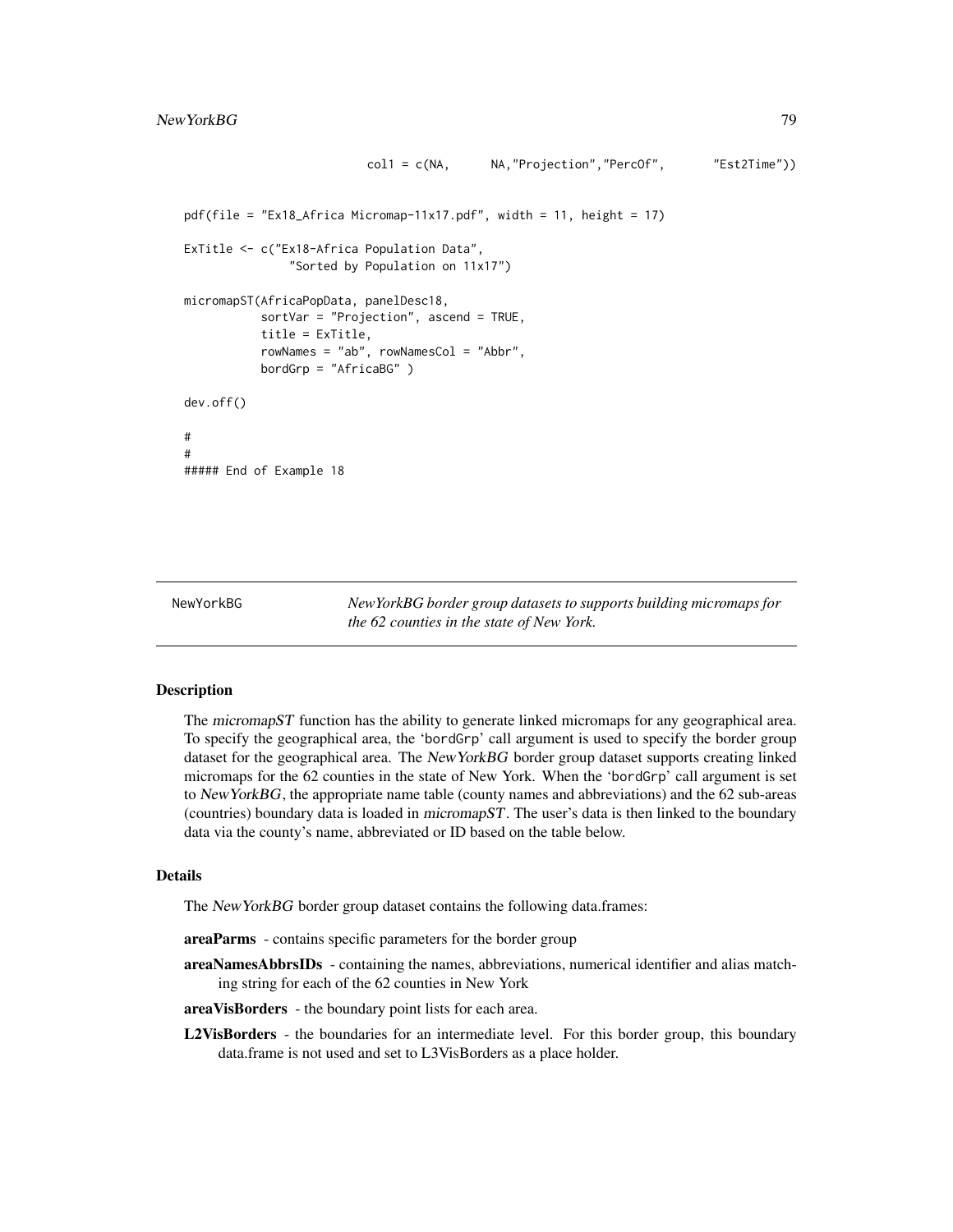RegVisBorders - the boundaries for an intermediate level. For this border group, this boundary data.frame is not used and set to L3VisBorders as a place holder.

L3VisBorders - the boundary of the state of New York.

The New York county border group contains 62 county sub-areas. Each county has a row in the areaNamesAbbrsIDs data.frame and a set of polygons in the areaVisBorders data.frame datasets. No regions are defined in the New York county border group, so the L2VisBorders dataset is not used and the regions option is disabled. The L3VisBorders dataset contains the outline of the state of New York.

The details on each of these data.frame structures can be found in the "bordGrp" section of this document. The areaNamesAbbrsIDs data.frame provides the linkages to the boundary data for each sub-area (county) using the fullname, abbreviation, and numerical identifier for each country to the <statsDFrame> data based on the setting of the 'rowNames' call argument.

A column or the data.frame row.names must match one of the types of names in the areaNamesAbbrsIDs data.frame name table. If the data row does not match a value in the name table, an warning is issued and the data is ignored. If no data is present for a sub-area (county) in the name table, the sub-area (county) is mapped but not colored.

The following are a list of the names, abbreviations, and IDs for each country in the NewYorkBG border group.

| ab          | id    |
|-------------|-------|
| <b>ALBA</b> | 36001 |
| <b>ALLE</b> | 36003 |
| <b>BRON</b> | 36005 |
| <b>BROO</b> | 36007 |
| <b>CATT</b> | 36009 |
| <b>CAYU</b> | 36011 |
| <b>CHAU</b> | 36013 |
| <b>CHEM</b> | 36015 |
| <b>CHEN</b> | 36017 |
| <b>CLIN</b> | 36019 |
| <b>COLU</b> | 36021 |
| <b>CORT</b> | 36023 |
| <b>DELA</b> | 36025 |
| <b>DUTC</b> | 36027 |
| <b>ERIE</b> | 36029 |
| <b>ESSE</b> | 36031 |
| <b>FRAN</b> | 36033 |
| <b>FULT</b> | 36035 |
| <b>GENE</b> | 36037 |
| <b>GREE</b> | 36039 |
| <b>HAMI</b> | 36041 |
| <b>HERK</b> | 36043 |
| <b>JEFF</b> | 36045 |
| <b>KING</b> | 36047 |
| <b>LEWI</b> | 36049 |
| <b>LIVI</b> | 36051 |
| <b>MADI</b> | 36053 |
|             |       |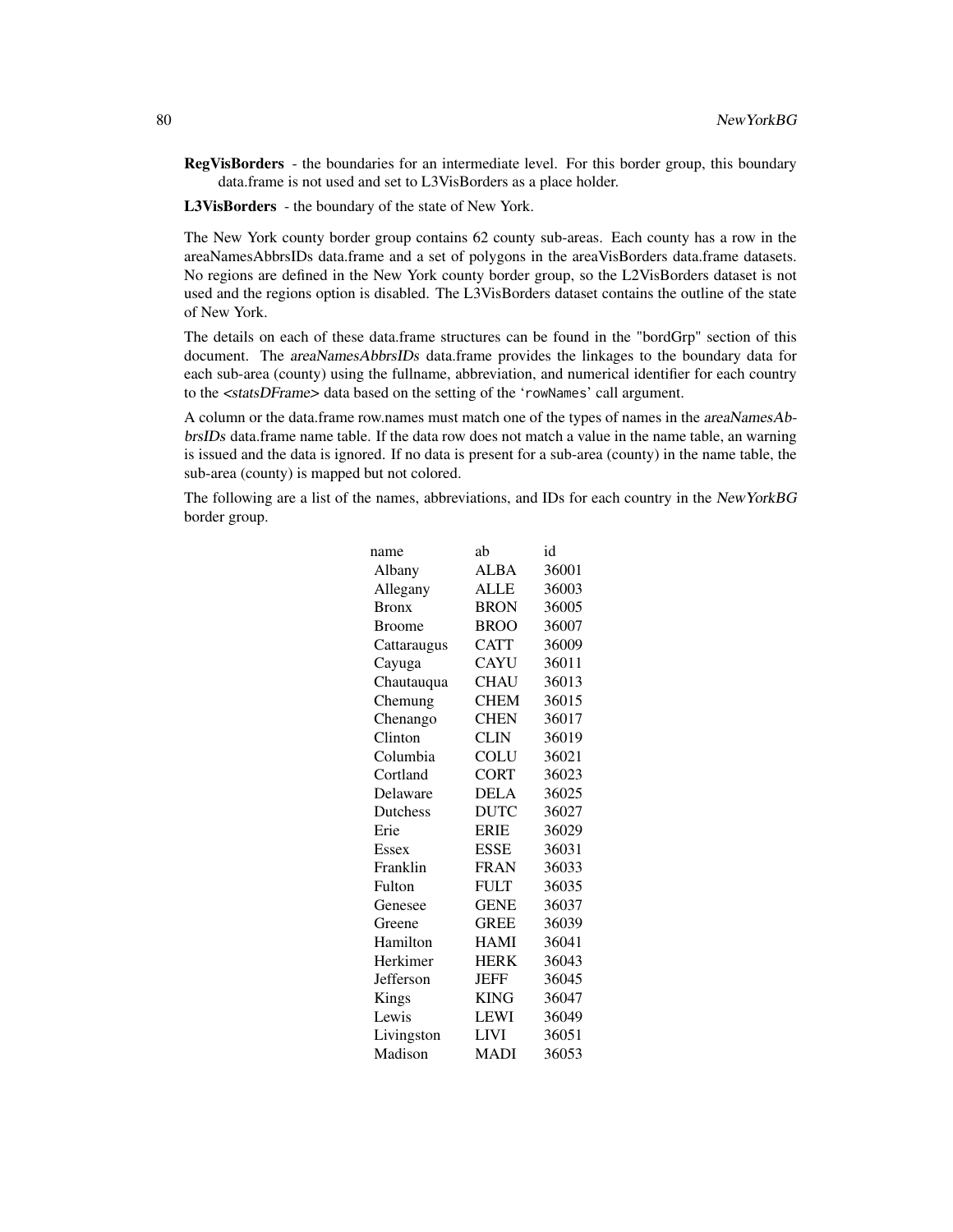# nyPopData 81

| Monroe        | <b>MONR</b> | 36055 |
|---------------|-------------|-------|
| Montgomery    | <b>MONT</b> | 36057 |
| <b>Nassau</b> | <b>NASS</b> | 36059 |
| New York      | <b>NEWY</b> | 36061 |
| Niagara       | <b>NIAG</b> | 36063 |
| Oneida        | <b>ONEI</b> | 36065 |
| Onondaga      | <b>ONON</b> | 36067 |
| Ontario       | <b>ONTA</b> | 36069 |
| Orange        | <b>ORAN</b> | 36071 |
| Orleans       | ORLE        | 36073 |
| Oswego        | <b>OSWE</b> | 36075 |
| Otsego        | <b>OTSE</b> | 36077 |
| Putnam        | <b>PUTN</b> | 36079 |
| <b>Oueens</b> | <b>QUEE</b> | 36081 |
| Rensselaer    | <b>RENS</b> | 36083 |
| Richmond      | <b>RICH</b> | 36085 |
| Rockland      | <b>ROCK</b> | 36087 |
| St. Lawrence  | <b>STLA</b> | 36089 |
| Saratoga      | SARA        | 36091 |
| Schenectady   | <b>SCHE</b> | 36093 |
| Schoharie     | <b>SCHO</b> | 36095 |
| Schuyler      | <b>SCHU</b> | 36097 |
| Seneca        | <b>SENE</b> | 36099 |
| Steuben       | <b>STEU</b> | 36101 |
| Suffolk       | <b>SUFF</b> | 36103 |
| Sullivan      | <b>SULL</b> | 36105 |
| Tioga         | <b>TIOG</b> | 36107 |
| Tompkins      | <b>TOMP</b> | 36109 |
| Ulster        | <b>ULST</b> | 36111 |
| Warren        | WARR        | 36113 |
| Washington    | <b>WASH</b> | 36115 |
| Wayne         | WAYN        | 36117 |
| Westchester   | <b>WEST</b> | 36119 |
| Wyoming       | WYOM        | 36121 |
| Yates         | YATE        | 36123 |

There are no alternate abbreviations or regions assocated with counties in New York border group.

The id field value is the U. S. state and county FIPS code.

The 'rowNames' = "alias" or "alt\_ab", the 'regionB' and 'dataRegionsOnly' features are not supported in the NewYorkBG border group.

nyPopData *Test data for the New York border Group*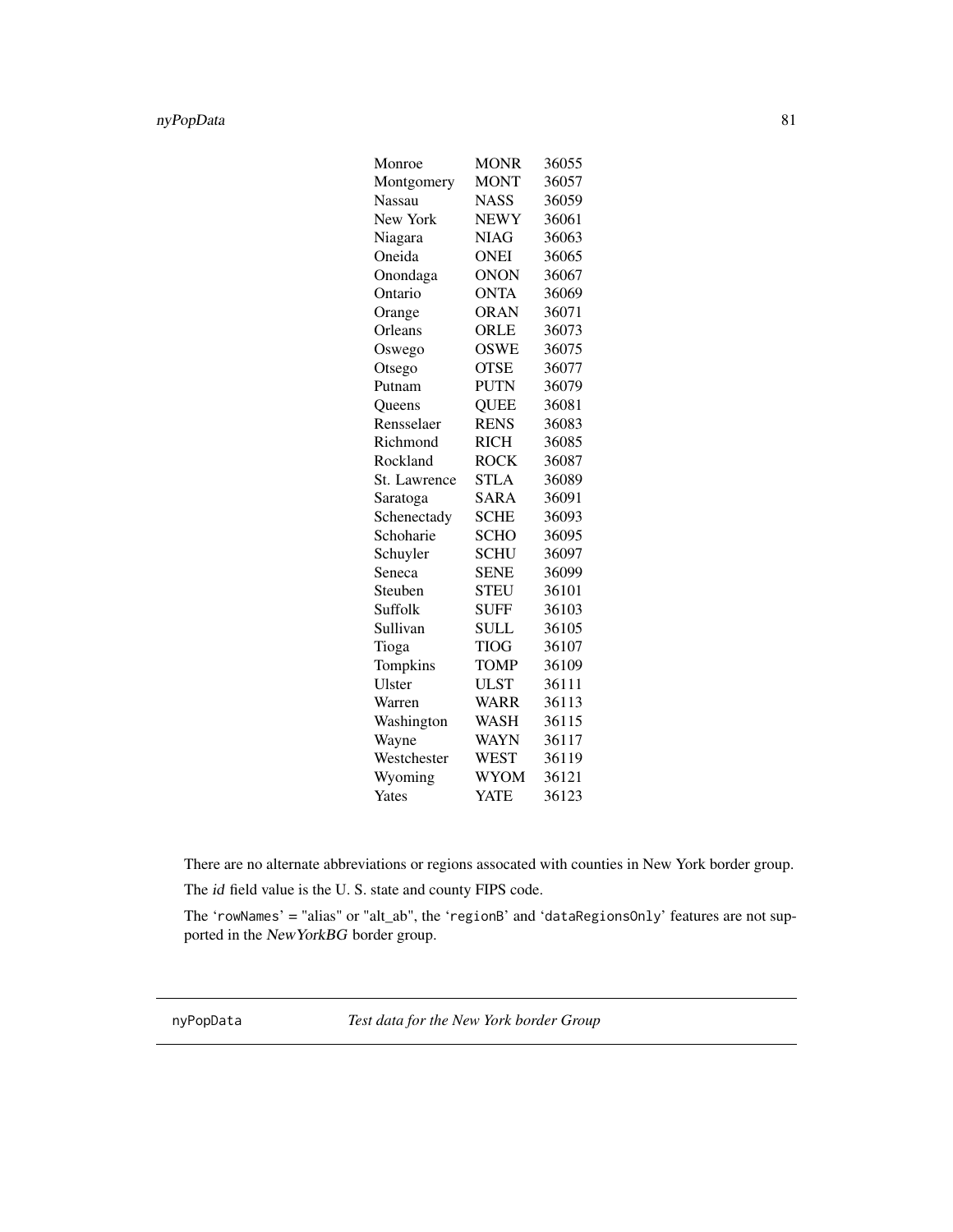82 **panelDesc** 

### **Description**

This dataset contains the 2014 population and average income per person in each of the New York counties.

### Usage

data(nyPopData)

### Format

A data frame with 63 rows, 1 for each county and 14 variables per county:

Area a character vector containing the New York county and buorgh name.

Est\_2000 a numeric vector of the county's estimated population for 2000.

Est\_2001 a numeric vector of the county's estimated population for 2001.

Est\_2002 a numeric vector of the county's estimated population for 2002.

Est\_2003 a numeric vector of the county's estimated population for 2003.

Est\_2004 a numeric vector of the county's estimated population for 2004.

Est\_2005 a numeric vector of the county's estimated population for 2005.

Est\_2006 a numeric vector of the county's estimated population for 2006.

Est\_2007 a numeric vector of the county's estimated population for 2007.

Est 2008 a numeric vector of the county's estimated population for 2008.

Est\_2009 a numeric vector of the county's estimated population for 2009.

Est\_2010 a numeric vector of the county's estimated population for 2010.

Pop\_2000 a numeric vector of the county's actual population for 2000.

Pop\_2010 a numeric vector of the county's actual population for 2010.

## Details

This dataset was pulled from the New York government website in January, 2015. It contains the actual and estimate populations of each county from 2000 to 2010.

panelDesc *micromapST panel description data.frame structure*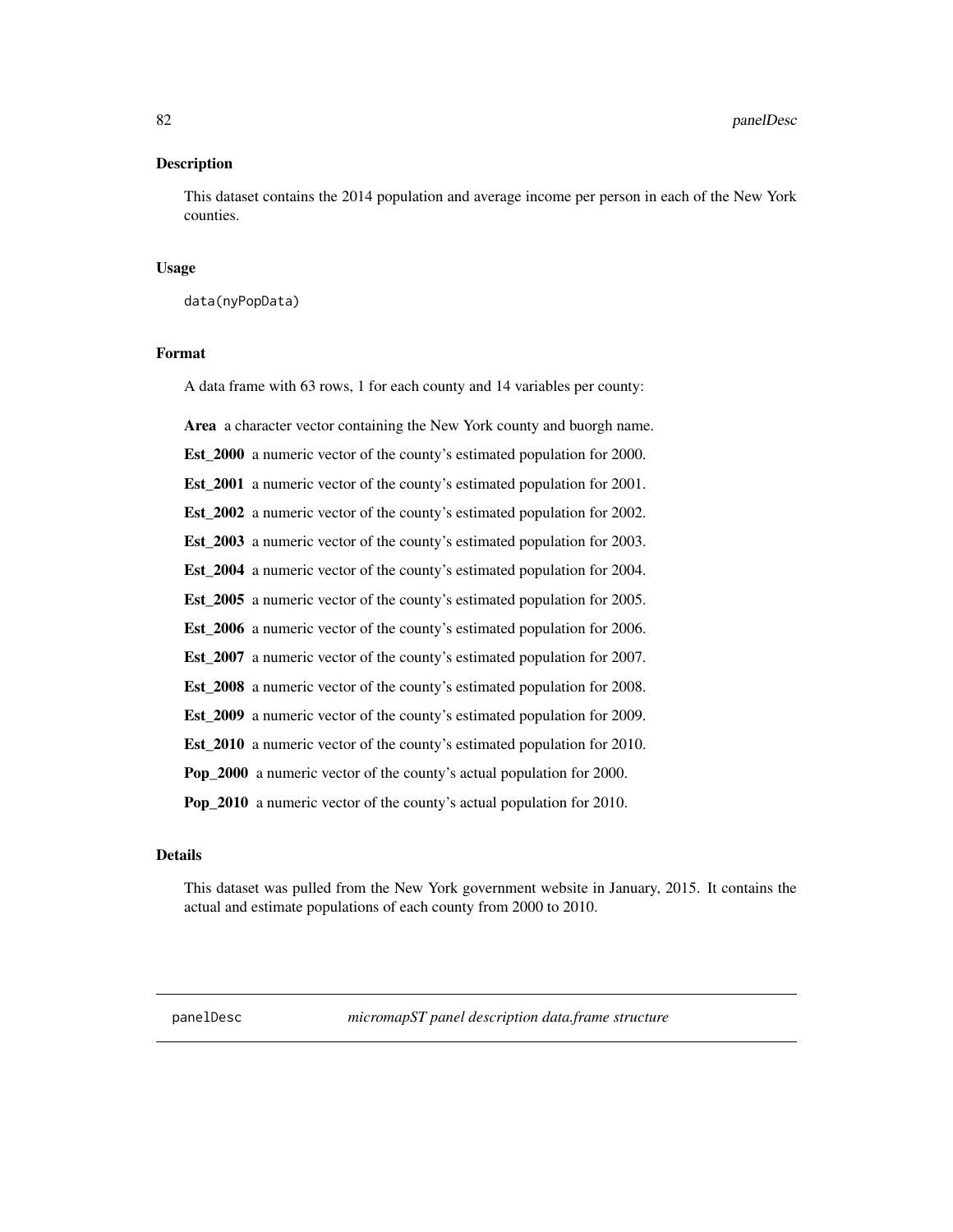#### panelDesc 83

#### Description

The panelDesc data.frame provides the micromapST function with the information required to process the statsFrame data and panelData data.frames and to generate the required linked micromap plot.

It specifies which columns in the statsFrame data.frame contain the data for each glyph column, the column types, labels, reference values and text, and when more complex data is needed by a glyph (boxplot and time series) what the name of the data structure..

```
Example
  panelDesc = data.frame(
      type=c("mapcum","id","dotconf","dotconf"),
      lab1=c("","","White Males","White Females"),
      lab2=c("","","Rate and 95% CI","Rate and 95% CI"),
      lab3=c("","","Deaths per 100,000","Deaths per 100,000"),
      col1=c(NA,NA,"Rate",9),
      col2=c(NA,NA,4,11),
      col3=c(NA,NA,5,12),
      colSize=c(NA,NA,5,5),
      refVals=c(NA,NA,NA,wflungUS[,1]),
      refTexts=c(NA,NA,NA,"US Rate"),
      panelData=c("","","","")
```
The panelDesc data.frame (which does not have to be named "panelDesc", any name will do) provides the means of defining how many columns to create, the type of glyph per column, where the data required by the glyph is located in the statsFrame (column number or name) or the name of a supplimental data structure when the glyph is boxplots or time series (via the panelData list entry), the column titles, and the column's reference value and label for the link micromap generation.

In the following description the term "AREA" represents the geographic unit being mapped and associated with data in the statsFrame. The naming used must match the border group specified. If the border group of "USStatesDF" is used, the areas are U.S. States and DC and 51 data rows must be present. If the border group of "USSeerDF" is used, the areas are U.S. Seer areas as defined by NCI and the number of data rows can be 9, 11, 13, 17 or 18. In all cases, the abbreviations and names defined in the border group dataset must be used in preparing the statsFrame and panelData structures.

#### Glyph Types

The type vector defines the type of glyph to be used for each column. The available glyphs are:

Map types: "map", "mapcum","maptail","mapmedian"

### State or Area ID and/or Name: "id"

Ranking: "rank"

Graphical Type: "dot", "dotse", "dotconf", "dotsignf", "bar", "arrow", "ts", "tsconf", "scatdot", "segbar", "normbar", "ctrbar", "boxplot"

The following provides a description of each panel type:

map - US map with active areas colored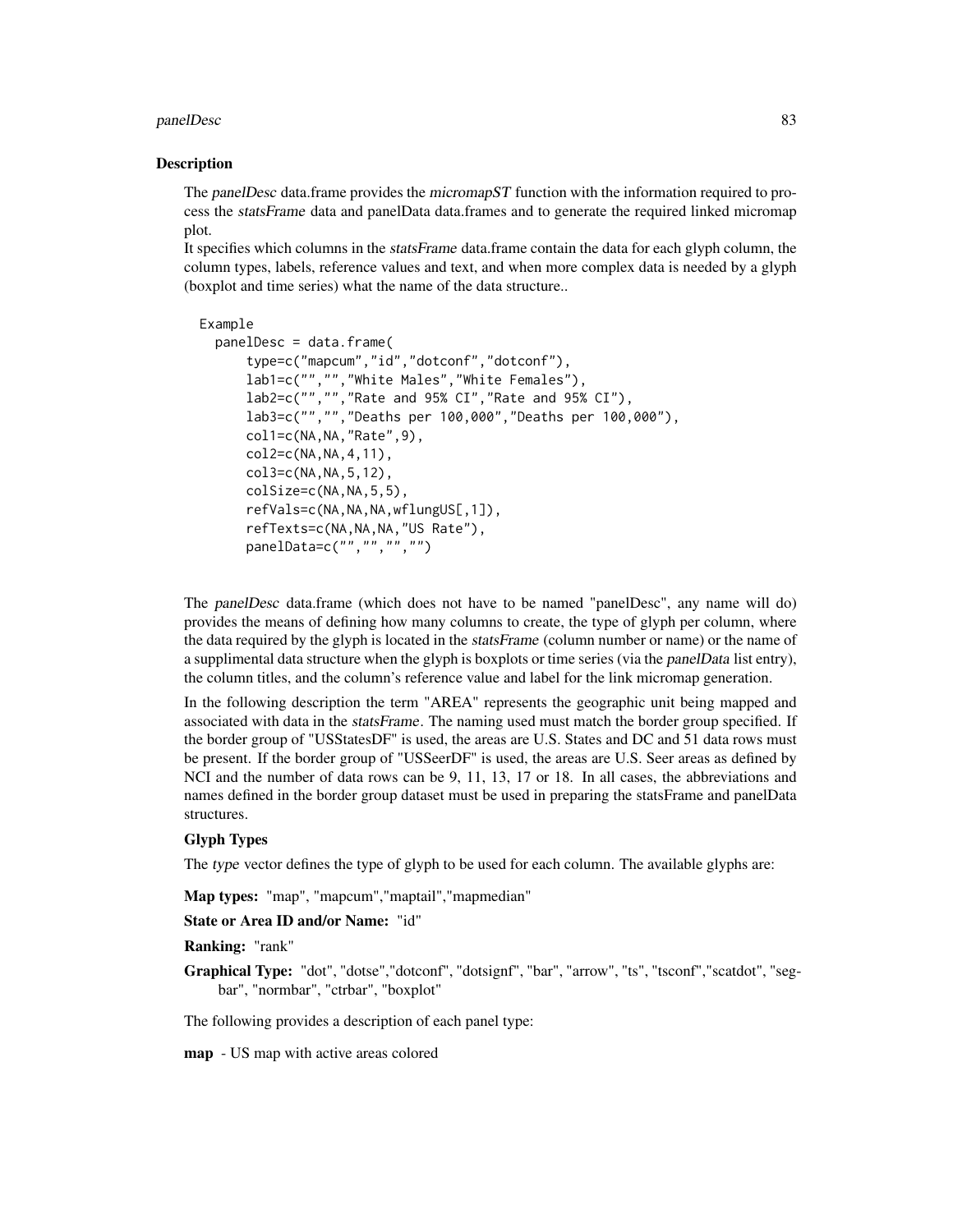- **mapcum** US map with active areas colored and previously active area highlighted generating an accumulation from top to bottom
- **maptail** US map with active areas colored and previously active area highlighted until the median area, then the reverse to the end (areas that have not been active are highlighted.)
- **mapmedian** US map with active areas colored. Maps above the median area have areas with values above the median highlighted. Maps below the median area have areas with values below the median highlighted. This helps define the above and below median area groups.
- id generates a column with a colored identifier (a square) and the area or area name or abbreviation.

rank - number the area in rank order, sequentially.

- arrow an arrow between two values with a head.
- bar a single bar chart.

boxplot - a boxplot per area with box, upper and lower whiskers and outliers.

dot - a dot for a single value.

dotse - a dot for a single value and its standard error.

dotconf - a dot for a single value and its confidence interval.

dotsignf - a dot for a single value with an indicator of its significants.

- ts a time series line for up to 30 sets "x" and "y" values for each area.
- tsconf a time series line for a up to 30 sets of "x", "y" and upper "y" and lower "y" values as a confidence interval band for each area.
- segbar a horizontal stacked (segmented) bar plot starting at 0 for 2 to 9 bars.
- **normbar** a stacked bar plot where the data is normalized for each area by dividing the bar segment values by the sum of the values for all of the bars. Up to 9 bars are supported.
- ctrbar a stacked bar plot where the bar segments are centered around the 0.Up to 9 bars are supported.

scatdot - a set of points for each area with an "x" and "y" value.

#### Labels (Column Headers and Footers)

micromapST supports up to 3 column labels or titles:  $lab1$ ,  $lab2$  and  $lab3$ , where  $lab1$  and  $lab2$  are header titles for the column. *lab3* is the footer title for the column. All titles are optional. *lab3* is used to indicate the unit of measure at the bottom of the columns, but is not limited to this use. For example:

```
lab1=c("Col1-Title", "Col2=Title", "Col3-Title" ) # 1st title for columns
lab2=c("Col1-Sub", "Col2-Sub", "Col3-Sub" ) # 2nd title for columns
lab3=c("Col1-Footer","Col2-Footer","Col3-Footer") # Footer title for columns
```
lab4 is used only when time series or scatter dot glyphs are used to provide a Y axis title for the column. All label-title vectors are optional and only required when an title or label is needed.

## Data References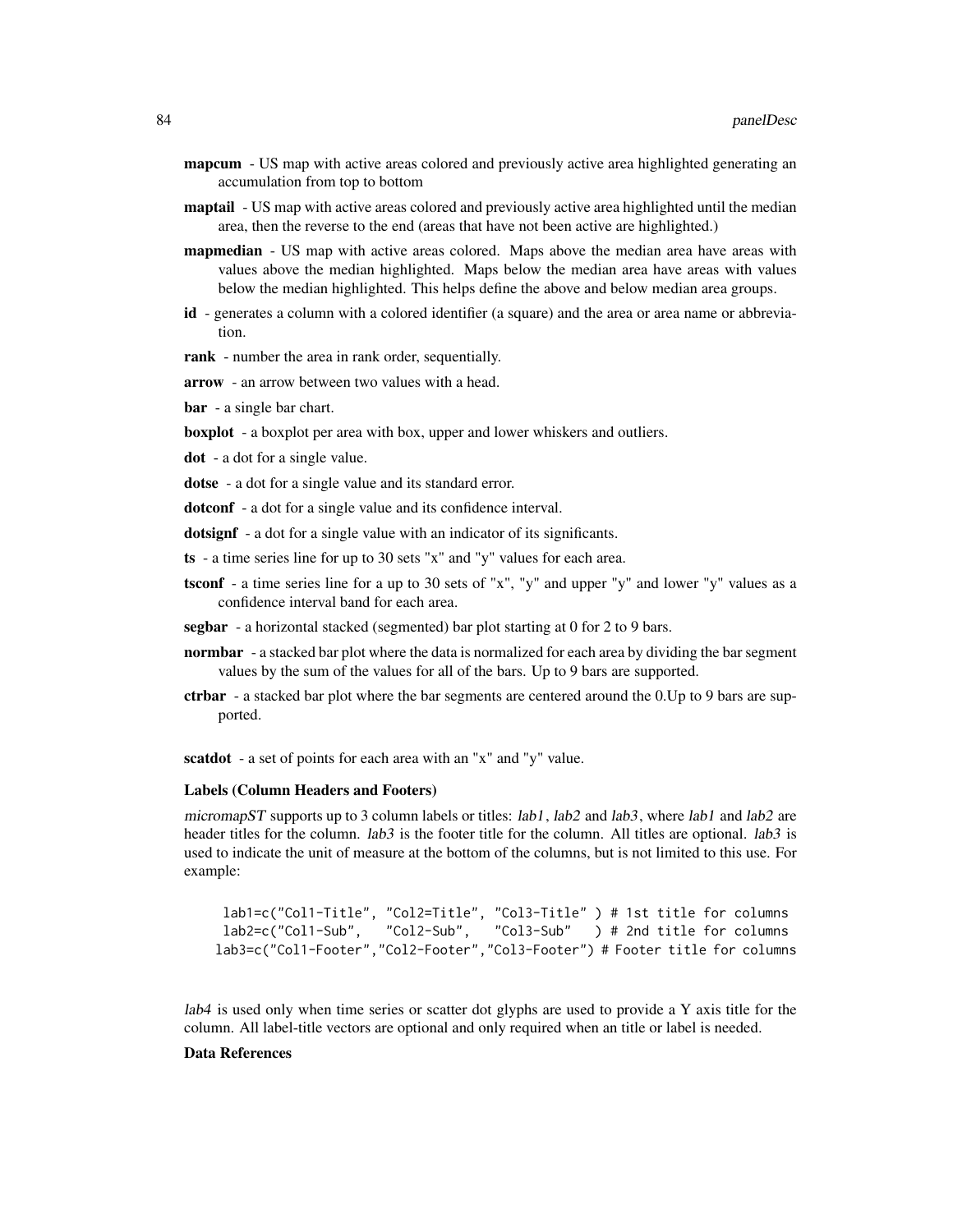#### panelDesc 85

Depending on the type of glyphic selected for the column, 1 to 3 data values for each area may be required: The col1, col2 and col3 vectors serve as indexes to columns in the statsFrame data.frame passed in the arguments of the micromapST function call. The values can be either the numeric number of the row in statsFrame data.frame or the column name. If no index is required, the entry should be set to NA.

If the glyph requires one value, then only the col1 index is used and the col2 and col3 indexes are set to NA if present . If 2 values are required, then col1 and col2 indexes are used and the col3 index is set to NA, if present. If 3 values are required, then  $\text{col1}, \text{col2}, \text{and } \text{col3}$  indexes are used.

The statsFrame column indexes can be provided as an integer or the column name. If the integer value is less than 1 or greater than the number of columns in statsFrame or a column name is used that does not exist in statsFrame, the micromapST function will stop and generate an error message.

| Glyph<br>Name | Meaning                                                             | $\text{col}1$                                                  | col <sub>2</sub>                                                  | col <sub>3</sub> | panelData                                 |
|---------------|---------------------------------------------------------------------|----------------------------------------------------------------|-------------------------------------------------------------------|------------------|-------------------------------------------|
| arrow         | Arrow                                                               | Beginning<br>Values                                            | <b>Ending Values</b><br>(arrow head)                              | <b>NA</b>        | NA                                        |
| bar           | Horizontal<br>bar                                                   | Bar end<br>values<br>(length)                                  | <b>NA</b>                                                         | NA               | NA                                        |
| segbar        | Horizontal<br>stacked<br>bar                                        | Values for<br>first (left<br>-most) segment<br>(length)        | Values for<br>the last<br>(right-most)<br>bar segment<br>(length) | <b>NA</b>        | <b>NA</b>                                 |
| normbar       | Horizontal<br>stacked<br>bar, nor-<br>malized to<br>total 100%      | Values for<br>first (left-<br>most) bar<br>segment<br>(length) | Values for<br>last (right-<br>most, bar<br>segment<br>(length)    | <b>NA</b>        | <b>NA</b>                                 |
| ctrbar        | Horizontal<br>stacked<br>bar, cen-<br>tered on<br>the middle<br>bar | Values for<br>first (left-<br>most) bar<br>segment<br>(length) | Values for<br>last (right-<br>most,bar<br>segment<br>(length)     | <b>NA</b>        | NA                                        |
| boxplot       | Horizontal<br>box plot                                              | <b>NA</b>                                                      | <b>NA</b>                                                         | <b>NA</b>        | Name of<br>output<br>list from<br>call to |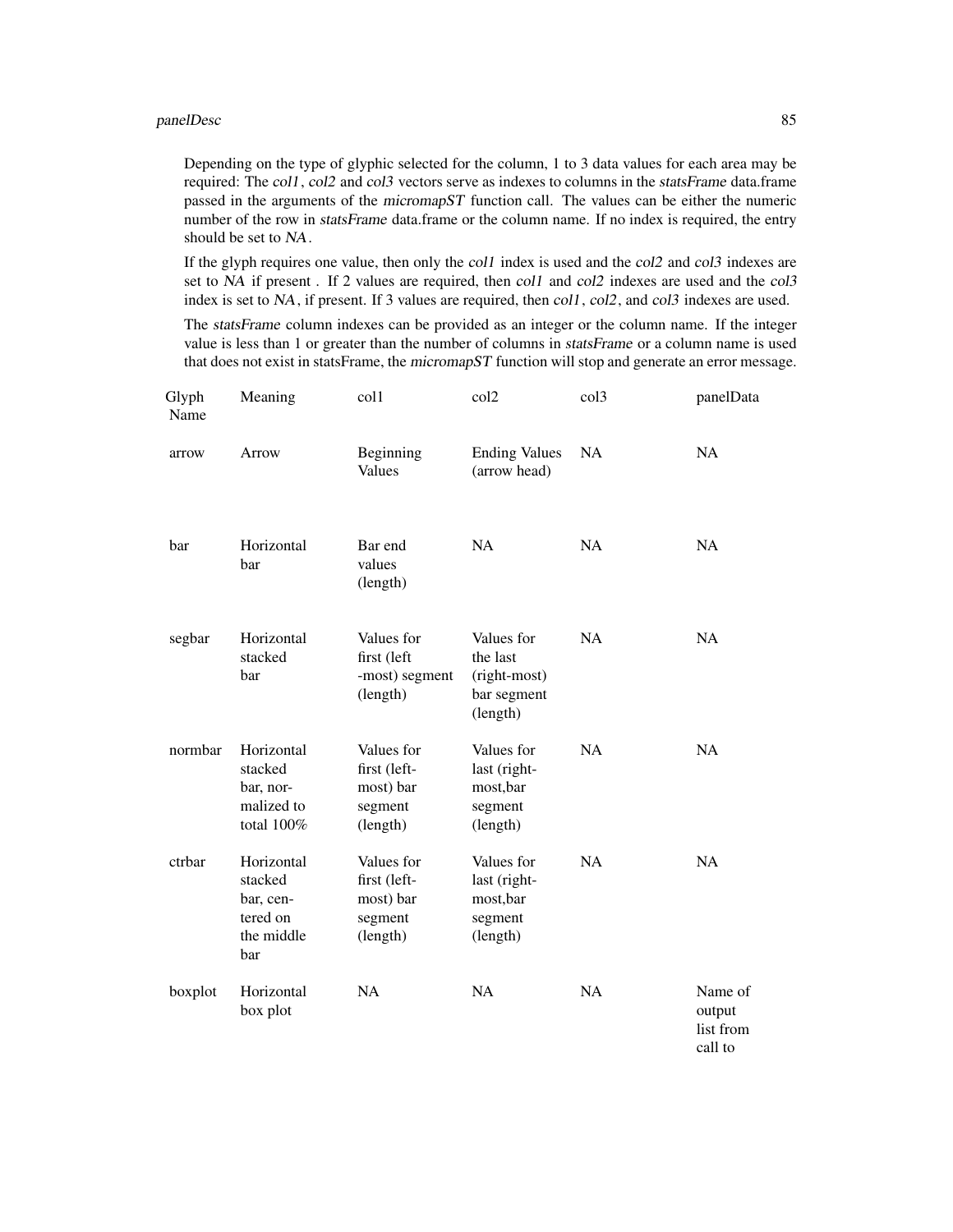boxplot(...plot=F)

| dot      | Dot                                                            | Values for<br>dots                    | NA                                  | NA                             | NA                                                                                                                                                      |
|----------|----------------------------------------------------------------|---------------------------------------|-------------------------------------|--------------------------------|---------------------------------------------------------------------------------------------------------------------------------------------------------|
| dotconf  | Dot with<br>confidence<br>interval<br>line                     | Values<br>for dots                    | Values of<br>lower limits           | Values for<br>upper limits tab | <b>NA</b>                                                                                                                                               |
| dotse    | Dot with<br>line length<br>$+/-$ standard<br>error             | Values for<br>dots                    | Standard<br>errors                  | <b>NA</b>                      | NA                                                                                                                                                      |
| dotsignf | Dot<br>overprinted<br>if not<br>significant                    | Values for<br>dots                    | P value<br>associated<br>with dot   | <b>NA</b>                      | NA                                                                                                                                                      |
| scatdot  | Scater plot<br>of dots                                         | Values on<br>horizontal<br>$(x)$ axis | Values on<br>vertical<br>$(y)$ axis | NA                             | NA                                                                                                                                                      |
| ts       | <b>Time Series</b><br>(line) plot                              | <b>NA</b>                             | NA                                  | NA                             | Name of array<br>with dimensions<br>of $c(51,t,2)$ ,<br>where $t = #$<br>of time points<br>$(max 15)$ , x values<br>in $[.,1]$ , y values<br>in $[.,2]$ |
| tsconf   | <b>Time Series</b><br>(line) plot<br>with confidence<br>limits | NA                                    | NA                                  | NA                             | Name of array<br>with dimensions<br>of $c(51,t,4)$ , as ts<br>lower limit is<br>$[, 3]$ amd the<br>upper limit is<br>$[.,4]$                            |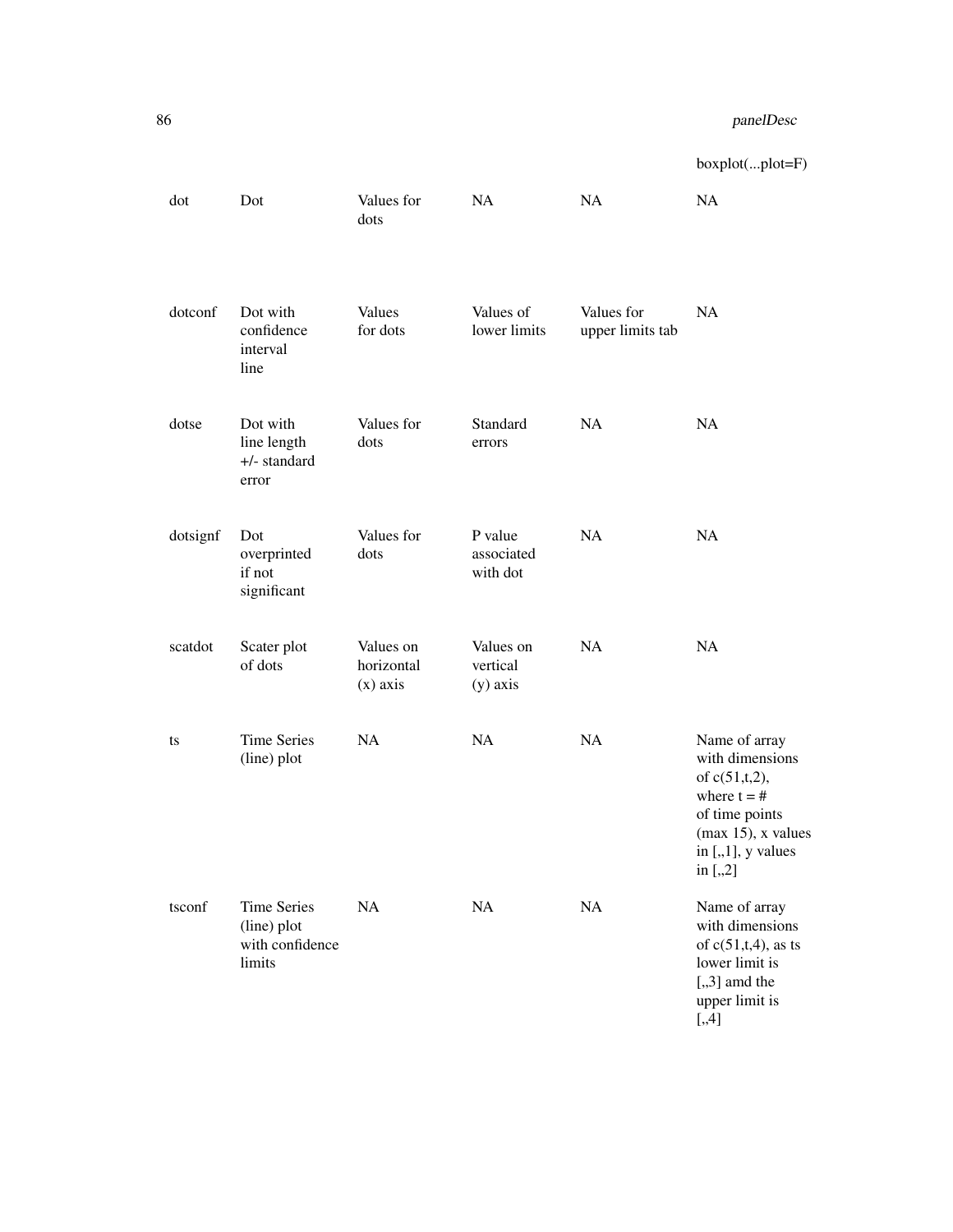The panelData vector is only used when a glyph requires more data per area than can be provided by the statsFrame columns. Only glyphs using this vector are boxplots and time series.

In the case of the 'boxplot' glyph, the boxplot function with plot=F is used to generate the boxplot statistical details for each area. The name of the resulting list of 51 sets of boxplot statistics (one for each area) is placed in the panelData vector element for the boxplot column.

For the time series and time series with confidence interval, the glyphs require a 3 dimensional array of data. The first dimension ([area,,]) represents the areas. The second dimension ([,t,]) ranges from 2 to n. There is no upper limit, but 200-250 samples is a practical limit. One for each data point. The third dimension  $([0, v])$  provides the values at data point vart for area st.  $[0, v$ vart] is the x axis value. For time series, is usually just the value 1 to n to order the y values.  $\lceil \frac{1}{2} \rceil$  is the median y value. For time series with confidence intervals:  $[, 3]$  is the lower value y and  $[, 4]$  is the upper value y.

#### Reference Lines

Reference lines can be created in arror, bar, dot, dotconf, dotse, and segbar glyphs by specifying the reference values in the RefVal= vector. A label appearing at the bottom of the column can be specified using the RefTxt= vector in the panelDesc data.frame.

#### Usage

panelDesc

### Format

The parameters in the panelDesc data.frame structure are:

type= The types of graphics for each column of panels can be specified by the following keywords in the "type variable":

The following are the type of glyphics that can be specified in the type vector:

Map types: "map", "mapcum","maptail","mapmedian",

State ID and/or Name: "id",

Glyph Type: "dot", "dotse","dotconf", "dotsignf", "bar", "arrow", "ts", "tsconf","scatdot", "segbar", "normbar", "ctrbar", "boxplot"

The following provides a description of each panel type:

map - a non-highlighted map

mapcum - maps show the accumulated areas top to bottom

maptail - maps show the accumulated areas from the top and bottom toward median area.

- **mapmedian** the maps above the median highlight the areas above the median area and maps below the median highlight areas below the median area based on the sorting variable.
- id generates a column with a color identifier (a filled in square) and the area abbreviation or name. The plotNames parameter in the micromapSEER call controls whether the area's full name or 2 character abbreviation is displayed.
- rank sequentially number areas from 1 (highest rank) to "n" (lowest rank)
- arrow an arrow from value 1 to value 2 with value 2 the head of the arrow.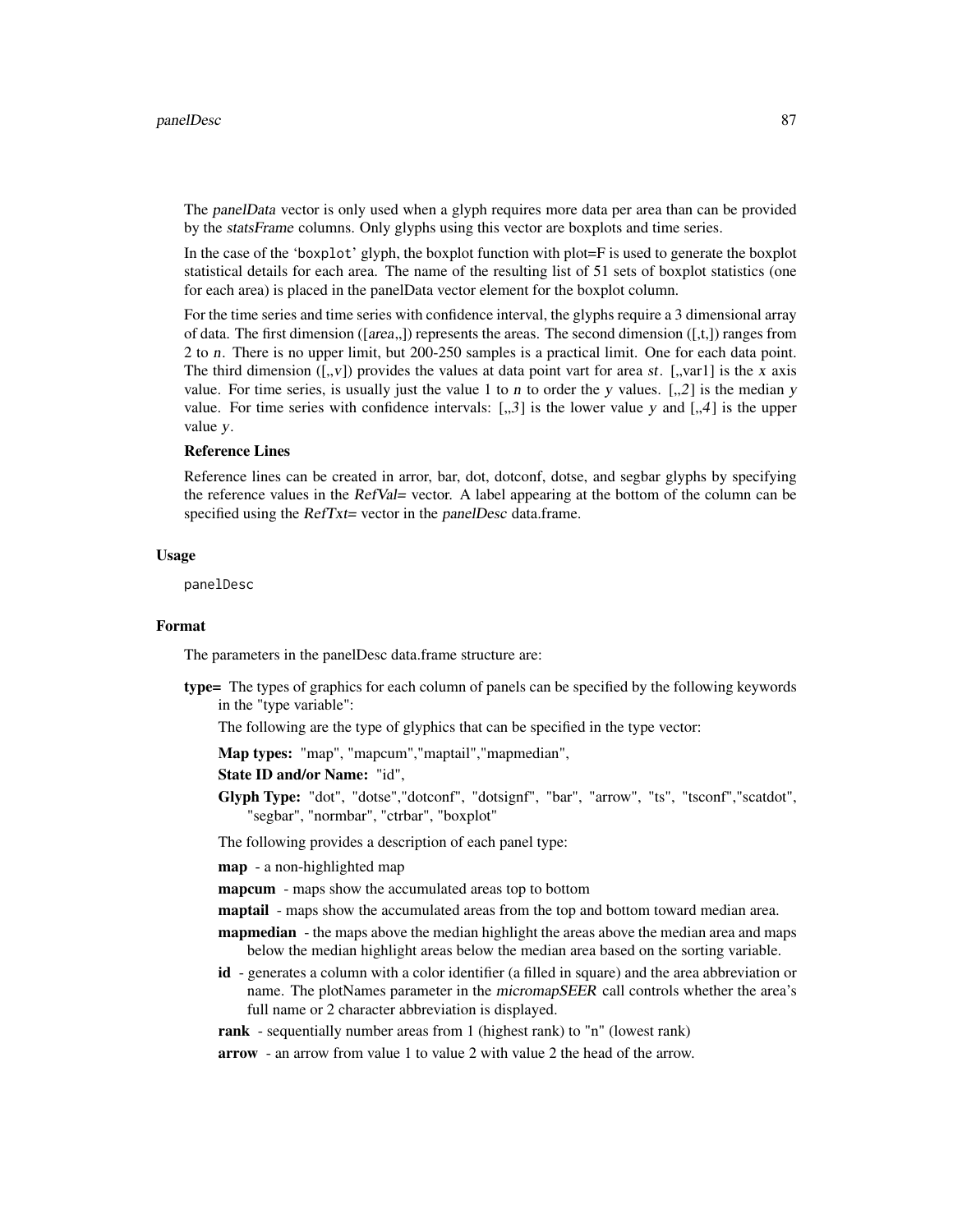bar - a bar for a single set of values, The values can be positive or negative.

- boxplot a boxplot for each area using a data.frame generated by the boxplot function with plot=F. The name of the boxplot data.frame is passed to micromapSEER using the panelData vector.
- dot a dot for a single value using one set of values.
- dotse a dot for a single value and its standard error using two values.
- dotconf a dot for a single value and its confidence interval using three values.
- dotsignf a dot for a single value overlaid if value is not significant using two values: value for dot and P value.
- ts a time series line plot for each area. The glyph use the panelData vector to get the name of a three (3) dimensional array the data for the plot. The array contains one entry per area, 1 to 30 data points and the x and y values. See section on panelData below for more details. A reasonable upper limit to the number of points is between 200-300.
- tsconf a time series line and confidence interval band for each area. The glyph use the panelData vector to get the name of a three (3) dimensional array the data for the plot. The array contains one entry per area,  $1$  to  $n$  data points and the  $x$ ,  $y$ , lower  $y$  and upper y values. See section on panelData below for more details. A reasonable upper limit to the number of points is between 200-300.
- segbar a horizontal stacked (segmented) bar plot starting at 0 using data in the statsFrame data.frame. The col1 and col2 columns are used to indicate the first and last columns in the statsFrame data.frame that contain the contiguous bar segment values (lengths). For example: The data for a 5 segment bar glyph is in columns 4 through 8 in the *statsFrame* (5 columns). col1 is set to 4 to identify the first column and col2 is set to 8 to identify the last column in the sequence. Column names may be used, but the column identified in col1 must preceed the column identified in col2.
- normbar a stacked bar plot where the data is normalized for each area by dividing the bar segment values by the sum of the values for all of the bars. The stacked bar plot for each area then ranges from 0 to 100% (edge to edge). The col1 and col2 columns are used to identify the first and last columns for bar data in the statsFrame in the same way as for the "segbar" glyph (see above.)
- ctrbar a stacked bar plot where the bar segments are centered around the middle of the data. If there is an even number of segments, the 0 point is between the lower half and the upper half of the segments. If there is an odd number of segments, the center is the midpoint of the middle segment. The other segments are plotted to the left and right of the center point. The col1 and col2 columns are used to indicate the first and last columns in the statsFrame data.frame that contain the contiguous bar segment values. (See "segbar" type above for more information.)
- scatdot a set of 51 points with an x and y value per area. All points are plotted in each panel with the key areas in the panel highlighted. coll indicates statsFrame column containing the x values and col2 indicates the column containing the y values.

Example: type=c("id","map","rank", "boxplot") To specify a micromapSEER with three columns, left to right, containing the area label, a map and a boxplot.

- $coll=$ ,  $col2=$ ,  $col3=$  Vectors of index numbers or names of columns in statsFrame data.frame to be used as data for graphics. The uses of these three vectors are defined below:
	- any "map" type, id, boxplots, ts, and tsconf glyphs do not use the col1, col2, or col3 vectors to locate data in the statsFrame data.frame. If these vectors are present, the corresponding entires should be NA for the respective columns.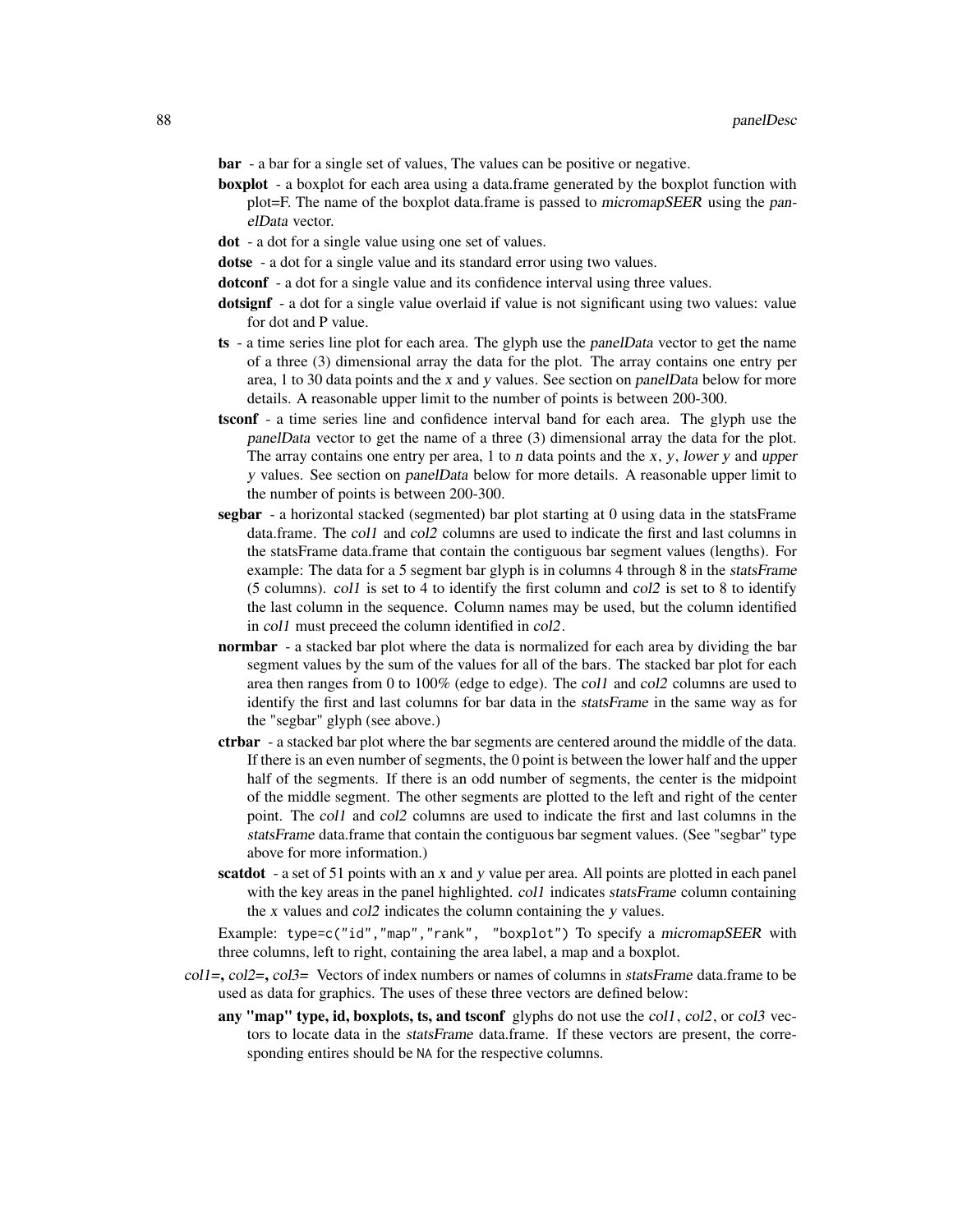dot uses col1 to specify a single data column in statsFrame data.frame to be ploted.

- bar uses col1 to specify the data column in statsFrame data.frame for the length of the bar. The data value can be positive or negative.
- dotse uses coll and col2 to specify the data columns in *statsFrame* data.frame to be used as the estimate and standard error values, respectively.
- dotsignf uses col1 and col2 to specify the data columns in statsFrame data.frame to be used as the value for the dot and its associated P value.
- arrow uses col1 and col2 to specify the data columns in statsFrame data.frame for the beginning and end values of the arrow.
- segbar, normbar, ctrbar uses coll and col2 to specify the first and last columns in the stats-Frame data.frame. The *statsFrame* data.frame columns from col1 to col2 are used for the length values of each bar in the glyph. col1 must preceed col2 in the statsFrame data.frame. The minimum number of data columns is 2 columns with a maximum of 9 columns.
- scatdot uses coll and col2 to specify the x and y values respectivefully for a dot for each of the 51 areas and DC in a scatter dot plot.
- dotconf uses col1, col2, and col3 to specify the data columns in *statsFrame* data.frame for the estimate value, lower confidence interval, and upper confidence interval values.

See the table above.

- colSize= A numeric vector used to specify the proportional width size of a glyph column in relation to all other glyph columns. If used, values must be included for all glyph columns except for the map and id glyphs, which are fixed width columns. The width of a glyph column is determined by summing all of the colSize values and dividing the sum into the value for each glyph column to yield a percentage of the available width to be allocated to each column. For example: colSize=c(NA,NA,10,10,5,15), does not affect columns 1 and 2. The percentages for columns 3 through 6 are 25%, 25%, 12.5% and 37.5%. If 4 inches of space is available, the columns will be allocated: 1, 1, 0.5, and 1.5 inches. The column widths are still regulated by the minimum and maximum column widths set in the package. If a value is missing for non-map or id glyph, the package will a value equal to the average of the provided values.
- $lab1=$ ,  $lab2=$  Character vectors provide the two column labels (titles) lines at the top of each column. If no label is required, use "" for a blank line.
- lab3= Character vector used as a label at the bottom of each column. This is typically used to show units of measure. If no label is required, use "" for a blank line.
- $lab4=$  Character vector used as the vertical (y) axis label for ts, tsconf, and scatdot glyphics. If no label is required, use "" for a blank line.
- refVals= Is a list of object names providing the reference values for each graphic column. The reference value is displayed as a dashed vertical line for each panel in the specified column.
- refTexts= Is a list of 1 or 2 labels to be displayed at the bottom of each column to identify the reference value.
- panelData= List of object names containing the boxplot data list and/or an array of time series data for each area. If boxplot and time series data are not used in a column, then associated object names should be NA.

For 'boxplot' data, each row name in the boxplot list must be the area abbreviation (2 character) for the area associated with the data. There must be 51 rows in the data.frame. Each row must be data produced by the 'boxplot' function. The area abbreviation must be used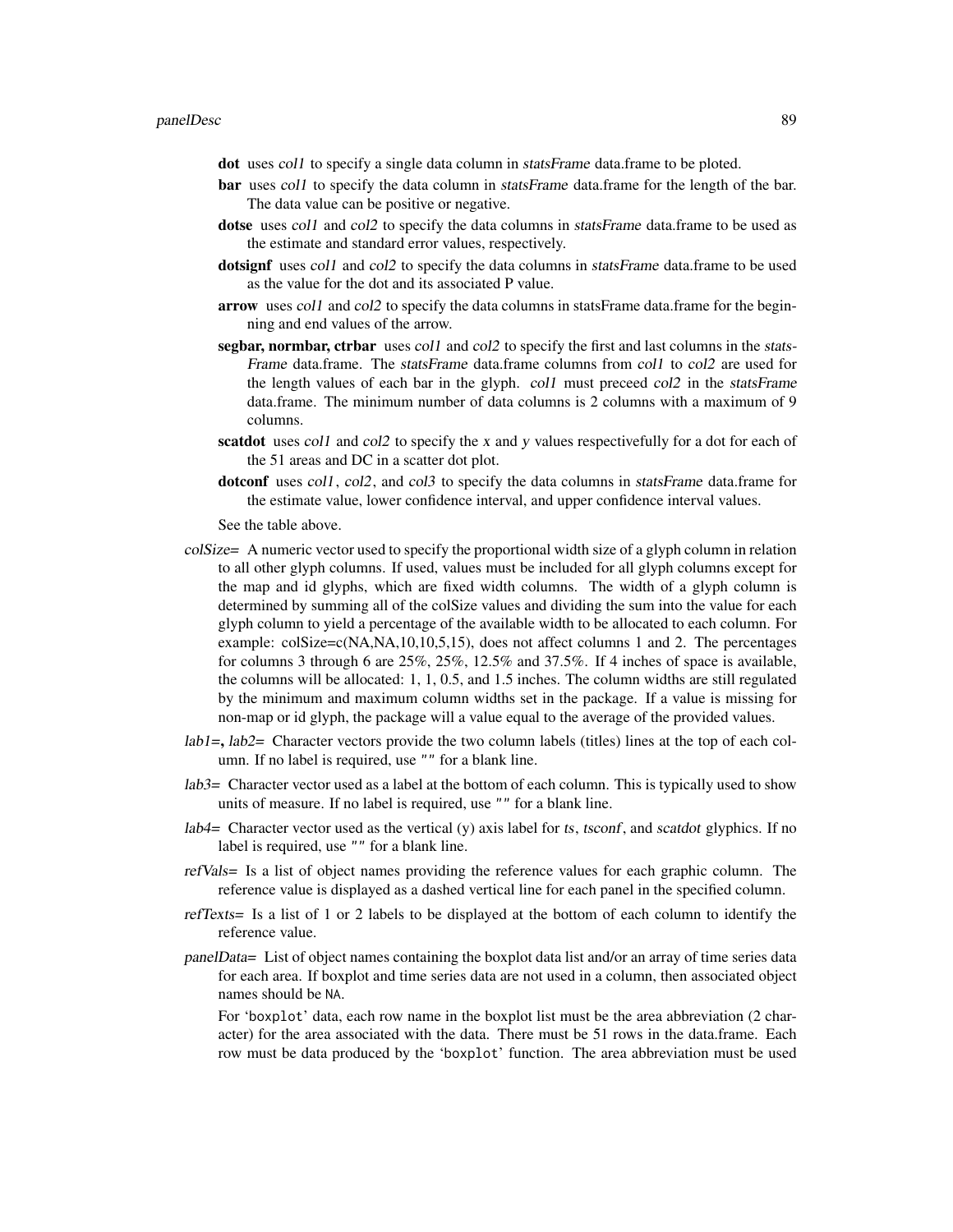as the boxplot\$names to be able to associate the individual boxplots to each area. The names attribute must contain the area name.

For the time series glyph (ts), the data must be a three (3) dimensional array. The first dimension  $[st, ]$  represent one entry for each area (1 to 51). The second dimension  $[, t, ]$ indexes up to 30 data points for the area. The third dimension  $[\, ,\, ,\, \nu\, ]$  are the data point values.  $[$ ,, var $\{1\}$ ] is the x value and  $[$ ,  $,2$ ] is the median y value for the data point. The rownames associated with the first dimension must be the area abbreviationss to link the elements of this structure the presentation order of the areas.

For the time series with confidence intervals glyph (tsconf), the array is extended to include:  $[0, 3]$  and  $[0, 4]$  for the lower y and upper y values.

For time series data, the order of the first dimension of the array must match the area order in the statsFrame. For example, the data in dataArray[1,,] is the the area identified in statsFrame[1,]

### Details

The panelDesc data.frame is used to describe the content of the micromapST plot to the function. It contains the index of the data in the statsFrame data.frame, the types of graphics to be used in each column, titles, column headers, reference values and labels, etc.

### **Note**

A descriptor may be omitted if none of the panel plots need it.

### Author(s)

Daniel B. Carr, George Mason University, Fairfax VA, with contributions from Jim Pearson and Linda Pickle of StatNet Consulting, LLC, Gaithersburg, MD

### See Also

[micromapST](#page-59-0)

Seer18Area *Test data for 18 U.S. Seer Registries (of 20) for general dot, arrow, and bar glyphics.*

#### Description

Randomly generated statistics to create rate, count and population data for the 18 U.S. Seer registries for testing of micromapSEER or micromapST using the "USSeerBG" border group. The data was generated by the SeerStat program and exported as a CSV file. The non-data lines at the bottom of the file must be removed.

#### Usage

data(Seer18Area)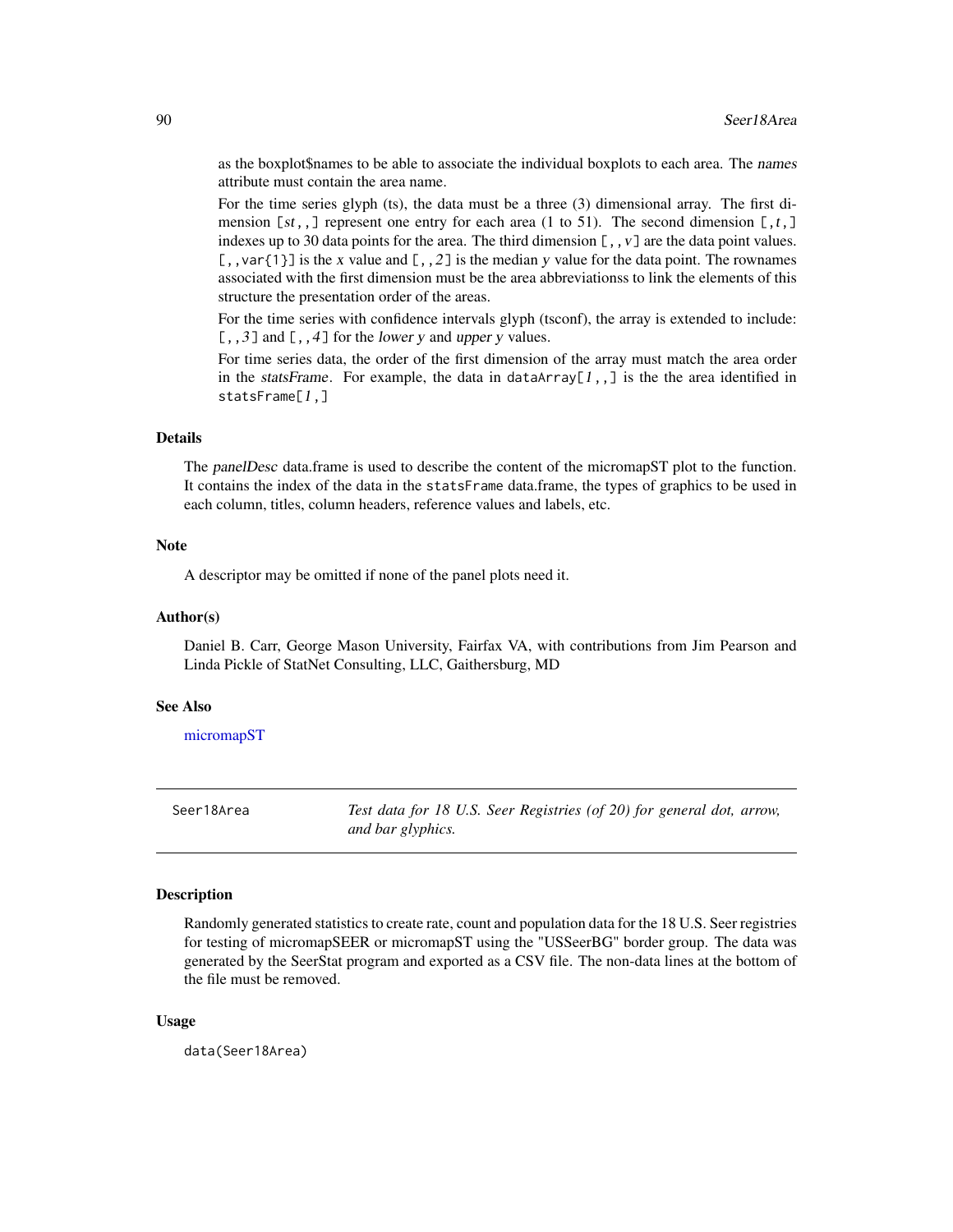### SeoulPopData 91

#### Format

A data frame with 18 observations, 1 for each Seer registries (sub-areas), on the following 11 variables.

Registry a character vector of the name of the Seer Registry Rate20022006 a numeric vector of the incident rates from 2002 to 2006 Count20022006 a numeric vector of the incident counts Pop20022006 a numeric vector of the population Rate20072011 a numeric vector of the incident rates from 2007 to 2011 Count20072011 a numeric vector of the incident counts Pop20072011 a numeric vector of the population RateTrendAPC a numeric vector of the rate trends per Seer registry pValue a numeric vector of the P Value related to the Rate Trend LowerCI a numeric vector of the lower confidence interval UpperCI a numeric vector of the upper confidence interval

### Details

This dataset is a randomly generated collection of data from 2002 to 2011 Seer Registry data to support testing of micromapST functions for the 18 U.S. Seer registries. The data has no relationship to the Seer registries and is only for test purposes. The row names are the Seer registry abbreviations. This dataset is used in the micromapST examples.

### Author(s)

Linda W. Pickle and Jim Pearson of StatNet Consulting, LLC, Gaithersburg, MD

| SeoulPopData |  | Test data for the Seoul South Korea city district border Group |  |  |
|--------------|--|----------------------------------------------------------------|--|--|
|              |  |                                                                |  |  |

### Description

This dataset contains the 2012 population and area data for each of the districts in city of Seoul.

### Usage

data(SeoulPopData)

### Format

A data frame with 25 observations, 1 for each district, on the following 5 variables.

District a character vector containing the full name of the Seoul district. City a character vector containing the city name => Seoul. Pop.2012 a numeric vector of the number of the district's 2012 population. Area a numeric vector of the area square kilometers for the district. Founded a character vector containing the dates each district was founded.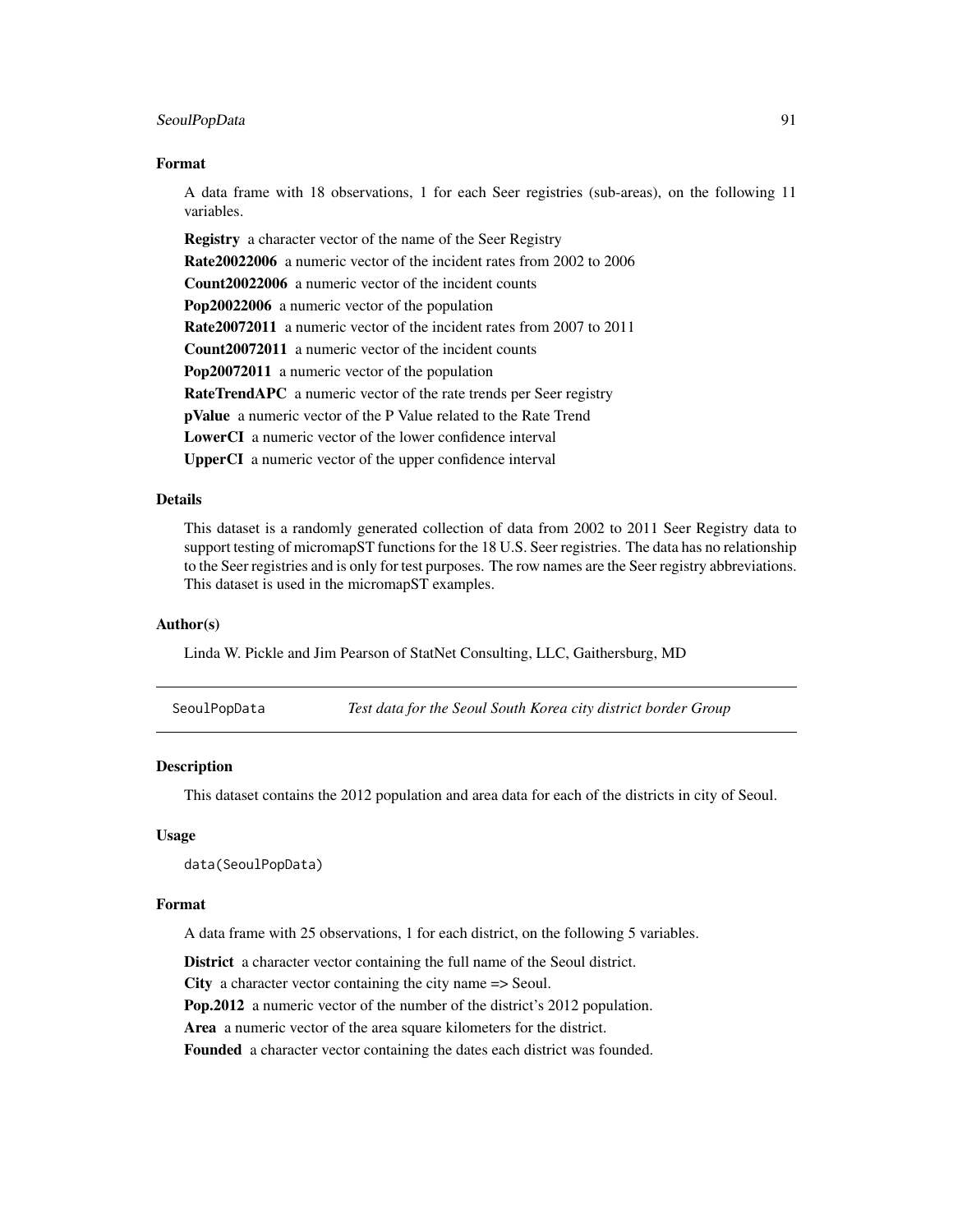### Details

This dataset was pulled from the China ??? government website on Dec. 2014. It contains the population and average income per person for each of Kansas' 105 counties.

SeoulSKoreaBG *Seoul South Korea border group datasets to support creating micromaps for the 25 districts in the Korean city of Seoul.*

### Description

The micromapST function has the ability to generate linked micromaps for any geographical area. To specify the geographical area, the 'bordGrp' call argument is used to specify the border group dataset for the geographical area. The SeoulSKoreaBG border group dataset supports creating linked micromaps for the 25 districts in the city of Seoul South Korea. When the 'bordGrp' call argument is set to SeoulSKoreaBG, the appropriate name table (county names and abbreviations) and the boundary data for the 25 districts are loaded in micromapST. The user's data is then linked to the boundary data via the district's name, abbreviated or ID based on the table below.

### Details

The SeoulSKoreaBG border group contains the following data.frames::

- areaParms contains specific parameters for the border group
- areaNamesAbbrsIDs containing the names, abbreviations, and numerical identifier for the districts in the city of Seoul.
- areaVisBorders the boundary point lists for each district in the city of Seoul Korea.
- L2VisBorders the boundaries for an intermediate level. For this border group, this boundary data is not used and set to L3VisBorders as a place holder.
- RegVisBorders the boundaries for an regional level. For this border group, this boundary data is not used and set to L3VisBorders as a place holder.
- L3VisBorders the boundary of the city of Seoul South Korea

The Seoul district border group contains 25 district sub-areas. Each district has a row in the areaNamesAbbrsIDs data.frame and a set of polygons in the areaVisBorders data.frame datasets. No regions or L2 boundaries are defined for the Seoul district border group. The RegVisBorders and and L2VisBorders data.frames are set the L3VisBorders data.frame. The regional feature is disabled. The L3VisBorders dataset contains the outline of the city of Seoul.

The details on each of these data.frame structures can be found in the "bordGrp" section of this document. The *areaNamesAbbrsIDs* data.frame provides the linkages to the boundary data for each sub-area (district) using the fullname, abbreviation, and numerical identifier for each country to the <statsDFrame> data based on the setting of the 'rowNames' call parameter.

A column or the data.frame row.names must match one of the types of names in the areaNamesAbbrsIDs data.frame name table. If the data row does not match a value in the name table, an warning is issued and the data is ignored. If no data is present for a sub-area (district) in the name table, the sub-area is mapped but not colored.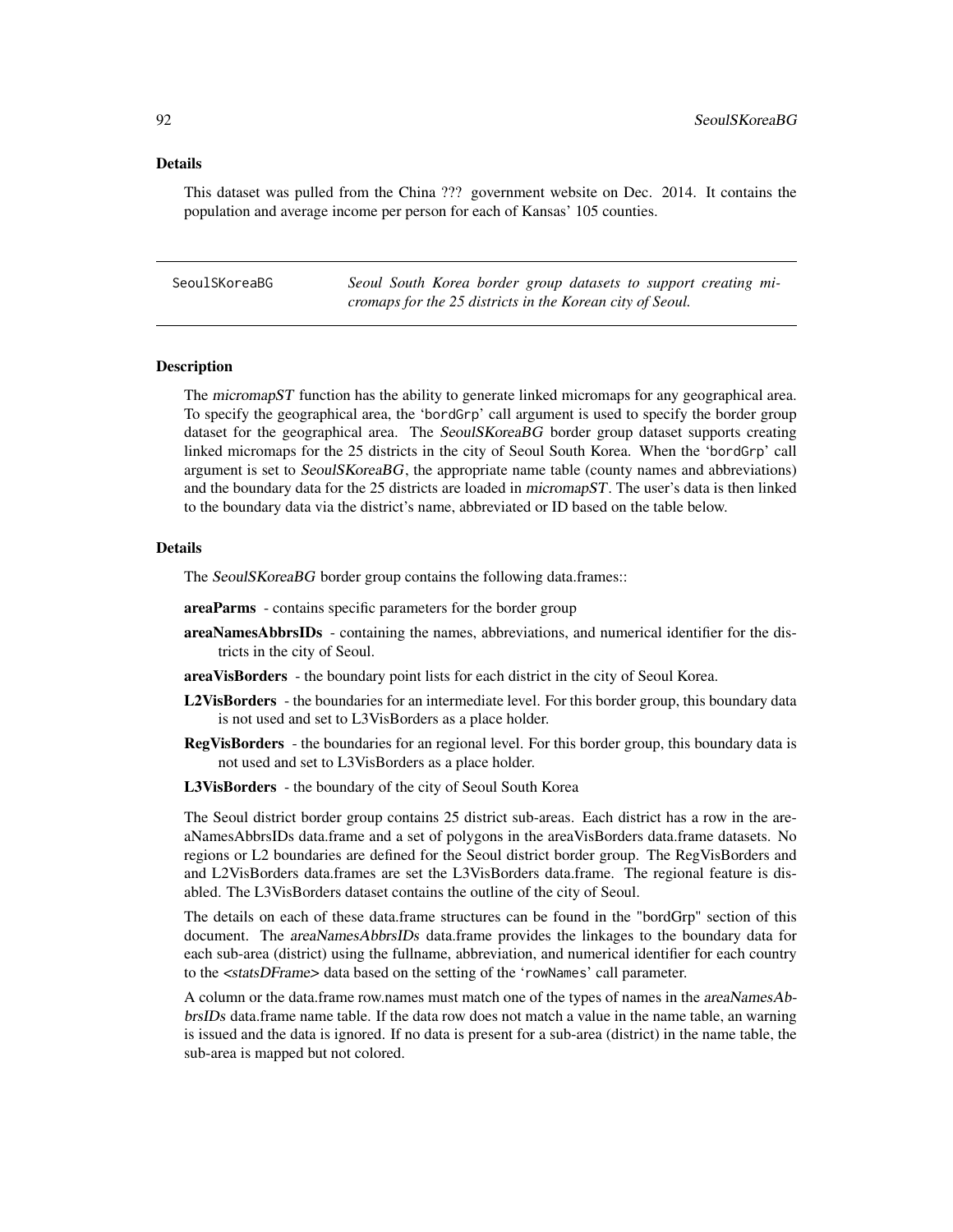# SeoulSKoreaBG 93

The following are a list of the names, abbreviations, and ids for each country in the SeoulSKoreaBG border group.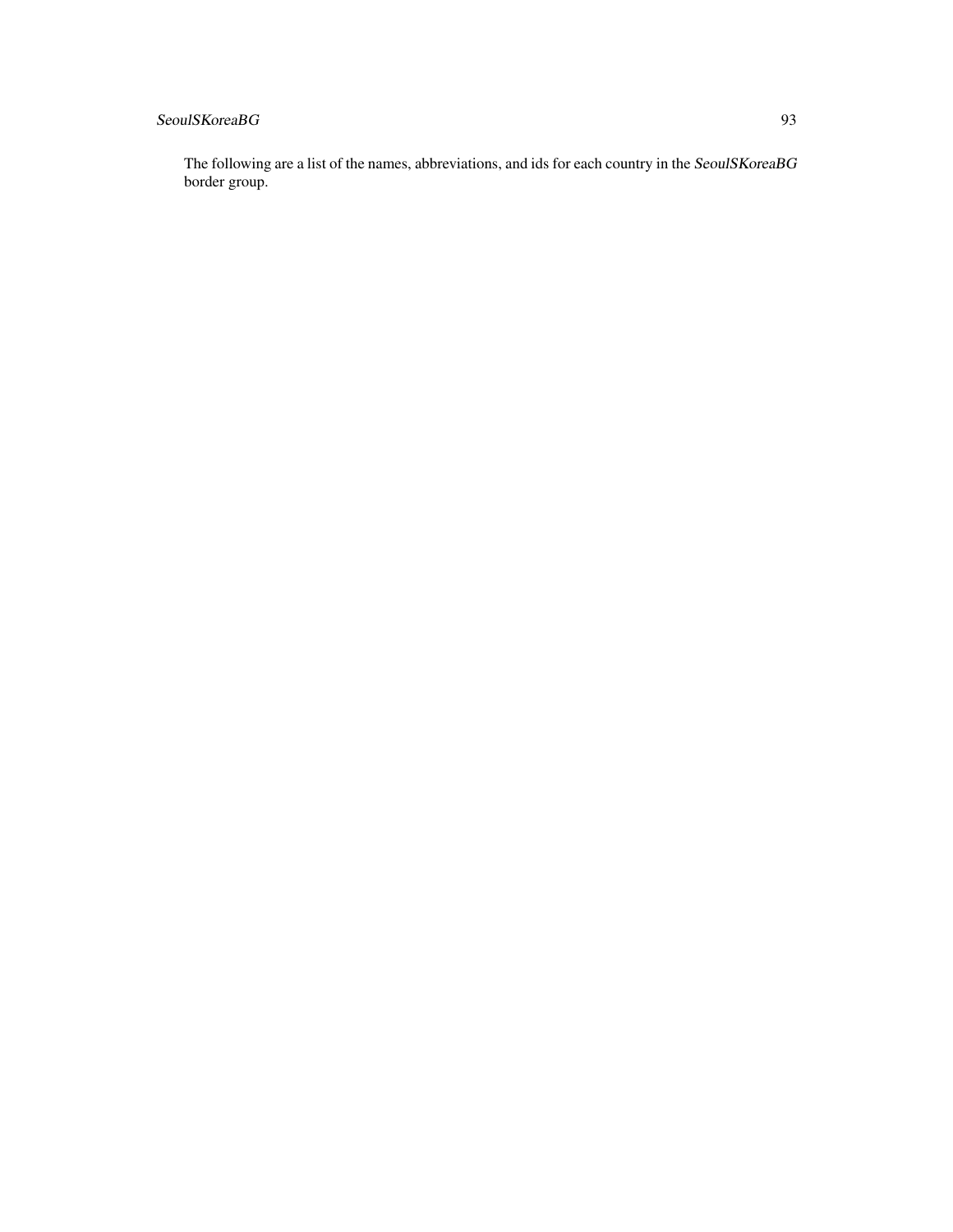| name         | ab        | id    |
|--------------|-----------|-------|
| Dobong       | DO        | 11100 |
| Dongdaemun   | DN        | 11060 |
| Dongjak      | DG        | 11200 |
| Eunpyeong    | EU        | 11120 |
| Gangdong     | GA        | 11090 |
| Gangbuk      | GN        | 11250 |
| Gangnam      | GG        | 11230 |
| Gangseo      | GS        | 11160 |
| Geumcheon    | GЕ        | 11180 |
| Guro         | GU        | 11170 |
| Gwanak       | <b>GW</b> | 11210 |
| Gwangjin     | GJ        | 11050 |
| Jongro       | JO        | 11010 |
| Jung         | JU        | 11070 |
| Jungnang     | JN        | 11020 |
| Mapo         | MA        | 11140 |
| Nowon        | NO        | 11110 |
| Seocho       | SЕ        | 11220 |
| Seodaemun    | <b>SD</b> | 11130 |
| Seongbuk     | SN        | 11080 |
| Seongdong    | SG        | 11040 |
| Songpa       | SO        | 11240 |
| Yangcheon    | YA        | 11150 |
| Yeongdeungpo | YΕ        | 11190 |
| Yongsan      | YO        | 11030 |

The id field value is the ISO numerical code for the district.

The 'rowNames' = "alias" or "alt\_ab" and the 'regions' features are not supported in the Seoul-SKoreaBG border group.

statePop2010 *US State Population for 2010*

# Description

US State 2010 population data by race and Hispanic ethnicity.

# Usage

statePop2010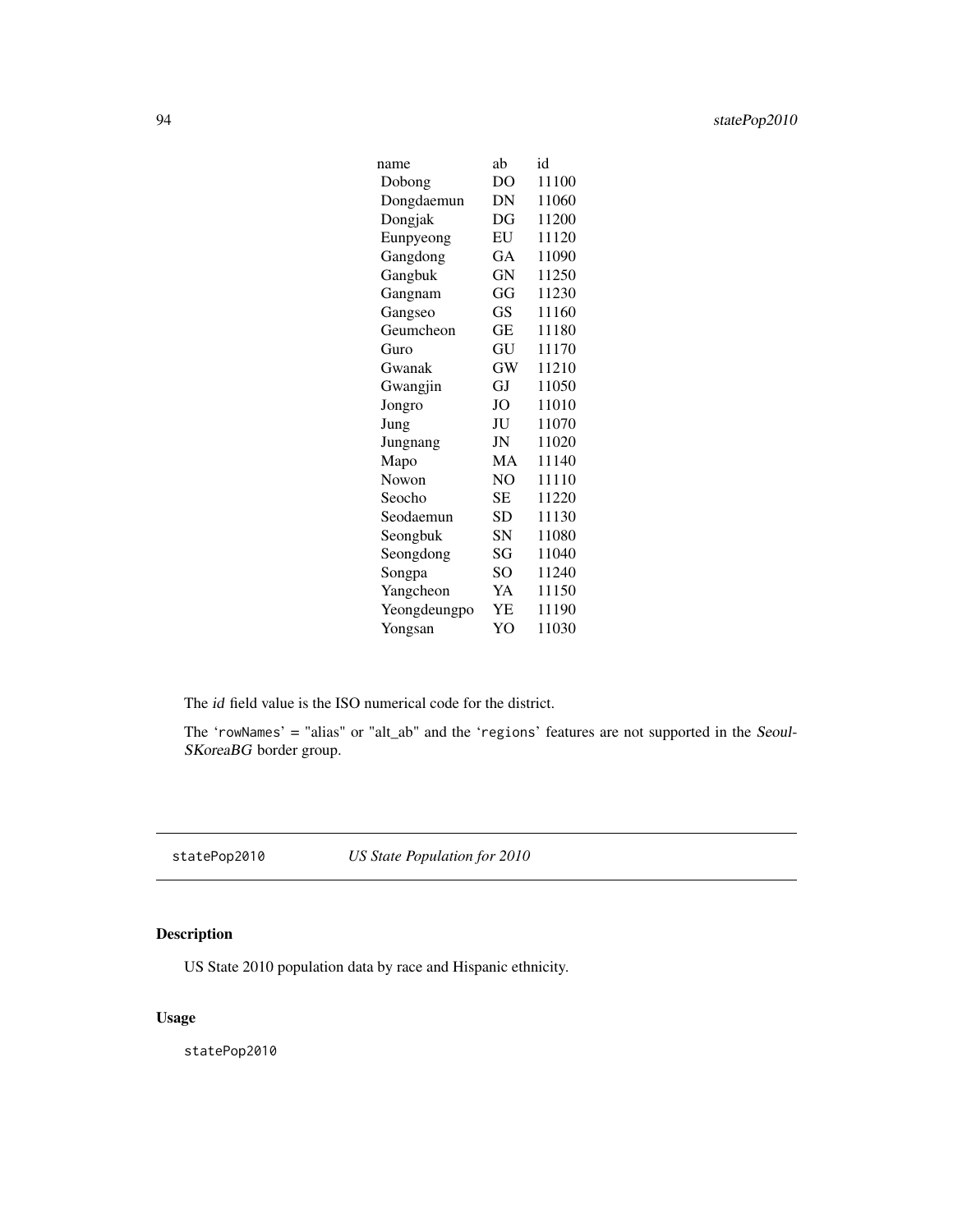#### TSdata 95

### Format

A data frame with 51 observations (one per state) on the following 6 variables per state:

Hisp an integer count of the Hispanic population

white an integer count of the white population

black an integer count of the black population

OtherWBH an integer count of the population other than white, black or Hispanic

pctHisp a numeric percentage of the Hispanic population to the total population

pctOtherWBH a numeric percentage of the population other than white, black, or Hispanic

Each row has the state 2 character abbreviation as its row name.

### Details

The dataset contains 51 records, one for each state. The data represents the population count or percentage of the total population by race and Hispanic ethnicity within the state. This dataset is used by the micromapSEER examples with the "USStatesDF" border group.

### Source

United States Census Bureau, Population Total by State, by Race, Combinations of Two Races, and not Hispanic or Latino, 2010 (Summary File 1, Table QT-P4), URL = http://factfinder2.census.gov/.

TSdata *Time Series Example Dataset*

### Description

Data for Time Series Examples

The data are age-adjusted (2000 U.S. standard) female lung cancer mortality rates (per 100,000 population) for each year from 1996 to 2010.

#### Usage

TSdata

### Format

This dataset is an array with dimensions of 51, 15, 4. The rownames of the array are the 51 state and DC abbreviations (2 characters). TSdata[ $, 1:4$ ] contains the x (time) value, followed by the value for the line, then the lower 95% confidence limit, and finally the upper 95% confidence limit value.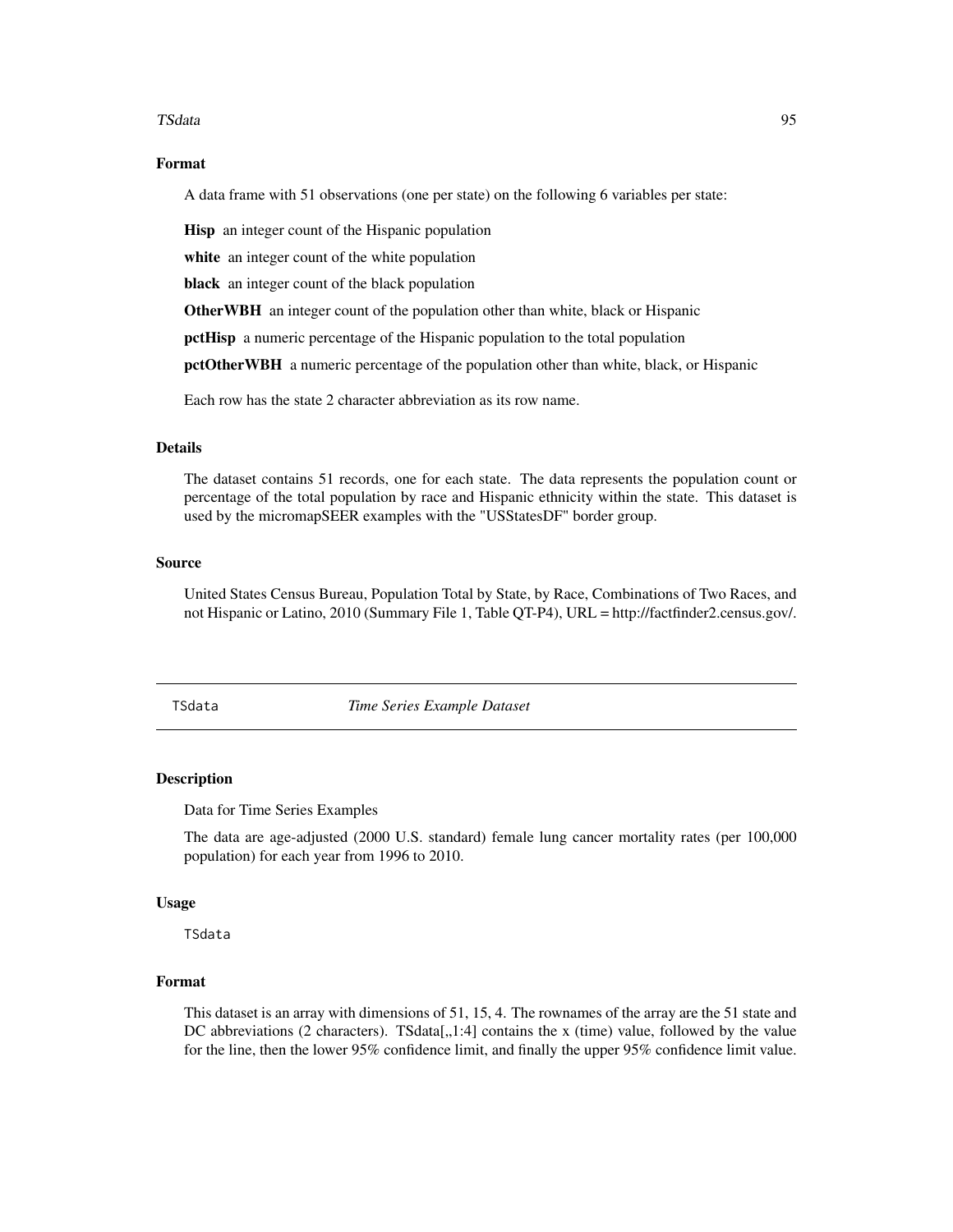#### Details

The first dimension  $[st, ]$  of 51 elements contains each state or DC. This dimension is referenced by the rownames of the array.

The second dimension  $[t, t]$  of *n* elements in this case are the time periods in the time series. Our example uses the years 1996 to 2010 as the time period values. A reasonable number of points is between 200 and 300.

The third dimension  $\left[ \cdot, v \right]$  of 2 or 4 elements is the x or y values during the time period. If the no confidence data is provided, the third dimension is 2:

- data[,,1] is the X value
- data[,,2] is the mid-Y value  $(Y)$

If a confidence band is being plotted in '\var{tsconf}' graphs then there are 4 elements.

- data[,,1] is the X value
- data[,,2] is the mid-Y value  $(Y)$
- data[ $, 3$ ] is the low-Y value
- data[..4] is the high-Y value

For example, the x,y coordinates for year=1996 (time period = 1) for the first state  $(AK)$  is TSdata $[1,1,c(1,2)].$ 

This approach was done to allow a data matrix built for the "tsconf" glyphics to be used for a ts glyphics.

This data is used by micromapSEER with the "USStatesDF" border group.

```
# how to create a new time series data set
tempTS <-read.table("...yourfilename.csv",sep=",",header=T)
yrmat <-matrix(rep(1996:2010,51),nrow=51,ncol=15,byrow=T) # year labels
ratemat<-as.matrix(
       tempTS[,c(8,13,18,23,28,33,38,43,48,53,58,63,68,73,78)]
       )
locimat<-as.matrix(
       tempTS[,c(9,14,19,24,29,34,39,44,49,54,59,64,69,74,79)]
       )
hicimat<-as.matrix(
       tempTS[,c(10,15,20,25,30,35,40,45,50,55,60,65,70,75,80)]
       \lambdaworkmat<-cbind(yrmat,ratemat,locimat,hicimat)
TSdata <-NULL
TSdata <-array(workmat,dim=c(51,15,4))
# change state ab from factors to characters.
rownames(TSdata)<-as.character(tempTS$stab)
```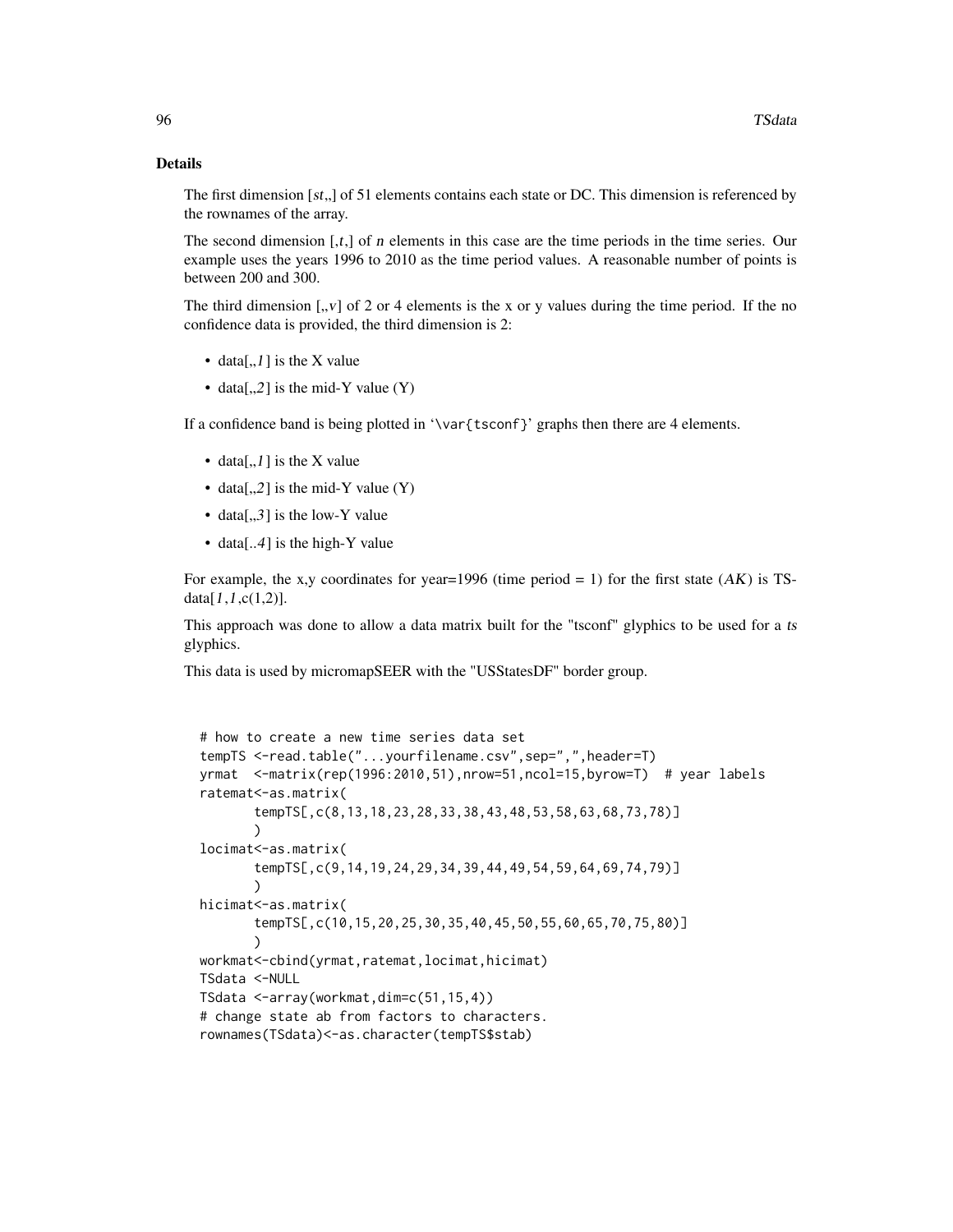### UKIrelandBG 97

### Source

Surveillance, Epidemiology, and End Results (SEER) Program (www.seer.cancer.gov) SEER\*Stat Database: Mortality - All COD, Aggregated With State, Total U.S. (1969-2010) (Katrina/Rita Population Adjustment), National Cancer Institute, DCCPS, Surveillance Research Program, Surveillance Systems Branch, released April 2013. Underlying mortality data provided by NCHS (www.cdc.gov/nchs).

UKIrelandBG *UKIrelandBG border group datasets contains the boundary information for the United Kingdom and Ireland.*

### **Description**

The micromapST function has the ability to generate linked micromaps for any geographical area. To specify the geographical area, the 'bordGrp' call argument is used to specify the border group dataset for the geographical area. The UKIrelandBG border group dataset supports creating linked micromaps for the all of the United Kingdom including Northern Ireland and the Isle of Man and Ireland. When the 'bordGrp' call argument is set to UKIrelandBG, the appropriate name table (county names and abbreviations) and the 219 sub-areas (counties, etc.) boundary data is loaded into micromapST. The user's data is then linked to the boundary data via the name, abbreviation, or alternate abbreviation for each sub-area (county, etc.).

The United Kingdom and Ireland information was pulled from the UK and Ireland public web sites in March of 2015.

The UKIreland border group was constructed to provide an area with more than 100 sub-areas for testing micromapST and enhancing it's ability to handle a large number of sub-areas and generate usable linked micromaps.

### Details

The UKIrelandBG border group dataset contains the following data.frames:

- areaParms contains specific parameters for the border group
- areaNamesAbbrsIDs containing the names, abbreviations, alternate abbreviation, or numerical identifier for each of the United Kingdom or Ireland counties.
- areaVisBorders the boundary point lists for each sub-area.
- L2VisBorders the boundaries for an intermediate level. For the United Kingdom and Ireland border group, this boundary point list is not used and is set to equal L3VisBorders data.frame for the border group.
- RegVisBorders the boundaries for the 4 United Kingdom and Ireland regions or realms: England, Wales, Scotland, Northern Ireland, Ireland, and Isle of Man.

L3VisBorders - the boundary of the United Kingdom and Ireland area.

The UKIreland border group contains 219 sub-areas (counties, etc.) Each registry has a row in the areaNamesAbbrsIDs data.frame and a set of polygons in the areaVisBorders data.frame datasets. Regions are defined in this border group as the 6 country and kingdom regions in the UK and Ireland. The regions feature is enable. The siz (6) regions are: England, Scotland, Wales, Northern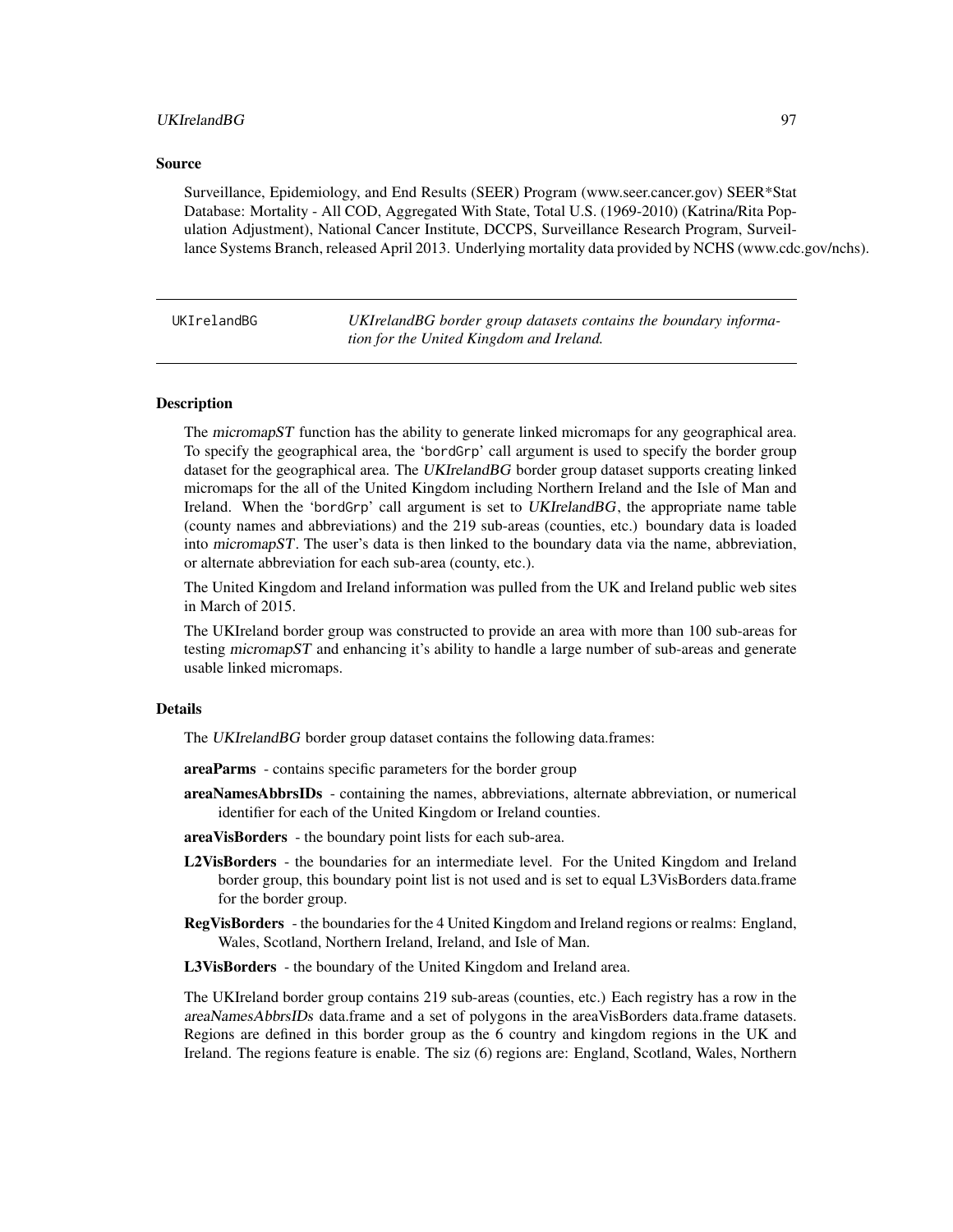Ireland, Ireland and Isle of Man. The names, abbreviations, alternate abbreviations and IDs for the counties in the UKIreland border group are: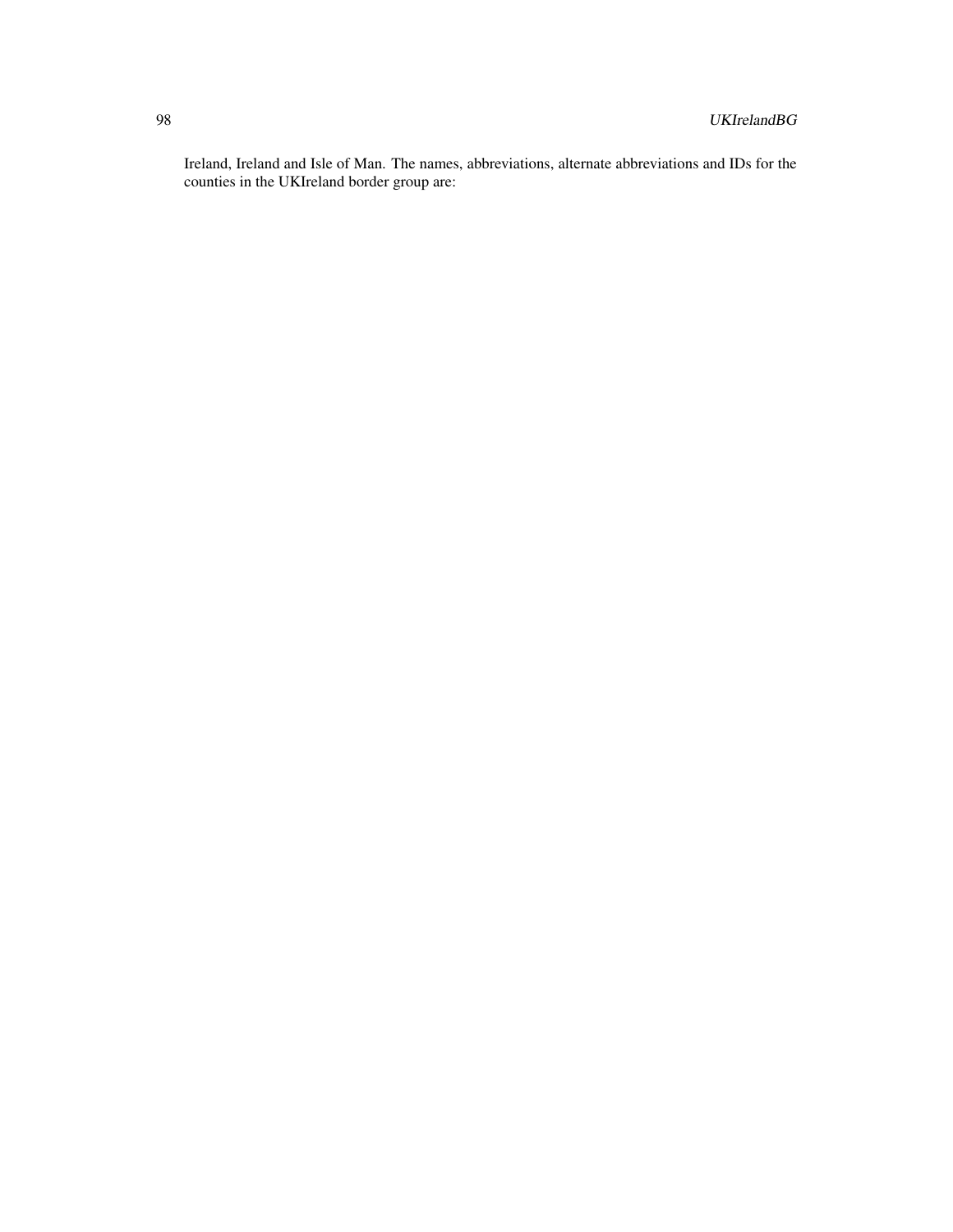| Name                                | ab            | id     | alt_ab     | region      |
|-------------------------------------|---------------|--------|------------|-------------|
| Aberdeen                            | <b>GB.ABE</b> | 826139 | ABE        | <b>SCT</b>  |
| Aberdeenshire                       | <b>GB.ABD</b> | 826140 | ABD        | <b>SCT</b>  |
| $\ddot{c}$                          | GB.AGY        | 826171 | <b>AGY</b> | <b>WLS</b>  |
| Angus                               | <b>GB.ANS</b> | 826141 | <b>ANS</b> | <b>SCT</b>  |
| Antrim                              | <b>GB.ANT</b> | 826113 | <b>ANT</b> | <b>NIR</b>  |
| Ards                                | <b>GB.ARD</b> | 826114 | <b>ARD</b> | <b>NIR</b>  |
| Argyll and Bute                     | GB.AGB        | 826142 | AGB        | <b>SCT</b>  |
| Armagh                              | GB.ARM        | 826115 | <b>ARM</b> | <b>NIR</b>  |
| Ballymena                           | GB.BLA        | 826116 | <b>BLA</b> | <b>NIR</b>  |
| Ballymoney                          | GB.BLY        | 826117 | <b>BLY</b> | <b>NIR</b>  |
| Banbridge                           | <b>GB.BNB</b> | 826118 | <b>BNB</b> | <b>NIR</b>  |
| Barking and Dagenham                | GB.BDG        | 826001 | <b>BDG</b> | <b>ENG</b>  |
| <b>Bath and North East Somerset</b> | GB.BAS        | 826002 | <b>BAS</b> | ${\rm ENG}$ |
| Bedfordshire                        | GB.BDF        | 826003 | <b>BDF</b> | <b>ENG</b>  |
| <b>Belfast</b>                      | GB.BFS        | 826119 | <b>BFS</b> | <b>NIR</b>  |
| Berkshire                           | <b>GB.BRK</b> | 826004 | <b>BRK</b> | <b>ENG</b>  |
| <b>Bexley</b>                       | <b>GB.BEX</b> | 826005 | <b>BEX</b> | <b>ENG</b>  |
| <b>Blackburn with Darwen</b>        | GB.BBD        | 826006 | <b>BBD</b> | <b>ENG</b>  |
| <b>Blaenau Gwent</b>                | GB.BGW        | 826172 | <b>BGW</b> | <b>WLS</b>  |
| Bournemouth                         | <b>GB.BMH</b> | 826007 | <b>BMH</b> | <b>ENG</b>  |
| <b>Brent</b>                        | <b>GB.BEN</b> | 826008 | <b>BEN</b> | <b>ENG</b>  |
| <b>Bridgend</b>                     | GB.BGE        | 826173 | <b>BGE</b> | <b>WLS</b>  |
| <b>Brighton and Hove</b>            | GB.BNH        | 826009 | <b>BNH</b> | <b>ENG</b>  |
| <b>Bristol</b>                      | GB.BST        | 826010 | <b>BST</b> | <b>ENG</b>  |
| <b>Bromley</b>                      | GB.BRY        | 826011 | BRY        | <b>ENG</b>  |
| Buckinghamshire                     | GB.BKM        | 826012 | <b>BKM</b> | <b>ENG</b>  |
| Caerphilly                          | GB.CAY        | 826174 | CAY        | <b>WLS</b>  |
| Cambridgeshire                      | <b>GB.CAM</b> | 826013 | <b>CAM</b> | <b>ENG</b>  |
| Camden                              | <b>GB.CMD</b> | 826014 | <b>CMD</b> | <b>ENG</b>  |
| Cardiff                             | <b>GB.CRF</b> | 826175 | <b>CRF</b> | <b>WLS</b>  |
| Carlow                              | <b>IE.CW</b>  | 372001 | CW         | IRE         |
| Carmarthenshire                     | <b>GB.CMN</b> | 826176 | <b>CMN</b> | <b>WLS</b>  |
| Carrickfergus                       | <b>GB.CKF</b> | 826120 | <b>CKF</b> | <b>NIR</b>  |
| Castlereagh                         | GB.CSR        | 826121 | <b>CSR</b> | <b>NIR</b>  |
| Cavan                               | <b>IE.CN</b>  | 372002 | <b>CN</b>  | <b>IRE</b>  |
| Ceredigion                          | <b>GB.CGN</b> | 826177 | <b>CGN</b> | <b>WLS</b>  |
| Cheshire                            | GB.CHS        | 826015 | <b>CHS</b> | <b>ENG</b>  |
|                                     | <b>GB.CLK</b> | 826143 | <b>CLK</b> | <b>SCT</b>  |
| Clackmannanshire<br>Clare           | IE.CE         |        | CE         | IRE         |
|                                     |               | 372003 | <b>CLR</b> |             |
| Coleraine                           | <b>GB.CLR</b> | 826122 |            | <b>NIR</b>  |
| Conwy                               | GB.CWY        | 826178 | <b>CWY</b> | <b>WLS</b>  |
| Cookstown                           | <b>GB.CKT</b> | 826123 | <b>CKT</b> | <b>NIR</b>  |
| Cork                                | IE.CO         | 372004 | CO         | <b>IRE</b>  |
| Cornwall                            | <b>GB.CON</b> | 826016 | <b>CON</b> | <b>ENG</b>  |
| Craigavon                           | GB.CGV        | 826124 | <b>CGV</b> | <b>NIR</b>  |
| Croydon                             | <b>GB.CRY</b> | 826017 | <b>CRY</b> | <b>ENG</b>  |
| Cumbria                             | GB.CMA        | 826018 | <b>CMA</b> | <b>ENG</b>  |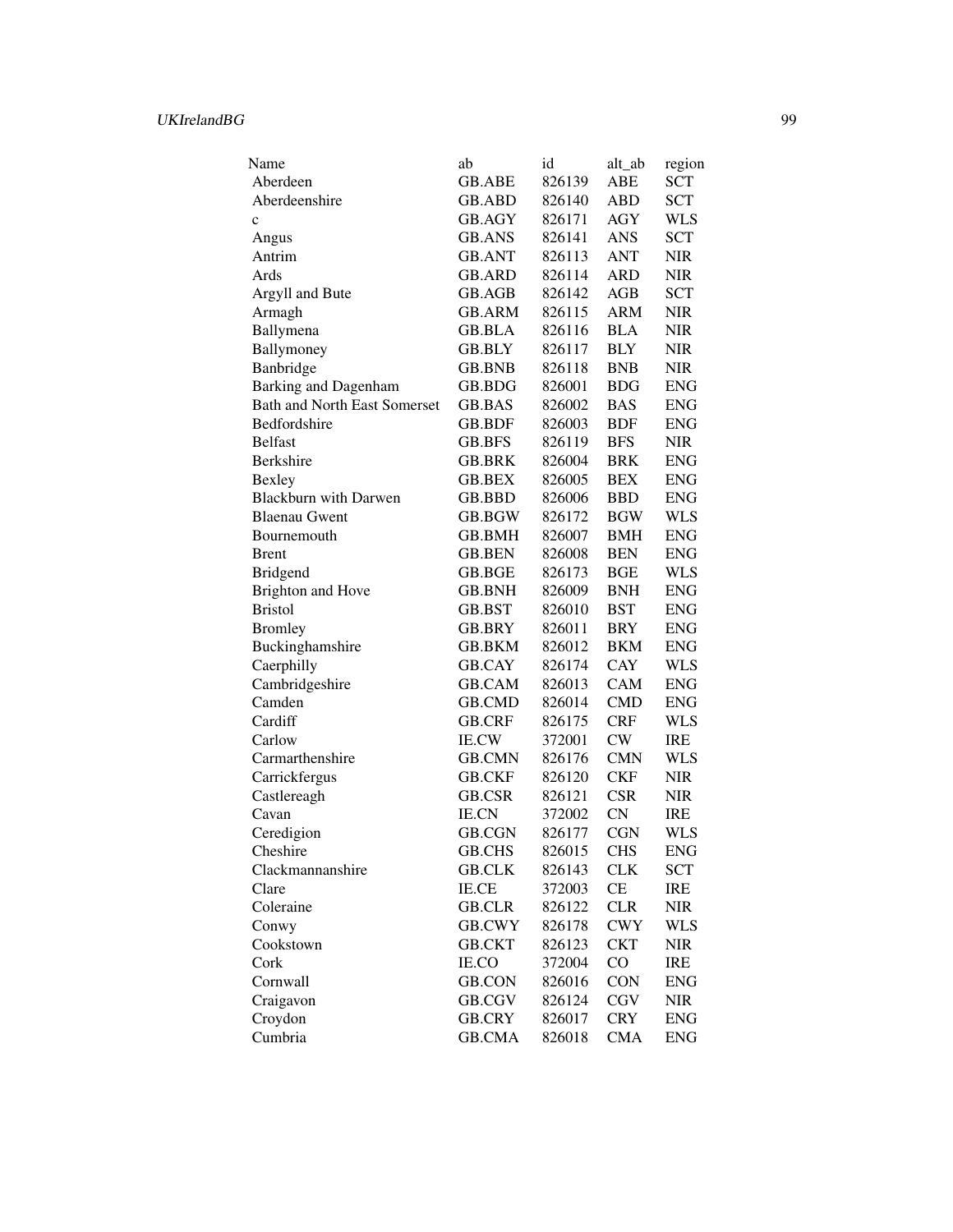| Darlington                 | GB.DAL        | 826019 | DAL                      | <b>ENG</b> |
|----------------------------|---------------|--------|--------------------------|------------|
| Denbighshire               | <b>GB.DEN</b> | 826179 | <b>DEN</b>               | <b>WLS</b> |
| Derby                      | GB.DER        | 826020 | DER                      | <b>ENG</b> |
| Derbyshire                 | GB.DBY        | 826021 | <b>DBY</b>               | <b>ENG</b> |
| Derry                      | GB.DRY        | 826125 | <b>DRY</b>               | <b>NIR</b> |
| Devon                      | <b>GB.DEV</b> | 826022 | DEV                      | <b>ENG</b> |
| Donegal                    | <b>IE.DL</b>  | 372005 | DL                       | <b>IRE</b> |
| Dorset                     | <b>GB.DOR</b> | 826023 | <b>DOR</b>               | <b>ENG</b> |
| Down                       | GB.DOW        | 826126 | <b>DOW</b>               | <b>NIR</b> |
| Dublin                     | IE.D          | 372006 | D                        | <b>IRE</b> |
| Dumfries and Galloway      | GB.DGY        | 826144 | <b>DGY</b>               | <b>SCT</b> |
| Dundee                     | <b>GB.DND</b> | 826145 | <b>DND</b>               | <b>SCT</b> |
| Dungannon                  | GB.DGN        | 826127 | <b>DGN</b>               | NIR        |
| Durham                     | GB.DUR        | 826024 | <b>DUR</b>               | <b>ENG</b> |
| Ealing                     | <b>GB.EAL</b> | 826025 | EAL                      | <b>ENG</b> |
| East Ayrshire              | GB.EAY        | 826146 | EAY                      | <b>SCT</b> |
| <b>East Dunbartonshire</b> | GB.EDU        | 826147 | <b>EDU</b>               | <b>SCT</b> |
| East Lothian               | <b>GB.ELN</b> | 826148 | <b>ELN</b>               | <b>SCT</b> |
| <b>East Renfrewshire</b>   | <b>GB.ERW</b> | 826149 | <b>ERW</b>               | <b>SCT</b> |
| East Riding of Yorkshire   | GB.ERY        | 826026 | <b>ERY</b>               | <b>ENG</b> |
|                            |               |        |                          |            |
| <b>East Sussex</b>         | GB.ESX        | 826027 | <b>ESX</b><br><b>EDH</b> | <b>ENG</b> |
| Edinburgh                  | GB.EDH        | 826150 |                          | <b>SCT</b> |
| Eilean Siar                | <b>GB.ELS</b> | 826151 | <b>ELS</b>               | <b>SCT</b> |
| Enfield                    | <b>GB.ENF</b> | 826028 | <b>ENF</b>               | <b>ENG</b> |
| Essex                      | <b>GB.ESS</b> | 826029 | <b>ESS</b>               | <b>ENG</b> |
| Falkirk                    | GB.FAL        | 826152 | <b>FAL</b>               | <b>SCT</b> |
| Fermanagh                  | <b>GB.FER</b> | 826128 | <b>FER</b>               | NIR        |
| Fife                       | GB.FIF        | 826153 | <b>FIF</b>               | <b>SCT</b> |
| Flintshire                 | GB.FLN        | 826180 | <b>FLN</b>               | WLS        |
| Galway                     | IE.G          | 372007 | G                        | IRE        |
| Glasgow                    | GB.GLG        | 826154 | <b>GLG</b>               | <b>SCT</b> |
| Gloucestershire            | GB.GLS        | 826030 | <b>GLS</b>               | <b>ENG</b> |
| Greenwich                  | <b>GB.GRE</b> | 826031 | <b>GRE</b>               | <b>ENG</b> |
| Gwynedd                    | GB.GWN        | 826181 | <b>GWN</b>               | WLS        |
| Hackney                    | GB.HCK        | 826032 | <b>HCK</b>               | <b>ENG</b> |
| Halton                     | GB.HAL        | 826033 | HAL                      | <b>ENG</b> |
| Hammersmith and Fulham     | GB.HMF        | 826034 | HMF                      | <b>ENG</b> |
| Hampshire                  | <b>GB.HAM</b> | 826035 | <b>HAM</b>               | <b>ENG</b> |
| Haringey                   | <b>GB.HRY</b> | 826036 | <b>HRY</b>               | <b>ENG</b> |
| Harrow                     | <b>GB.HRW</b> | 826037 | <b>HRW</b>               | <b>ENG</b> |
| Hartlepool                 | <b>GB.HPL</b> | 826038 | <b>HPL</b>               | <b>ENG</b> |
| Havering                   | <b>GB.HAV</b> | 826039 | <b>HAV</b>               | <b>ENG</b> |
| Herefordshire              | <b>GB.HEF</b> | 826040 | <b>HEF</b>               | <b>ENG</b> |
| Hertfordshire              | <b>GB.HRT</b> | 826041 | <b>HRT</b>               | <b>ENG</b> |
| Highland                   | <b>GB.HLD</b> | 826155 | <b>HLD</b>               | SCT        |
| Hillingdon                 | GB.HIL        | 826042 | HIL                      | <b>ENG</b> |
| Hounslow                   | <b>GB.HNS</b> | 826043 | <b>HNS</b>               | <b>ENG</b> |
|                            |               |        |                          |            |
| Inverclyde                 | GB.IVC        | 826156 | <b>IVC</b>               | <b>SCT</b> |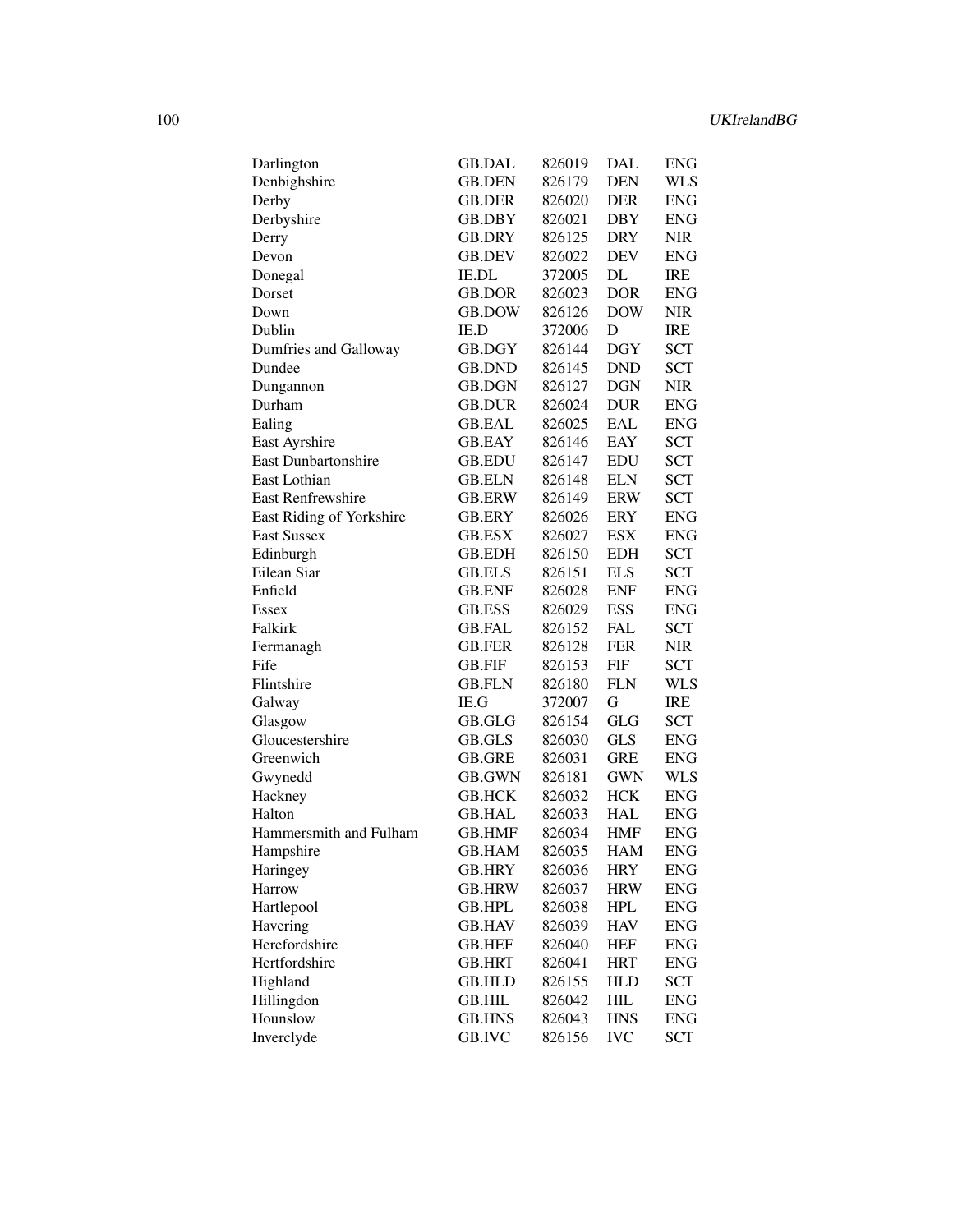| Isle of Wight          | GB.IOW        | 826044 | <b>IOW</b> | ENG        |
|------------------------|---------------|--------|------------|------------|
| Islington              | GB.ISL        | 826045 | <b>ISL</b> | <b>ENG</b> |
| Kensington and Chelsea | <b>GB.KEC</b> | 826046 | <b>KEC</b> | <b>ENG</b> |
| Kent                   | GB.KEN        | 826047 | <b>KEN</b> | <b>ENG</b> |
| Kerry                  | IE.KY         | 372008 | KY         | IRE        |
| Kildare                | <b>IE.KE</b>  | 372009 | KΕ         | IRE        |
| Kilkenny               | IE.KK         | 372010 | KK         | <b>IRE</b> |
| Kingston upon Hull     | GB.KHL        | 826048 | KHL        | <b>ENG</b> |
| Kingston upon Thames   | GB.KTT        | 826049 | KTT        | <b>ENG</b> |
| Lambeth                | GB.LBH        | 826050 | <b>LBH</b> | <b>ENG</b> |
| Lancashire             | GB.LAN        | 826051 | LAN        | <b>ENG</b> |
| Laoighis               | <b>IE.LS</b>  | 372011 | LS         | <b>IRE</b> |
| Larne                  | <b>GB.LRN</b> | 826129 | <b>LRN</b> | <b>NIR</b> |
| Leicester              | GB.LCE        | 826052 | <b>LCE</b> | <b>ENG</b> |
| Leicestershire         | GB.LEC        | 826053 | <b>LEC</b> | <b>ENG</b> |
| Leitrim                | <b>IE.LM</b>  | 372012 | LM         | <b>IRE</b> |
| Lewisham               | <b>GB.LEW</b> | 826054 | <b>LEW</b> | <b>ENG</b> |
| Limavady               | <b>GB.LMV</b> | 826130 | <b>LMV</b> | <b>NIR</b> |
| Limerick               | <b>IE.LK</b>  | 372013 | LK         | <b>IRE</b> |
| Lincolnshire           | <b>GB.LIN</b> | 826055 | <b>LIN</b> | <b>ENG</b> |
| Lisburn                | GB.LSB        | 826131 | <b>LSB</b> | <b>NIR</b> |
| London                 | <b>GB.LND</b> | 826056 | <b>LND</b> | <b>ENG</b> |
| Longford               | IE.LD         | 372014 | LD         | IRE        |
| Louth                  | IE.LH         | 372015 | LH         | <b>IRE</b> |
| Luton                  | <b>GB.LUT</b> | 826057 | <b>LUT</b> | <b>ENG</b> |
| Magherafelt            | GB.MFT        | 826132 | <b>MFT</b> | <b>NIR</b> |
| Manchester             | <b>GB.MAN</b> | 826058 | <b>MAN</b> | <b>ENG</b> |
| Mayo                   | IE.MO         | 372016 | MO         | <b>IRE</b> |
| Meath                  | IE.MH         | 372017 | MH         | <b>IRE</b> |
| Medway                 | GB.MDW        | 826059 | MDW        | <b>ENG</b> |
| Merseyside             | GB.MSY        | 826060 | <b>MSY</b> | <b>ENG</b> |
| Merthyr Tydfil         | GB.MTY        | 826182 | MTY        | <b>WLS</b> |
| Merton                 | GB.MRT        | 826061 | MRT        | <b>ENG</b> |
| Middlesbrough          | GB.MDB        | 826062 | <b>MDB</b> | <b>ENG</b> |
| Midlothian             | <b>GB.MLN</b> | 826157 | MLN        | <b>SCT</b> |
| Milton Keynes          | <b>GB.MIK</b> | 826063 | <b>MIK</b> | <b>ENG</b> |
| Monaghan               | <b>IE.MN</b>  | 372018 | MN         | <b>IRE</b> |
| Monmouthshire          | GB.MON        | 826183 | MON        | <b>WLS</b> |
| Moray                  | GB.MRY        | 826158 | <b>MRY</b> | <b>SCT</b> |
| Moyle                  | <b>GB.MYL</b> | 826133 | <b>MYL</b> | NIR        |
| Neath Port Talbot      | <b>GB.NTL</b> | 826184 | <b>NTL</b> | <b>WLS</b> |
| Newham                 | <b>GB.NWM</b> | 826064 | NWM        | ENG        |
| Newport                | GB.NWP        | 826185 | NWP        | <b>WLS</b> |
| Newry and Mourne       | GB.NYM        | 826134 | NYM        | NIR        |
| Newtownabbey           | <b>GB.NTA</b> | 826135 | <b>NTA</b> | <b>NIR</b> |
| Norfolk                | <b>GB.NFK</b> | 826065 | NFK        | <b>ENG</b> |
| North Ayrshire         | <b>GB.NAY</b> | 826159 | <b>NAY</b> | <b>SCT</b> |
| North Down             | <b>GB.NDN</b> | 826136 | <b>NDN</b> | <b>NIR</b> |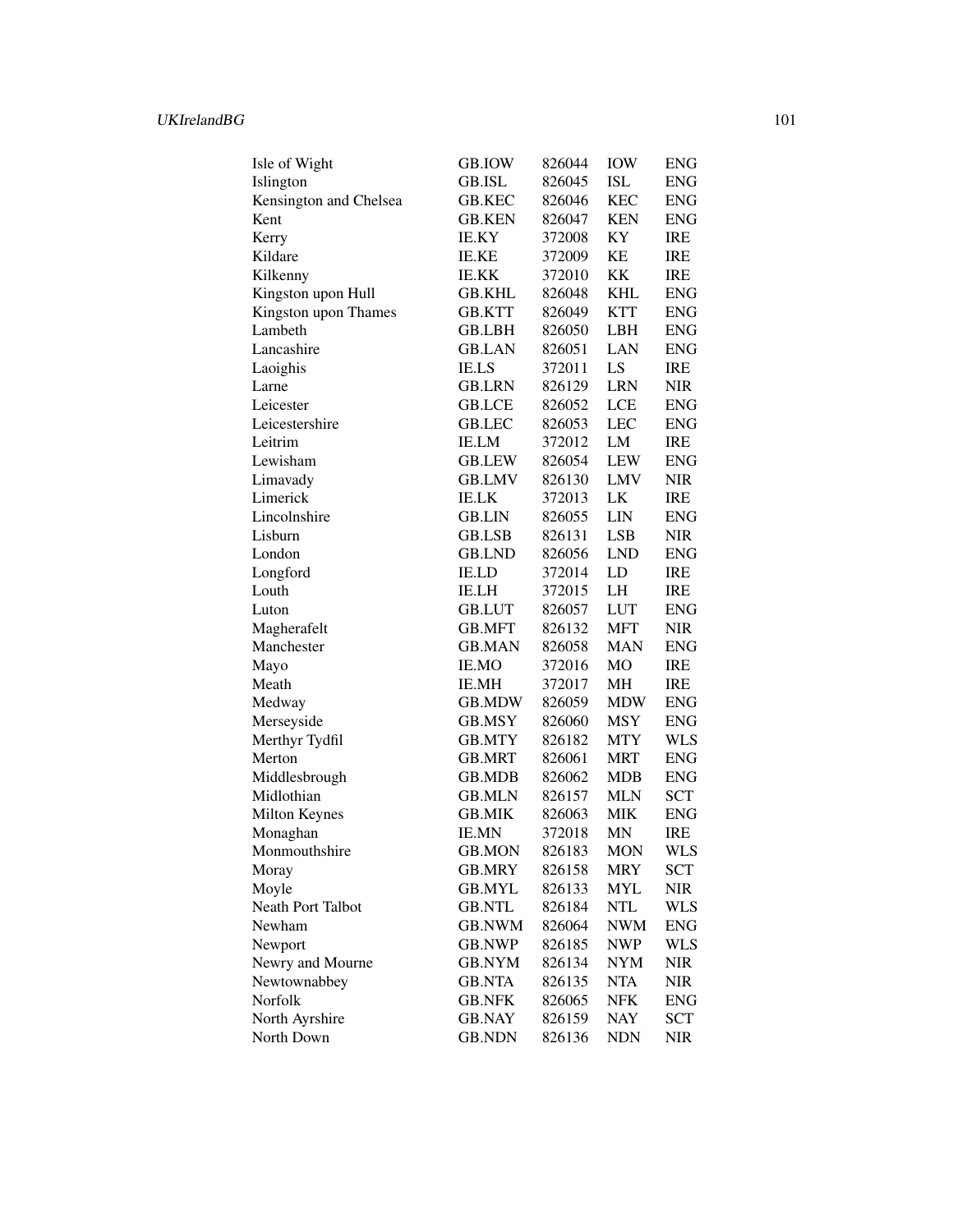| North East Lincolnshire | GB.NEL        | 826066 | NEL        | <b>ENG</b>  |
|-------------------------|---------------|--------|------------|-------------|
| North Lanarkshire       | <b>GB.NLK</b> | 826160 | <b>NLK</b> | <b>SCT</b>  |
| North Lincolnshire      | <b>GB.NLN</b> | 826067 | <b>NLN</b> | <b>ENG</b>  |
| <b>North Somerset</b>   | GB.NSM        | 826068 | <b>NSM</b> | <b>ENG</b>  |
| North Yorkshire         | GB.NYK        | 826069 | NYK        | <b>ENG</b>  |
| Northamptonshire        | GB.NTH        | 826070 | NTH        | <b>ENG</b>  |
| Northumberland          | GB.NBL        | 826071 | NBL        | <b>ENG</b>  |
| Nottingham              | GB.NGM        | 826072 | NGM        | <b>ENG</b>  |
| Nottinghamshire         | <b>GB.NTT</b> | 826073 | <b>NTT</b> | <b>ENG</b>  |
| Offaly                  | IE.OY         | 372019 | OY         | IRE         |
| Omagh                   | GB.OMH        | 826137 | <b>OMH</b> | NIR         |
| Orkney Islands          | GB.ORK        | 826161 | <b>ORK</b> | <b>SCT</b>  |
| Oxfordshire             | GB.OXF        | 826074 | OXF        | ENG         |
| Pembrokeshire           | GB.PEM        | 826186 | PEM        | WLS         |
| Perthshire and Kinross  | GB.PKN        | 826162 | <b>PKN</b> | SCT         |
| Peterborough            | GB.PTE        | 826075 | <b>PTE</b> | ENG         |
| Plymouth                | <b>GB.PLY</b> | 826076 | <b>PLY</b> | ENG         |
| Poole                   | <b>GB.POL</b> | 826077 | POL        | ENG         |
| Portsmouth              | <b>GB.POR</b> | 826078 | <b>POR</b> | ENG         |
| Powys                   | <b>GB.POW</b> | 826187 | <b>POW</b> | WLS         |
| Redbridge               | <b>GB.RDB</b> | 826079 | <b>RDB</b> | ENG         |
| Redcar and Cleveland    | GB.RCC        | 826080 | <b>RCC</b> | ENG         |
| Renfrewshire            | <b>GB.RFW</b> | 826163 | <b>RFW</b> | <b>SCT</b>  |
| Rhondda, Cynon, Taff    | GB.RCT        | 826188 | <b>RCT</b> | WLS         |
| Richmond upon Thames    | <b>GB.RIC</b> | 826081 | <b>RIC</b> | ENG         |
| Roscommon               | <b>IE.RN</b>  | 372020 | RN         | IRE         |
| Rutland                 | GB.RUT        | 826082 | RUT        | <b>ENG</b>  |
| <b>Scottish Borders</b> | GB.SCB        | 826164 | <b>SCB</b> | <b>SCT</b>  |
| <b>Shetland Islands</b> | GB.ZET        | 826165 | <b>ZET</b> | SCT         |
| Shropshire              | <b>GB.SHR</b> | 826083 | <b>SHR</b> | ENG         |
| Sligo                   | IE.SO         | 372021 | SO         | IRE         |
| Somerset                | GB.SOM        | 826084 | SOM        | <b>ENG</b>  |
| South Ayrshire          | <b>GB.SAY</b> | 826166 | SAY        | SCT         |
| South Gloucestershire   | GB.SGC        | 826085 | SGC        | <b>ENG</b>  |
| South Lanarkshire       | <b>GB.SLK</b> | 826167 | <b>SLK</b> | SCT         |
| South Yorkshire         | GB.SYK        | 826086 | SYK        | <b>ENG</b>  |
| Southampton             | <b>GB.STH</b> | 826087 | <b>STH</b> | <b>ENG</b>  |
| Southend-on-Sea         | GB.SOS        | 826088 | SOS        | <b>ENG</b>  |
| Southwark               | <b>GB.SWK</b> | 826089 | <b>SWK</b> | <b>ENG</b>  |
| Staffordshire           | GB.STS        | 826090 | <b>STS</b> | <b>ENG</b>  |
| <b>Stirling</b>         | GB.STG        | 826168 | <b>STG</b> | SCT         |
| Stockton-on-Tees        | GB.STT        | 826091 | <b>STT</b> | <b>ENG</b>  |
| Stoke-on-Trent          | <b>GB.STE</b> | 826092 | <b>STE</b> | <b>ENG</b>  |
| Strabane                | <b>GB.STB</b> | 826138 | <b>STB</b> | <b>NIR</b>  |
| Suffolk                 | <b>GB.SFK</b> | 826093 | <b>SFK</b> | <b>ENG</b>  |
| Surrey                  | GB.SRY        | 826094 | <b>SRY</b> | ${\rm ENG}$ |
| Sutton                  | <b>GB.STN</b> | 826095 | <b>STN</b> | <b>ENG</b>  |
| Swansea                 | <b>GB.SWA</b> | 826189 | <b>SWA</b> | <b>WLS</b>  |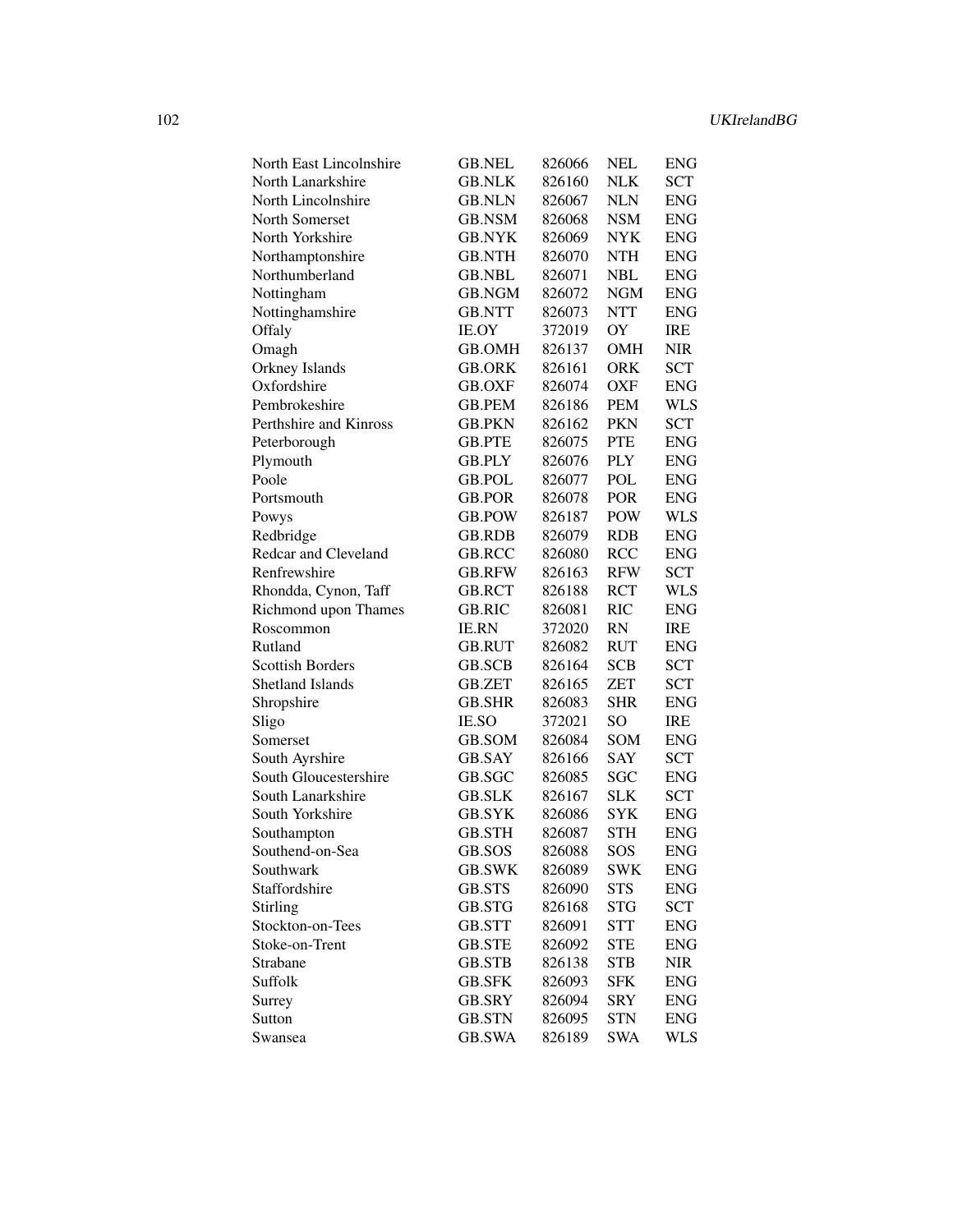| Swindon                    | <b>GB.SWD</b> | 826096 | <b>SWD</b> | <b>ENG</b> |
|----------------------------|---------------|--------|------------|------------|
| Telford and Wrekin         | <b>GB.TFW</b> | 826097 | <b>TFW</b> | <b>ENG</b> |
| Thurrock                   | <b>GB.THR</b> | 826098 | <b>THR</b> | <b>ENG</b> |
| Tipperary                  | <b>IE.TA</b>  | 372022 | <b>TA</b>  | <b>IRE</b> |
| Torbay                     | <b>GB.TOB</b> | 826099 | <b>TOB</b> | <b>ENG</b> |
| Torfaen                    | <b>GB.TOF</b> | 826190 | <b>TOF</b> | WLS        |
| <b>Tower Hamlets</b>       | GB.TWH        | 826100 | <b>TWH</b> | <b>ENG</b> |
| Tyne and Wear              | <b>GB.TWR</b> | 826101 | <b>TWR</b> | <b>ENG</b> |
| Vale of Glamorgan          | GB.VGL        | 826191 | VGL        | <b>WLS</b> |
| <b>Waltham Forest</b>      | <b>GB.WFT</b> | 826102 | <b>WFT</b> | <b>ENG</b> |
| Wandsworth                 | <b>GB.WND</b> | 826103 | <b>WND</b> | <b>ENG</b> |
| Warrington                 | <b>GB.WRT</b> | 826104 | WRT        | <b>ENG</b> |
| Warwickshire               | <b>GB.WAR</b> | 826105 | <b>WAR</b> | <b>ENG</b> |
| Waterford                  | <b>IE.WD</b>  | 372023 | WD         | <b>IRE</b> |
| <b>West Dunbartonshire</b> | <b>GB.WDU</b> | 826169 | WDU        | <b>SCT</b> |
| West Lothian               | <b>GB.WLN</b> | 826170 | WLN        | <b>SCT</b> |
| <b>West Midlands</b>       | <b>GB.WMD</b> | 826106 | <b>WMD</b> | <b>ENG</b> |
| <b>West Sussex</b>         | <b>GB.WSX</b> | 826107 | WSX        | <b>ENG</b> |
| West Yorkshire             | <b>GB.WYK</b> | 826108 | <b>WYK</b> | <b>ENG</b> |
| Westmeath                  | <b>IE.WH</b>  | 372024 | WH         | <b>IRE</b> |
| Westminster                | GB.WSM        | 826109 | WSM        | <b>ENG</b> |
| Wexford                    | <b>IE.WX</b>  | 372025 | WX         | <b>IRE</b> |
| Wicklow                    | <b>IE.WW</b>  | 372026 | WW         | <b>IRE</b> |
| Wiltshire                  | <b>GB.WIL</b> | 826110 | <b>WIL</b> | <b>ENG</b> |
| Worcestershire             | <b>GB.WOR</b> | 826111 | <b>WOR</b> | <b>ENG</b> |
| Wrexham                    | <b>GB.WRX</b> | 826192 | <b>WRX</b> | WLS        |
| York                       | GB.YOR        | 826112 | YOR        | <b>ENG</b> |
| Isle of Man                | IM            | 833000 | <b>IMN</b> | <b>IMN</b> |

When compiling the abbreviations for this border group, multiple sets of abbreviations were found. The two most common sets are included in the border group as "ab" and "alt\_ab" types of 'rowNames'.

The L3VisBorders dataset contains the outline of the UK and Ireland.

The details on each of these data.frame structures can be found in the "bordGrp" section of this document. The areaNamesAbbrsIDs data.frame provides the linkages to the boundary data for each sub-area (registry) using the fullname, abbreviation, alternate abbreviation and numerical identifier for each county/provence to the <statsDFrame> data based on the setting of the 'rowNames' call argument.

A column or the data.frame row.names must match one of the types of names in the areaNamesAbbrsIDs data.frame name table. If the data row does not match a value in the name table, an warning is issued and the data is ignored. If no data is present for a sub-area in the name table, the sub-area is mapped but not colored.

The 'dataRegionsOnly' call parameter instructs the package to only map the regions with Seer registers with data. The regions are the four census regions: England, Scotland, Wales, Isle of Man, Northern Irelend and Ireland.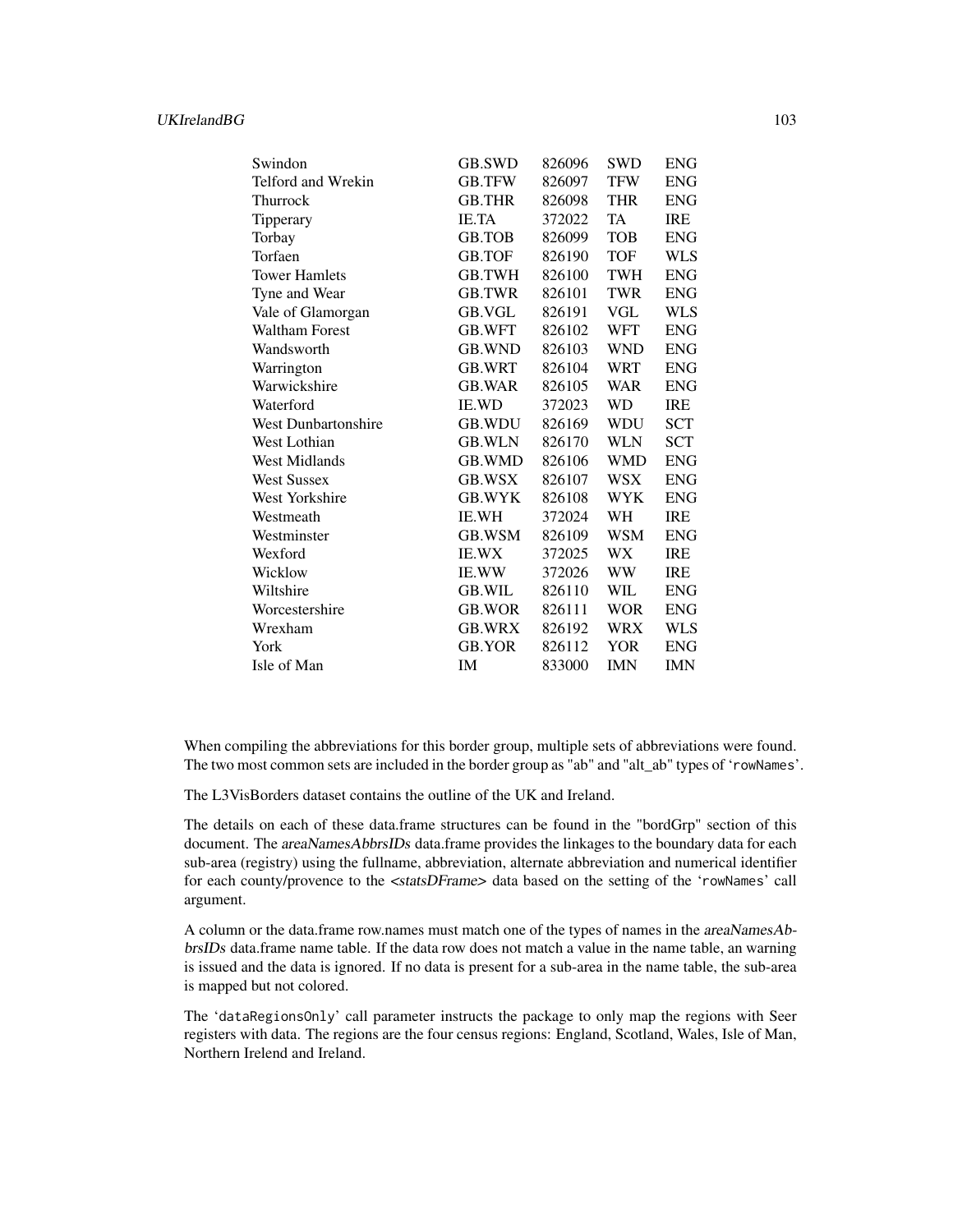### Source

NCI

## References

???? Retrieved 2013-01-10.

UKIrelandPopData *Test data for the UK-Ireland border Group*

## Description

The UKIrelandPopData and UKIrelandPopData2 datasets contain the county populations and area statistics for the UK and Ireland..

### Usage

```
data(UKIrelandPopData)
```
### Format

A data frame with 218 rows, 1 for each county, with 5 variables for each county:

Name a character vector containing the UK-Ireland county name.

Abbr a character vector containing the ISO 2 character abbreviation for the UK and Ireland country. Warning: the UKIreland border group uses the newer ISO 3 character notation for it\'s abbreviations.

Pop a numeric vector of the county's population.

Area.M a numeric vector of the county's area in square miles.

Area.Km a numeric vector of the county's area in square kilometers.

### Details

This dataset was pulled from several UK and Ireland website in January, 2015. The difference between UKIrelandPopData and UKIrelandPopData2 is incorrect labeling of Anglesey as Anglesey, Isle of.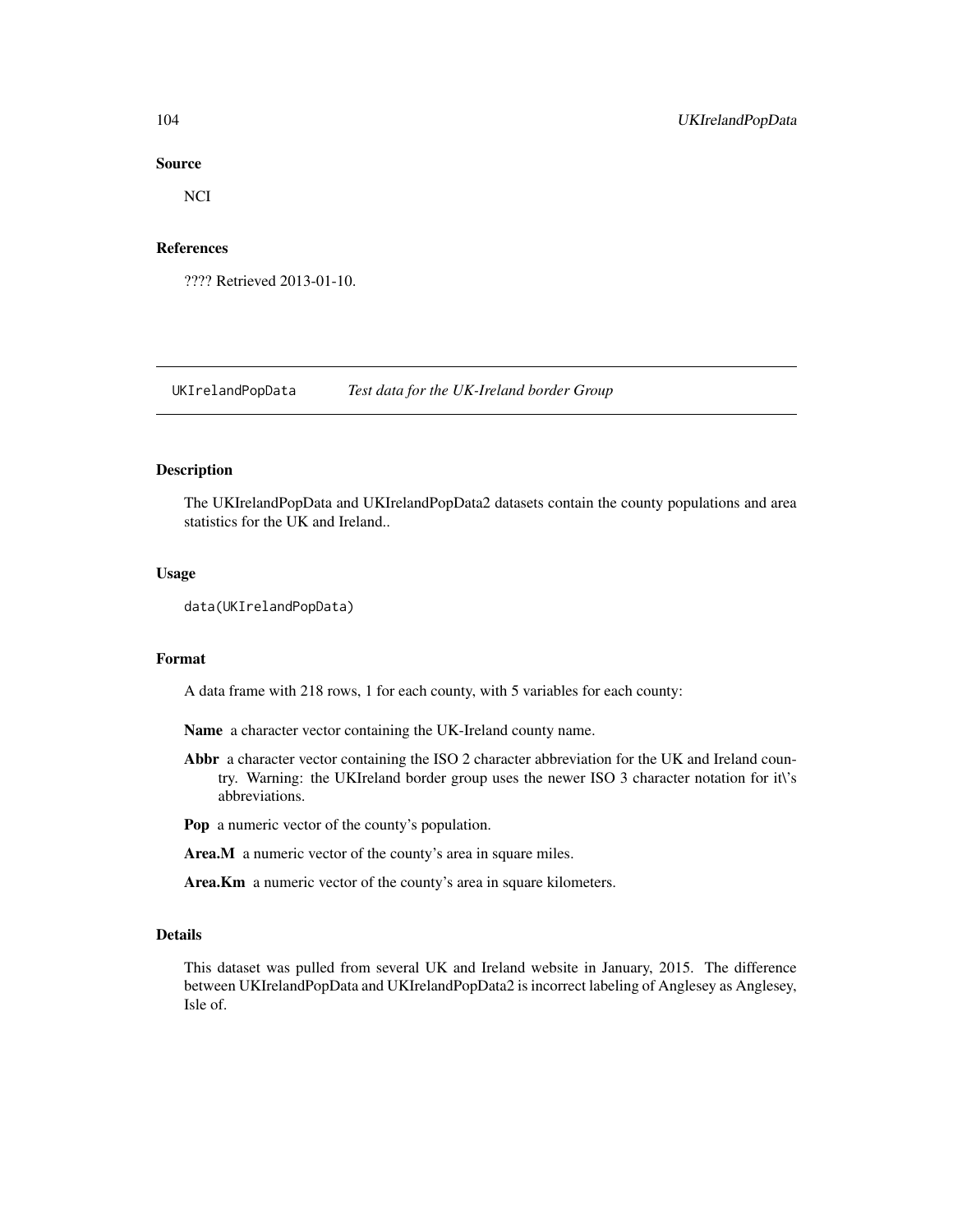USSeerBG *USSeerBG border group datasets to support use with U.S. 20 Seer areas/registries*

### Description

The micromapST function has the ability to generate linked micromaps for any geographical area. To specify the geographical area, the 'bordGrp' call argument is used to specify the border group dataset for the geographical area. The USSeerBG border group dataset supports creating linked micromaps for the 20 Seer registries in the U. S. When the 'bordGrp' call argument is set to USSeerBG, the appropriate name table (county names and abbreviations) and the 20 sub-areas (Seer registries) boundary data is loaded in micromapST. The user's data is then linked to the boundary data via the Seer registry's name, abbreviated, alias match or ID based on the table below.

The 20 U. S. Seer registries are the accepted registries as of January 2010 funded by NCI.

### Details

The USSeerBG border group dataset contains the following data.frames:

- areaParms contains specific parameters for the border group
- areaNamesAbbrsIDs containing the names, abbreviations, numerical identifier and alias matching string for each of the 20 Seer registries.
- areaVisBorders the boundary point lists for each area.
- L2VisBorders the boundaries for an intermediate level. For Seer registry border group, L2VisBorders contains the boundaries for the 51 states and DC in the U. S to help provide a geographical reference of the registries to the states.
- RegVisBorders the boundaries for the 4 U. S. Census regions in the U. S in support of the region feature.
- L3VisBorders the boundary of the U. S.

The Seer Registries border group contains 20 Seer Registry sub-areas. Each registry has a row in the ]varareaNamesAbbrsIDs data.frame and a set of polygons in the areaVisBorders data.frame datasets.

Regions are defined in this border group as the 4 census regions in the U. S. The regions feature is enable. The four census regions are: NorthEast, South, MidWest, and West. The states and Seer registries in each region are:

| state      | Seer Registries        | region |
|------------|------------------------|--------|
| Alabama    | $<$ none $>$           | South  |
| Alaska     | Alaska Natives         | West   |
| Arizona    | <b>Arizona Natives</b> | West   |
| Arkansas   | $none$                 | South  |
| California | California-LA,         | West   |
|            | California-Other,      |        |
|            | California-SF,         |        |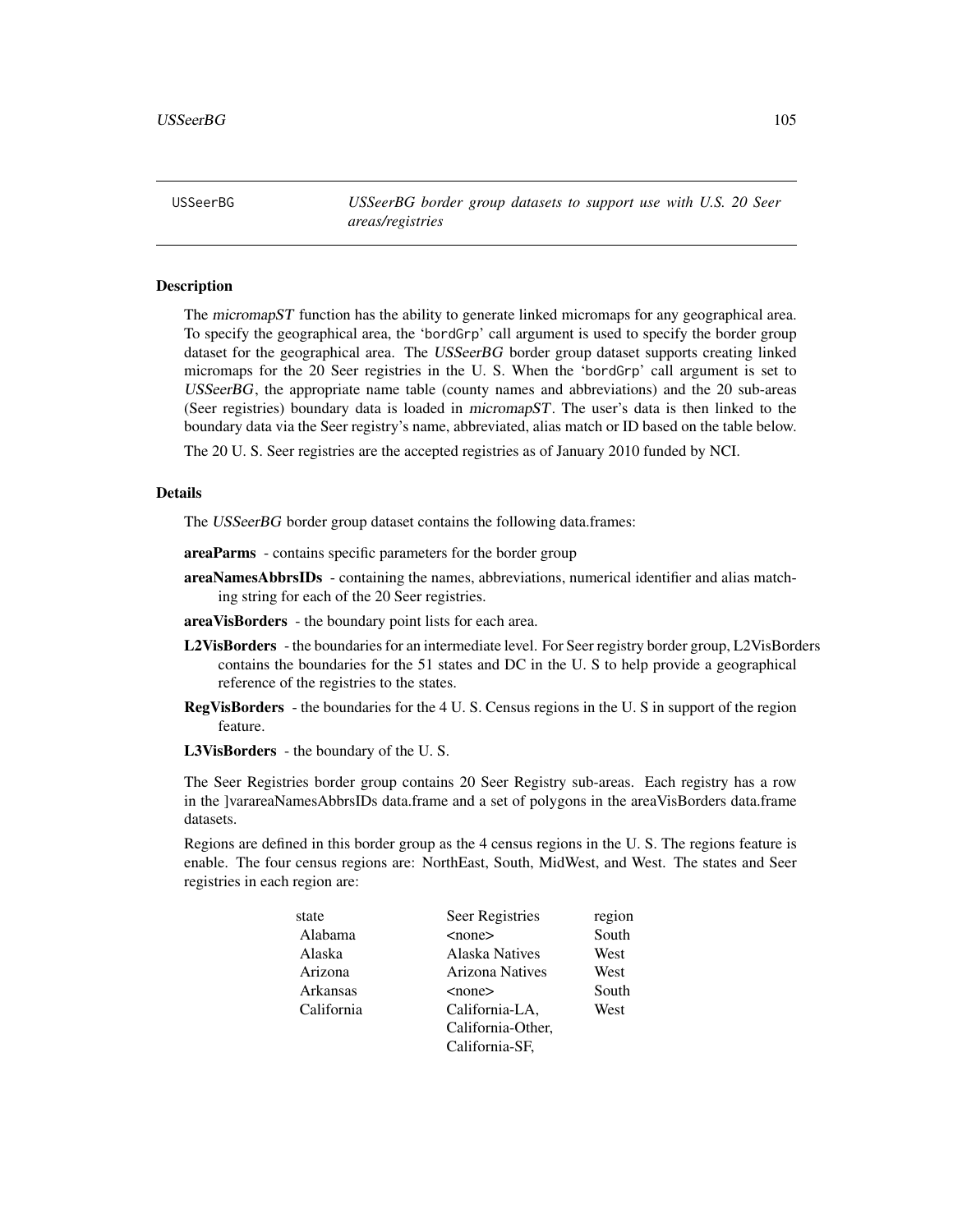|                      | California-SJ      |                  |
|----------------------|--------------------|------------------|
| Colorado             | $<$ none $>$       | West             |
| Connecticut          | Connecticut        | <b>NorthEast</b> |
| Delaware             | $<$ none $>$       | South            |
| District of Columbia | $none$             | South            |
| Florida              | <none></none>      | South            |
| Georgia              | Georgia-Atlanta,   | South            |
|                      | Georgia-Other,     |                  |
|                      | Georgia-Rural      |                  |
| Hawaii               | Hawaii             | West             |
| Idaho                | <none></none>      | West             |
| Illinois             | $none$             | MidWest          |
| Indiana              | $<$ none $>$       | MidWest          |
| Iowa                 | Iowa               | MidWest          |
| Kansas               | $<$ none $>$       | MidWest          |
| Kentucky             | Kentucky           | South            |
| Louisiana            | Louisiana          | South            |
| Maine                | $none$             | <b>NorthEast</b> |
| Maryland             | $none$             | South            |
| Massachusetts        | $<$ none $>$       | <b>NorthEast</b> |
| Michigan             | Michigan-Detroit   | MidWest          |
| Minnesota            | $<$ none $>$       | MidWest          |
| Mississippi          | $<$ none $>$       | South            |
| Missouri             | <none></none>      | MidWest          |
| Montana              | <none></none>      | West             |
| Nebraska             | <none></none>      | MidWest          |
| Nevada               | $none$             | West             |
| New Hampshire        | $<$ none $>$       | <b>NorthEast</b> |
| New Jersey           | New Jersey         | NorthEast        |
| New Mexico           | New Mexico         | West             |
| New York             | $none$             | <b>NorthEast</b> |
| North Carolina       | $<$ none $>$       | South            |
| North Dakota         | $<$ none $>$       | MidWest          |
| Ohio                 | $<$ none $>$       | MidWest          |
| Oklahoma             | Oklahoma-Cherokee  | South            |
| Oregon               | $<$ none $>$       | West             |
| Pennsylvania         | $<$ none $>$       | <b>NorthEast</b> |
| Rhode Island         | <none></none>      | NorthEast        |
| South Carolina       | $<$ none $>$       | South            |
| South Dakota         | $none$             | MidWest          |
| Tennessee            | $none$             | South            |
| Texas                | $<$ none $>$       | South            |
| Utah                 | Utah               | West             |
| Vermont              | $<$ none $>$       | NorthEast        |
| Virginia             | $<$ none $>$       | South            |
| Washington           | Washington-Seattle | South            |
| West Virginia        | $<$ none $>$       | South            |
| Wisconsin            | $<$ none $>$       | MidWest          |
|                      |                    |                  |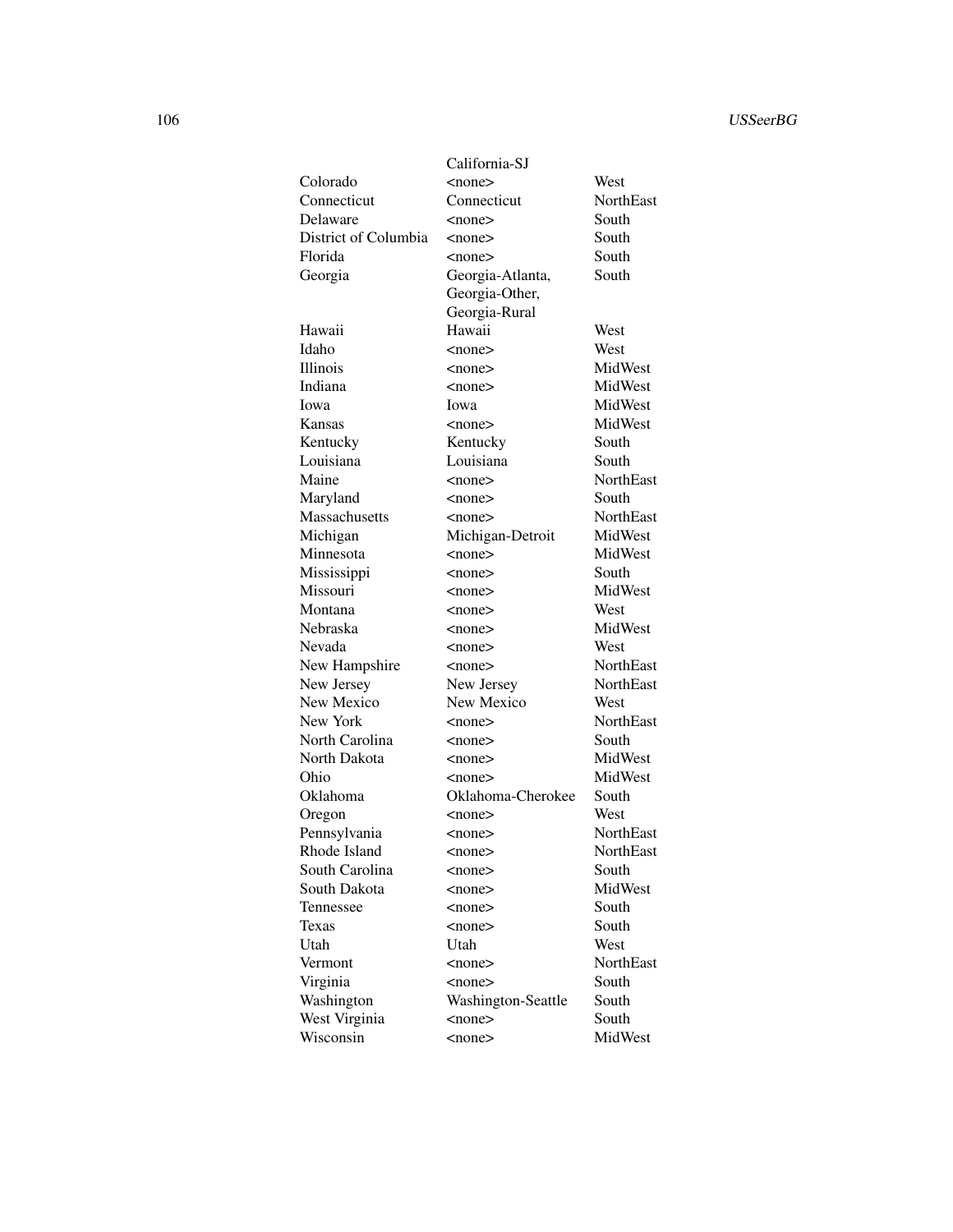## Wyoming <none> West

The L3VisBorders dataset contains the outline of the United States.

The details on each of these data.frame structures can be found in the "bordGrp" section of this document. The areaNamesAbbrsIDs data.frame provides the linkages to the boundary data for each sub-area (registry) using the fullname, abbreviation, and numerical identifier for each country to the <statsDFrame> data based on the setting of the 'rowNames' call argument.

A column or the data.frame row.names must match one of the types of names in the areaNamesAbbrsIDs data.frame name table. If the data row does not match a value in the name table, an warning is issued and the data is ignored. If no data is present for a sub-area (registry) in the name table, the sub-area (registry) is mapped but not colored.

The following are a list of the names, abbreviations, alias and IDs for each country in the USSeerBG border group.

| Name                   | ab             | alias string                | id             | counties                    | region    |
|------------------------|----------------|-----------------------------|----------------|-----------------------------|-----------|
| <b>Alaska Natives</b>  | <b>AK-NAT</b>  | <b>ALASKA NATIVES</b>       | 18             | all                         | West      |
| <b>Arizona Natives</b> | <b>AZ-NAT</b>  | <b>ARIZONA NATIVES</b>      | 20             | all                         | West      |
| California-LA          | CA-LA          | <b>LOS ANGELES</b>          | $\overline{4}$ | Los Angeles                 | West      |
| California-SF          | $CA-SF$        | <b>SAN FRANCISCO</b>        | 2              | Alameda,                    | West      |
|                        |                |                             |                | Contra Costa,               |           |
|                        |                |                             |                | Marin,                      |           |
|                        |                |                             |                | San Francisco,              |           |
|                        |                |                             |                | San Mateo                   |           |
| California-SJ          | $CA-SJ$        | <b>SAN JOSE</b>             | 3              | Montersey                   | West      |
|                        |                |                             |                | San Benito,                 |           |
|                        |                |                             |                | Santa Clara,                |           |
|                        |                |                             |                | Santa Cruz                  |           |
| California-Other       | <b>CA-OTH</b>  | <b>CALIFORNIA EXCLUDING</b> | 5              | all other counties          | West      |
| Connecticut            | <b>CT</b>      | CONNECTICUT                 | 1              | all                         | NorthEast |
| Georgia-Atlanta        | <b>GA-ATL</b>  | <b>ATLANTA</b>              | 6              | Clayton, Cobb, DeKalb,      | South     |
|                        |                |                             |                | Fulton, Gwinnett            |           |
| Georgia-Rural          | <b>GA-RUR</b>  | <b>RURAL GEORGIA</b>        | 8              | Glascock, Greene, Hancock,  | South     |
|                        |                |                             |                | Jasper, Jefferson, Morgan,  |           |
|                        |                |                             |                | Putnam, Taliaferro, Warren, |           |
|                        |                |                             |                | Washington                  |           |
| Georgia-Other          | GA-OTH         | <b>GREATER GEORGIA</b>      | 7              | all other counties          | South     |
| Hawaii                 | H <sub>I</sub> | <b>HAWAII</b>               | 9              | all                         | West      |
| Iowa                   | IA             | <b>IOWA</b>                 | 10             | all                         | MidWest   |
| Kentucky               | KY             | <b>KENTUCKY</b>             | 14             | all                         | South     |
| Michigan-Detroit       | MI-DET         | <b>DETROIT</b>              | 15             | Macomb,                     | MidWest   |
|                        |                |                             |                | Oakland,                    |           |
|                        |                |                             |                | Wayne                       |           |
| New Jersey             | NI             | <b>NEW JERSEY</b>           | 11             | all                         | NorthEast |
| New Mexico             | NM             | <b>NEW MEXICO</b>           | 12             | all                         | West      |
| Oklahoma-Cherokee      | OK-CHE         | <b>OKLAHOMA</b>             | 19             | Adair,                      | South     |
|                        |                |                             |                | Cherokee.                   |           |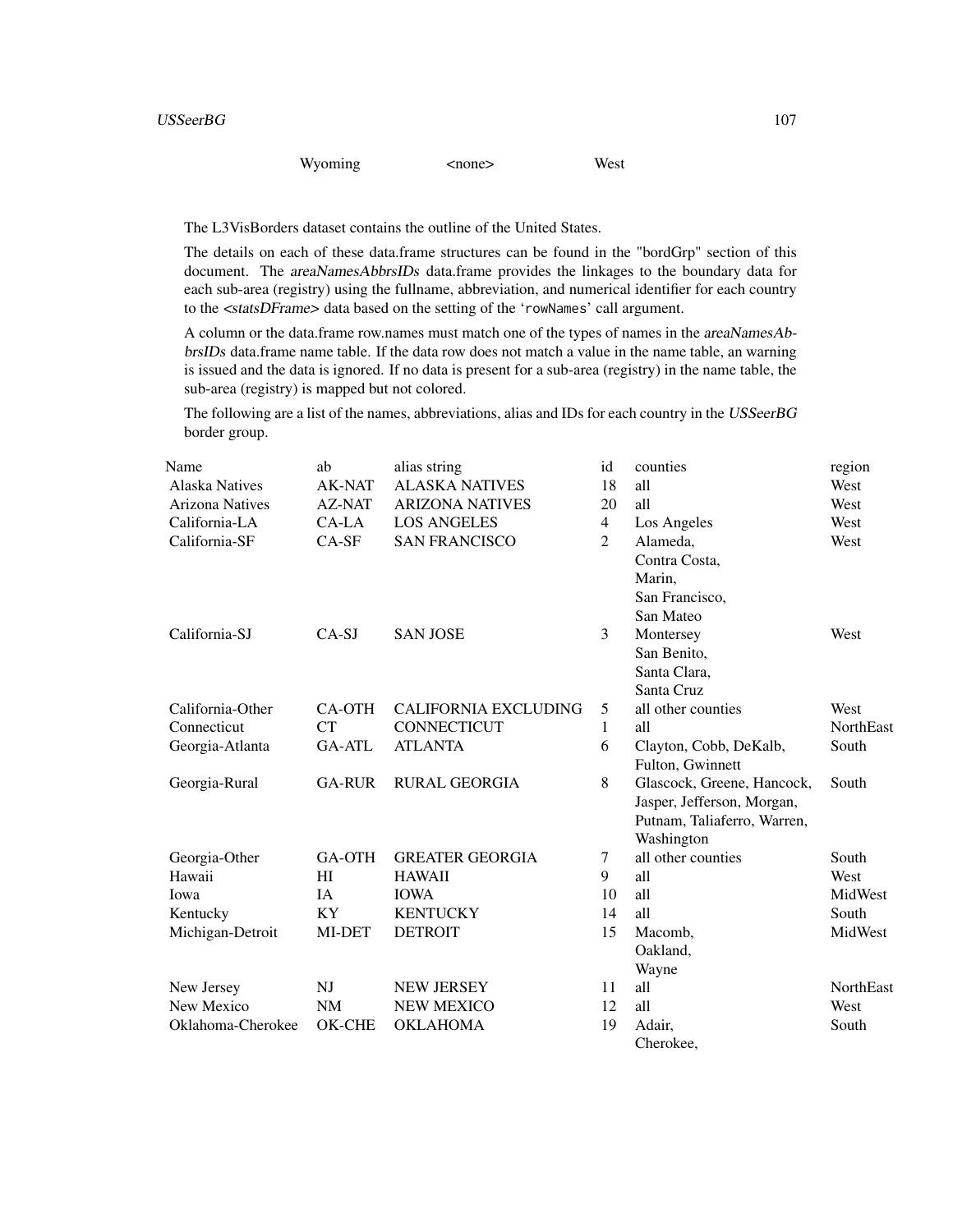|                    |           |                |    | Craig,<br>Delaware,<br>Mayes,<br>McIntosh,<br>Muskogee,<br>Nowata,<br>Ottawa,<br>Rogers,<br>Seqouyah,<br>Tulsa,<br>Wagnorer,<br>Washington |       |
|--------------------|-----------|----------------|----|--------------------------------------------------------------------------------------------------------------------------------------------|-------|
| Utah               | <b>UT</b> | <b>UTAH</b>    | 16 | all                                                                                                                                        | West  |
| Washington-Seattle | WA-SEA    | <b>SEATTLE</b> | 17 | Clallam,                                                                                                                                   | South |
|                    |           |                |    | Grays Harbor,                                                                                                                              |       |
|                    |           |                |    | Island,                                                                                                                                    |       |
|                    |           |                |    | Jefferson,                                                                                                                                 |       |
|                    |           |                |    | King,                                                                                                                                      |       |
|                    |           |                |    | Kitsap,                                                                                                                                    |       |
|                    |           |                |    | Mason,                                                                                                                                     |       |
|                    |           |                |    | Pierce,                                                                                                                                    |       |
|                    |           |                |    | San Juan,                                                                                                                                  |       |
|                    |           |                |    | Skagit,                                                                                                                                    |       |
|                    |           |                |    | Snohomish,                                                                                                                                 |       |
|                    |           |                |    | Thurston,                                                                                                                                  |       |
|                    |           |                |    | Whatcom                                                                                                                                    |       |

The 'rowNames' = alias and the 'regions' =  $TRUE$  features are enabled in the  $USSeerBG$  border group.

The alias option is designed to allow the package to match the registry labels created by the Seer Stat website when exporting Seer data for analysis. The alias match is a "contains" match, so the registry field in the user data must "contain" the "alias" values listed in the above table. To help generalize the match, the user's registry value is stripped of any punctuation, control characters and multiple spaces (blanks, tabs, cr, lf) are reduced to a single blank and the string is converted to all upper case. Then the wild card match is performed.

The 'dataRegionOnly' call parameter (when set to TRUE) instructs the package to only map the regions with Seer registers with data. The regions used are the four census regions: NorthEast, South, MidWest and West. The RegVisBorders data.frame contains the outline of each of these regions. For example: if Seer registry data is provided for the only the New Mexico, Utah and California Registries in the West region, then only the states and regional boundary for the West region are drawn.

The USSeerBG border group does not contain or support an alternate set of abbreviations. If 'rowNames' is set to alt\_ab, an warning is generated and the standard Seer registry abbreviations are used.

The following steps should be used to export data for micromapST's use from the SEER\*Stat Website: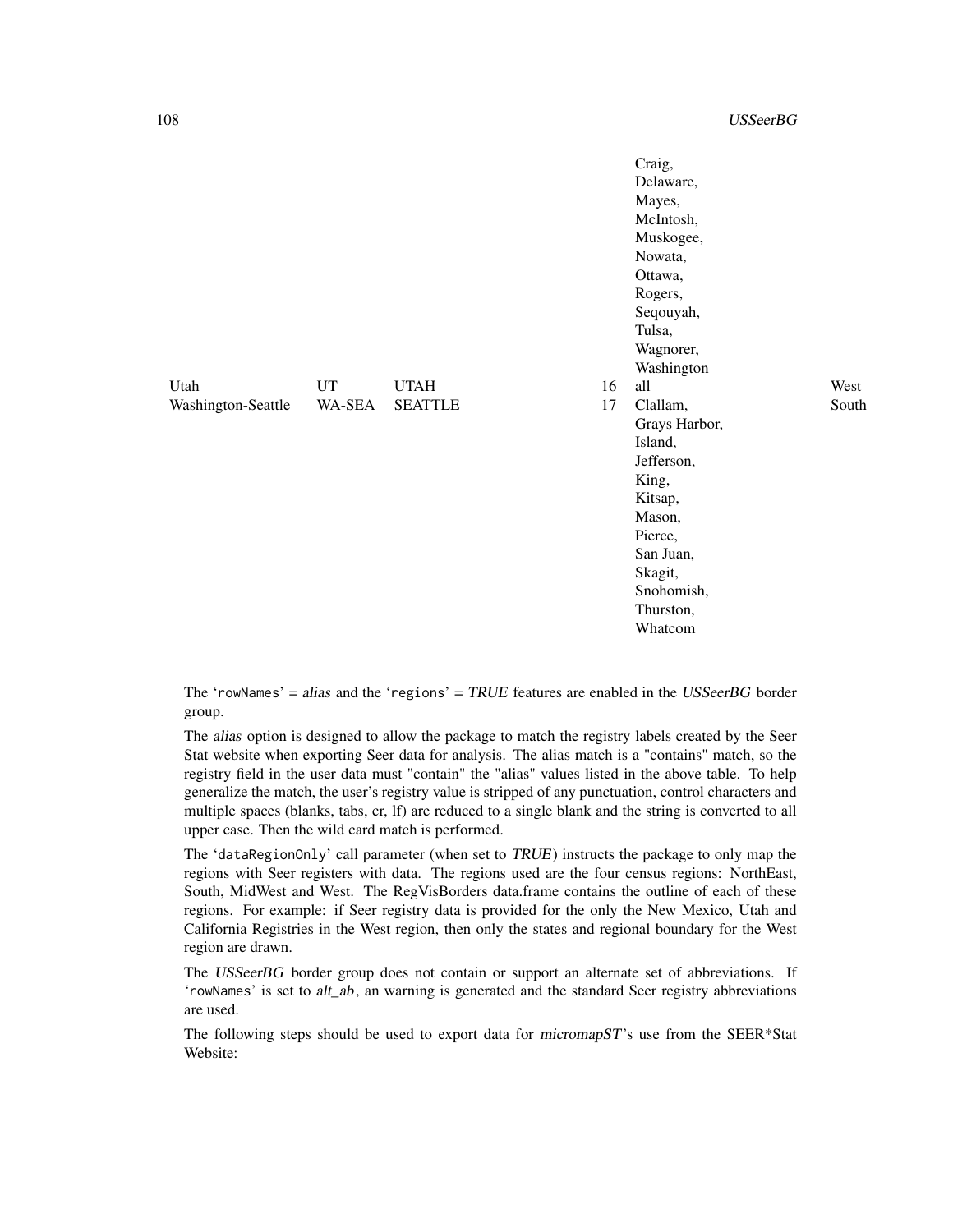# <span id="page-108-0"></span>USStatesBG 109

- 1. Log on to the SEER^Stat website.
- 2. Create the matrix of results you want in SEER\*Stat.
- 3. Click on Matrix, Export, Results as Text File (if you created multiple matrices of results, make sure that the one you want to export is highlighted)
- 4. In the Matrix Export Options window, click on:
	- (a) Output variables as Labels without quotes
	- (b) Remove all thousands separators
	- (c) Output variable names before data
	- (d) Preserve matrix columns & rename fields
	- (e) Leave defaults clicked for Line delimiter, Missing Character, and Field delimiter
- 5. Change names and locations of text and dictionary files from defaults to the appropriate name and directory location.

To read the resulting text file into R use the read.delim function with 'header' =  $TRUE$ . Follow the read.delim call with a str function to verify the data was read correctly.

dataT <- read.delim("c:\datadir\seerstat.txt",header=FALSE) str(dataT)

# Source

**NCI** 

# References

United States National Cancer Institute Seer Website at www.seer.cancer.gov; Seer Software at seer.cancer.gov/seerstat.; United States Census Bureau, Geography Division. "Census Regions and Divisions of the United States" (PDF). Retrieved 2013-01-10.

USStatesBG *USStatesBG border group datasets to support use with U.S. States amd D.C. Areas*

# Description

The micromapST function has the ability to generate linked micromaps for any geographical area. To specify the geographical area, the 'bordGrp' call argument is used to specify the border group dataset for the geographical area. When micromapSt function is used to micromap the U.S. States and DC areas, no border group needs to be specified. The USStatesBG border group is the same as the original sub-areas (states and DC) and boundaries used by the all previous versions of the micromapST package. By default micromapST loads the area fullnames, abbreviations, IDs and boundaries files for 50 U. S. states and the District of Columbia for the processing of user data and the creation of the requested linked micromap.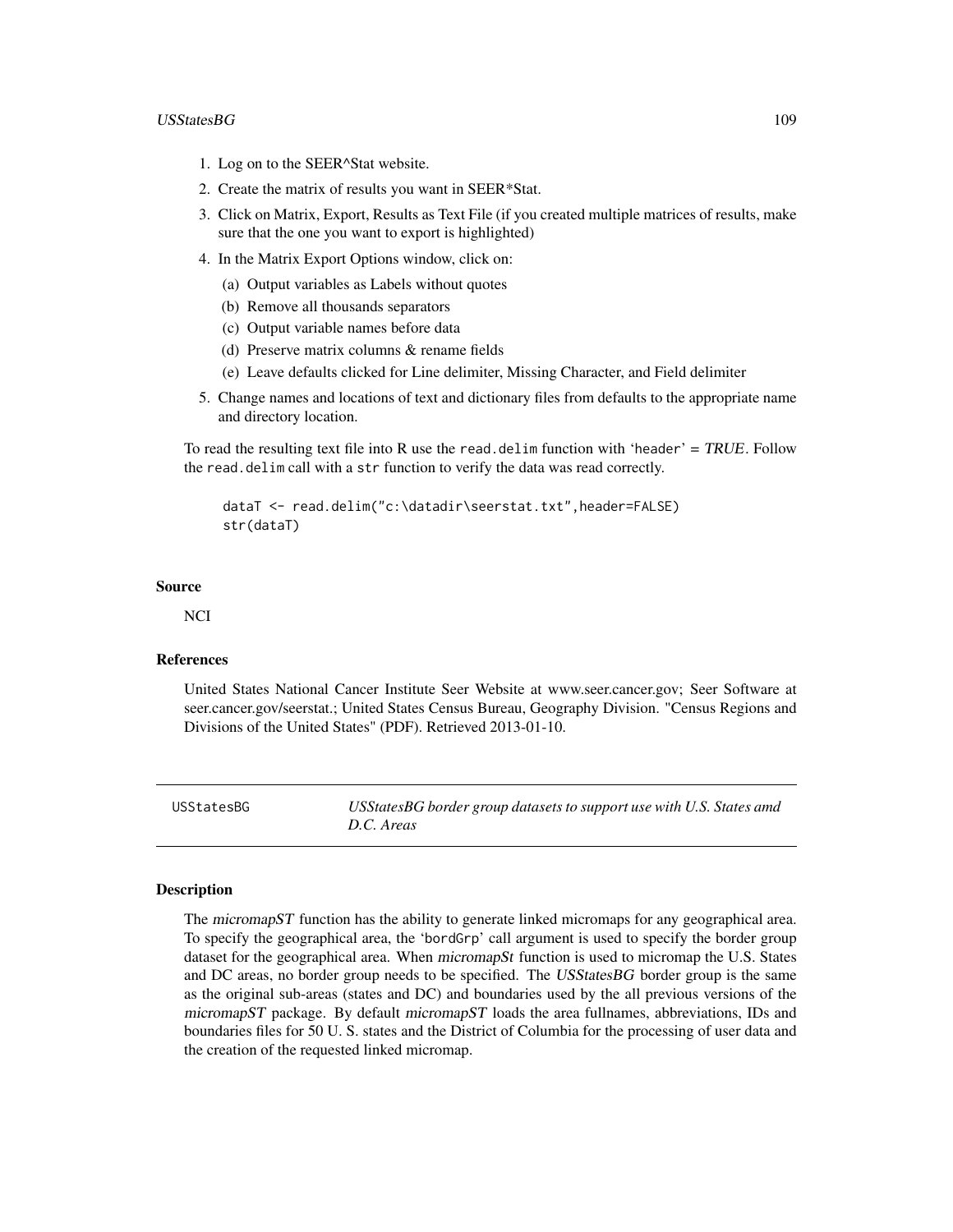# Details

The USStatesBG border group contains in the following data.frames:

- areaParms specific parameters associated with this border group
- areaNamesAbbrsIDs containing the names, abbreviations, numerical identifier and alias matching string for each of the 51 U. S. States and D.C.
- areaVisBorders the boundary point lists for each of the 51 States and D.C..
- L2VisBorders the boundaries for the U. S. states and DC. It is identical to areaVisBorders data.frame.
- RegVisBorders the boundaries for the 4 U. S. census regions
- L3VisBorders the boundary of the U.S

Refer to the section on the border group data.frames for a detailed discussion on the formats and usage of each of the above data.frame.

In this border group, there are 51 areas (states and DC) and information and names in the areaNamesAbbrIDs data.frame and there boundaries in the areaVisBorders data.frame. The L2VisBorders data.frame contains a copy of the areaVisBorders data.frame to allow heavier overlaying of the state and DC boundaries during mapping. The RegVisBorders data.frame contains the information and boundaries for the 4 U. S. census regions. The L3VisBorders dataset contains the information on the boundaries of the U.S.

Alaska and Hawaii are relocated to below California and Alaska is reduced in size by 50

The names, abbreviations, id, and assigned U. S. regions used in the areaNamesAbbrsIDs data.frame the the 50 U. S. States and DC are as follows:

| name            | ab              | id | region    |
|-----------------|-----------------|----|-----------|
| Alabama         | AL              | 01 | South     |
| Alaska          | AΚ              | 02 | West      |
| Arizona         | AZ              | 04 | West      |
| Arkansas        | AR              | 05 | South     |
| California      | CА              | 06 | West      |
| Colorado        | CO <sup>1</sup> | 08 | West      |
| Connecticut     | <b>CT</b>       | 09 | NorthEast |
| Delaware        | DE              | 10 | South     |
| DC              | DC              | 11 | South     |
| Florida         | FL              | 12 | South     |
| Georgia         | GА              | 13 | South     |
| Hawaii          | ΗΙ              | 15 | West      |
| Idaho           | ID              | 16 | West      |
| <b>Illinois</b> | IL              | 17 | MidWest   |
| Indiana         | IN              | 18 | MidWest   |
| Iowa            | IA              | 19 | MidWest   |
| Kansas          | KS              | 20 | MidWest   |
| Kentucky        | ΚY              | 21 | South     |
| Louisiana       | LA              | 22 | South     |
| Maine           | ME              | 23 | NorthEast |
| Maryland        | MD              | 24 | South     |
| Massachusetts   | MA              | 25 | NorthEast |
|                 |                 |    |           |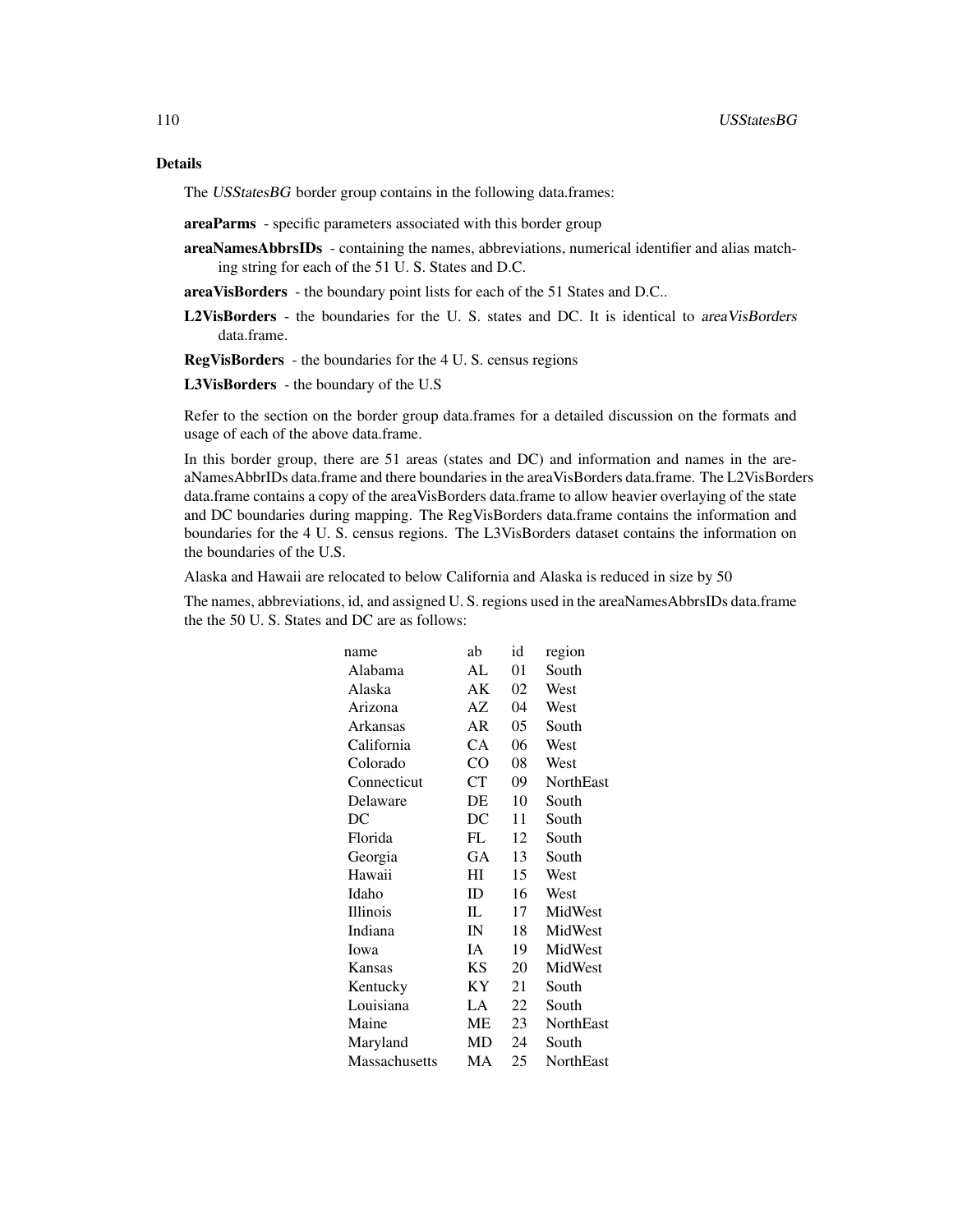#### USStatesBG 111

| Michigan       | MI        | 26 | MidWest          |
|----------------|-----------|----|------------------|
| Minnesota      | <b>MN</b> | 27 | MidWest          |
| Mississippi    | MI        | 28 | South            |
| Missouri       | <b>MO</b> | 29 | MidWest          |
| Montana        | MT        | 30 | West             |
| Nebraska       | NE        | 31 | MidWest          |
| Neveda         | NV        | 32 | West             |
| New Hampshire  | NH        | 33 | <b>NorthEast</b> |
| New Jersey     | NJ        | 34 | <b>NorthEast</b> |
| New Mexico     | <b>NM</b> | 35 | West             |
| New York       | NY        | 36 | <b>NorthEast</b> |
| North Carolina | NC        | 37 | South            |
| North Dakota   | ND        | 38 | MidWest          |
| Ohio           | OН        | 39 | MidWest          |
| Oklahoma       | ОK        | 40 | South            |
| Oregon         | 0R        | 41 | West             |
| Pennsylvania   | PA        | 42 | <b>NorthEast</b> |
| Rhode Island   | RI        | 44 | NorthEast        |
| South Carolina | SС        | 45 | South            |
| South Dakota   | SD        | 46 | MidWest          |
| Tennessee      | TN        | 47 | South            |
| Texas          | TX        | 48 | South            |
| Utah           | UT        | 49 | West             |
| Vermont        | VT        | 50 | <b>NorthEast</b> |
| Virginia       | VA        | 51 | South            |
| Washington     | WA        | 53 | West             |
| West Virginia  | WV        | 54 | South            |
| Wisconsin      | WI        | 55 | MidWest          |
| Wyoming        | WY        | 56 | West             |

All data must be tagged with the name, abbreviation or id strings to be able to find the associated boundaries information. With the USStatesBG only, the package will accept several variations on the full name for DC. They include: Washington, D.C., District of Columbia, and D. C. All can be with or without punctuation and upper and lower case. When detected, the name is translated to "DC".

The 'dataRegionsOnly' call parameter can be set to TRUE to request the package to limit the mapping to only states in regional areas where data is being mapped and omit states and regions that do not contain data. This allows the caller to focus the micromaps on one of the four (4) census regions: NorthEast, South, Midwest, or West.

The 'rowNames' =  $alias$ , 'rowNames' =  $alt\_ab$  are not support in the 'USStatesBG' border group.

# Source

NIST - Federal Information Processing Standards and U. S. Census website.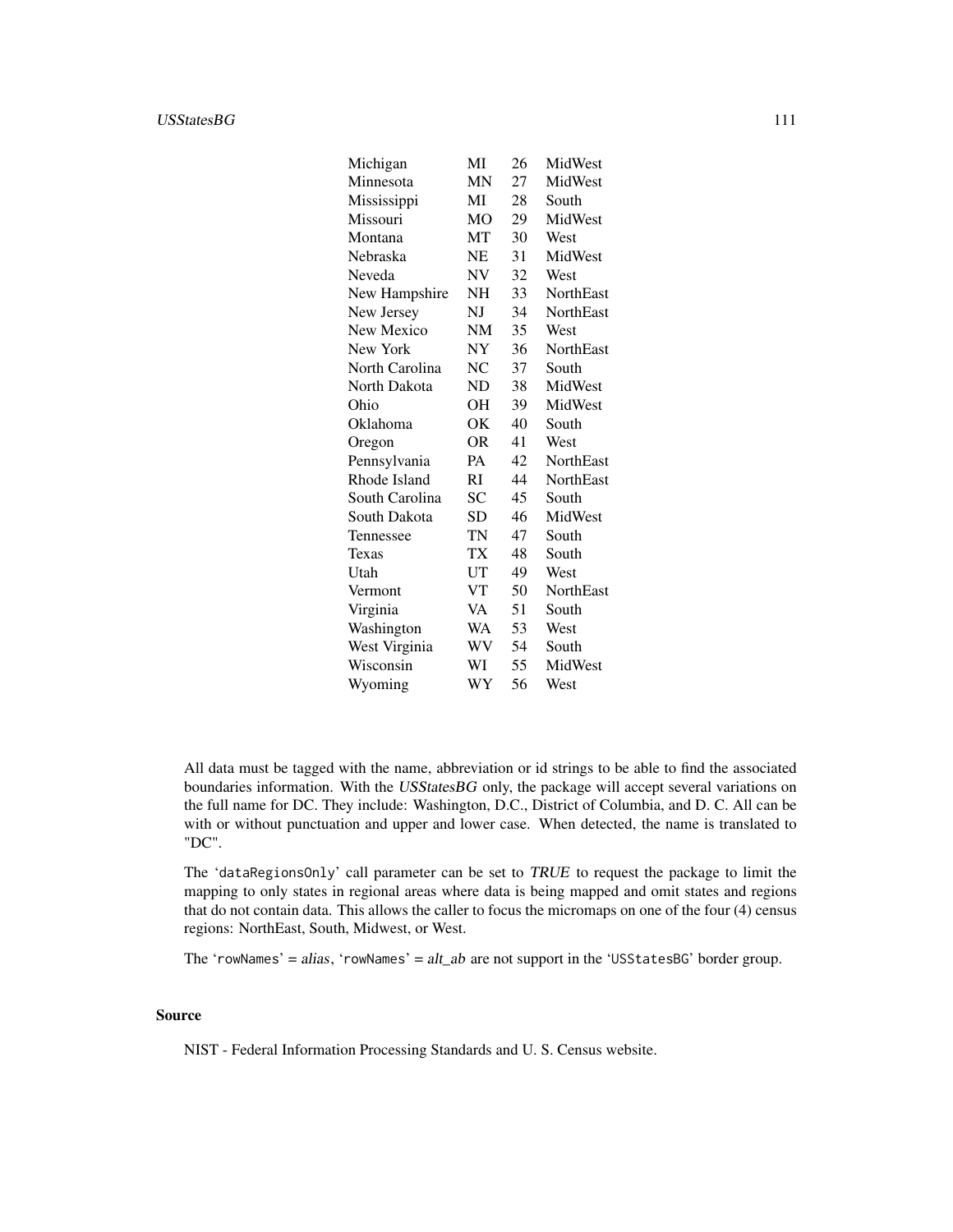# <span id="page-111-0"></span>References

NIST FIPS 6-4 Standards

UtahBG *UtahBG border group datasets to support creating micromaps for the counties in the state of Utah*

# Description

The micromapST function has the ability to generate linked micromaps for any geographical area. To specify the geographical area, the 'bordGrp' call parameter is used to specify the border group dataset for the geographical area. The UtahBG border group dataset is contained within this package and supports creating linked micromaps for the 29 counties in the state of Utah. When the 'bordGrp' call parameter is set to UtahBG, the appropriate name table (county names and abbreviations) and the 29 sub-areas (countries) boundary data is loaded in micromapST. The user's data is then linked to the boundary data via the county's name, abbreviation, alternate abbreviation, or ID based on the table below.

# Details

The UtahBG border group dataset contains the following data.frames:

areaParms - contains specific parameters for the border group

areaNamesAbbrsIDs - containing the names, abbreviations, and numerical identifier for the 29 counties in the state of Utah.

areaVisBorders - the boundary point lists for each county area in Utah.

- L2VisBorders the boundaries for an intermediate level. For this border group, this boundary data.frame is not used and set to L3VisBorders as a place holder.
- RegVisBorders the boundaries for an intermediate level. For this border group, this boundary data.frame is not used and set to L3VisBorders as a place holder.
- L3VisBorders the boundary of the state of Utah

The Utah county border group contains 29 county sub-areas. Each county has a row in the areaNamesAbbrsIDs data.frame and a set of polygons in the areaVisBorders data.frame datasets. No regions are defined in the Utah county border group, so the L2VisBorders dataset is not used and the regions option is disabled. The L3VisBorders dataset contains the outline of the state of Utah.

The details on each of these data.frame structures can be found in the "bordGrp" section of this document. The *areaNamesAbbrsIDs* data.frame provides the linkages to the boundary data for each sub-area (county) using the fullname, abbreviation, and numerical identifier for each country to the <statsDFrame> data based on the setting of the 'rowNames' call argument.

A identified column (idCol) or the data.frame row.names must match one of the types of names in the border group's areaNamesAbbrsIDs data.frame name table. If the data row does not match a value in the name table, an warning is issued and the data is ignored. If no data is present for a sub-area (county) in the name table, the sub-area is mapped but not colored.

The following are a list of the names, abbreviations, alternate abbreviations and IDs for each country in the UtahBG border group.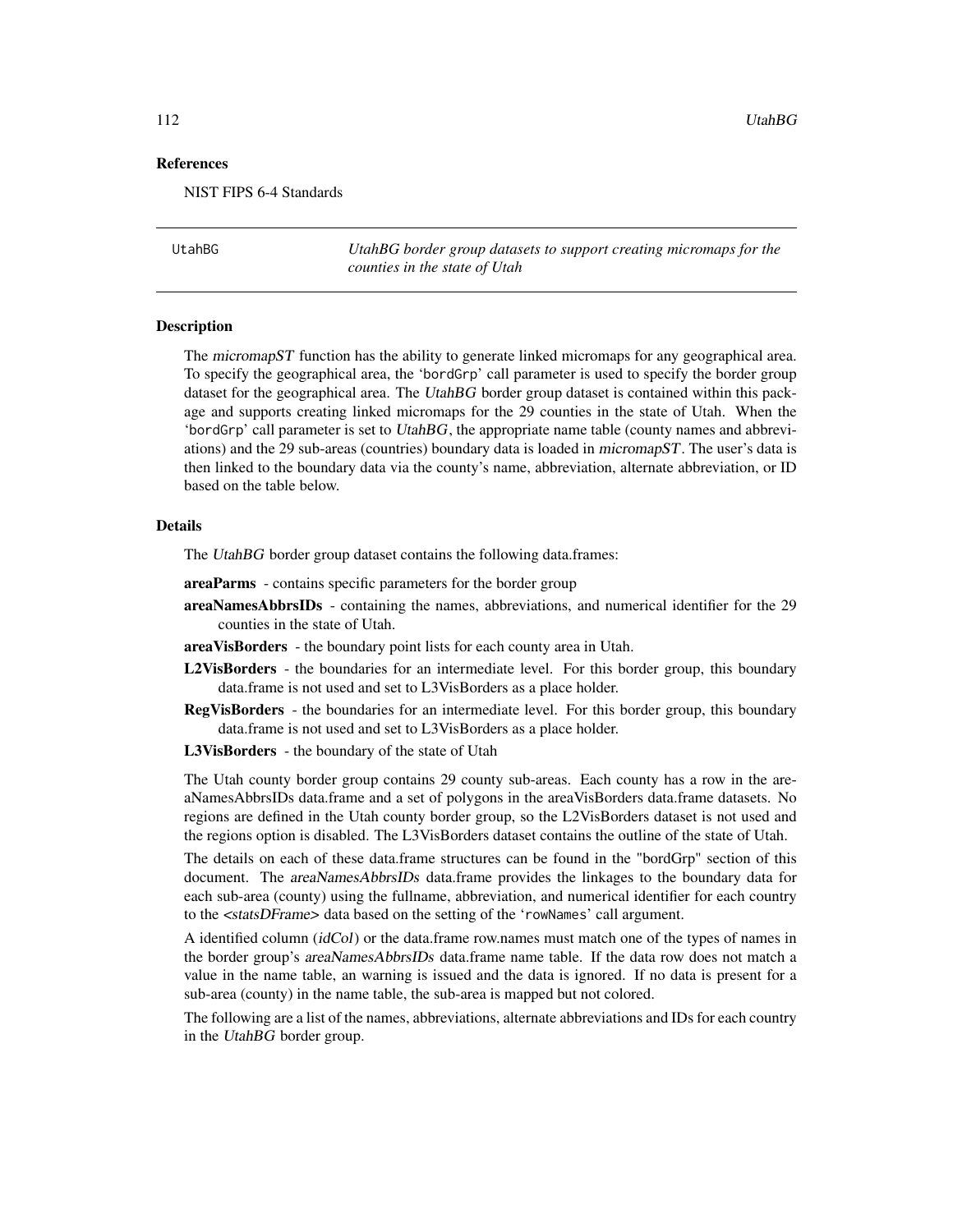# <span id="page-112-0"></span>UtahPopData 113

| name             | ab             | alt ab     | id    |
|------------------|----------------|------------|-------|
| Beaver           | BV             | <b>BEA</b> | 49001 |
| <b>Box Elder</b> | BE             | <b>BOX</b> | 49003 |
| Cache            | <b>CH</b>      | CAC        | 49005 |
| Carbon           | CA             | CAR        | 49007 |
| Daggett          | <b>DAG</b>     | <b>DAG</b> | 49009 |
| Davis            | <b>DAV</b>     | <b>DAV</b> | 49011 |
| Duchesne         | DU             | <b>DUC</b> | 49013 |
| Emery            | EM             | <b>EME</b> | 49015 |
| Garfield         | GA             | GAR        | 49017 |
| Grand            | <b>GR</b>      | <b>GRA</b> | 49019 |
| <b>Iron</b>      | IR             | <b>IRO</b> | 49021 |
| Juab             | JB             | <b>JUA</b> | 49023 |
| Kane             | ΚN             | <b>KAN</b> | 49025 |
| Millard          | MI             | MIL        | 49027 |
| Morgan           | M <sub>O</sub> | <b>MOR</b> | 49029 |
| Piute            | PT             | PIU        | 49031 |
| Rich             | RH             | <b>RIC</b> | 49033 |
| <b>Salt Lake</b> | SL             | SAL        | 49035 |
| San Juan         | SJ             | SNJ        | 49037 |
| Sanpete          | SP             | SNP        | 49039 |
| Sevier           | SV             | <b>SEV</b> | 49041 |
| Summit           | SU             | <b>SUM</b> | 49043 |
| Tooele           | <b>TO</b>      | <b>TOO</b> | 49045 |
| Uintah           | UI             | <b>UIN</b> | 49047 |
| Utah             | UT             | <b>UTA</b> | 49049 |
| Wasatch          | WS             | <b>WST</b> | 49051 |
| Washington       | WA             | WSH        | 49053 |
| Wayne            | WN             | WAY        | 49055 |
| Weber            | WB             | <b>WEB</b> | 49057 |

When compiling the information for the UtahBG border group, it was not clear what was the standard accepted abbreviation for each county. Therefore, two sets of abbreviations for each county are included. The first abbreviation set can be referenced by setting the 'rowNames' call parameter to "ab". The second (alternate) abbreviation set can be used by setting the 'rowNames' to "alt\_ab".

The id field value is the 5 digit U. S. state and county FIPS code.

The 'rowNames' = "alias" and the 'regions' features are not supported in the UtahBG border group.

UtahPopData *Test data for the Utah state border Group*

# Description

This dataset contains the Utah county populations for each year from 1940 to 2011.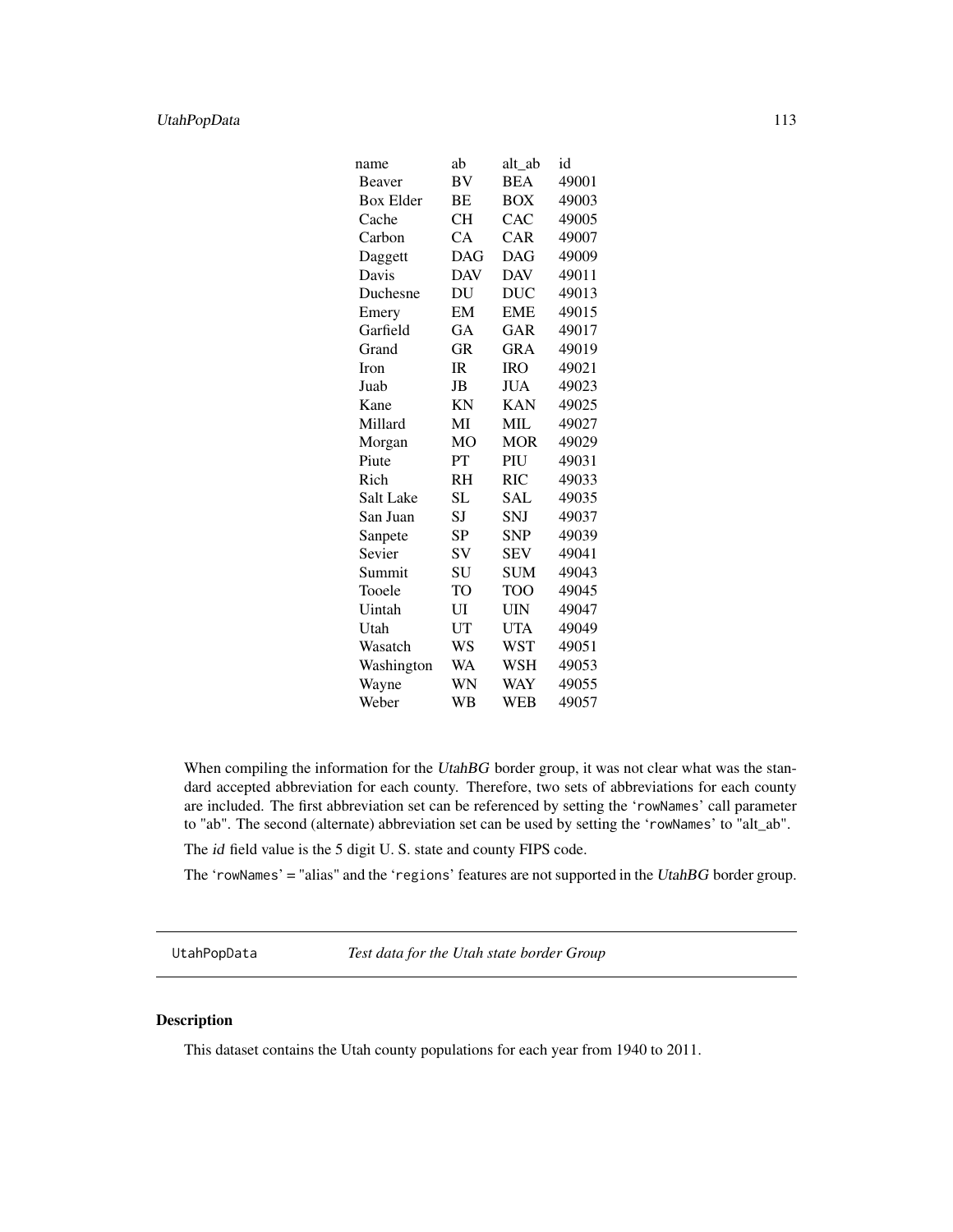# Usage

data(UtahPopData)

#### Format

A data frame with 29 rows, 1 for each county, with 73 variables for each county:

County a character vector containing the Utah county full name. X1940 a numeric vector of the county's population in 1940. X1941 a numeric vector of the county's population in 1941. X1942 a numeric vector of the county's population in 1942. X1943 a numeric vector of the county's population in 1943. X1944 a numeric vector of the county's population in 1944. X1945 a numeric vector of the county's population in 1945. X1946 a numeric vector of the county's population in 1946. X1947 a numeric vector of the county's population in 1947. X1948 a numeric vector of the county's population in 1948. X1949 a numeric vector of the county's population in 1949. X1950 a numeric vector of the county's population in 1950. X1951 a numeric vector of the county's population in 1951. X1952 a numeric vector of the county's population in 1952. X1953 a numeric vector of the county's population in 1953. X1954 a numeric vector of the county's population in 1954. X1955 a numeric vector of the county's population in 1955. X1956 a numeric vector of the county's population in 1956. X1957 a numeric vector of the county's population in 1957. X1958 a numeric vector of the county's population in 1958. X1959 a numeric vector of the county's population in 1959. X1960 a numeric vector of the county's population in 1960. X1961 a numeric vector of the county's population in 1961. X1962 a numeric vector of the county's population in 1962. X1963 a numeric vector of the county's population in 1963. X1964 a numeric vector of the county's population in 1964. X1965 a numeric vector of the county's population in 1965. X1966 a numeric vector of the county's population in 1966. X1967 a numeric vector of the county's population in 1967. X1968 a numeric vector of the county's population in 1968. X1969 a numeric vector of the county's population in 1969. X1970 a numeric vector of the county's population in 1970.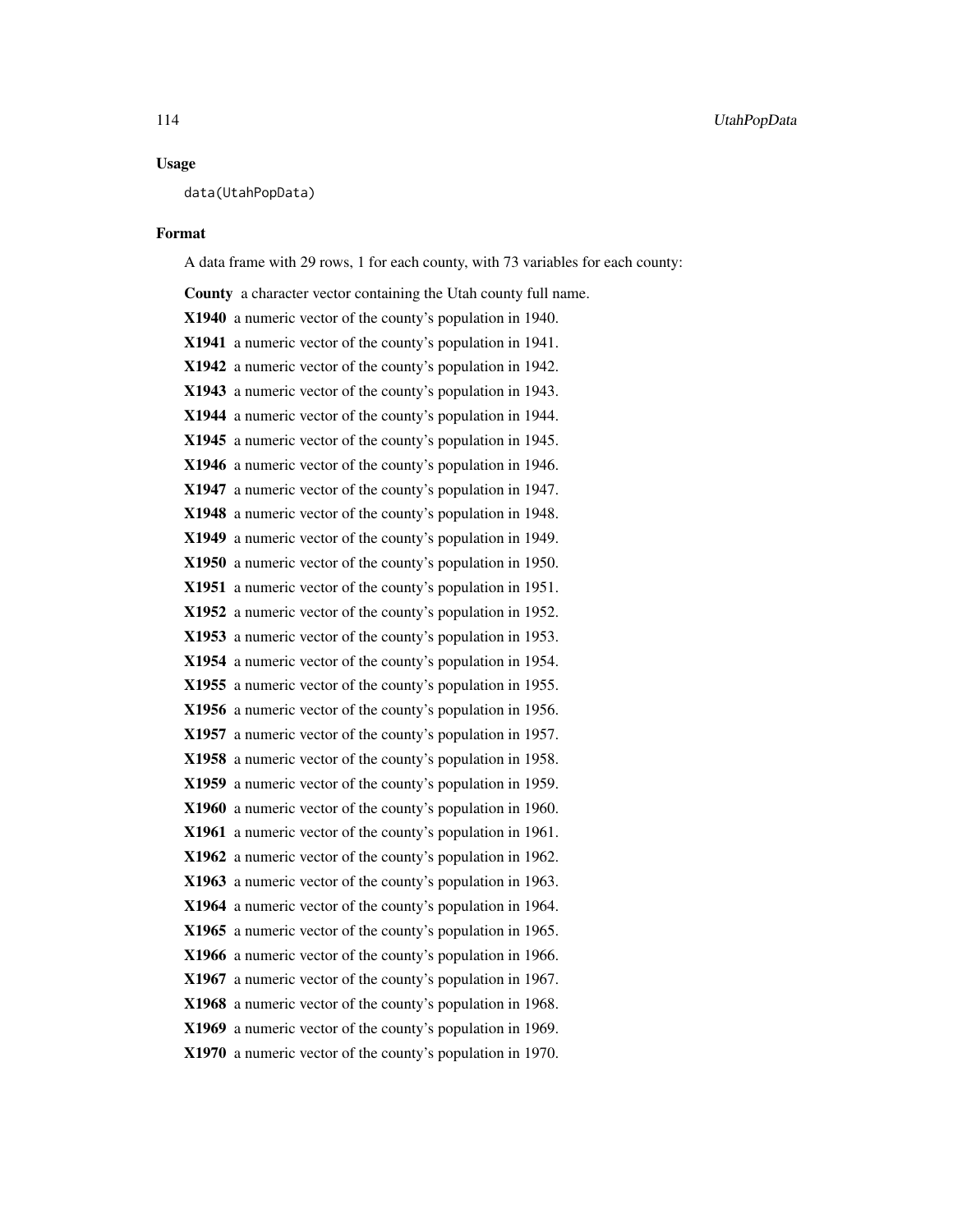X1971 a numeric vector of the county's population in 1971. X1972 a numeric vector of the county's population in 1972. X1973 a numeric vector of the county's population in 1973. X1974 a numeric vector of the county's population in 1974. X1975 a numeric vector of the county's population in 1975. X1976 a numeric vector of the county's population in 1976. X1977 a numeric vector of the county's population in 1977. X1978 a numeric vector of the county's population in 1978. X1979 a numeric vector of the county's population in 1979. X1980 a numeric vector of the county's population in 1980. X1981 a numeric vector of the county's population in 1981. X1982 a numeric vector of the county's population in 1982. X1983 a numeric vector of the county's population in 1983. X1984 a numeric vector of the county's population in 1984. X1985 a numeric vector of the county's population in 1985. X1986 a numeric vector of the county's population in 1986. X1987 a numeric vector of the county's population in 1987. X1988 a numeric vector of the county's population in 1988. X1989 a numeric vector of the county's population in 1989. X1990 a numeric vector of the county's population in 1990. X1991 a numeric vector of the county's population in 1991. X1992 a numeric vector of the county's population in 1992. X1993 a numeric vector of the county's population in 1993. X1994 a numeric vector of the county's population in 1994. X1995 a numeric vector of the county's population in 1995. X1996 a numeric vector of the county's population in 1996. X1997 a numeric vector of the county's population in 1997. X1998 a numeric vector of the county's population in 1998. X1999 a numeric vector of the county's population in 1999. X2000 a numeric vector of the county's population in 2000. X2001 a numeric vector of the county's population in 2001. X2002 a numeric vector of the county's population in 2002. X2003 a numeric vector of the county's population in 2003. X2004 a numeric vector of the county's population in 2004. X2005 a numeric vector of the county's population in 2005. X2006 a numeric vector of the county's population in 2006. X2007 a numeric vector of the county's population in 2007. X2008 a numeric vector of the county's population in 2008. X2009 a numeric vector of the county's population in 2009. X2010 a numeric vector of the county's population in 2010. X2011 a numeric vector of the county's population in 2011. .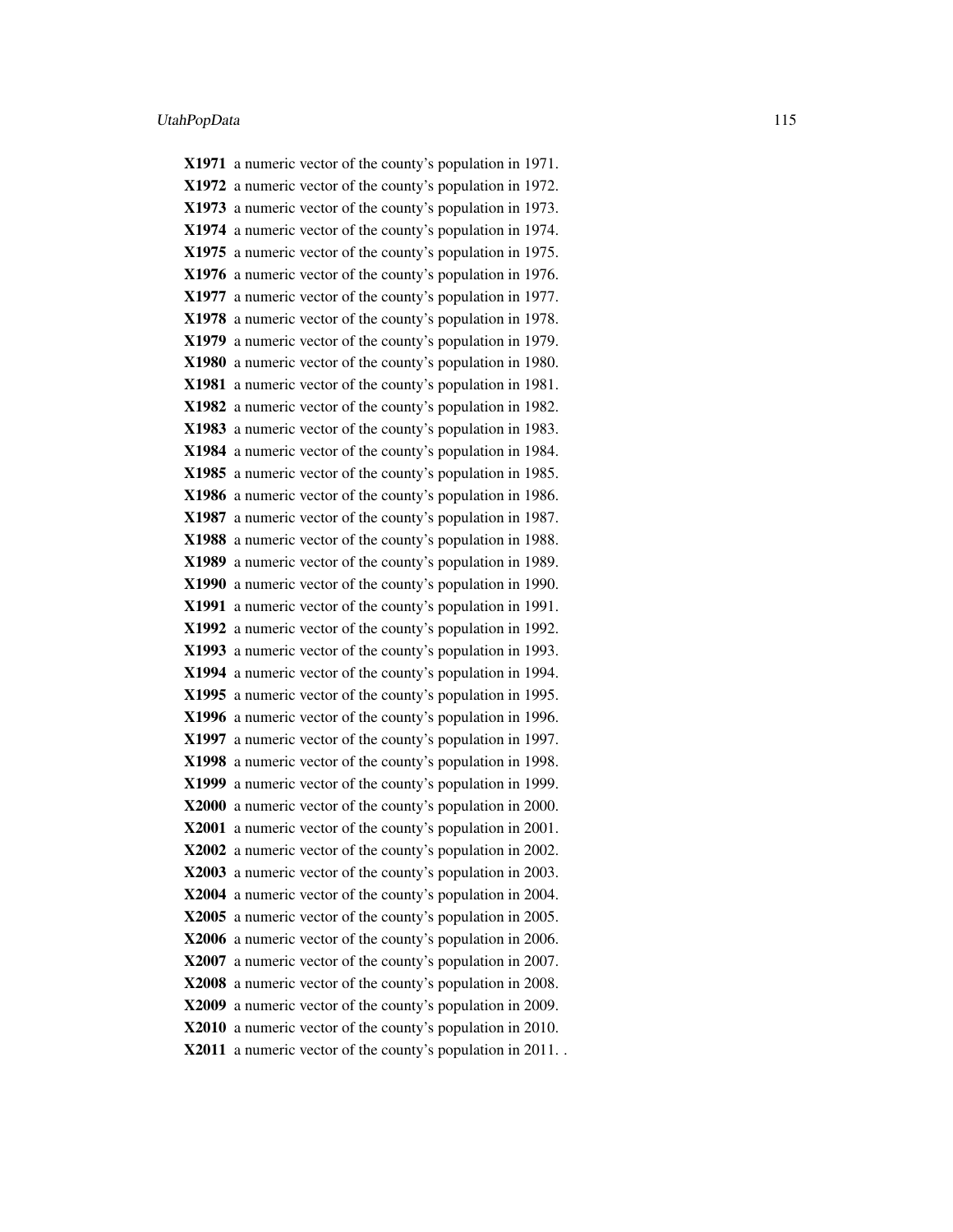# Details

This dataset was pulled from the Utah government website in January, 2015.

wflung00and95 *Lung cancer mortality data for white females, 2000-4 and 1995-9*

# Description

Counts and rates of age-adjusted (2000 U.S. standard) lung cancer mortality data among white women, aggregated for 1995-9 and 2000-4.

# Usage

wflung00and95

# Format

A data frame with 51 observations, 1 for each state + DC, on the following 12 variables.

Rate.00 a numeric vector of age-adjusted rates by state during 2000-4 for white females

Count.00 a numeric vector of the number of white female lung cancer deaths during 2000-4

- Lower.00 a numeric vector of the 95% confidence interval lower bound for white female 2000-4 rates
- Upper.00 a numeric vector of the 95% confidence interval upper bound for white female 2000-4 rates

Pop.00 a numeric vector of the white female population during 2000

- StdErr.00 a numeric vector of the standard error of the white female 2000-4 rates
- Rate.95 a numeric vector of age-adjusted rates by state during 1995-9 for white females
- Count.95 a numeric vector of the number of white female lung cancer deaths during 1995-9
- Lower.95 a numeric vector of the 95% confidence interval lower bound for white female 1995-9 rates
- Upper.95 a numeric vector of the 95% confidence interval upper bound for white female 1995-9 rates
- Pop.95 a numeric vector of the white female population estimates for 1995

StdErr.95 a numeric vector of the standard error of the white female 1995-9 rates

#### Details

The rates on this file are directly age adjusted to the US 2000 standard population and are expressed as the number of deaths per 100,000 person-years. The row names are the 2 character postal codes for the states. The data represents the rates for two periods of time: 2000 to 2004 and 1995 to 1999. This dataset is used in the *micromapSEER* examples using the border group of "USStatesDF".

<span id="page-115-0"></span>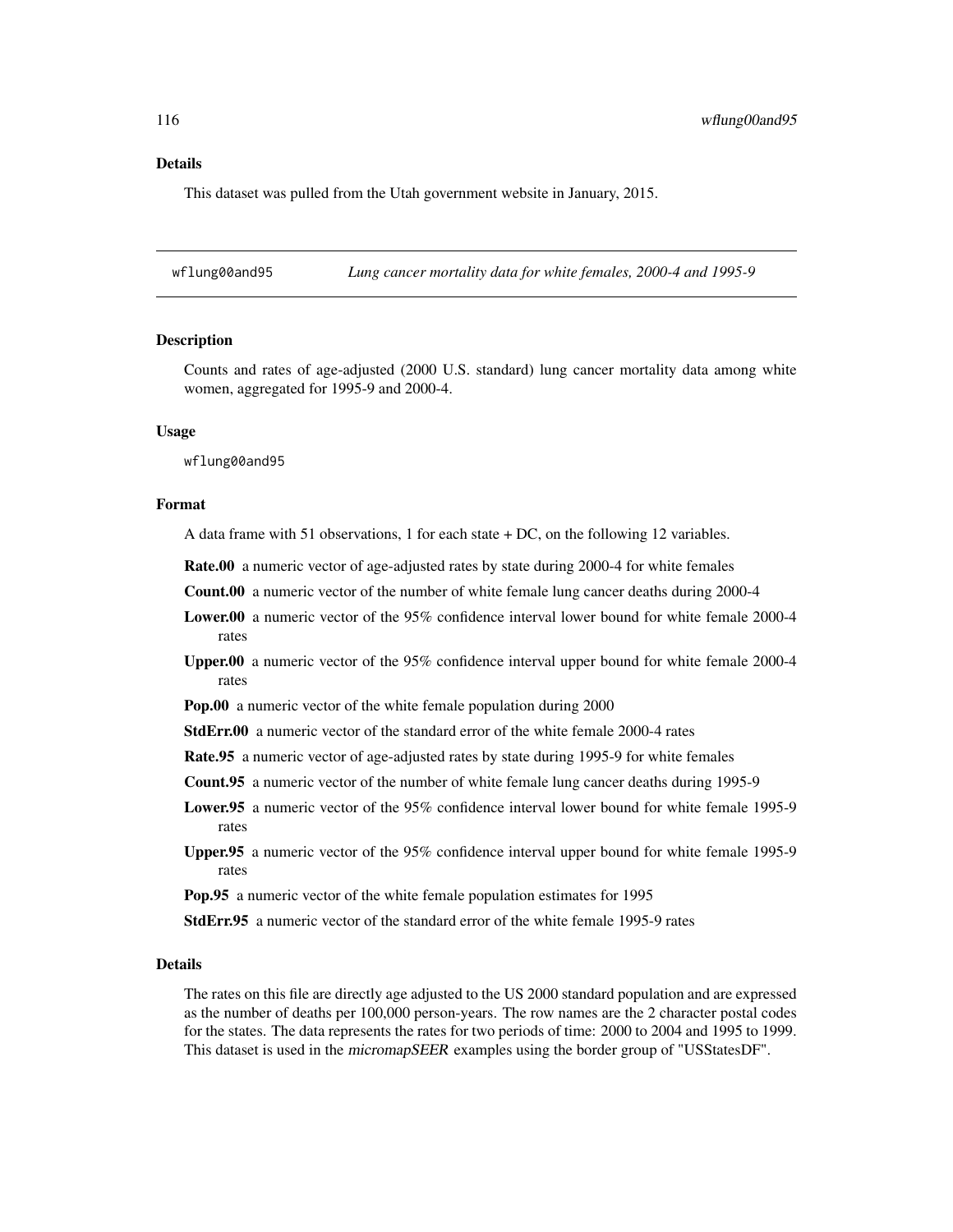# <span id="page-116-0"></span>wflung00and95US 117

# Author(s)

Linda W. Pickle and Jim Pearson of StatNet Consulting, LLC, Gaithersburg, MD

# Source

Surveillance Research Program, National Cancer Institute SEER\*Stat software ([http://www.seer.](http://www.seer.cancer.gov/seerstat) [cancer.gov/seerstat](http://www.seer.cancer.gov/seerstat)), November 2007 data submission, released April 2008. Data originally provided to NCI by the National Center for Health Statistics.

wflung00and95US *wflung 2000 to 2004 and 1995 to 1999 US data*

# **Description**

Counts and age-adjusted rate of white female lung cancer for the total U.S. for the aggregated periods 1995-9 and 2000-4.

# Usage

wflung00and95US

# Format

A data frame with 1 observation on the following 13 variables.

Rate.00 a numeric vector, state rate for 2000-2004

Count.00 a numeric vector, state number of cases for 2000-2004

Lower.00 a numeric vector, lower end point for 95% confidence interval

Upper.00 a numeric vector, upper end point for 95% confidence interval

Pop.00 a numeric vector, state population fro 2000-2004

StdErr.00 a numeric vector, state standard error

Rate.95 a numeric vector, state rate for 1995-1999

Count.95 a numeric vector, state number of cases for 1995-1999

Lower.95 a numeric vector, lower end point for 95% confidence interval

Upper.95 a numeric vector, upper end point for 95% confidence interval

Pop.95 a numeric vector, state population for 2000-2004

StdErr.95 a numeric vector, state standard error

# Details

See documentation for wflung00and95 for more details. The row name is the associated state abbreviation - 2 characters. This dataset is used in the micromapSEER examples using a border group of "USStatesDF"..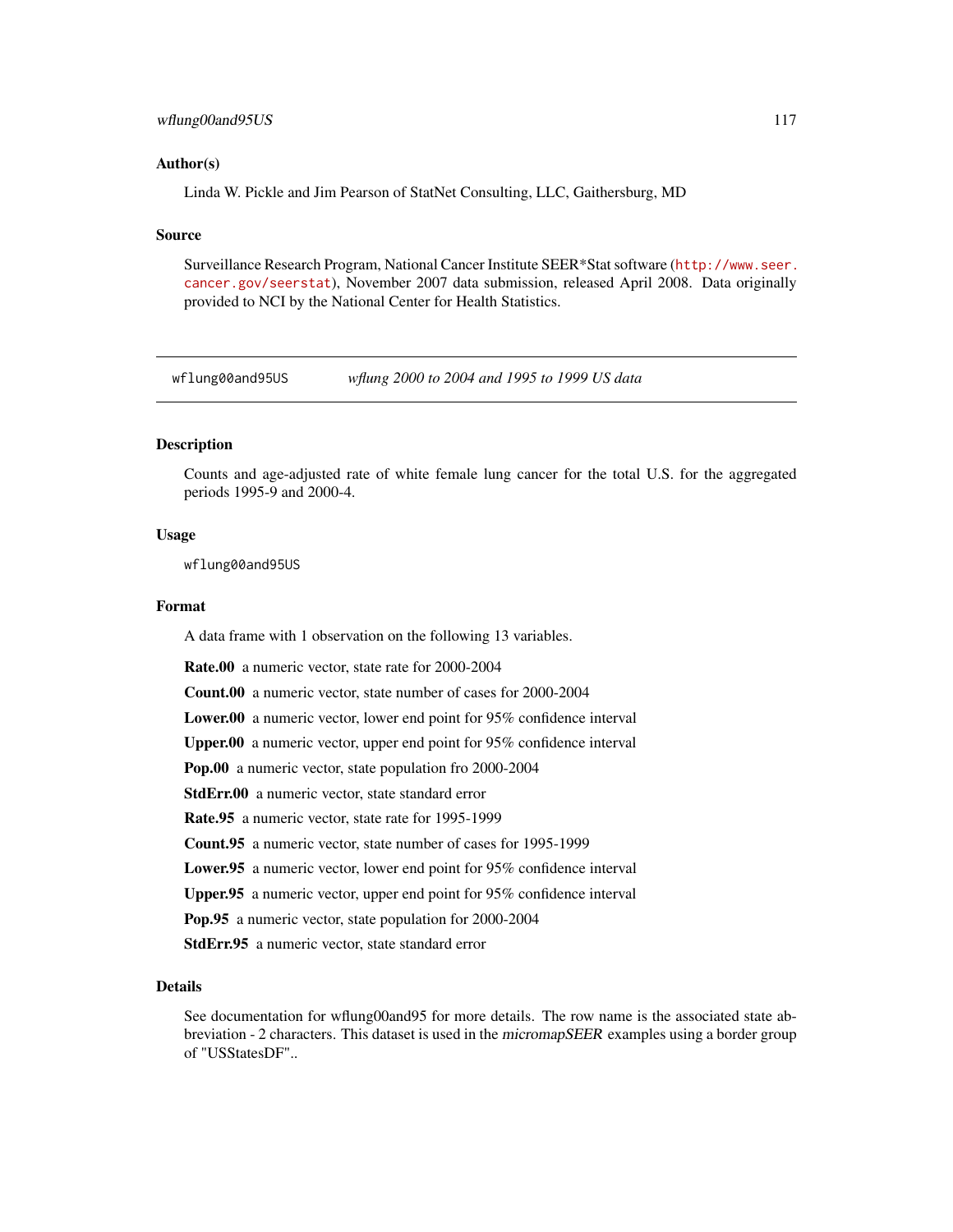# <span id="page-117-0"></span>Author(s)

Linda W. Pickle and Jim Pearson of StatNet Consulting, LLC, Gaithersburg, MD

#### Source

Surveillance Research Program, National Cancer Institute SEER\*Stat software ([http://www.seer.](http://www.seer.cancer.gov/seerstat) [cancer.gov/seerstat](http://www.seer.cancer.gov/seerstat)), November 2007 data submission, released April 2008. Data originally provided to NCI by the National Center for Health Statistics.

# References

none

wflung00cnty *Lung cancer mortality data for white females, by county, 2000-4*

# Description

Counts and rates of lung cancer mortality data among white women, aggregated for 2000-4 by county.

# Usage

wflung00cnty

#### Format

A data frame with 2577 observations on the following 6 variables.

fips a numeric vector of 5 digit fips codes identifying the state and the county

rate a numeric vector of age-adjusted rates by county during 2000-4 for white females

count a numeric vector of the number of white female lung cancer deaths during 2000-4 by county

pop a numeric vector of the white female population in the county during 2000

stcode a numberic vector of the 2 digit state fips code

stabr a character vector of the 2 character state postal code

# Details

The rates on this file are directly age adjusted to the US 2000 standard population and are expressed as the number of deaths per 100,000 person-years. Counties with from 1 to 9 deaths are suppressed (deleted from the file). This dataset is used by the micromapSEER examples using the border group of "USStatesDF".

# Author(s)

Linda W. Pickle and Jim Pearson of StatNet Consulting, LLC, Gaithersburg, MD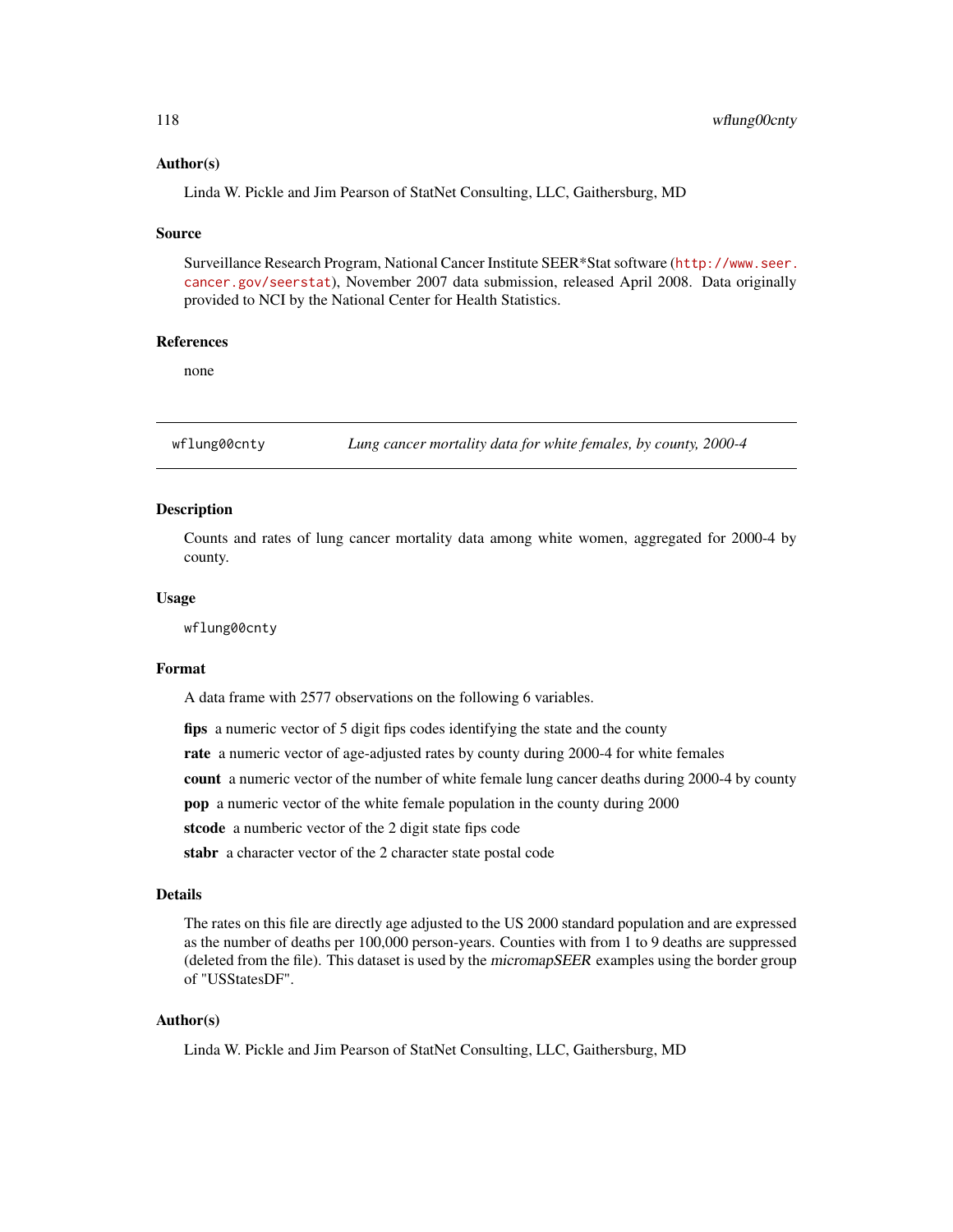# <span id="page-118-0"></span>wmlung5070 119

# Source

Surveillance Research Program, National Cancer Institute SEER\*Stat software (http://www.seer.cancer.gov/seerstat), November 2007 data submission, released April 2008. Data originally provided to NCI by the National Center for Health Statistics.

# References

FIP 6-4 Codes

wmlung5070 *Lung cancer mortality data for white males, 1950-69 and 1970-94*

# Description

Counts and rates of lung cancer mortality data among white men by state, aggregated for 1950-1969 and 1970-1994

# Usage

wmlung5070

## Format

A data frame with 51 observations, 1 for each state + DC, on the following 5 variables.

RATEWM\_50 a numeric vector, state age-adjusted rates during 1950-69

COUNTWM\_50 a numeric vector, the number of lung cancer deaths during 1950-69

RATEWM\_70 a numeric vector, state age-adjusted rates during 1970-94

COUNTWM\_70 a numeric vector, the number of lung cancer deaths during 1970-94

PERCENT a numeric vector of the percent change in rate from 1950-69 to 1970-94

## Details

The rates on this file are directly age adjusted to the US 1970 standard population and are expressed as the number of deaths per 100,000 person-years. The row names are the 2 character postal codes for the states. Note that the data currently available on the NCI web site are from a later data submission and so may differ slightly (in first decimal place) from the rates provided here due to corrections to the dataset after its first publication. The name of each row is the state abbreviation - 2 characters. This dataset is used by the micromapSEER examples using the border group of "USStatesDF".

# Author(s)

Linda W. Pickle and Jim Pearson of StatNet Consulting, LLC, Gaithersburg, MD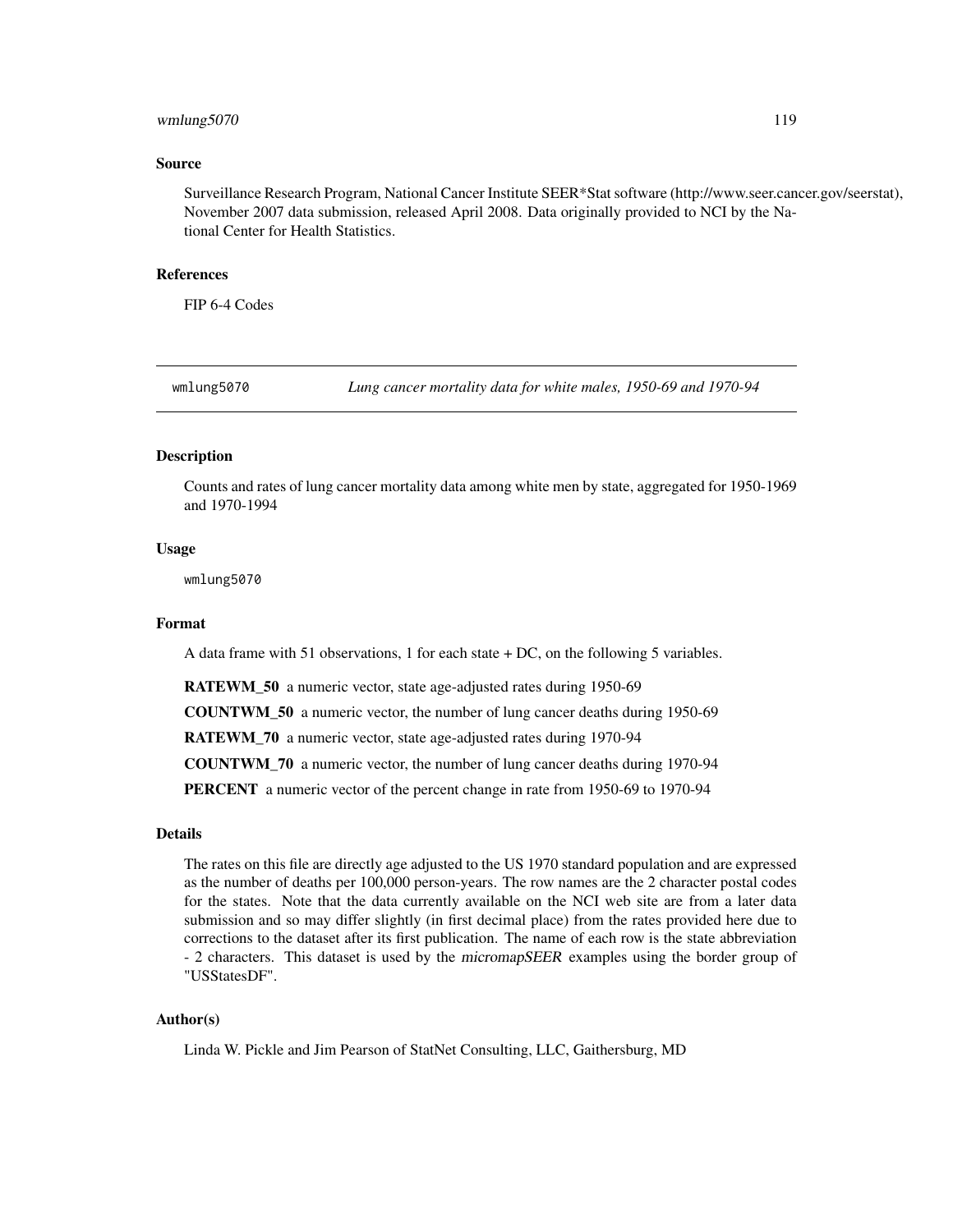# <span id="page-119-0"></span>Source

Surveillance Research Program, National Cancer Institute SEER\*Stat software ([http://www.seer.](http://www.seer.cancer.gov/seerstat) [cancer.gov/seerstat](http://www.seer.cancer.gov/seerstat)), November 2007 data submission, released April 2008. Data originally provided to NCI by the National Center for Health Statistics.

# References

Devesa SS, Grauman DJ, Blot WJ, Pennello GA, Hoover RN, Fraumeni, JF Jr. Atlas of cancer mortality in the United States: 1950-94, NIH Publication 99-4564, Bethesda, MD: National Cancer Institute

| wmlung5070US | U.S. lung cancer mortality data for white males, 1950-1969 and 1970- |
|--------------|----------------------------------------------------------------------|
|              | 1994                                                                 |

# Description

Count and age-adjusted rate of lung cancer mortality among white men for the total U.S., aggregated for 1950-69 and 1970-94.

# Usage

wmlung5070US

# Format

A data frame with 1 observations on the following 5 variables.

RATEWM\_50 a numeric vector, US age adjusted mortality rates for 1950-1969

COUNTWM\_50 a numeric vector, US number of cases from 1950-1969

RATEWM\_70 a numeric vector, US age adjusted mortality rates for 1970-1994

COUNTWM\_70 a numeric vector, US number of cases from 1970-1994

PERCENT a numeric vector, change from 1950-1969 to 1970-1994 US rates.

#### Details

see wmlung5070 for further details. The row name is always US indicating US rates. This dataset is used by the micromapSEER examples using the border group of "USStatesDF".

# Author(s)

Linda W. Pickle and Jim Pearson of StatNet Consulting, LLC, Gaithersburg, MD

## References

None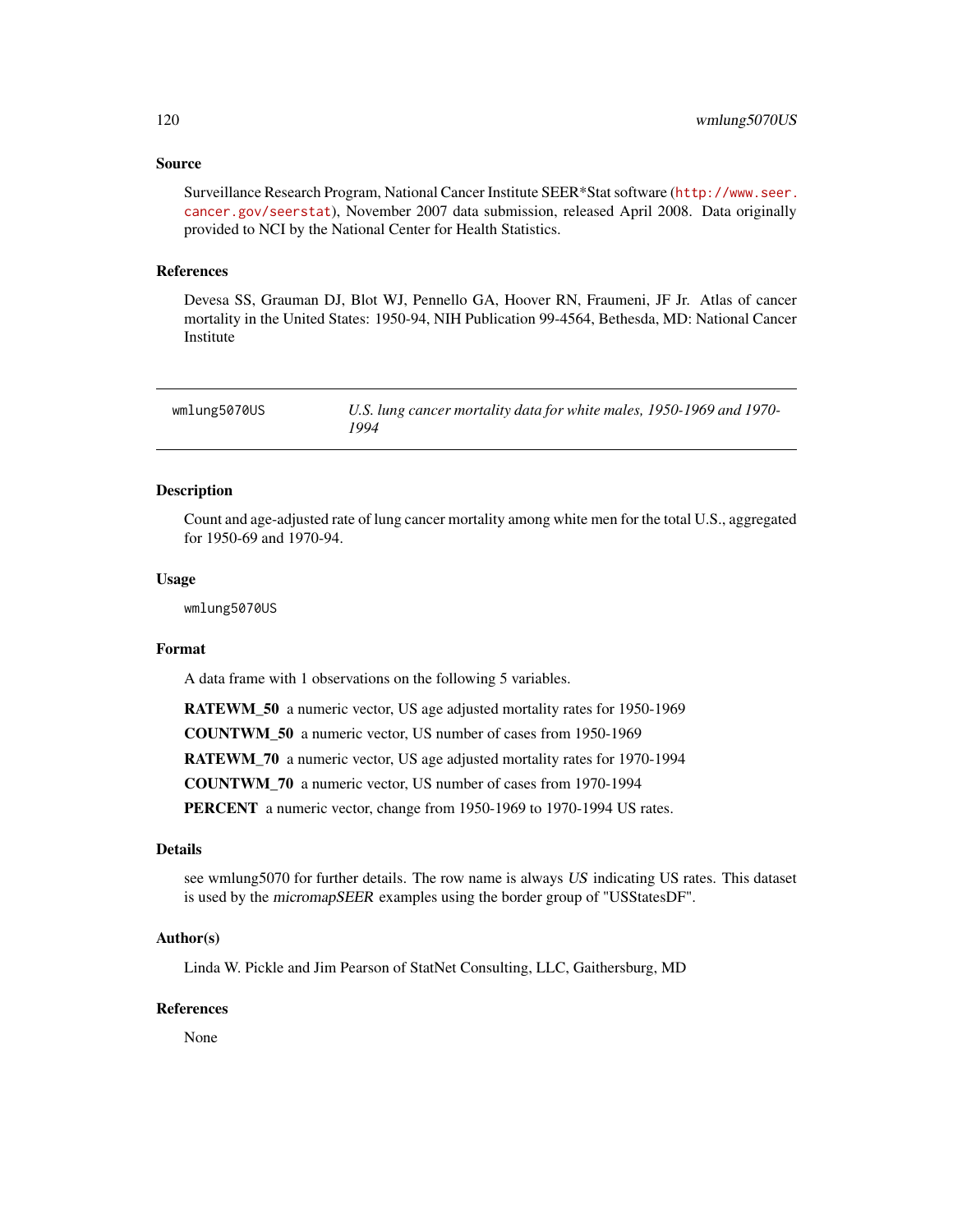# Index

∗Topic data structure micromapGDefaults, [47](#page-46-0) panelDesc, [82](#page-81-0) ∗Topic datasets AfricaBG, [7](#page-6-0) AfricaPopData, [9](#page-8-0) bordGrp, [10](#page-9-0) ChinaBG, [15](#page-14-0) cnPopData, [17](#page-16-0) detailsVariables, [18](#page-17-0) Educ8thData, [19](#page-18-0) KansasBG, [20](#page-19-0) KansPopInc, [23](#page-22-0) MarylandBG, [24](#page-23-0) mdPopData, [25](#page-24-0) messages, [26](#page-25-0) NewYorkBG, [79](#page-78-0) nyPopData, [81](#page-80-0) Seer18Area, [90](#page-89-0) SeoulPopData, [91](#page-90-0) SeoulSKoreaBG, [92](#page-91-0) statePop2010, [94](#page-93-0) TSdata, [95](#page-94-0) UKIrelandBG, [97](#page-96-0) UKIrelandPopData, [104](#page-103-0) USSeerBG, [105](#page-104-0) USStatesBG, [109](#page-108-0) UtahBG, [112](#page-111-0) UtahPopData, [113](#page-112-0) wflung00and95, [116](#page-115-0) wflung00and95US, [117](#page-116-0) wflung00cnty, [118](#page-117-0) wmlung5070, [119](#page-118-0) wmlung5070US, [120](#page-119-0) ∗Topic functions micromapGSetDefaults, [57](#page-56-0) micromapGSetPanelDef, [58](#page-57-0) micromapSEER, [59](#page-58-0) ∗Topic panelDesc

panelDesc, [82](#page-81-0)

AfricaBG, [7](#page-6-0) AfricaPopData, [9](#page-8-0) areaNamesAbbrsIDs *(*bordGrp*)*, [10](#page-9-0) areaParms *(*bordGrp*)*, [10](#page-9-0) areaVisBorders *(*bordGrp*)*, [10](#page-9-0) bordGrp, [10](#page-9-0) ChinaBG, [15](#page-14-0) cnPopData, [17](#page-16-0) detailsVariables, [18](#page-17-0) Educ8thData, [19](#page-18-0) KansasBG, [20](#page-19-0) KansPopInc, [23](#page-22-0) L2VisBorders *(*bordGrp*)*, [10](#page-9-0) L3VisBorders *(*bordGrp*)*, [10](#page-9-0) MarylandBG, [24](#page-23-0) mdPopData, [25](#page-24-0) messages, [26](#page-25-0) micromapGDefaults, [47,](#page-46-0) *[58](#page-57-0)* micromapGSetDefaults, *[57](#page-56-0)*, [57](#page-56-0) micromapGSetPanelDef, *[57](#page-56-0)*, [58,](#page-57-0) *[59](#page-58-0)* micromapSEER, [59,](#page-58-0) *[66](#page-65-0)* micromapST, *[59](#page-58-0)*, [60,](#page-59-0) *[66](#page-65-0)*, *[90](#page-89-0)* micromapST-package, [3](#page-2-0) NewYorkBG, [79](#page-78-0) nyPopData, [81](#page-80-0) panelDesc, [82](#page-81-0) RegVisBorders *(*bordGrp*)*, [10](#page-9-0) Seer18Area, [90](#page-89-0) SeoulPopData, [91](#page-90-0)